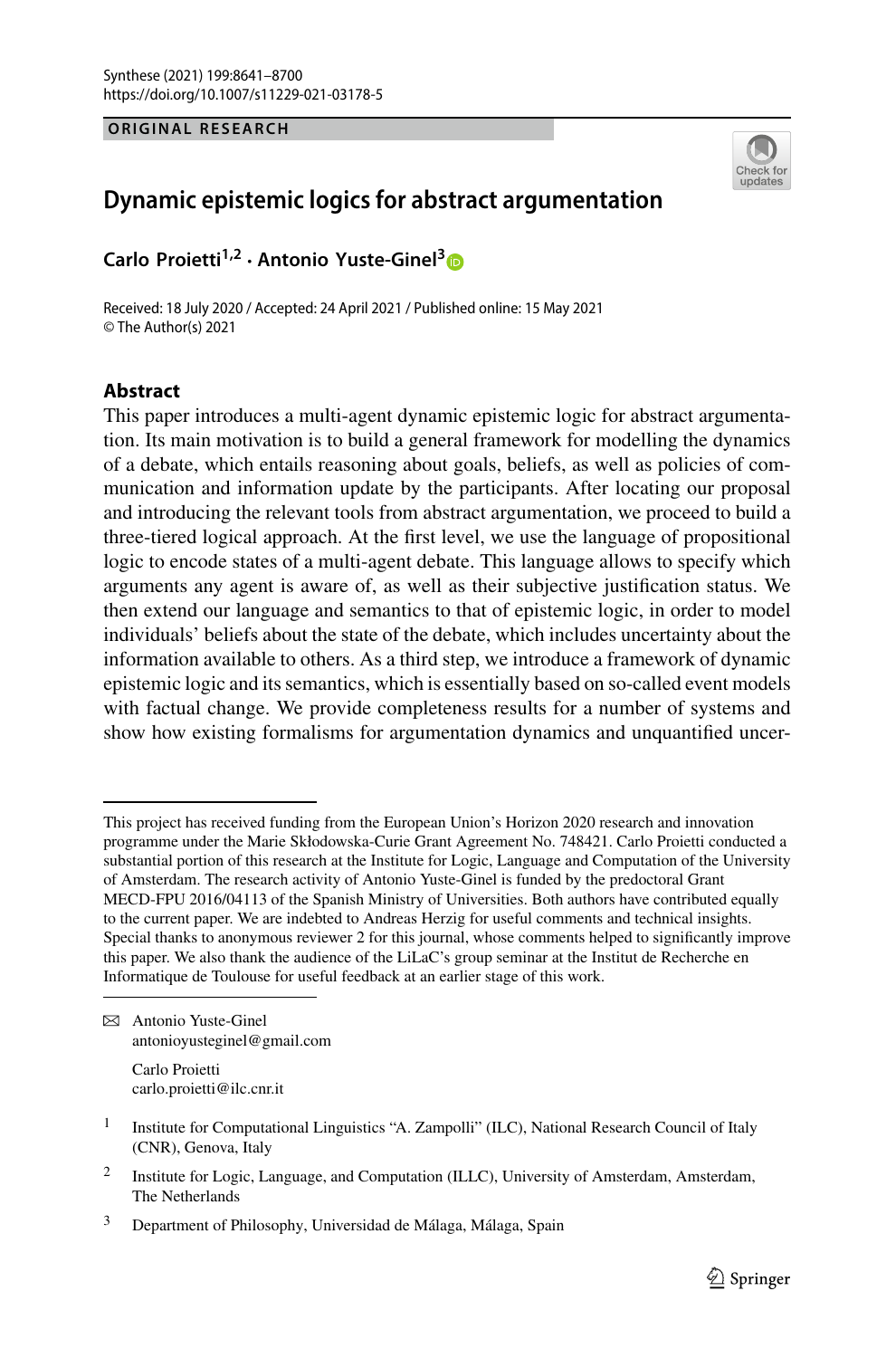tainty can be reduced to their semantics. The resulting framework allows reasoning about subtle epistemic and argumentative updates—such as the effects of different levels of trust in a source—and more in general about the epistemic dimensions of strategic communication.

**Keywords** Abstract argumentation · Dynamic epistemic logic · Awareness logics · Multi-agent argumentation frameworks · Persuasion · Strategic Argumentation

# **Contents**

|    |                                                                                                                                                                                                                                  | 8642 |
|----|----------------------------------------------------------------------------------------------------------------------------------------------------------------------------------------------------------------------------------|------|
|    | 2 Historical background and general motivations                                                                                                                                                                                  | 8645 |
|    |                                                                                                                                                                                                                                  | 8647 |
| 4  |                                                                                                                                                                                                                                  | 8650 |
| 5. |                                                                                                                                                                                                                                  | 8653 |
| 6  |                                                                                                                                                                                                                                  | 8659 |
|    | 7 Modelling persuasion, sceptic updates and conditional trust<br>Theorem Antes Alexander Alexander Alexander Alexander Alexander Alexander Alexander Alexander Alexander Alexander Alexander Alexander Alexander Alexander Alexa | 8666 |
|    | 8 Relation to other formalisms entering the set of the set of the set of the set of the set of the set of the set of the set of the set of the set of the set of the set of the set of the set of the set of the set of the se   | 8669 |
|    |                                                                                                                                                                                                                                  | 8670 |
|    |                                                                                                                                                                                                                                  | 8670 |
|    |                                                                                                                                                                                                                                  | 8671 |
|    |                                                                                                                                                                                                                                  | 8673 |
|    |                                                                                                                                                                                                                                  | 8677 |
| 9  |                                                                                                                                                                                                                                  | 8678 |
|    |                                                                                                                                                                                                                                  | 8681 |
|    | Al. Encodings experience in the contract of the contract of the contract of the contract of the contract of the contract of the contract of the contract of the contract of the contract of the contract of the contract of th   | 8681 |
|    | Proposition 1 matrix and the contract of the contract of the contract of the contract of the contract of the contract of the contract of the contract of the contract of the contract of the contract of the contract of the c   | 8681 |
|    |                                                                                                                                                                                                                                  | 8684 |
|    |                                                                                                                                                                                                                                  | 8688 |
|    | Lemma 1 (Closure) $\ldots$ , $\ldots$ , $\ldots$ , $\ldots$ , $\ldots$ , $\ldots$ , $\ldots$ , $\ldots$ , $\ldots$ , $\ldots$ , $\ldots$ , $\ldots$                                                                              | 8688 |
|    |                                                                                                                                                                                                                                  | 8689 |
|    |                                                                                                                                                                                                                                  | 8690 |
|    | A4. Preserving doxastic relations via an enhanced truth condition entries and set of the set of the set of the set of the set of the set of the set of the set of the set of the set of the set of the set of the set of the s   | 8691 |
|    | A.5. Incomplete and control AFs entertainment is not all the set of the set of the set of the set of the set of the set of the set of the set of the set of the set of the set of the set of the set of the set of the set of    | 8694 |
|    |                                                                                                                                                                                                                                  | 8697 |

# <span id="page-1-0"></span>**1 Introduction**

When engaging in a debate, we do not only exchange arguments, we also reason about information available to others, and both things play crucial roles. On the one hand, acquiring and communicating new arguments can shift one's point of view on the issue of the debate, or make it more robust. On the other hand, beliefs about someone else's background information determine which arguments one is willing to put on the table and in which order, like in a game of incomplete information. To understand how argumentation unfolds in real-life debates we need to reason, at least, about *goals*, *beliefs*, and *information change*. The latter involves *communication moves* of the speaker (sender)—choosing and disclosing certain piece of information and *information updates* by the hearer (receiver)—incorporating that piece into her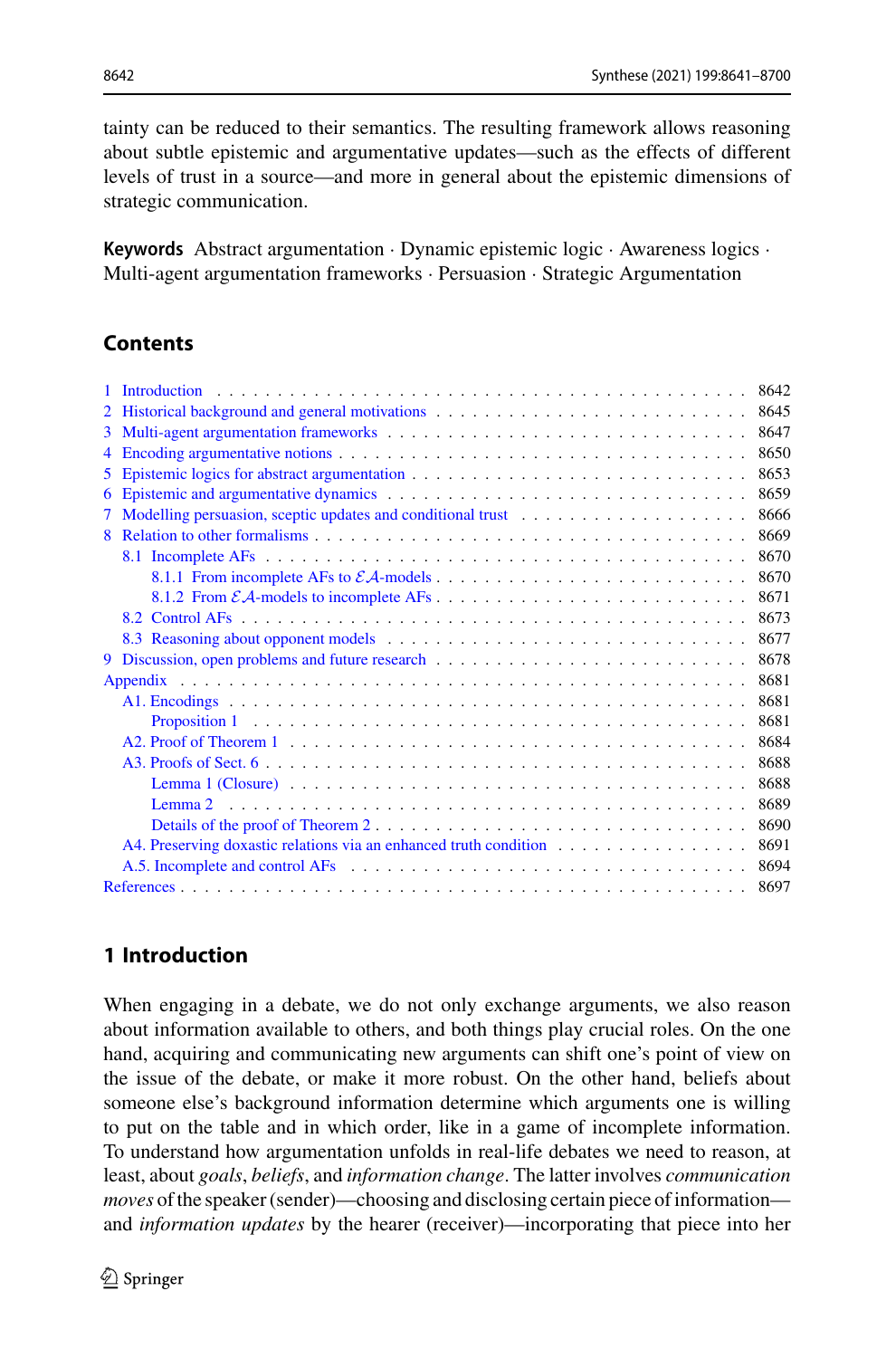<span id="page-2-3"></span>knowledge base.<sup>[1](#page-2-0)</sup> Our running example illustrates how strongly these elements interact with each other.

*Example 1* Charlie wants to convince his mother that *he has right to have a chocolate candy* (*a*). Mom rebuts that *too much chocolate is not good for his teeth* (*b*). Charlie may counterargue that *he didn't have chocolate since yesterday* (*d*). Unfortunately for him, Mom has seen him *grabbing chocolate from the pantry just a few hours ago* (*e*)—by the way, she wrongly thinks that Charlie noticed this. Alternatively, Charlie may quote *scientific evidence from a journal paper on* Pscience *that eating chocolate is never too much* (*c*). Mom does not know that *this paper has been retracted* ( *f* ) and, in principle, this would be a safe move for Charlie.<sup>2</sup>

Charlie's goal is to make *a* justified in the eyes of his mother. To achieve this goal he needs to rebut *b*. He has several options to do so: he may put forward *d*, or *c* or both, i.e. he has to select a communication move. To choose his strategy, he needs clues on Mom's background information, i.e. to form beliefs about her beliefs. Finally, success also depends on Mom's attitude towards the information she receives, i.e. her updating policy.

Logical languages and semantics provide a powerful tool to reason about these aspects of argumentation.<sup>3</sup> Here we aim to show that dynamic epistemic logic (DEL) can serve as a general framework to deal with many conceptual aspects of argumentation which are of interest in general argumentation theory and its more recent developments in AI and computer science, specifically in the study of computational models of argument (see Sect. [8\)](#page-28-0).

We can see the language of DEL as structured in three layers. The first layer consists of the propositional language. The one we adopt enables to encode the state of a multiagent debate, which semantically constitutes a propositional valuation. Using tools from abstract argumentation (Dun[g](#page-57-0) [1995](#page-57-0)), such states are modelled here as *multi-agent argumentation frameworks* (MAF). They include (a) the description of a *universal argumentation framework* consisting of all the arguments (and conflicts among them) that are potentially available to the agents, and (b) the specific information of each agent, i.e. the part of the universal framework each agent is aware of. Languages of propositional logic are widely used to encode argumentation frameworks, see Besnard et al[.](#page-56-1) [\(2020](#page-56-1)) for a survey. In many cases such encodings employ minimal resources as they are designed with efficiency in mind, e.g. to reduce computational problems in abstract argumentation to SAT-solving problems (Cerutti et al[.](#page-57-1) [2013\)](#page-57-1). The language and semantics we adopt are not tailored for computational purposes and are rather rich instead. On the other hand, they allow us to encode fine-grained argumentative notions such as the agents' subjective justification status of specific arguments, which, as we will see, is needed to talk about their goals.

<span id="page-2-0"></span><sup>&</sup>lt;sup>1</sup> In more general words, we should touch upon the procedural and dialogical aspects of argumentation. This entails going beyond the somehow traditional divide between the *logical*, *dialectical* and *rhetorical* levels of argumentation as outlined e.g. by Wenze[l](#page-59-0) [\(1992](#page-59-0)).

<span id="page-2-1"></span> $2$  This example was inspi[r](#page-58-0)ed by Mercier and Sperber [\(2017\)](#page-58-0).

<span id="page-2-2"></span><sup>&</sup>lt;sup>3</sup> To avoid confusion, here we see logic as a descriptive tool to talk about mathematical structures such as abstract multi-agent systems. As it will be clear later on, see in particular Sect. [2,](#page-4-0) this attitude is radically different from a normative view, which sees logic as a guidance to 'correct' reasoning or 'good' argumentation.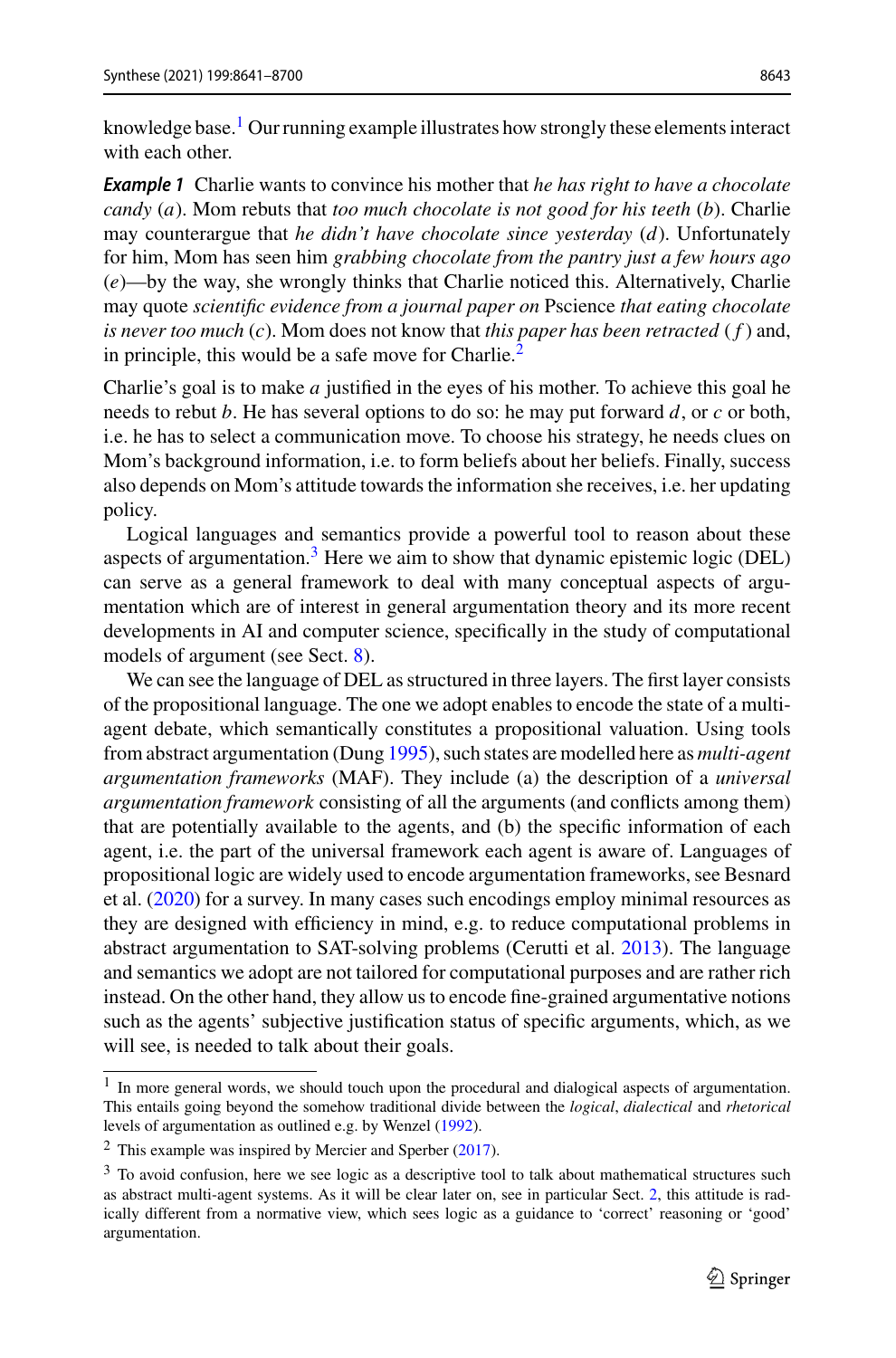The modal part of the language constitutes the second layer and includes epistemic (resp. doxastic) operators for knowledge (resp. belief). With these operators it is possible to express individual attitudes at any level of nesting, such as the second level attitude 'Charlie believes that Mom believes that argument *a* is justified for Charlie'. At this stage, the language is interpreted in standard Kripke-style semantics where states are MAFs. The plurality of states serves to capture the uncertainty of agents about the actual state of the debate. As mentioned, modelling uncertainty is relevant to analyze the strategic aspects of argumentation. Recent approaches in formal argumentation model uncertainty by means of *incomplete argumentation frameworks* (Baumeister et al[.](#page-56-2) [2018a,](#page-56-2) [b](#page-56-3)), *control argumentation frameworks* (Dimopoulos et al[.](#page-57-2) [2018](#page-57-2)), and *opponent models* (Oren and Norma[n](#page-58-1) [2009](#page-58-1); Rienstra et al[.](#page-59-1) [2013](#page-59-1); Hadjinikolis et al[.](#page-58-2) [2013;](#page-58-2) Thim[m](#page-59-2) [2014](#page-59-2); Black et al[.](#page-57-3) [2017\)](#page-57-3). These approaches provide efficient solutions for computational and application purposes, such as building automated persuasion systems (Hunte[r](#page-58-3) [2018\)](#page-58-3). Our goal here is mainly one of conceptual analysis, for which we seek to achieve generality. Indeed, we show in Sect. [8](#page-28-0) that it is possible to translate the central notions of these approaches by means of our language and semantics. Moreover, having the expressive power for talking about epistemic attitudes at any level, our language is able to frame agents' goals of complex kinds. In our running example, Charlie's goal amounts to inducing Mom to believe that *a* is justified, i.e. a first-level attitude. However, we shall see in Sect. [7](#page-25-0) that goals and strategies for action may entail more articulated nestings. Furthermore, although we frame our main examples in contexts of strategic and persuasive argumentation, this framework is not conceptually limited to such contexts. Other uses of argumentation entail different kinds of goals but, inasfar as they can be phrased in terms of individual or collective beliefs, the DEL approach is useful there too. This holds, for example, for collective *inquiry*, where the aim is to reach *common knowledge* or *shared belief*. [4](#page-3-0)

The third layer of the language includes dynamic modalities to reason about the effect of argumentative actions (e.g. communicating an argument) and different belief updates by the agents. Here again, while dynamics of argument communication is the focus of a well-established tradition in abstract argumentation (see Doutre and Maill[y](#page-57-4) [2018](#page-57-4) for a survey), belief updates are mostly confined to the tradition going from AGM belief revision (Alchourrón et al[.](#page-56-4) [1985](#page-56-4)) to DEL (van Ditmarsch et al[.](#page-59-3) [2007;](#page-59-3) van Benthe[m](#page-59-4) [2011](#page-59-4)). To the best of our knowledge, there is no unified logical framework for treating both aspects<sup>5</sup> A general framework for reasoning about argumentative and epistemic actions becomes relevant insofar agents are liable to revise their knowledge base in different ways, as it is the case for Mom in our running example. For this purpose, we use a rather expressive language, the one of *DEL with factual change*

<span id="page-3-0"></span><sup>&</sup>lt;sup>4</sup> The i[n](#page-59-5)fluential classification by Walton [\(1984](#page-59-5)), Walton and Krabb[e](#page-59-6) [\(1995](#page-59-6)) distinguishes six types of dialogical contexts depending on their respective goals, namely persuasion, negotiation, information seeking, deliberation, inquiry and quarrel. Some of them require other conceptual ingredients to be framed, such as desires and intentions, but beliefs are essential for all of them.

<span id="page-3-1"></span><sup>5</sup> Some works (Booth et al[.](#page-57-5) [2013](#page-57-5); de Saint-Cyr et al[.](#page-57-6) [2016](#page-57-6) among others) integrate abstract argumentation with belief revision theory to incorporate an epistemic dimension. Modelling techniques from DEL provide however two additional features which are relevant in this context and left opaque in belief revision: (1) expressing higher order beliefs of agents and (2) reasoning explicitly—in the object language—about how agents perceive changes.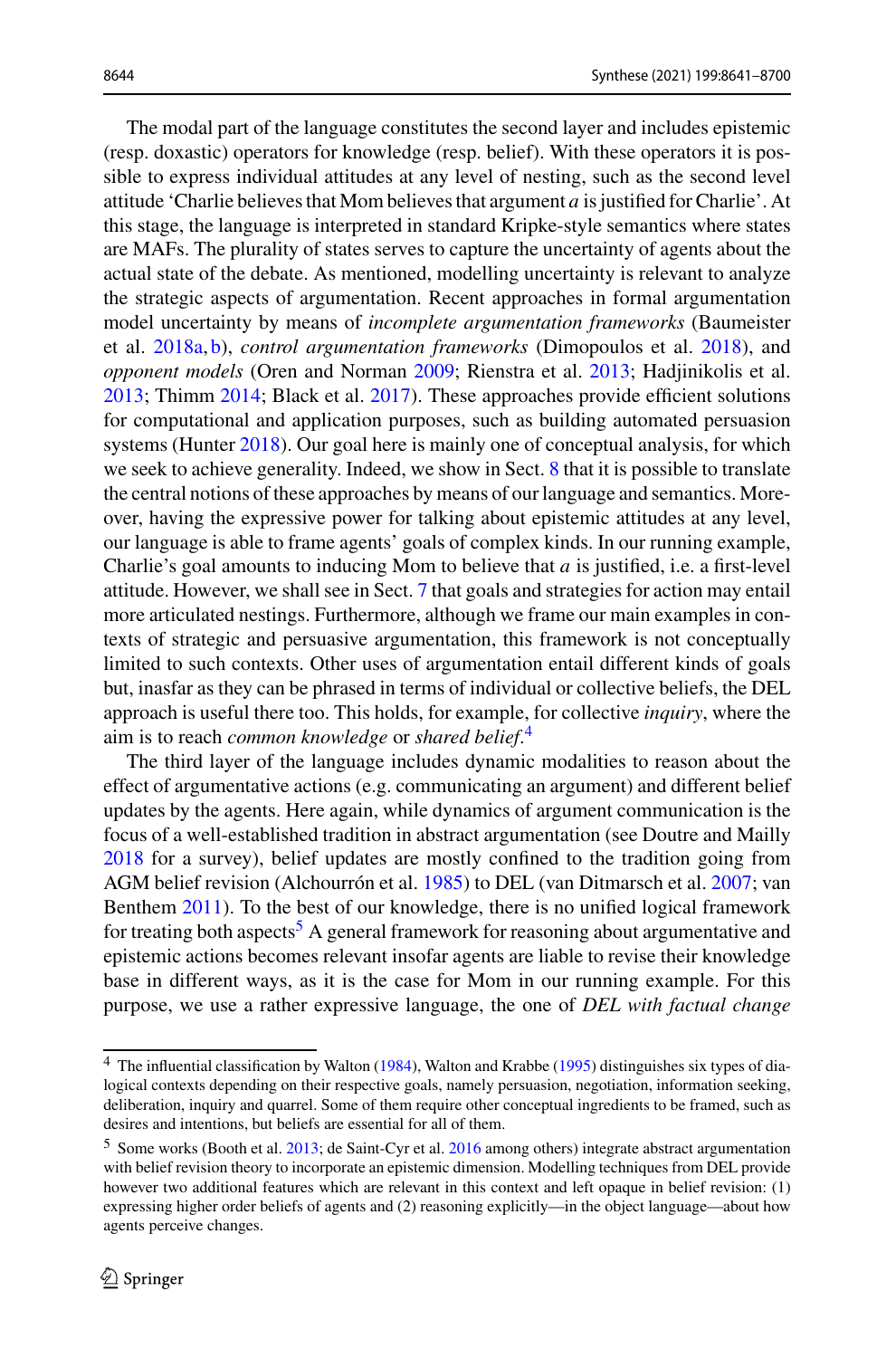(van Ditmarsch et al[.](#page-59-7) [2005](#page-59-7); van Benthem et al[.](#page-59-8) [2006](#page-59-8)) which comes at the price of a blow in computational complexity.<sup>6</sup>

The rest of this paper is organized as follows. In Sect. [2](#page-4-0) we illustrate the background and the general motivations for our work. Section [3](#page-6-0) presents the preliminary tools from abstract argumentation and introduces the notion of MAF. There are indeed several alternative ways to represent a multi-agent scenario of debate. Here we take a specific option and leave critical discussion of other possibilities to Sect. [9.](#page-37-0) In Sect. [4](#page-9-0) we introduce a propositional language to encode MAFs and prove soundness for this encoding in Proposition [1.](#page-11-0) In Sect. [5,](#page-12-0) we develop the epistemic fragment for reasoning about knowledge and belief in abstract argumentation. We introduce the general semantics of *epistemic argumentative models* (Definition [8\)](#page-12-1). After this, we isolate specific subclasses of models that capture a number of constraints on the awareness of arguments and attacks, as well as on epistemic accessibility. Then we provide axiomatistions for these subclasses and show their soundness and completeness in Theorem [1.](#page-17-0) In Sect. [6](#page-18-0) we introduce the full language of DEL for argumentative models. Semantics are given in terms of event models and product updates as in Baltag and Mos[s](#page-56-5) [\(2004](#page-56-5)). Here we show how to model basic communication moves and information updates under full trust. We then provide completeness results via reduction axioms (Theorem [2\)](#page-24-1). In Sect. [7,](#page-25-0) we exploit event models to encode the effects of more subtle policies of communication and information update under mixed trust. In Sect. [8](#page-28-0) we show how this framework relates to other formalisms developed in the area of computational argumentation. We conclude with Sect. [9,](#page-37-0) by discussing conceptual alternatives to our modelization as well as open problems and future work. Given the length of the proofs of most of our results, and the substantial amount of tools they involve, we leave them for the final "Appendix", where we also prove additional results for an extended modal language.

## <span id="page-4-0"></span>**2 Historical background and general motivations**

By bringing together two different formal traditions such as epistemic modal logic and abstract argumentation, we aim not only to provide results of interest for both, but also to show that their respective toolboxes provide powerful conceptual resources to think both traditions in a different light. At least since Aristotle, logic and the study of argumentation ran along separated lines, the latter being the exclusive competence of rhetoric. This separation contributed to crystalize the notion of deductive inference from classical logic as the golden standard of correct reasoning. Classical inference is non-defeasible and typically abstracts away from the dialogical/adversarial dimension in which real-life argumentation takes place. From the philosophical side, major criticisms of this paradigm came in the twentieth century from the works of Toulmi[n](#page-59-9) [\(2003\)](#page-59-9), Perelman and Olbrechts-Tytec[a](#page-58-4) [\(1958](#page-58-4)), and Hambli[n](#page-58-5) [\(1970](#page-58-5)). Yet, formal

<span id="page-4-1"></span> $6$  Although decidable, the satisfiability and the model-checking problem for DEL (without factual change) are known to be, respectively, NEXPTIME-complete and PSPACE-complete (Aucher and Schwarzentrube[r](#page-56-6) [2013\)](#page-56-6). The solution of many reasoning tasks in abstract argumentation are based on model-checking algorithms (Sect. [8\)](#page-28-0). This, combined with the use of the of an expressive propositional encoding, is unlikely to provide efficient algorithms, and this will not be the purpose of the present work.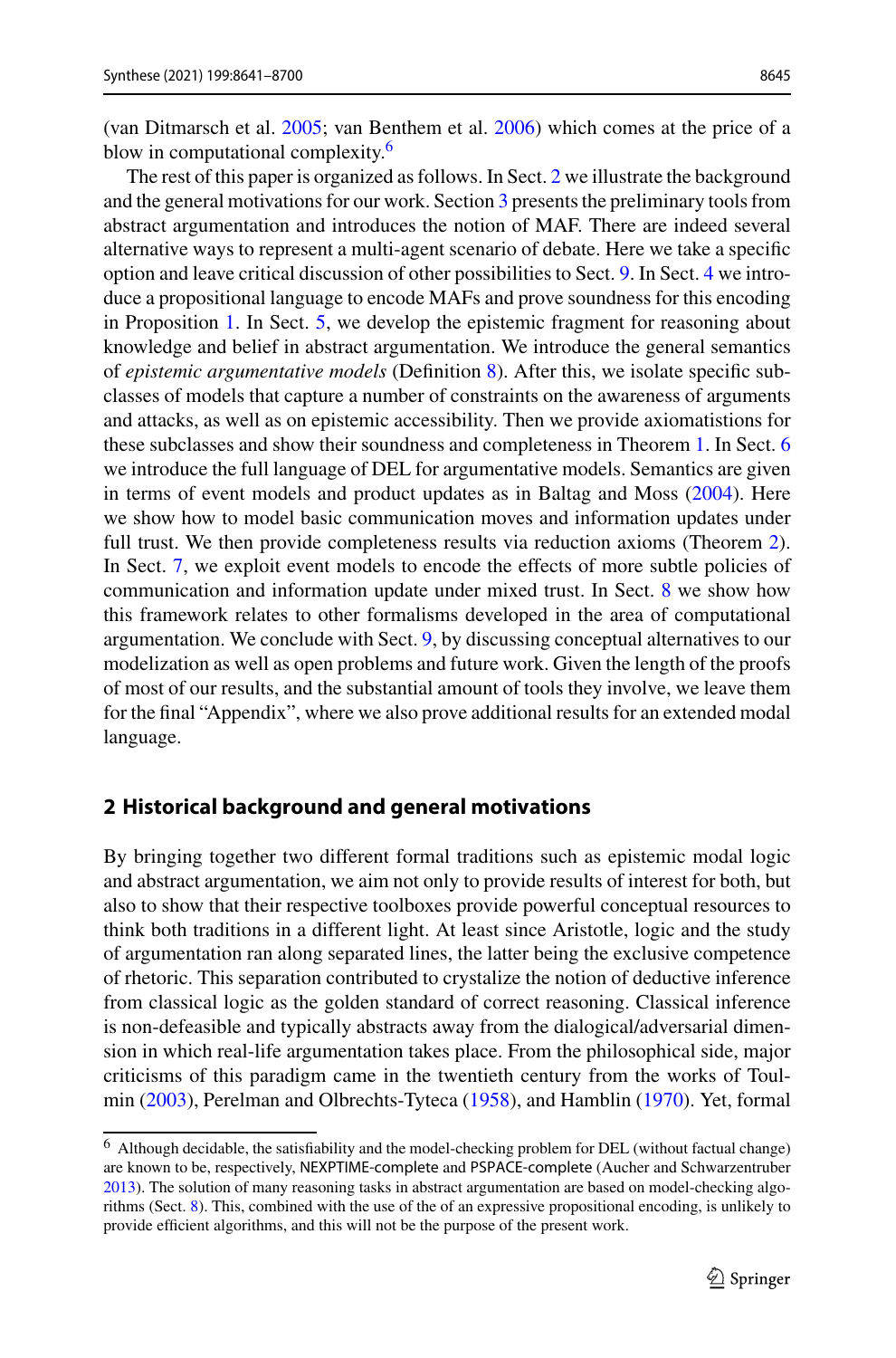research was still mastered by traditional approaches, at least until the new-born field of artificial intelligence undertook modelling human-like reasoning, and eventually converged in the definition of systems of non-monotonic logics (Reite[r](#page-59-10) [1980\)](#page-59-10) and defeasible reasoning (Polloc[k](#page-58-6) [1987,](#page-58-6) [1991\)](#page-58-7). A turning point has been the introduction of abstract argumentation by Dun[g](#page-57-0) [\(1995\)](#page-57-0). Here the main tool are argumentation frameworks, i.e. directed graphs which represent debates at an abstract level, where arguments are nodes and attacks from one argument to another—e.g. undercuts or rebuttals—are directed edges. The key semantic notion in abstract argumentation is that of a *solution*, i.e. a set of arguments that constitutes an acceptable opinion as the outcome of a debate. It turns out that the most relevant semantics for non-monotonic and defeasible reasoning can be expressed in terms of solution concepts for argumentation frameworks (Dun[g](#page-57-0) [1995\)](#page-57-0), which thus provide a powerful mathematics for defeasible reasoning in dialogical scenarios. Abstract argumentation can be seen as a very general theory of conflict that, in the words of Dung, captures the fact that

the way humans argue is based on a very simple principle which is summarized succinctly by an old saying: "The one who has the last word laughs best" (Dun[g](#page-57-0) [1995,](#page-57-0) p. 322).

For our purposes, argumentation frameworks are a first adequate building block to model scenarios like Example [1,](#page-2-3) where solution concepts provide the essentials for defining agents' (defeasible) *justification* of an argument and their *goals*.

From the beginning of the 1980s—in the wake of the "dynamic turn" pushed by the introduction of propositional dynamic logic (Fischer and Ladne[r](#page-58-8) [1979\)](#page-58-8)—logicians have dedicated increasing interest to information change, the study of how information states transform under new data. The early approach that dominated the field was AGM belief revision (Alchourrón et al[.](#page-56-4) [1985](#page-56-4)), later joined by DEL (Plaz[a](#page-58-9) [1989](#page-58-9); Gerbrandy and Groenevel[d](#page-58-10) [1997;](#page-58-10) Baltag et al[.](#page-56-7) [2016\)](#page-56-7). Dynamic epistemic logics, endowed with plausibility models and operators of conditional belief, allow a systematic treatment of AGM-style belief revision and can model a wide range of information updates (van Benthe[m](#page-59-11) [2007;](#page-59-11) Baltag and Smet[s](#page-56-8) [2008\)](#page-56-8). A dominant part of the work in both areas has been shaped by a *normative* approach to the study of information change. AGM belief revision typically focuses on postulates encoding the properties that an update operation should satisfy to be considered rational. Although DEL has the flexibility to model a wide range of epistemic transformations, including the effects of lying and deception (Baltag and Mos[s](#page-56-5) [2004](#page-56-5); van Ditmarsch et al[.](#page-59-3) [2007](#page-59-3)), it is fair to say that the mainstream focus has been the update of information under new evidence, where the latter is intended as truthful information made available to the agent. The typical belief upgrades studied in DEL applied to belief revision—such as public announcement !*P*, lexicographic upgrade  $\Uparrow$  *P* and minimal upgrade  $\Uparrow$  *P*—implicitly assume that the source of information is trusted as infallible (public announcement) or at least believed to be trustworthy (minimal upgrade) (Rodenhäuse[r](#page-59-12) [2014](#page-59-12)). However, most situations of real-life information exchange among individuals are of mixed trust: the source of information is taken to be trustworthy to a limited, or at least context-dependent, extent: we may trust Professor Bertrand Russell on logic matters, probably less so when he predicts the outcome of the next horse race. With the exception of Rodenhäuse[r](#page-59-12)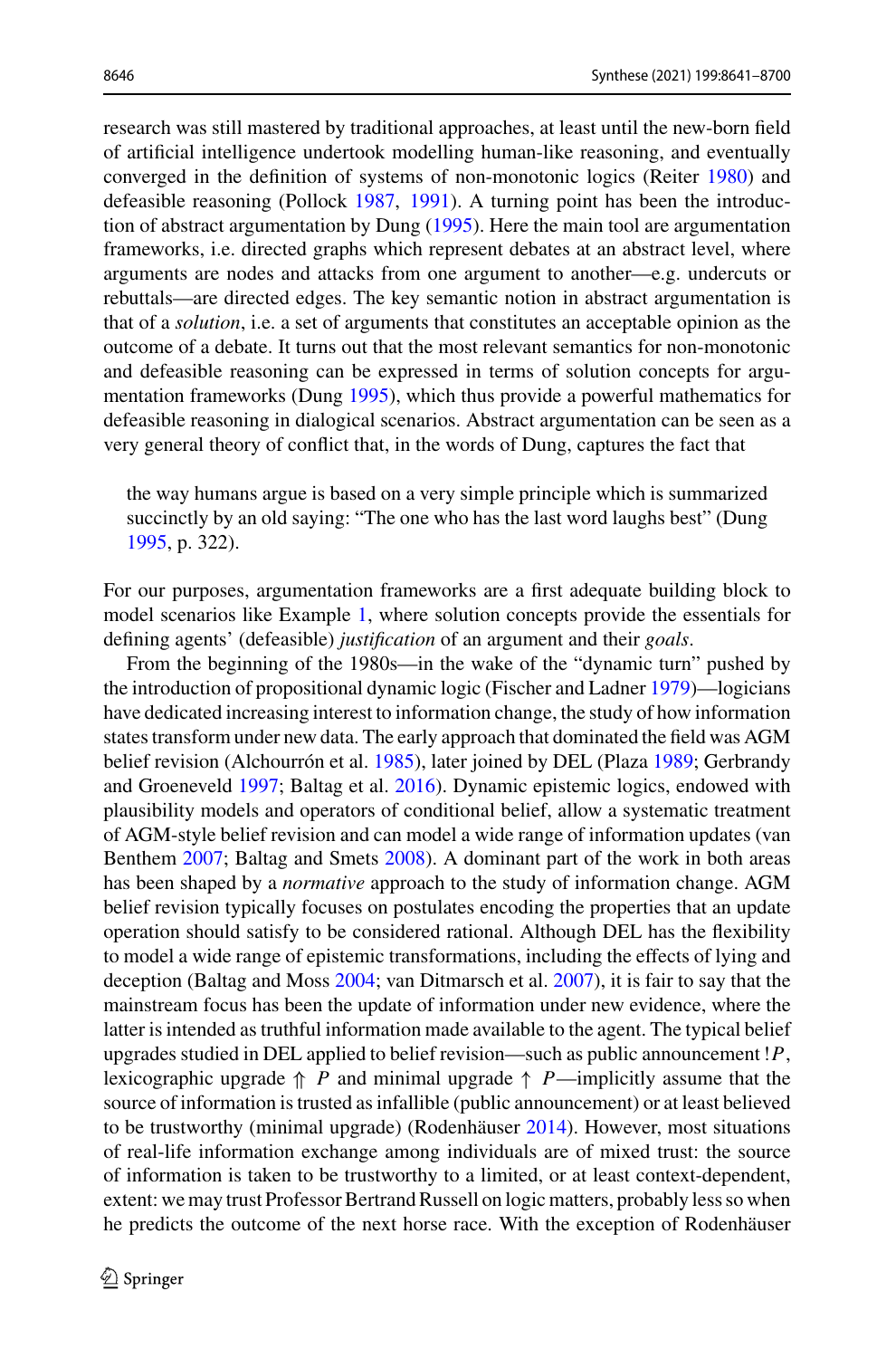[\(2014\)](#page-59-12), mixed trust of this and other kinds deserved limited attention in DEL. We will handle situations of mixed trust with our formal machinery in Sect. [7.](#page-25-0)

From a normative perspective, many interesting real-life mechanisms of information update are deemed "descriptive" and left to psychologists, when not discarded as reasoning flaws of an imperfect reasoner. This holds for *confirmation bias* (Waso[n](#page-59-13) [1960\)](#page-59-13), more adequately called *myside bias*(Perkins et al[.](#page-58-11) [1986](#page-58-11))—that is the tendency to strictly evaluate information disconfirming our prior opinions and, vice versa, loosely filter and search for confirming evidence—and for the operation by which we reduce *cognitive dissonance* upon receiving information which is inconsistent with our prior beliefs (Festinge[r](#page-58-12) [1957\)](#page-58-12). Scholars in logic can hardly be blamed for this attitude, since it is supported by most psychology of reasoning, as the extensive debate on, e.g., the Wason selection task witnesses (Waso[n](#page-59-14) [1966](#page-59-14)). More recently, Mercier and Sperber's argumentative theory of reasoning advances a different view, according to which these purported flaws are rather *features* of reasoning, having an evolutionary explanation in the social context of human communication (Mercier and Sperbe[r](#page-58-13) [2011](#page-58-13), [2017](#page-58-0)). The argumentative theory of reasoning is a naturalized approach that sees reasoning as a specific cognitive module which "evolved for the production and evaluation of arguments in communication" (Mercier and Sperbe[r](#page-58-13) [2011,](#page-58-13) p. 58) rather than to perform sound logical and probabilistic inferences, or to enhance individual cognition. Seen from this angle, the myside bias serves the goal of convincing others and keeping *epistemic vigilance*. Indeed, what we often blame as a bad attitude in everyday confrontations is a common—and mostly healthy—practice in scientific debate over new theories and explanations (Kell[y](#page-58-14) [2008](#page-58-14)). In general, an argumentation-based approach to reasoning and communication can explain collective dynamics like *groupthink* and *opinion polarization*. When individuals with similar opinions on a given issue discuss, they tend to mutually reinforce their views by providing each other novel and persuasive arguments towards the same direction.<sup>[7](#page-6-1)</sup> A further step in this direction is to investigate the triggering effect of more subtle mechanisms of information update, akin to the myside bias. Sect. [7](#page-25-0) shows that DEL can be used for this purpose. Indeed, the notion we characterize as *sceptic update* provides one possible way of understanding biased assimilation of new arguments. Before getting there, a careful logical construction is needed though, that we begin in the next section.

#### <span id="page-6-0"></span>**3 Multi-agent argumentation frameworks**

The fundamental notion we employ is that of an argumentation framework, which is no more and no less than a directed graph.

**Definition 1** [*Argumentation framework* (Dun[g](#page-57-0) [1995\)](#page-57-0)] An *argumentation framework* (AF) is a pair  $F = (A, R)$  where  $A \neq \emptyset$  is a set of *arguments* and  $R \subseteq A \times A$  is called the *attack relation*. We adopt the infix notation *aRb* to abbreviate  $(a, b) \in R$ . Given

<span id="page-6-1"></span><sup>7</sup> This explanation has been formulated and tested by social psychologists under the name of *persuasive arguments theory* (Vinokur and Burstei[n](#page-59-15) [1974\)](#page-59-15). More recently, Mäs and Flach[e](#page-58-15) [\(2013](#page-58-15)) investigated the polarizing effects of argumentative exchange by combining lab experiments with multi-agent computer simulations, showing that a small degree of homophily—the tendency to communicate with like-minded individuals—is able to generate clusters of opposite polarizing opinions in groups.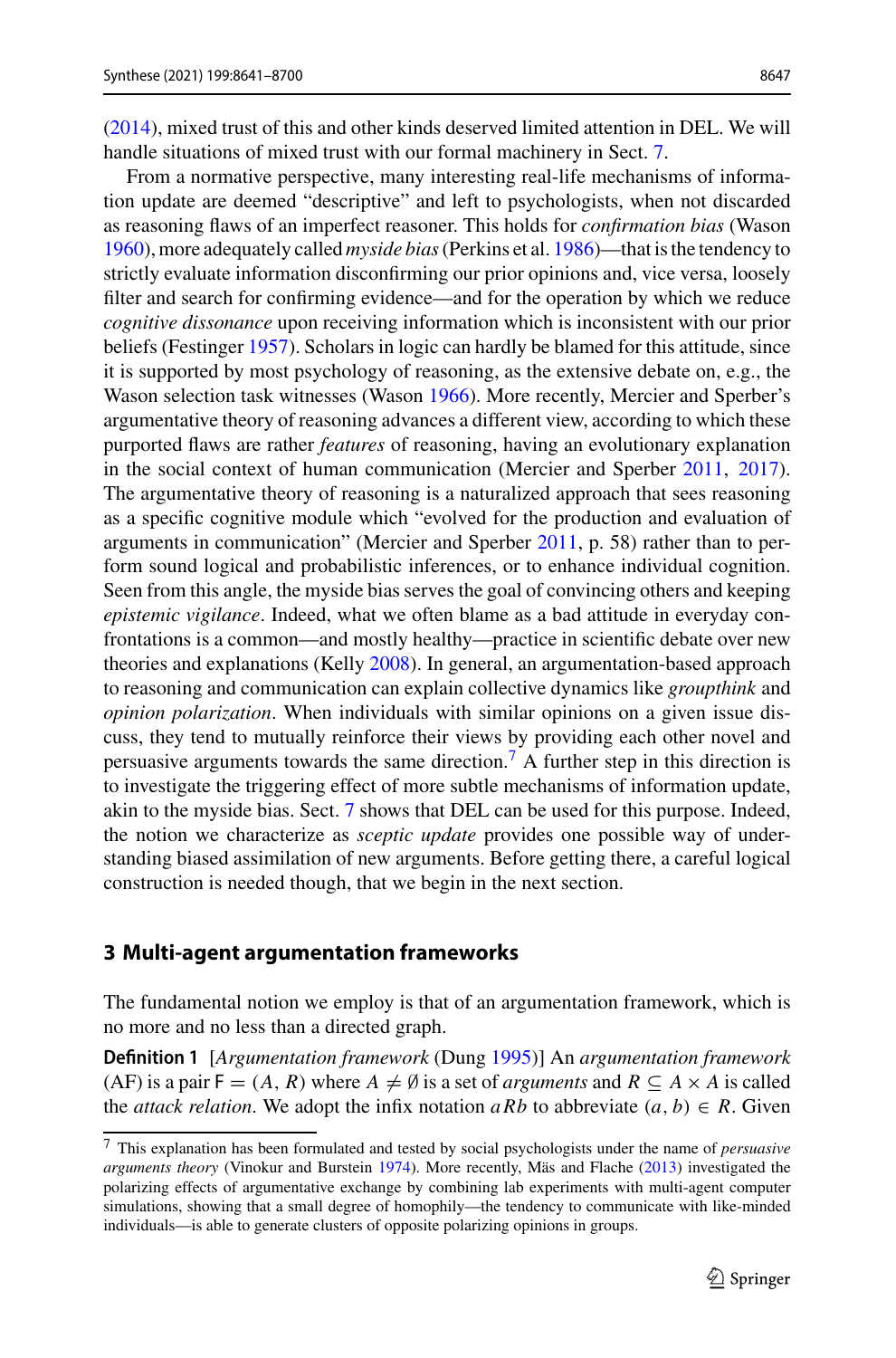a set of arguments  $B \subseteq A$ , we denote by  $B^+$  the *set of arguments attacked* by *B*, that is  $B^+ := \{a \in A \mid \exists b \in B : bRa\}.$ 

An AF represents a full debate seen from a third-person point of view, where all potential arguments and attacks are on the table. Clearly, at a given moment of a debate, each participant is aware of a specific subset of arguments and attacks, i.e. her subjective information about the debate. This calls for the definition of *multi-agent AF*. A number of alternative options is available in the literature, and many others are there. Each choice depends on specific assumptions about the common ground of the debate and the awareness constraints on the agents' information. In our approach we assume the following:

- (a) the set of arguments that are potentially available to agents is finite;
- (b) it is fixed in advance;
- (c) there is an objective matter of fact; independendent from subjective views, by which an argument attacks another;
- (d) agents can only be aware of arguments in set (a), i.e. there are no *non-existing* or *virtual* arguments (cf. Schwarzentruber et al[.](#page-59-16) [2012;](#page-59-16) Rienstra et al[.](#page-59-1) [2013](#page-59-1));
- (e) agents can be aware of an attack between *a* and *b* only if they are aware of both *a* and *b*;
- (f) if an agent is aware of an attack then this attack holds;
- (g) if an objective attack holds between two arguments and some agent is aware of both, then she is also aware of the attack.

Together, (f) and (g) imply that agents have a (locally) *sound and complete awareness of attacks*(SCAA). In general, each of these choices has alternatives, and this gives a very large combinatorics of possibilities for design, which we critically discuss in Sect. [9.](#page-37-0) It may seem at first sight that constraints  $(a)$ – $(g)$  impose strict limitations on the agent' uncertainty, but we shall see (Sect. [5\)](#page-12-0) that this is not quite so, since the modal component of our framework allows to recapture all sorts of uncertainty. Based on our assumptions we define a multi-agent argumentation framework as follows:

<span id="page-7-0"></span>**Definition 2** (*Multi-agent argumentation framework*) A *multi-agent argumentation framework* (MAF) for a non-empty and finite set of agents Ag is a 4-tuple  $(A, R, \{A_i\}_{i \in A_0}, \{E_1, ..., E_n\})$  such that  $(A, R)$  is a finite AF (the *universal argumentation framework*, UAF),  $A_i \subseteq A$  is the set of arguments agent *i* is currently *aware of*, and  $\{E_1, \ldots, E_n\}$  is a specific enumeration of the subsets of *A*, which we assume as fixed from now on. Given a MAF and an agent *i* ∈ Ag, *agent i's partial information* is defined as  $(A_i, R_i)$  where  $R_i := R \cap (A_i \times A_i)$ .

Having *A* and *R* finite and fixed captures the constraints from (a) to (c). Constraint (d) amounts to  $A_i \subseteq A$ . Finally, the definition of  $R_i$  subsumes (e)–(g). The enumeration  ${E_1, \ldots, E_n}$  of  $\wp(A)$  is an important device for encoding, the use of which will be clarified in Sect. [4.](#page-9-0) Figure [1](#page-8-0) provides a pictorial representation of a two-agent MAF describing Example [1.](#page-2-3)

Solution concepts from abstract argumentation are a key to subjective justification and goals. A *solution* is a set of arguments that meets intuitive constraints to constitute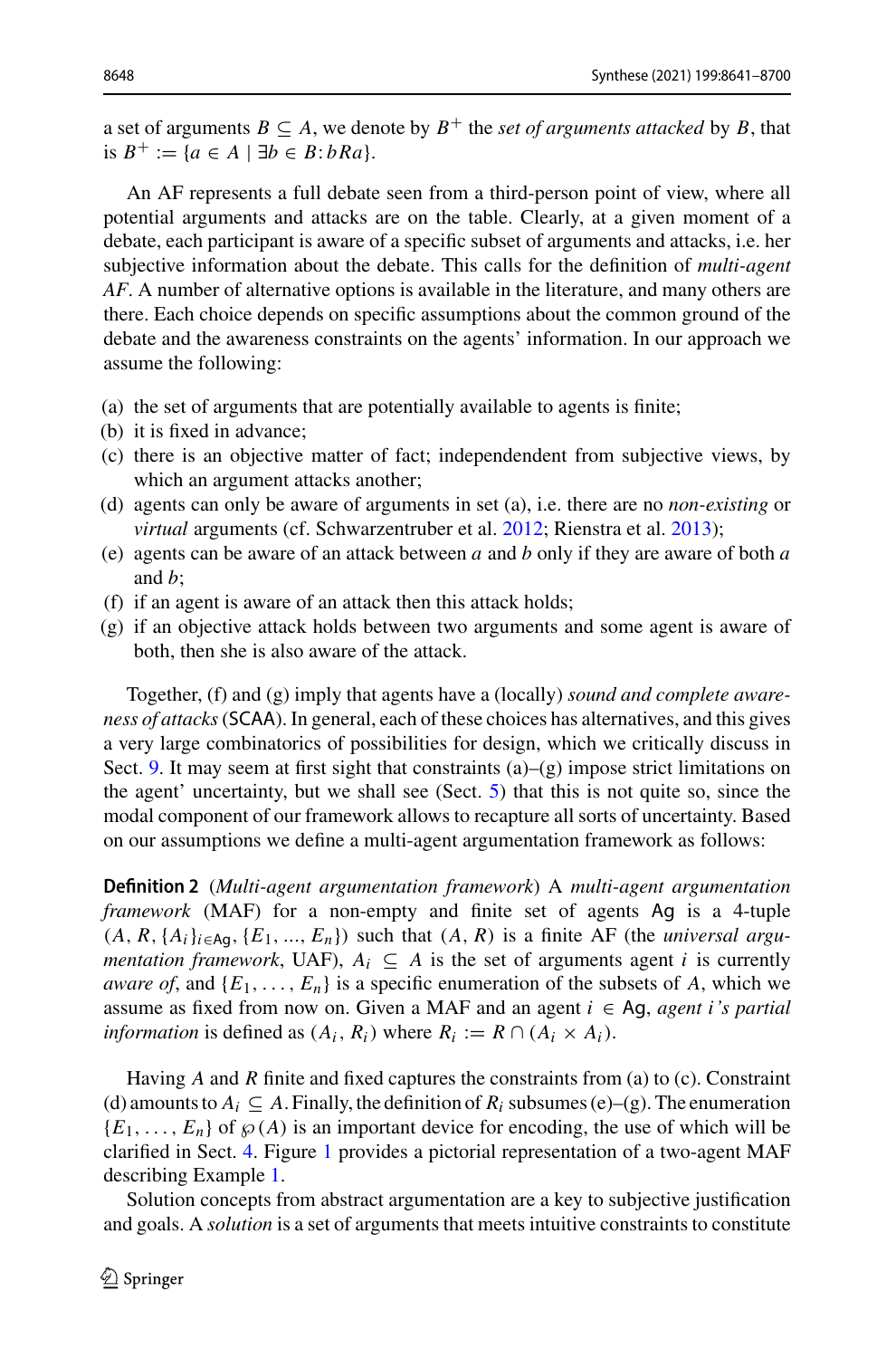

<span id="page-8-0"></span>**Fig. 1** A MAF for Example [1](#page-2-3) (Charlie and Mom). The universal argumentation framework consists of nodes  $a$ –  $f$  and the corresponding attacks, as described in the Example. Agent 1 (Charlie) is aware of the entire universal argumentation framework (area in blue) while agent 2 (Mom) is only aware of {*a*, *b*, *e*} and the attacks between them (red ellipses). We omit the representation of an enumeration of  $\wp(A)$ 

an acceptable point of view. $\frac{8}{3}$  $\frac{8}{3}$  $\frac{8}{3}$  Several solution concepts have been introduced by Dun[g](#page-57-0) [\(1995\)](#page-57-0) and subsequent work in abstract argumentation, see Baroni et al[.](#page-56-9) [\(2018\)](#page-56-9) for an extensive state-of-the-art. For the sake of presentation, we focus on preferred solutions, but our approach can be straightforwardly extended to other admissibility-based semantics (i.e., grounded, complete and stable).<sup>[9](#page-8-2)</sup>

<span id="page-8-4"></span>**Definition 3** (*Defence and preferred solutions*) Given an AF  $F = (A, R)$ , a set of arguments  $B \subseteq A$ , and an argument  $a \in A$ : *B defends a* iff for every  $c \in A$ : if  $cRa$ then  $c \in B^+$ . Moreover, *B* is said to be a *complete solution* iff (1) it is *conflict-free*, i.e.  $B \cap B^+ = \emptyset$  and (2) it contains precisely the arguments that it defends, i.e. *b*  $\in B$  iff *B* defends *b*. *B* is a *preferred solution* iff it is a maximal (w.r.t. set inclusion) complete solution. Given an AF  $F = (A, R)$  we denote by  $Pr(F)$  the set of all its preferred solutions.

In the UAF of Fig. [1,](#page-8-0) the only preferred solution is {*b*, *e*, *f* }. This also corresponds to agent's 1 preferred solution, as his awareness set *A*<sup>1</sup> coincides with the entire framework. When we relativize to agent's 2 awareness set  $A_2$ , we obtain instead  $\{b, e\}$ as the unique preferred solution. An AF may have more than one preferred solution. Plurality of solutions allows to define—following Wu and Caminad[a](#page-59-17) [\(2010](#page-59-17))—the *finegrained justification status* of an argument relative to an AF. The latter is key to express *graded* notions of acceptability (Beirlaen et al[.](#page-56-10) [2018;](#page-56-10) Baroni et al[.](#page-56-11) [2019](#page-56-11)) for reasoning about agents' goals and the degree of their opinion about the debated issue.<sup>10</sup>

<span id="page-8-1"></span><sup>8</sup> Alternative names for solutions in the literature are *extensions* or *semantics*, which are almost interchangeable. The latters are indeed more standard in the field of abstract argumentation. We opt for the more neutral "solution" to avoid confusion with homonymous notions in logic.

<span id="page-8-2"></span><sup>&</sup>lt;sup>9</sup> Research with methods of experimental psychology (Rahwan et al[.](#page-59-18) [2010](#page-59-18)) suggests that preferred solutions are, among those introduced by Dun[g](#page-57-0) [\(1995](#page-57-0)), the best predictor for human argument acceptance. More extended experiments by Cramer and Guillaum[e](#page-57-7) [\(2018\)](#page-57-7) confirm this finding, but further speak in favour of so-called *naive-based* semantics such as CF2 (Baroni et al[.](#page-56-12) [2005\)](#page-56-12). However, the authors carefully warn that all the results may be influenced by the specific thematic contexts of the natural-language arguments chosen in the experimental setting (news reports, arguments based on scientific publications, and arguments based on the precision of a calculation tool). In particular, only one context (scientific publications) was used for the comparison between preferred and CF2 solutions.

<span id="page-8-3"></span><sup>&</sup>lt;sup>10</sup> This can be seen as generalization of the classical concepts of credulous/sceptic acceptance and is probably the most immediate way to define graded acceptability (Baroni et al[.](#page-56-11) [2019](#page-56-11)) of arguments. Moreover, it provides an elegant way of dealing with the phenomenon of floating conclusions (see Wu and Caminad[a](#page-59-17) [2010](#page-59-17) for details).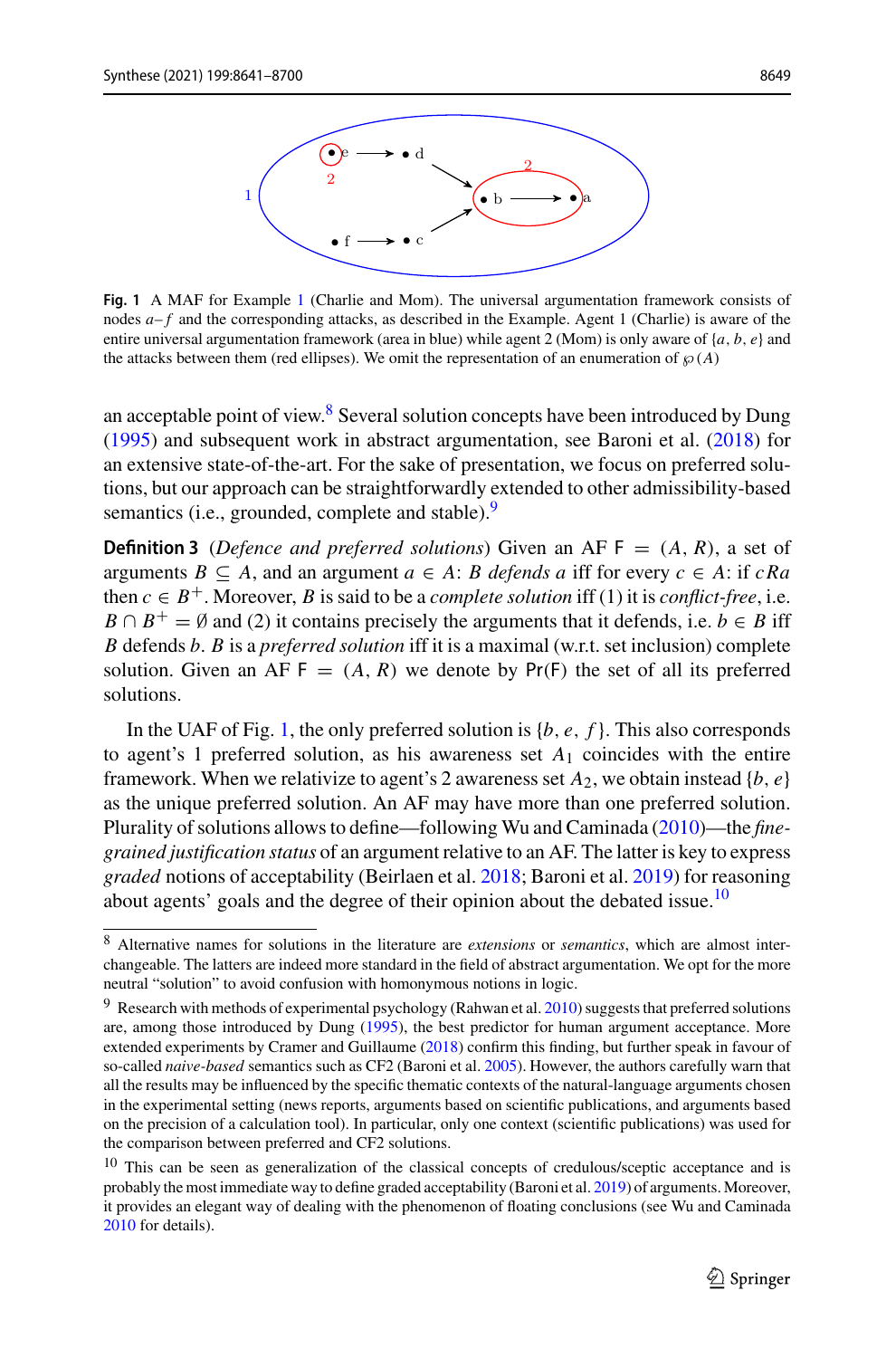<span id="page-9-5"></span>We follow the *extension-based* characterization of this notion provided by Baroni et al[.](#page-56-9)  $(2018).$  $(2018).$ <sup>[11](#page-9-1)</sup>

**Definition 4** (*Fine-grained justification status*) Given an AF  $F = (A, R)$  and an argument  $a \in A$ , then *a* is said to be:

- *strongly (or sceptically) accepted* iff ∀*E* ∈ Pr(F) *a* ∈ *E*;
- *– weakly accepted* iff ( $\exists E \in \text{Pr}(F) : a \in E$ ,  $\exists E \in \text{Pr}(F) : a \notin E$ , and  $\forall E \in \text{Pr}(F)$  *a* ∉  $E^{+}$ ):
- $-$  *weakly rejected* iff ( $\exists E \in Pr(F): a \in E^+$ ,  $\exists E \in Pr(F): a \notin E^+$ , and  $\forall E \in E$  $Pr(F)$   $a \notin E$ );
- $-$  *strongly rejected* iff ∀*E* ∈ Pr(F)  $a \in E^+$ ; and
- *borderline* otherwise.[12](#page-9-2)

Note that the justification status of an argument is always relative to an AF  $F =$  $(A, R)$ , but we omit an explicit reference to  $F$  when the context is clear enough. Again, the notion can be straightforwardly relativised to agents. For instance, given  $MAF = (A, R, \{A_i\}_{i \in Ag}, \{E_1, ..., E_n\})$  we say that  $a \in A$  is strongly accepted by agent *j* iff  $a \in A_j$  and  $a$  is strongly accepted w.r.t.  $(A_j, R_j)$ . As an example, argument  $b$ of Fig. [1](#page-8-0) is strongly accepted by 1 and 2, and argument *a* is strongly rejected by both agents.

### <span id="page-9-0"></span>**4 Encoding argumentative notions**

Logical languages are a general tool to describe mathematical structures, and multiagent AFs are one of these. Compared to others, a propositional language has minimal descriptive power though. $13$  However, it turns out that, in the finite case, its expressivity is sufficient for our purpose to encode the notions introduced in the previous section.<sup>[14](#page-9-4)</sup> Furthermore, since we construct a Kripke semantics where multi-agent AFs are states (Sect. [5\)](#page-12-0), a propositional language provides a natural fit with the techniques of epistemic logic.

The set of propositional variables  $V_{\text{Ag}}^A$ , where *A* is a set of arguments (intuitively, the domain of the UAF) and Ag is a set of agents, is defined as the union of the following sets:

$$
\mathcal{AT} := \{ a \leadsto b \mid (a, b) \in A \times A \};
$$

<span id="page-9-1"></span><sup>11</sup> The original one by Wu and Caminad[a](#page-59-17) [\(2010](#page-59-17)) is presented in terms of *labellings* (Caminad[a](#page-57-8) [2006;](#page-57-8) Caminada and Gabba[y](#page-57-9) [2009](#page-57-9)). Both ways are equivalent (Baroni et al[.](#page-56-9) [2018\)](#page-56-9).

<span id="page-9-2"></span> $12$  The cl[a](#page-59-17)ss of borderline arguments allows for further distinctions (Wu and Caminada [2010\)](#page-59-17). We overlook them here as it is not our primary interest to provide a full classification. In the rest of our example we indeed only make use of strong acceptance and strong rejection, which are the only possible statuses of an argument in a well-founded graph as that of Fig. [1.](#page-8-0)

<span id="page-9-3"></span> $13$  There is already a significant amount of work on encoding abstract argumentation semantics with logical languages. Typical candidates are propositional logic (Besnard and Doutr[e](#page-56-13) [2004;](#page-56-13) Besnard et al[.](#page-57-10) [2014](#page-57-10); Doutre et al[.](#page-57-11) [2014,](#page-57-11) [2017\)](#page-57-12), modal logic (Gross[i](#page-58-16) [2010a](#page-58-16), [b](#page-58-17); Caminada and Gabba[y](#page-57-9) [2009\)](#page-57-9), first-order logic (de Saint-Cyr et al[.](#page-57-13) [2016](#page-57-6)) and second order logic (Dvořák et al. [2012](#page-57-13)).

<span id="page-9-4"></span><sup>&</sup>lt;sup>14</sup> To the best of our knowledge, ours is the first encoding of the (fine-grained) justification status of an argument in propositional logic.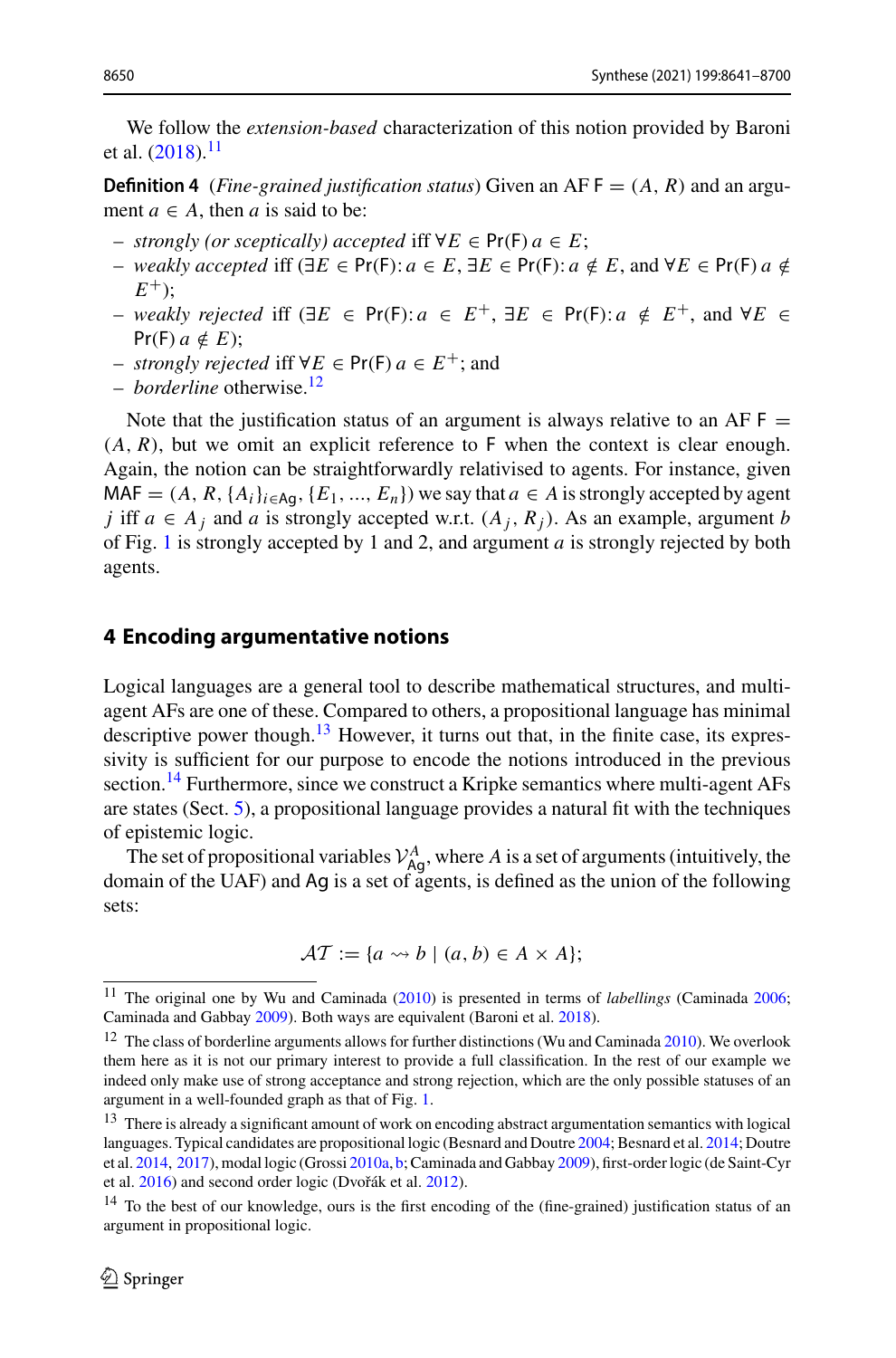$$
\mathcal{O} := \{ \mathsf{aw}_i(a) \mid i \in \mathsf{Ag}, a \in A \}; \text{ and}
$$

$$
\mathcal{B} := \{ a \in E_k \mid a \in A, E_k \subseteq A \}.
$$

Each variable  $a \leadsto b$  reads "argument  $a$  attacks  $b$ " and  $aw_i(a)$  stands for "agent  $i$  is aware of  $a$ ". The informal reading of the third kind of variables  $a \in E_k$  is "argument *a* belongs to subset  $E_k$ ". These variables are needed because the definition of (fine-grained) justification status quantifies over sets (Definition [4\)](#page-9-5). The language  $\mathcal{L}(V_{\text{Ag}}^A)$ is built from  $V_{\text{Ag}}^A$  using Boolean functors  $\neg$ ,  $\wedge$ ,  $\vee$ ,  $\rightarrow$  and  $\leftrightarrow$  as usual. A given MAF =  $(A, R, \{A_i\}_{i \in \mathsf{Aq}}, \{E_1, ..., E_n\})$  determines unequivocally its *associated* set of variables  $\mathcal{V}_{\mathsf{Ag}.}^A$ 

The semantics of this propositional language is defined, as standard, by means of *valuations* of its propositional variables. Given a valuation  $v \subseteq V_{\text{Ag}}^A$  and a propositional variable *p*, we say that *p* is true at *v* iff  $p \in v$ . A valuation recursively determines the truth value of any formula  $\varphi \in \mathcal{L}(V_{Ag}^A)$  in the usual way.  $v \vDash \varphi$  stands for " $\varphi$  is true at  $v$ ".

**Definition 5** (*Associated valuation and theory of a MAF*) Given MAF  $(A, R, \{A_i\}_{i \in \mathsf{Aq}}, \{E_1, ..., E_n\})$ , we define its unequivocally *associated valuation* as  $v_{\text{MAF}} := \{a \leadsto b \mid (a, b) \in R\} \cup \{\text{aw}_i(a) \mid a \in A_i\}_{i \in \text{Ag}} \cup \{a \in E_k \mid a \in A_i\}$  $E_k$  for every  $1 \leq k \leq n$ . Furthermore, the following Boolean formula Th<sub>MAF</sub>, called the *theory of* MAF, encodes MAF, in the sense that  $v_{\text{MAF}}$  is the unique valuation such that  $v_{\text{MAF}} \models \text{Th}_{\text{MAF}}$ :

$$
\mathsf{Th}_{\mathsf{MAF}} := \bigwedge_{(a,b)\in R} a \leadsto b \land \bigwedge_{(a,b)\notin R} \neg(a \leadsto b) \land \bigwedge_{1 \leq k \leq n} \Big( \bigwedge_{a \in E_k} a \in E_k \land \bigwedge_{a \notin E_k} \neg a \in E_k \Big) \land \bigwedge_{i \in \mathsf{Ag}} \Big( \bigwedge_{a \in A_i} \mathsf{aw}_i(a) \land \bigwedge_{a \notin A_i} \neg a \mathsf{w}_i(a) \Big).
$$

*Example 2* Let MAF<sub>0</sub> =  $(A, R, \{A_1, A_2\}, \{E_1, E_2, E_3, E_4\})$  s.t.  $A = \{a, b\}, R$  =  ${(b, a)}, A_1 = {a}, A_2 = {b}, E_1 = \emptyset, E_2 = {a}, E_3 = {b}, E_4 = {a, b}$ ; we have that  $\text{Th}_{\text{MAF0}} = \neg a \leadsto a \land \neg a \leadsto b \land b \leadsto a \land \neg b \leadsto b \land (\neg a \in E_1 \land \neg b \in E_1) \land (a \in E_2 \land \neg b \in E_2)$  $\neg b \in E_2$ )∧( $\neg a \in E_3 \land b \in E_3$ )∧( $a \in E_4 \land b \in E_4$ )∧aw<sub>1</sub>( $a$ )∧ $\neg a$ w<sub>1</sub>( $b$ )∧ $\neg a$ w<sub>2</sub>( $a$ )∧aw<sub>2</sub>( $b$ ).

For what follows it is relevant to note that not every valuation is a valuation for a MAF. The reason is that subset variables may fail to *represent* a proper enumeration of subsets, in the sense of the following definition.

**Definition 6** Let *A* be a finite set of arguments with  $|\wp(A)| = n$ , we say that a valuation  $v \subseteq V_{\mathsf{Ag}}^A$  *represents an enumeration of*  $\wp(A)$  iff for all  $k, m: 1 \leq k < m \leq n$  it holds that  $\{x \in A \mid x \in E_k \in v\} \neq \{x \in A \mid x \in E_m \in v\}.$ 

The inequality of two sets  $E_k$  and  $E_m$  can be expressed in our propositional language:

<span id="page-10-0"></span>
$$
E_k \neq E_m := \bigvee_{x \in A} \neg(x \in E_k \leftrightarrow x \in E_m).
$$

 $\mathcal{D}$  Springer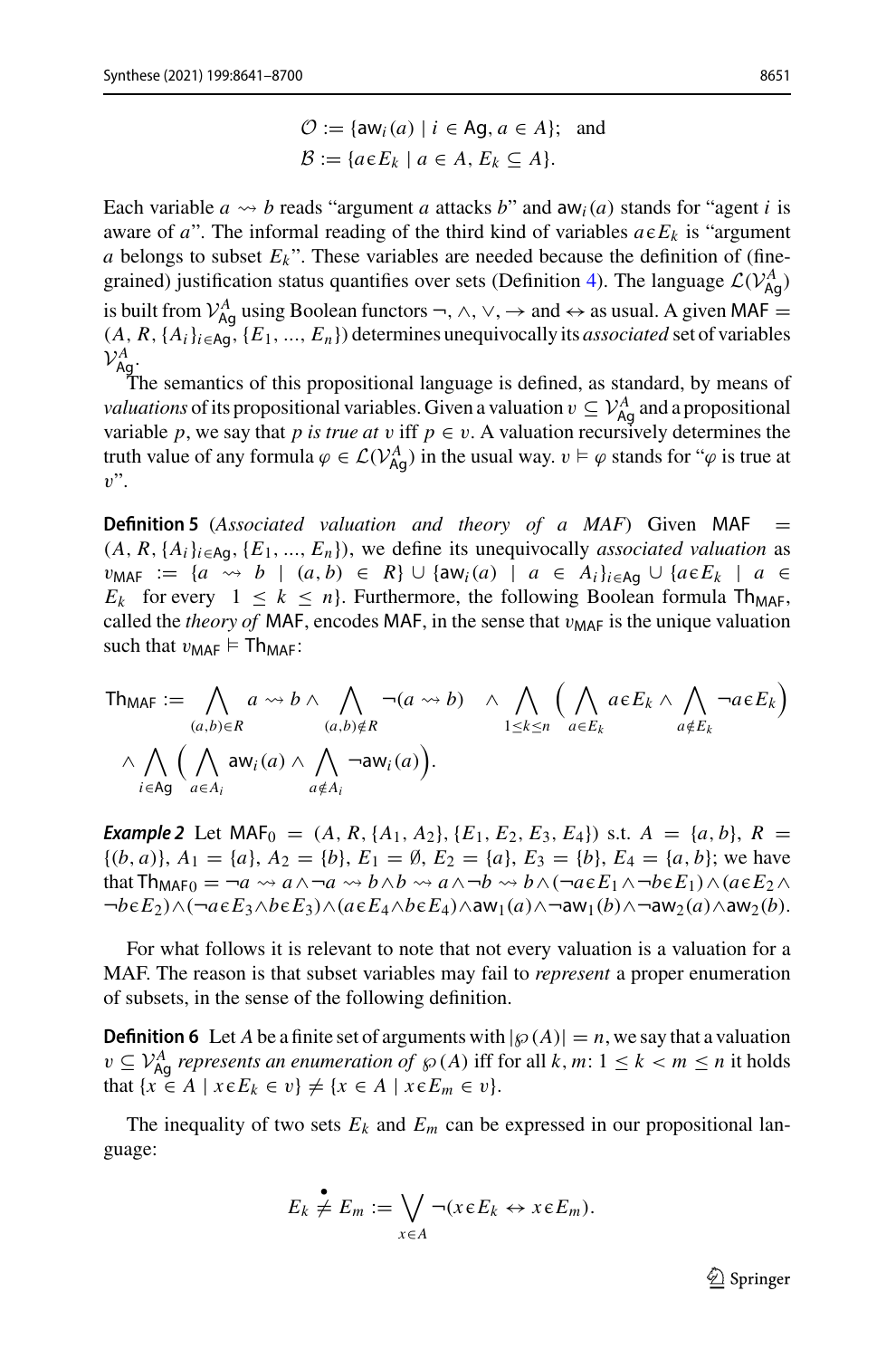This allows to encode the representation of an enumeration by the following formula

$$
\bigwedge_{1 \le k < m \le n} E_k \overset{\bullet}{\neq} E_m \quad \text{(subset enumeration)}.
$$

Clearly, for any MAF it holds that

$$
v_{\mathsf{MAF}} \models \bigwedge_{1 \leq k < m \leq n} E_k \neq E_m
$$

Most importantly, based on this language and semantics we can provide encodings for the relevant notions introduced in the previous section, as by the following list:

 $-E_k \sqsubseteq E_l := \bigwedge_{a \in A} (a \in E_k \to a \in E_l),$  $- E_k \sqsubset E_l := E_k \sqsubseteq E_l \wedge \bigvee_{a \in A} (a \in E_l \wedge \neg a \in E_k),$  $-$  conf\_free<sub>*i*</sub>( $E_k$ ) :=  $\bigwedge_{a \in A}$  $\left(a \in E_k \to \left(\text{aw}_i(a) \land \neg \bigvee_{b \in A} (b \in E_k \land b \leadsto a)\right)\right),$  $-$  complete<sub>*i*</sub>( $E_k$ ) := conf\_free*<sub>i</sub>*( $E_k$ )  $\wedge \bigwedge_{a \in A}$  $\left(a \in E_k \leftrightarrow \bigwedge_{b \in A} \left(\left(a w_i(b) \land b \right) \right)$  $a) \rightarrow \bigvee_{c \in A} (c \in E_k \land c \leadsto b) \Big) ,$  $-$  preferred<sub>*i*</sub>( $E_k$ ) := complete<sub>*i*</sub>( $E_k$ )  $\land \neg \bigvee_{1 \leq l \leq n}$  (complete<sub>*i*</sub>( $E_l$ )  $\land$  ( $E_k \sqsubset E_l$ )),  $-$  stracc<sub>*i*</sub>(*a*) :=  $\bigwedge_{1 \leq k \leq n} \Big(\text{preferred}_i(E_k) \to a \epsilon E_k\Big),$  $-$  wekacc $_i(a) := \bigvee_{1 \leq k \leq n} \big(\mathsf{preferred}_i(E_k) \land a \epsilon E_k \big) \land \bigvee_{1 \leq k \leq n} \big(\mathsf{preferred}_i(E_k) \land \big)$  $\neg a \in E_k$ )  $\wedge \neg \bigvee_{1 \leq k \leq n} (\text{preferred}_i(E_k) \wedge \bigvee_{b \in A} (b \in E_k \wedge b \leadsto a)),$  $-$  strrej<sub>*i*</sub>(*a*) :=  $\bigwedge_{1 \leq k \leq n}$  (preferred<sub>*i*</sub>(*E<sub>k</sub>*)  $\rightarrow \bigvee_{b \in A} (b \in E_k \land b \leadsto a)$ ),  $-\mathsf{wekrej}_i(a) := \bigvee_{1 \leq k \leq n} \big(\mathsf{preferred}_i(E_k) \land \bigvee_{b \in A} (b \in E_k \land b \leadsto a)\big) \land \bigvee_{b \in A} (b \in E_k)$  $\text{Wekley}_i(a) := \text{V1} \leq k \leq n \text{ (perferred}_i(E_k) \land \text{V1} \leq k \leq n \text{ (perferred}_i(E_k)) \land \text{V1} \leq k \leq n \text{ (perferred}_i(E_k)) \land \text{V2} \leq n \text{ (perferred}_i(E_k)) \rightarrow 0$  $p(\textsf{preferred}_i(E_k) \land \bigwedge_{b \in A} (b \in E_k \rightarrow \neg b \leadsto a)) \land \bigwedge_{1 \leq k \leq n} (\textsf{preferred}_i(E_k) \rightarrow a)$  $\neg a \in E_k$ ), and – border*i*(*a*) := ¬stracc*i*(*a*) ∧ ¬wekacc*i*(*a*) ∧ ¬strrej*i*(*a*) ∧ ¬wekrej*i*(*a*).

The shorthand  $E_k \subseteq E_l$  (resp.  $E_k \subseteq E_l$ ) stands for " $E_k$  is a subset (resp. a proper subset) of  $E_l$ ". conf\_free<sub>i</sub>( $E_k$ ) (resp. complete<sub>i</sub>( $E_k$ ), preferred<sub>i</sub>( $E_k$ )) means "the set  $E_k$  is conflict-free (resp. complete, preferred) for agent *i* (i.e. w.r.t.  $(A_i, R_i)$ )". stracc<sub>i</sub>(*a*) encodes "argument *a* is strongly accepted by agent *i*" (Definition [4\)](#page-9-5). Analogously, wekacc<sub>i</sub>(*a*), strrej<sub>i</sub>(*a*), wekrej<sub>i</sub>(*a*) and border<sub>i</sub>(*a*) stand respectively for "argument *a* is weakly accepted, strongly rejected, weakly rejected, borderline for agent *i*"[.15](#page-11-1)

<span id="page-11-0"></span>The following proposition shows that our encoding is sound, following the *satisfiability approach* of Besnard et al[.](#page-57-10) [\(2014](#page-57-10)), in the sense that MAF has a given property if and only if its encoding is true at  $v_{\text{MAF}}$ .

<span id="page-11-1"></span><sup>15</sup> We omit to encode the absolute notions of conflict-freeness, completeness etc., i.e. the ones relative to (*A*, *R*), since they can be easily reconstructed from those relative to agents by carefully omitting awareness variables.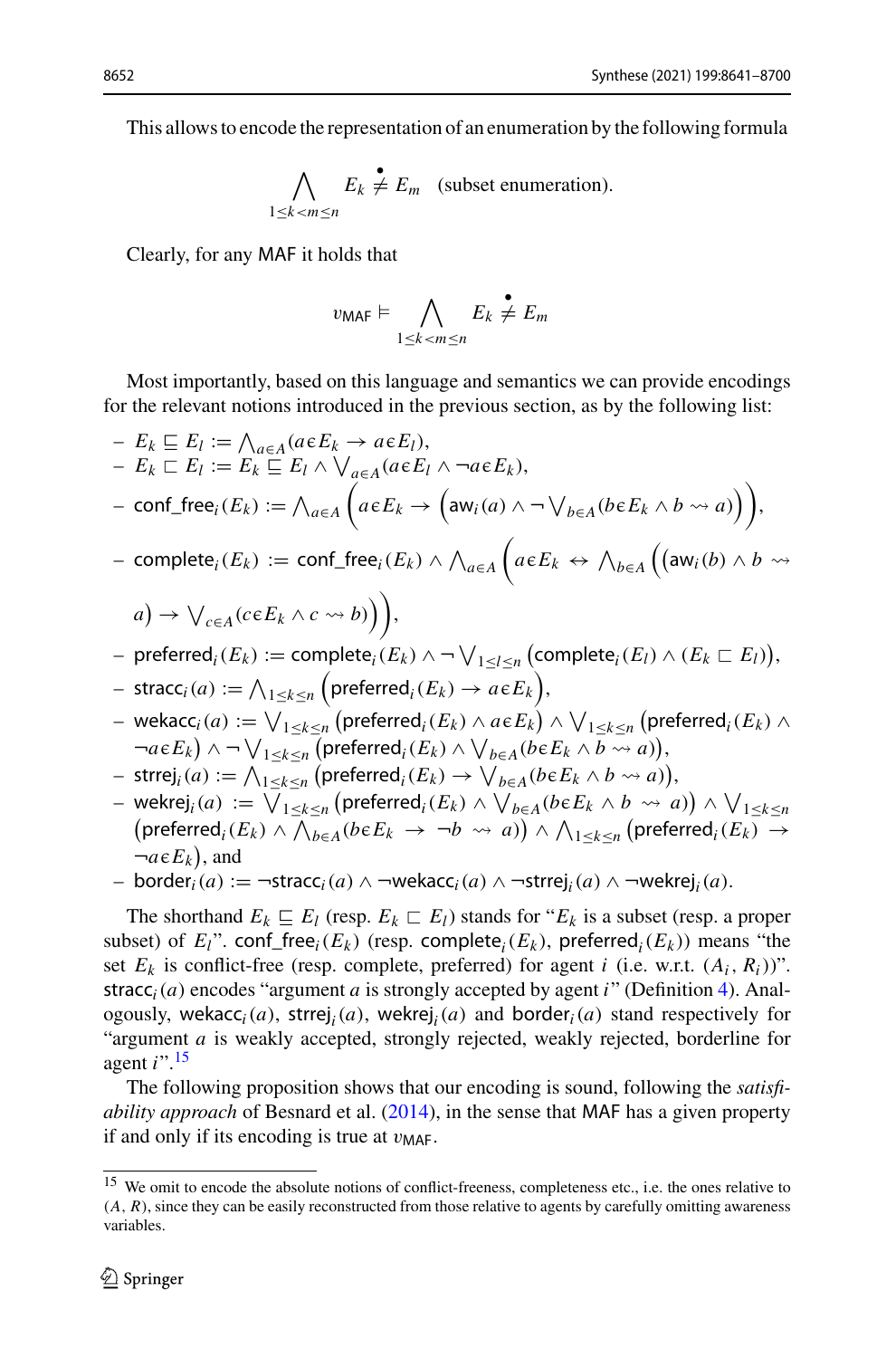**Proposition 1** *Let*  $\mathsf{MAF} = (A, R, \{A_i\}_{i \in Ag}, \{E_1, ..., E_n\})$  *be a MAF, let*  $\mathcal{L}(V_{Ag}^A)$  *be the propositional language for MAF. The following holds, where*  $1 \leq k, l \leq n, i \in Ag$ *and*  $a \in A$ :

- 1.  $v_{\text{MAF}} \models E_k \sqsubseteq E_l$  (resp.  $v_{\text{MAF}} \models E_k \sqsubset E_l$ ) iff  $E_k \subseteq E_l$  (resp.  $E_k \subset E_l$ ). <sup>[16](#page-12-2)</sup>
- 2.  $v_{\text{MAF}} \models \text{conf\_free}_i(E_k)$  iff  $E_k$  is conflict free w.r.t.  $(A_i, R_i)$  (that is, iff  $E_k \subseteq A_i$ and  $E_k$  is conflict-free).
- 3.  $v_{\text{MAF}} \models \text{complete}_i(E_k) \text{ iff } E_k \text{ is complete w.r.t. } (A_i, R_i).$
- 4.  $v_{\text{MAF}}$   $\models$  preferred<sub>*i*</sub>( $E_k$ ) iff  $E_k$  is preferred w.r.t.  $(A_i, R_i)$ .
- 5.  $v_{\text{MAF}} \models \text{stracc}_i(a)$  (resp. wekacc<sub>*i*</sub>(*a*), wekrej<sub>*i*</sub>(*a*), strrej<sub>*i*</sub>(*a*), border<sub>*i*</sub>(*a*)) iff *a* is strongly accepted (resp. weakly accepted, weakly rejected, strongly rejected, borderline) by *i*.

*Proof* See "Appendix A1".

As mentioned, this is a fundamental step to talk about *goals of communication*, when these involve the justification status of a specific argument (the *issue* of the debate) that the speaker wants to induce in the hearer.

# <span id="page-12-0"></span>**5 Epistemic logics for abstract argumentation**

As our initial example shows, agents need to form beliefs about the awareness set of other agents, and these beliefs may be more or less accurate. Agents may also have different capacities to detect whether an argument attacks another. To reason about agents' uncertainty we need to expand our language with epistemic modalities  $\Box_i$ , which stand for "agent *i* believes that" or sometimes "agent *i* knows that". For reasons explained below, we do not need to choose between the two readings at this stage.

**Definition 7** Formulas of the language  $\mathcal{L}(V_{\mathsf{Ag}}^A, \Box)$  are given by the following grammar:

$$
\varphi ::= p \mid \neg \varphi \mid (\varphi \land \varphi) \mid \Box_i \varphi \qquad p \in \mathcal{V}_{\text{Ag}}^A, i \in \text{Ag}
$$

Other Boolean connectives ( $\vee, \rightarrow, \leftrightarrow$ ) and constants ( $\top$ ,  $\bot$ ) are defined as usual and  $\Diamond_i$  is defined as  $\neg\Box_i\neg$  with the informal meaning "agent *i* consider epistemically possible that…". In some axiomatisations, we will make use of the *mutual belief* (*knowledge) modality*, defined as  $\Box_{\mathsf{Ag}} \varphi := \bigwedge_{i \in \mathsf{Ag}} \Box_i \varphi$ , which reads "everyone in Ag believes (knows) that  $\varphi$ ".

Standard Kripke-style semantics, where states are MAFs over a given set *A*, provides a natural interpretation of this language and allows to model uncertainty about other agents' information and about the presence of attacks. Uncertainty is captured by the accessibility of different states. Intuitively, each state is an alternative of the *actual* MAF, based on the same pool of arguments *A* and the same enumeration of its subsets, but with possibly different objective attacks, and where agents may be aware of different arguments. We name them *epistemic argumentative models* and define them as follows.

<span id="page-12-2"></span><span id="page-12-1"></span><sup>&</sup>lt;sup>16</sup> Or equivalently, Th<sub>MAF</sub> ∧  $E_k$   $\subseteq$   $E_l$  (resp. Th<sub>MAF</sub> ∧  $E_k$   $\subseteq$   $E_l$ ) is satisfiable (precisely because it its true at  $v_{\text{MAF}}$ ) iff  $E_k \subseteq E_l$  (resp.  $E_k \subset E_l$ ).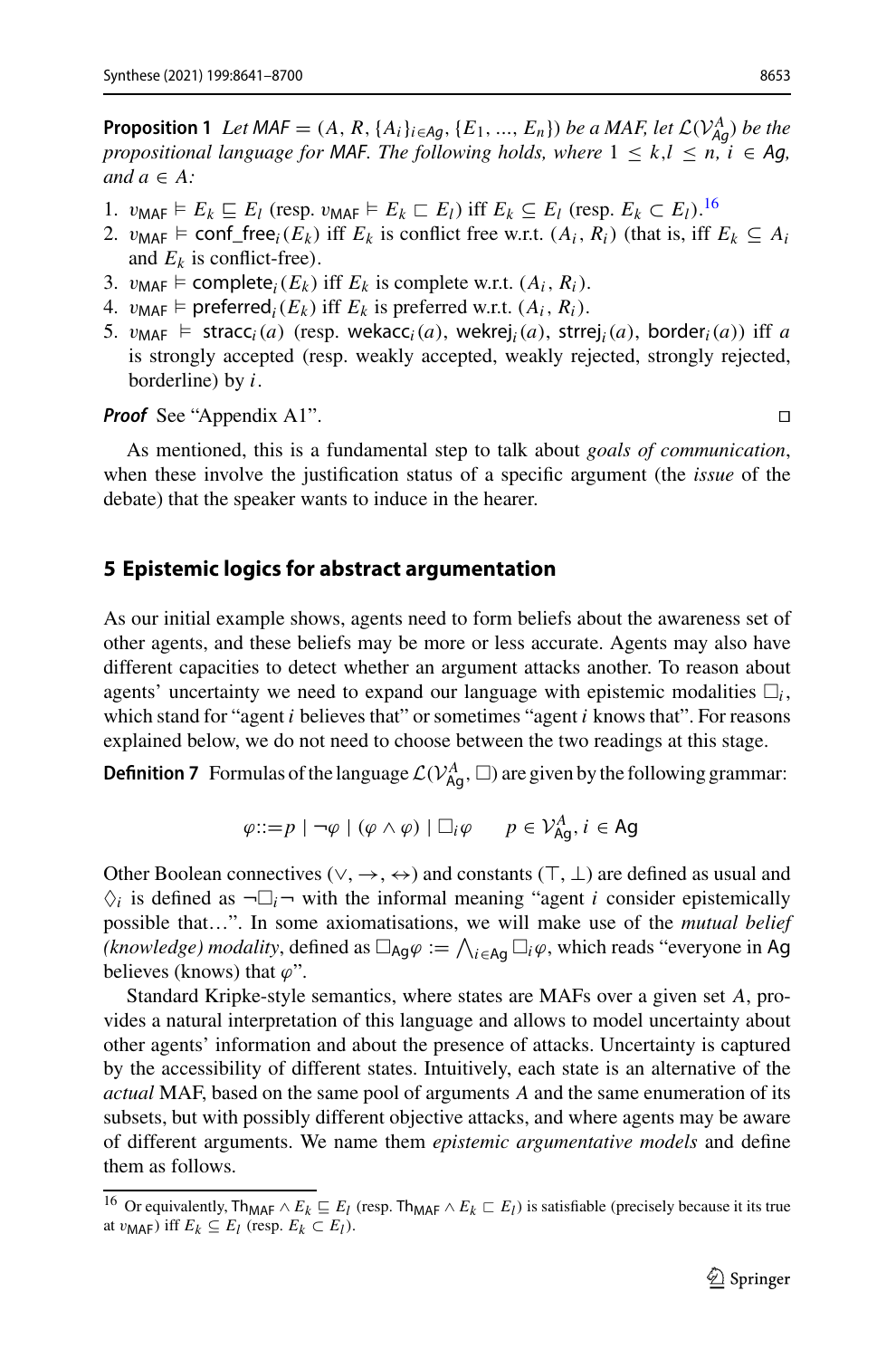**Definition 8** (*Model*) An *epistemic argumentative model* (*EA-model*) for  $V_{\text{Ag}}^{A}$  is a tuple  $M = (W, \mathcal{R}, V)$ . Here,  $W \neq \emptyset$  is a set of *states*,  $\mathcal{R}: Aq \rightarrow \wp(W \times \overset{\sim}{W})$  is a function assigning an *epistemic accessibility relation*  $\mathcal{R}_i$  to each agent  $i \in \mathsf{A}$ g, and  $V: V_{\text{Ag}}^A \to \wp(W)$  is a *valuation function*. We denote by  $\hat{V}: W \to \wp(V_{\text{Ag}}^A)$  the *dual valuation function* of *V*, which is defined as  $\hat{V}(u) := \{p \in \mathcal{V}_{Ag}^A \mid u \in V(p)\}$ . We also denote by  $A_i(w) := \{a \in A \mid w \in V(\text{aw}_i(a))\}$  the *awareness set* of agent *i* at world  $w$ .<sup>[17](#page-13-0)</sup> Similarly we define the *set of attacks that hold at*  $w$  as  $R(w) := \{(a, b) \in$  $A \times A \mid w \in V(a \leadsto b)$ . The valuation *V* should satisfy the following additional constraints:

ER for some  $w \in W$ ,  $\hat{V}(w)$  represents an enumeration of  $\wp(A)$  (see Definition [6\)](#page-10-0) (*enumeration representation*);

SU for every  $a \in E_k \in \mathcal{B}$ :  $V(a \in E_k) = W$  or  $V(a \in E_k) = \emptyset$  (*subset uniformity*).

The class of all  $EA$ -models is denoted by  $EA$ . When no confusion is possible we simply refer to them as models.

Condition ER guarantees that some state  $w$  in the model has an unequivocally associated MAF<sub>w</sub> :=  $(A, R(w), A_1(w), \ldots, A_n(w), \{E_1, \ldots, E_n\})$  s.t.  $\hat{V}(w) = v_{\text{MAF}_{w}}$ . Condition SU guarantees that the enumeration of subsets is constant over the whole model. Taken together, ER and SU guarantee that *every* state  $u \in W$  is unequivocally associated with MAF<sub>u</sub> =  $(A, R(u), A_1(u), \ldots, A_n(u), \{E_1, \ldots, E_n\})$ , where the only elements that vary with respect to MAF<sub>w</sub> are  $R(u)$  and  $A_i(u)$  for  $i \in \{1, \ldots, n\}$ .

Given  $M = (W, R, V)$  we sometimes denote W by  $M[W]$ . A *pointed model* is a pair  $(M, w)$  where  $w \in M[W]$  is a specific world representing the actual state of affairs. A pointed model for a given MAF is just a pointed model  $((W, \mathcal{R}, V), w)$  such that  $\hat{V}(w) = v_{\text{MAF}}$ . As for the interpretation of formulas, truth in pointed models is defined recursively as usual:

**Definition 9** (*Truth*) Given an  $\mathcal{E}A$ -model  $M = (W, \mathcal{R}, V)$  and a state  $w \in W$ , define the relation  $\models$  as the smallest one satisfying the following clauses:

<span id="page-13-1"></span> $M, w \models p$  iff  $w \in V(p)$  $M, w \models \neg \varphi$  iff  $M, w \not\models \varphi$  $M, w \models \varphi \land \psi$  iff  $M, w \models \varphi$  and  $M, w \models \psi$ *M*,  $w \in \Box_i \varphi$  iff  $\forall u \in W$   $w \mathcal{R}_i u$  implies  $M, u \models \varphi$ 

Note that, given a pointed model  $(M, w)$  for MAF, it holds that  $M, w \models \text{Th}_{\text{MAF}}$ . Let *C* be a class of models, a formula  $\varphi$  is said to *be valid in C*, denoted as  $\models_C \varphi$  iff  $∀M ∈ C, ∀w ∈ M[W]: M, w ∈ φ. A formula φ is said to be C-consequence of a set$  $Γ$ , denoted as  $Γ \vDash C$ ,  $φ$  iff  $∀M \in C$ ,  $∀w \in M[W]: M$ ,  $w \vDash Γ$  implies  $M$ ,  $w \vDash φ$ .

*Remark 1* (*Unawareness of attacks*) Note that, according to Definition [8,](#page-12-1) it is possible to build a model *M* with a world  $w \in M[W]$  at which: 1. agent *i* is not aware of

<span id="page-13-0"></span><sup>&</sup>lt;sup>17</sup> It is worth mentioning that the awareness component of  $\mathcal{EA}$ -models is way much simpler than the one in standard awareness epistemic models (Fagin and Halper[n](#page-58-18) [1987\)](#page-58-18). While in the latter agents can be aware of any formula, in the former they are only aware of arguments. The fact that arguments are primitive in abstract argumentation avoids the discussion about the closure properties that awareness sets should satisfy (e.g. closed under subformulas).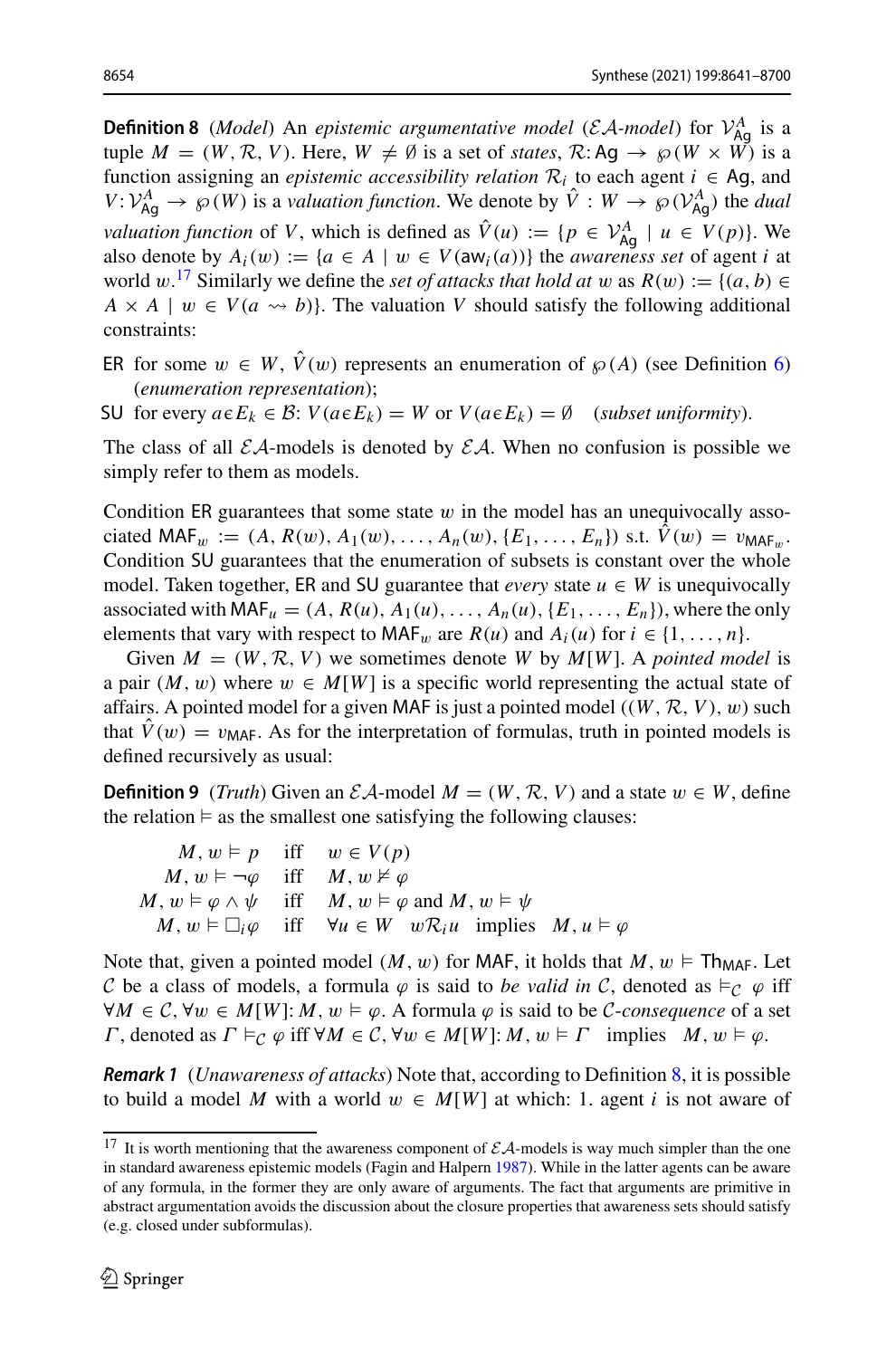

<span id="page-14-0"></span>**Fig. 2** A single-agent pointed  $\mathcal{E}A$ -model  $(M_0, w_0)$  for the single-agent argumentation framework  $(A, R, A_1, \{E_1, \ldots, E_8\})$ , capturing uncertainty about the attack relation. The actual world  $w_0$  is within a double-line frame

*a* (i.e.  $w \notin V(\text{aw}_i(a))$  and 2. she considers possible a state *u* (i.e.  $w \mathcal{R}_i u$ ) at which  $a \rightarrow b$  holds (i.e.  $u \in V(a \rightarrow b)$ ). Although this could seem a defect of Definition [8,](#page-12-1) it is not. The key is that, in the intended interpretation of *EA*-models, once sound and (locally) complete awareness of attacks (SCAA) is assumed, *i* is simply not aware of the attack  $a \leadsto b$  (although this attack holds at  $u$  as a matter of fact). More formally, recall that, since we are assuming SCAA, we use  $R_i$  defined as  $R \cap (A_i \times A_i)$  to denote the attacks that agent  $i$  is aware of in a multi-agent AF. Note that  $R_i$  can be easily captured in our object language as  $a \rightsquigarrow_i b := a \rightsquigarrow b \wedge \text{aw}_i(a) \wedge \text{aw}_i(b)$ , and then we have  $M, u \not\vDash a \leadsto_i b$ . However, we do not need to make this distinction explicit in our object language, since it is already captured in the syntactic definitions of solution concepts/justification status for a given agent (see complete<sub>*i*</sub>, preferred<sub>*i*</sub>, stracc<sub>*i*</sub>, etc in page 12).

General  $\mathcal{E}A$ -models tell us very little about the constraints on agents' awareness of arguments and attacks. Even if SCAA holds at every point, agents may still be uncertain about attacks if they are not able to distinguish between two points with radically different underlying universal frameworks, as in the following example:

**Example 3** Figure [2](#page-14-0) depicts a pointed  $\mathcal{EA}$ -model  $(M_0, w_0)$  for the single-agent argumentation framework  $(A, R, A_1, \{E_1, \ldots, E_8\})$ , where  $A = \{b, c, d\}, R = \{(c, b)\},$  $A_1 = \{b, c, d\}, E_1 = \emptyset, E_2 = \{b\}, E_3 = \{c\}, E_4 = \{d\}, E_5 = \{b, c\}, E_6 = \{c, d\},$  $E_7 = \{b, d\}$  and  $E_8 = \{b, c, d\}$ . Here, the valuation is as indicated by Fig. [2](#page-14-0) and the enumeration, i.e.  $V(w_0) = \{c \leadsto b\} \cup \{aw_1(b), aw_1(c), aw_1(d)\} \cup \{x \in E_k \mid x \in E_k\}$ *E<sub>k</sub>*, 1 ≤ *k* ≤ 8} and *V*(*w*<sub>1</sub>) = {*d*  $\sim$  *b*}∪{aw<sub>1</sub>(*b*), aw<sub>1</sub>(*c*), aw<sub>1</sub>(*d*)}∪{*x*∈*E<sub>k</sub>* |  $x \in E_k$ ,  $1 \leq k \leq 8$ . Note that the valuation of attack variables is not uniform. The reader can check satisfiability of some interesting facts as  $M_0$ ,  $w_0 \models \neg \Box_1(c \leadsto$ *b*)∧¬ $\Box$ <sub>1</sub>(*d*  $\leadsto$  *b*)∧ $\Box$ <sub>1</sub>strrej<sub>1</sub>(*b*). Informally, agent 1 is not sure about which argument attacks *b* but he knows that its justification status is strong rejection. To see that the last part of the conjunction is true, note that both  $MAF_{w_0}$  and  $MAF_{w_1}$  have a unique preferred solution i.e.  $\{c, d\}$  and that, in both cases, it attacks *b*, hence  $M_0 \models$  strrej<sub>1</sub>(*b*) holds by applying Definition [4](#page-9-5) and Proposition [1.](#page-11-0)

*EA*-models can then be seen as minimal semantic devices for joint reasoning about argumentation and epistemic attitudes. We qualify them as minimal because they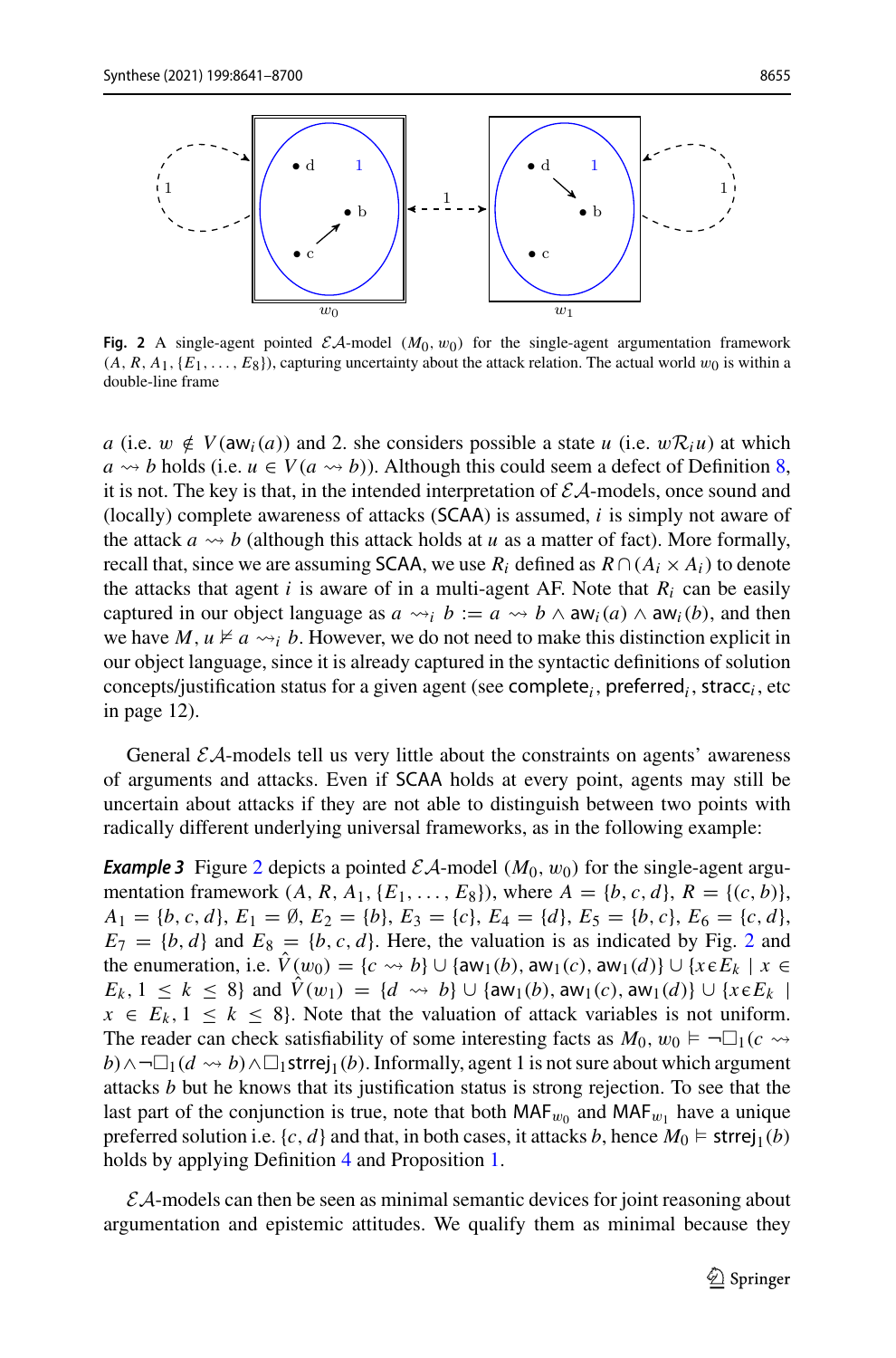capture no assumption about the reasoning/awareness introspection capabilities of the formalised agents. We shall mostly focus on particular subclasses of  $\mathcal{EA}$  which incrementally combine additional constraints.

**Definition 10** (*Properties of models*) Let  $M \in \mathcal{EA}$ , *i*, *j*  $\in$  Ag,  $w, u \in M[W]$ ,  $a, b \in$ *A*, and  $a \rightsquigarrow b \in \mathcal{AT}$ . We say that *M* satisfies:

- AU (*attack uniformity*) iff  $V(a \leadsto b) = W$  or  $V(a \leadsto b) = \emptyset$ ;
- PIAw (*positive introspection of awareness*) iff  $wR_iu$ , then  $A_i(w) \subseteq A_i(u)$ ;
- NIAw (*negative introspection of awareness*) iff  $w\mathcal{R}_i u$ , then  $A_i(u) \subseteq A_i(w)$ ; and
- GNIAw (generalized negative introspection of awareness) iff  $w\mathcal{R}_i u$ , then  $A_i(u) \subseteq$ *Ai*(w).

Condition AU amounts to assuming that attacks are the same through all the states and therefore SCAA is common knowledge (belief). PIAw and NIAw are adapted versions of the introspective properties for general awareness (Fagin and Halper[n](#page-58-18) [1987\)](#page-58-18). Condition PIAw dictates that if one is aware of a specific argument, then he cannot consider it possible that he is not. Conversely, NIAw amounts to saying that if one is not aware of a specific argument then he cannot think it possible that he is. They are respectively captured by axioms  $aw_i(a) \rightarrow \Box_i aw_i(a)$  and  $\neg aw_i(a) \rightarrow \Box_i \neg aw_i(a)$ . GNIAw is a stronger constraint, saying that if one is not aware of a specific argument then he cannot think it possible that other agents are, and therefore NIAw is just a special case of GNIAw.<sup>[18](#page-15-0)</sup> GNIAw is captured by the axiom  $\neg$ aw<sub>*i*</sub>(*a*)  $\rightarrow \Box_i \neg$ aw<sub>*j*</sub>(*a*) or, maybe more intuitively, by its contrapositive  $\Diamond_i$  aw  $_i(a) \rightarrow aw_i(a)$ .

<span id="page-15-1"></span>We denote by  $A_0A$  (*awareness of arguments*) the class of all  $\mathcal{E}A$ -models satisfying AU, PIAw and GNIAw and refer to its elements as *AoA*-models. Clearly, the one in Fig. [2](#page-14-0) is not a *AoA*-model. However, the class *AoA* is general enough to subsume scenarios like our Example [1.](#page-2-3)

**Example 4** Figure [3](#page-16-0) represents a pointed  $A \circ A$ -model  $(M_1, w_0)$  capturing the relevant epistemic features of Example [1.](#page-2-3) We assume that  $(M_1, w_0)$  is an  $A \circ A$ -model for the MAF of Fig. [1,](#page-8-0) that is  $\hat{V}(w_0) = v_{\text{MAF}}$ . Again, we assume some enumeration E of the set  $\wp(A)$  to be given and that the valuation of  $M_1$  represents that enumeration. Condition AU in the definition of *AoA*-models allows dispensing with the graphical representation of the valuation of attack variables (as far as we keep in mind what is the underlying universal framework), since attack variables are uniform throughout the model. In the case of model  $M_1$ , depicted in Fig. [3,](#page-16-0) we assume that *V* matches the structure of the UAF of Fig. [1,](#page-8-0) i.e.  $R(w) = \{(b, a), (d, b), (e, d), (c, b), (f, c)\}\$ for every  $w \in M_1[W]$ [.](#page-59-16) Moreover, following Schwarzentruber et al. [\(2012\)](#page-59-16), we represent in a compact way also the valuation of awareness variables; e.g. 1:  $\{a, b, c\}$  inside the  $w_3$ rectangle means that  $A_1(w_3) = \{a, b, c\}$  or, equivalently, that  $w_3 \in V(\text{aw}_1(a))$ ,  $w_3 \in$ *V*(aw<sub>1</sub>(*b*)),  $w_3$  ∈ *V*(aw<sub>1</sub>(*c*)) and ∀*x* ∈ *A*\{*a*, *b*, *c*}:  $w_3 \notin V$ (aw<sub>1</sub>(*x*)). The reader can check that  $M_1, w_0 \models \Box_1$ strrej<sub>1</sub>(*a*) ∧  $\Box_2$ strrej<sub>2</sub>(*a*), i.e. both agents agree about

<span id="page-15-0"></span><sup>&</sup>lt;sup>18</sup> Conditions PIAw and GNIAw are provided by Schwarzentruber et al[.](#page-59-16) [\(2012](#page-59-16)) and adapted to our notation. GNIAw makes perfect sense in a *de re* reading of the awareness operator: as soon as I attribute to someone else awareness of a fully specified item, then I should myself be aware of it. This reading is adopted in strategic argumentation (Rienstra et al[.](#page-59-1) [2013\)](#page-59-1). Things are different when such item is left unspecified or vague, e.g. in sentences like "I know you have some proof for theorem X and I don't".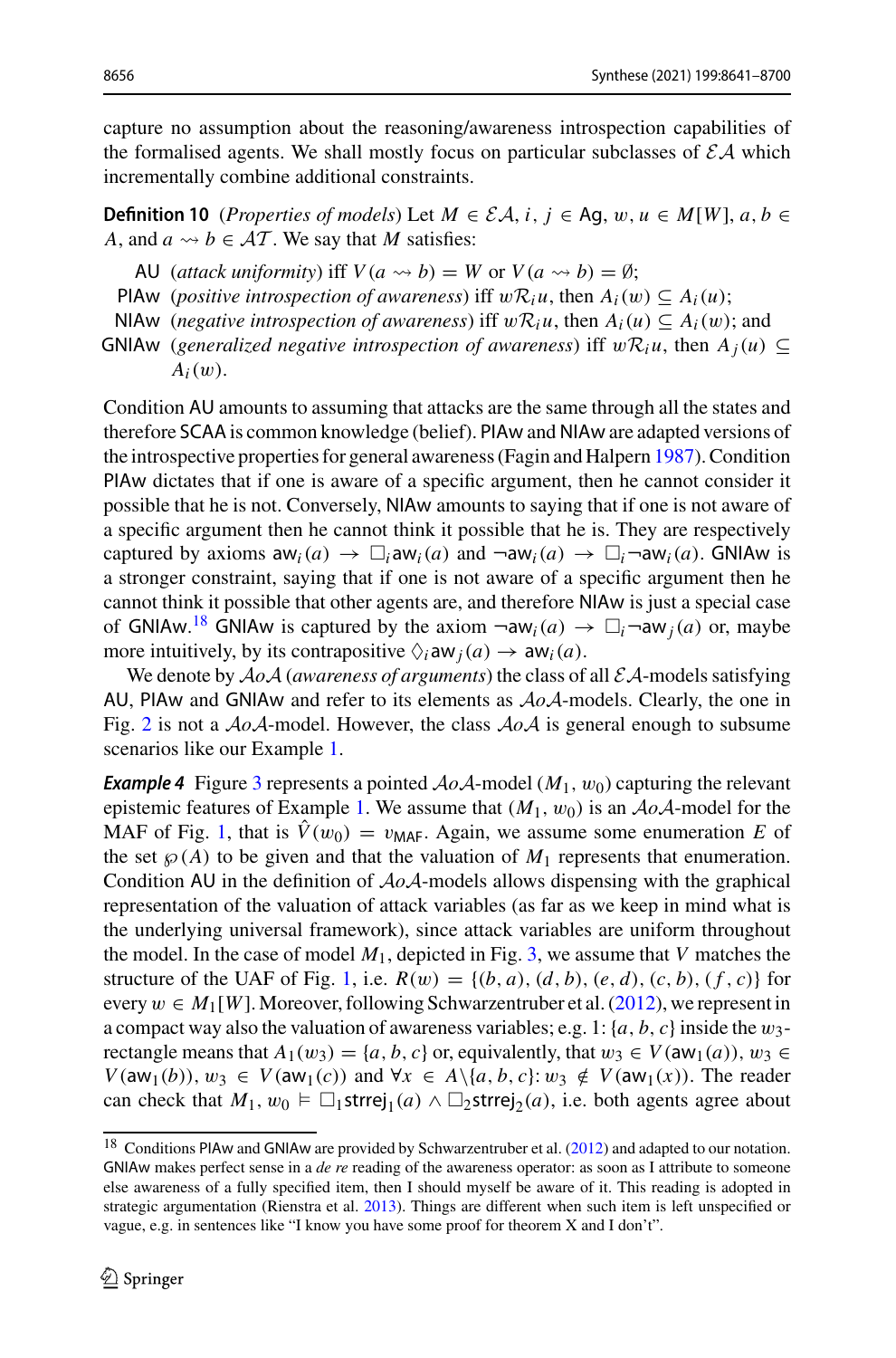

<span id="page-16-0"></span>**Fig. 3** A pointed  $A_0A$ -model  $(M_1, w_0)$  representing the agents' uncertainty in Example [1.](#page-2-3) The actual world  $w_0$  is within a double-line frame

the justification status of *a*. However, this agreement is based on different reasons: Agent's 1 strong rejection is based on full awareness of the universal framework and is therefore not defeasible, while Agent's 2 rejection is based on partial awareness and is defeasible by new information.

We did not discuss specific properties of  $\mathcal{R}_i$  so far, since we want to provide a comprehensive approach, taking into account both knowledge and belief. Moreover, there is no universal agreement about the properties of both notions.<sup>[19](#page-16-1)</sup> We do not intend to take a stand in this debate and we are content to show that the different constraints on  $\mathcal{R}_i$  do not pose any technical problem for completeness. Accordingly, given a class of models *C*, we denote by  $S4(\mathcal{C})$  (resp.  $S5(\mathcal{C})$ ,  $\mathcal{K}D45(\mathcal{C})$ ) the subclass of C where every  $\mathcal{R}_i$  is a preorder (resp. an equivalence relation; a serial, transitive and euclidean relation).

We now provide sound and strongly complete axiomatistions for the relevant classes of models. Let us first define the corresponding proof systems:

#### **Definition 11** (*Proof systems*)

- EA is the proof system containing all instances of Taut, K, PIS (*positive introspection of subsets*), NIS (*negative introspection of subsets*), ER (*enumeration representation*) and both inference rules from Table [1.](#page-17-1)<sup>[20](#page-16-2)</sup> S4(EA) (resp. S5(EA),  $KD45(EA)$ ) extends EA with axioms T and 4 (resp. T, 4 and 5; D, 4 and 5) from Table [1.](#page-17-1)
- AoA (*Awareness of Arguments*) is the system extending EA with PIAt (*positive introspection of attacks*), NIAt (*negative introspection of attacks*), PIAw (*positive introspection of awareness*) and GNIAw (*generalized negative introspection of*

<span id="page-16-1"></span><sup>&</sup>lt;sup>19</sup> Concerning knowledge, computer scientists usually model it as an equivalence relation (Fagin et al[.](#page-58-19) [2004;](#page-58-19) Meyer and van der Hoe[k](#page-58-20) [1995](#page-58-20))—which informally corresponds to factive, fully introspective knowledge. On the other hand, since Hintikk[a](#page-58-21) [\(1962](#page-58-21)), philosophers have argued against some counter-intuitive consequences of assuming euclideanness—which informally corresponds to *negative introspection*, see Stalnake[r](#page-59-19) [\(2006](#page-59-19)) for a more detailed discussion. For belief, the situation is slightly more unequivocal. It is mostly agreed that serial, transitive and euclidean relations capture the relevant features of belief—which informally corresponds to consistent and fully introspective beliefs. Nonetheless, consistency of (rational) beliefs has been questioned in some cases, as e.g. in Parikh [\(2008,](#page-58-22) §2).

<span id="page-16-2"></span><sup>20</sup> PIS and NIS are implied by SU. Although they capture the weaker condition that subsets are uniform along the agents' indistinguishability relation, they are together sufficient for proving completeness.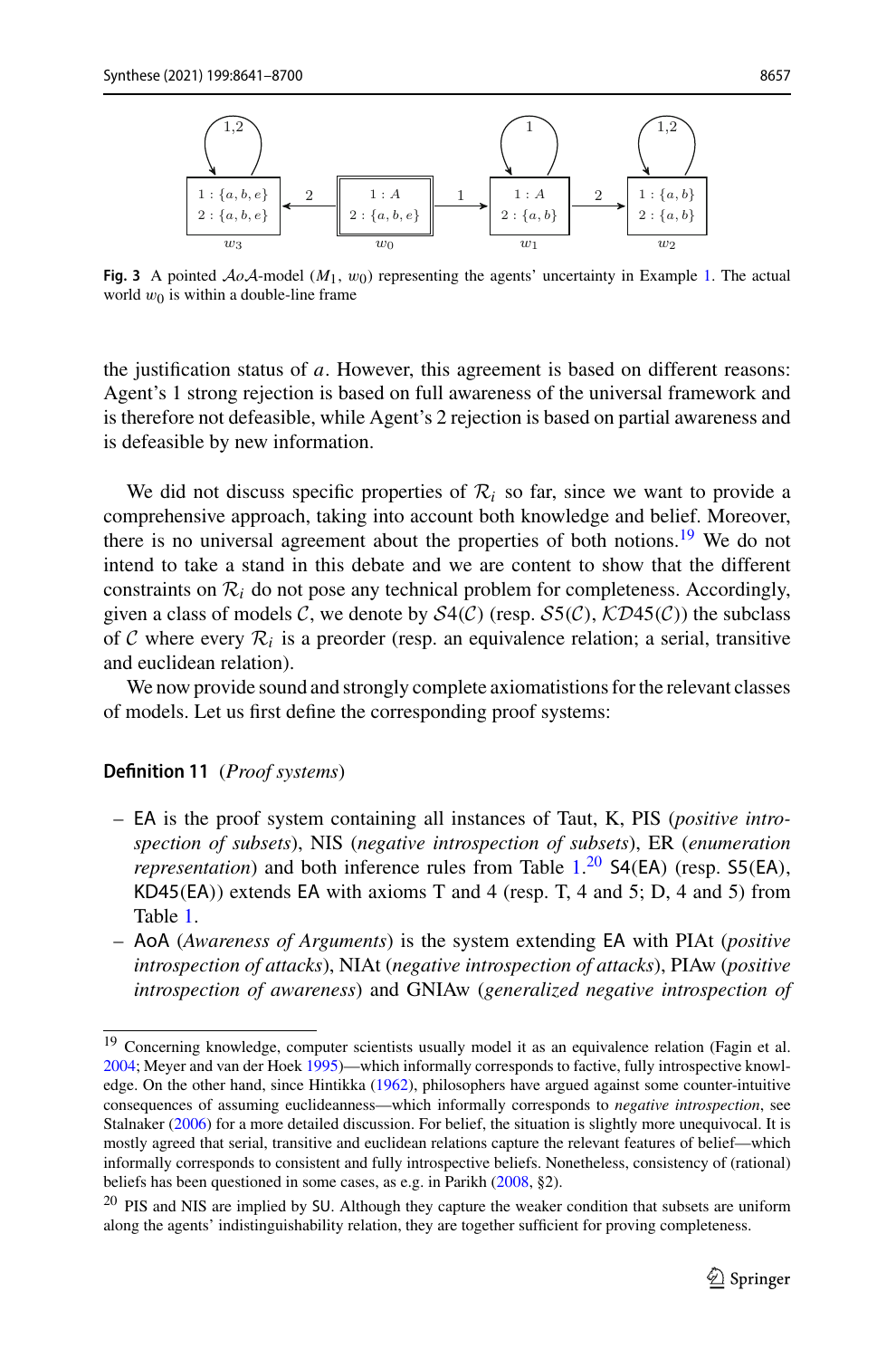| Axioms                                                                     |        |                                                                            |                 |
|----------------------------------------------------------------------------|--------|----------------------------------------------------------------------------|-----------------|
| All propositional tautologies                                              | (Taut) | $\Box_i(\varphi \to \psi) \to (\Box_i \varphi \to \Box_i \psi)$            | (K)             |
| $a \in E_k \rightarrow \Box_{\text{Ag}} a \in E_k$                         | (PIS)  | $\neg a \in E_k \rightarrow \Box_{\text{Ag}} \neg a \in E_k$               | (NIS)           |
| $a \rightsquigarrow b \rightarrow \Box_{A\mathbf{q}} a \rightsquigarrow b$ | (PIAt) | $\neg a \leadsto b \rightarrow \Box_{Aa} \neg a \leadsto b$                | (NIAt)          |
| $aw_i(a) \rightarrow \Box_i aw_i(a)$                                       | (PIAw) | $\neg$ aw <sub>i</sub> $(a) \rightarrow \Box_i \neg$ aw <sub>i</sub> $(a)$ | (GNIAw)         |
| $\bigwedge_{1 \leq k \leq m \leq n} E_k \neq E_m$                          | (ER)   |                                                                            |                 |
| $\neg\Box_i$ $\bot$                                                        | (D)    | $\Box_i \varphi \rightarrow \varphi$                                       | (T)             |
| $\Box_i \varphi \rightarrow \Box_i \Box_i \varphi$                         | (4)    | $\neg\Box_i\varphi\rightarrow\Box_i\neg\Box_i\varphi$                      | (5)             |
| Rules                                                                      |        |                                                                            |                 |
| From $\varphi \to \psi$ and $\varphi$ , infer $\psi$                       | МP     | From $\varphi$ infer $\Box_i \varphi$                                      | $NEC^{\square}$ |

<span id="page-17-1"></span>**Table 1** Axioms for  $\mathcal{EA}$ -models and  $\mathcal{AOA}$ -models capturing different constraints on  $\mathcal{R}_i$ 

<span id="page-17-3"></span>

| Table 2 Proofs systems (first column), their corresponding class of models (second column), and the axioms |  |
|------------------------------------------------------------------------------------------------------------|--|
| they contain (third column)                                                                                |  |

| L         | $\mathcal{C}^{\mathsf{L}}$                         | Axioms                                       |
|-----------|----------------------------------------------------|----------------------------------------------|
| EA        | $\mathcal{E} \mathcal{A}$                          | Taut, K, PIS, NIS, and ER                    |
| S4(EA)    | S4(EA)                                             | EA extended with T, and 4                    |
| S5(EA)    | S5(EA)                                             | S4(EA) extended with 5                       |
| KD45(EA)  | $K\mathcal{D}45(\mathcal{E}\mathcal{A})$           | EA extended with D, 4, and 5                 |
| AoA       | $A_0A$                                             | EA extended with PIAt, NIAt, and PIAw, GNIAw |
| S4(AoA)   | S4(AoA)                                            | AoA extended with T, and 4                   |
| 55(AoA)   | $S5(A_0A)$                                         | S4(AoA) extended with 5                      |
| KD45(AoA) | $K\mathcal{D}45(\mathcal{A}\mathit{o}\mathcal{A})$ | AoA extended with D, 4, and 5                |
|           |                                                    |                                              |

Recall that all systems are closed under both MP and NEC $\Box$ 

*awareness*).[21](#page-17-2) S4(AoA) (resp. S5(AoA), KD45(AoA)) extends AoA with axioms T and 4 (resp. T, 4 and 5; D, 4 and 5) from Table [1.](#page-17-1)

<span id="page-17-0"></span>Let L be any of the proof systems defined above, we denote by  $C^L$  the corresponding class of models according to Table [2.](#page-17-3) For instance  $C^{S4(AoA)} = S4(AoA)$ .

**Theorem 1** *Let L be any of the proof systems defined above, then L is sound and strongly complete w.r.t. <sup>C</sup>L.*

*Proof* See "Appendix A2". □

Although the details of the proof are left for the "Appendix", some remarks are in order. Soundness results are straightforward by induction on the length of derivations, given that all axioms are valid and that rules preserve validity (in their corresponding class of models). Strong completeness will be proved using the canonical model

<span id="page-17-2"></span><sup>21</sup> Again, PIAt and NIAt are two properties entailed by *attack uniformity* and suffice to prove completeness with respect to models that satisfy AU. Note, moreover, that AoA is a conservative extension of Schwarzentruber et al[.](#page-59-16) [\(2012\)](#page-59-16)'s *L*1.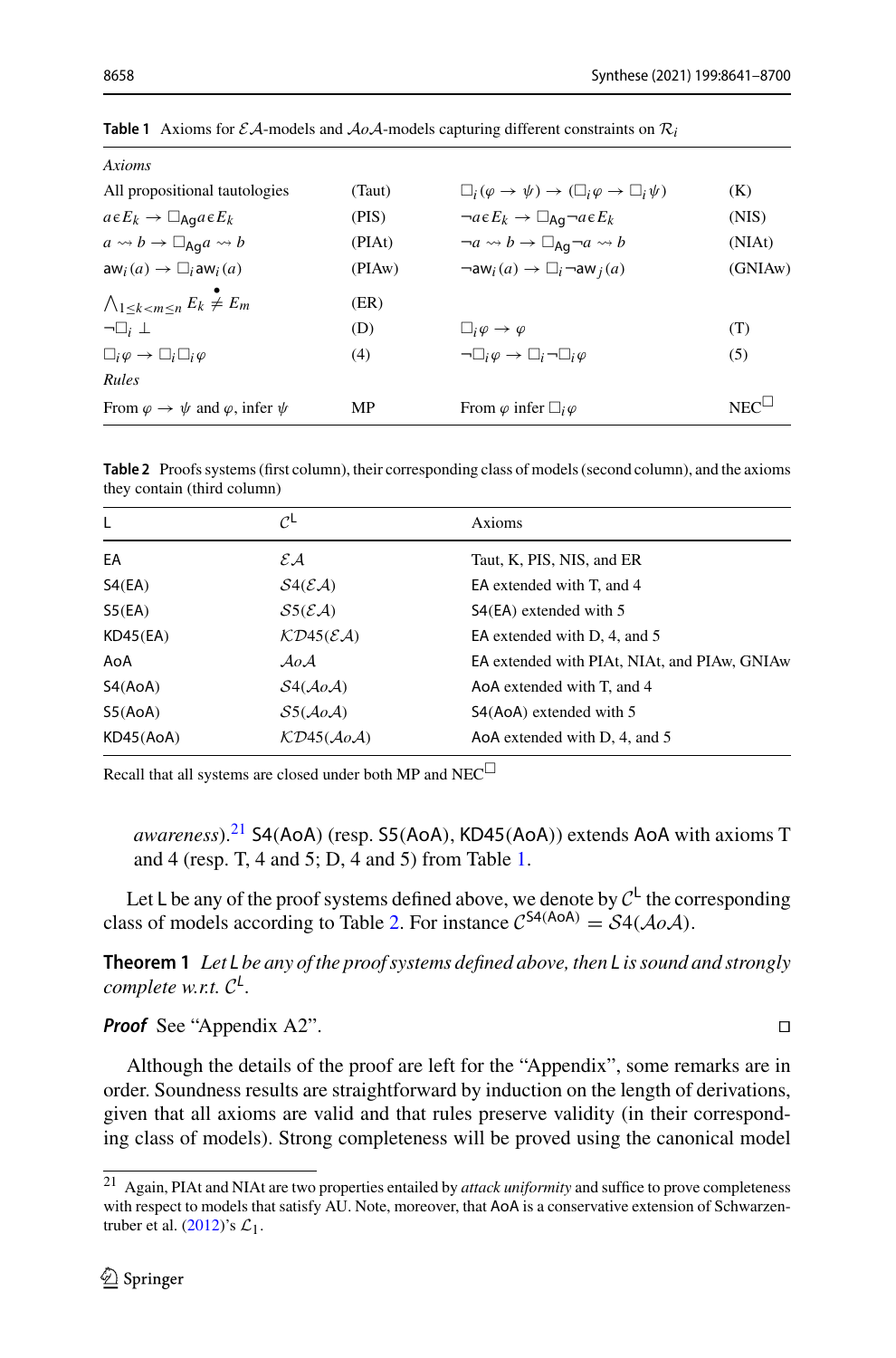technique. Note however that the canonical model for  $EA$  is not an  $\mathcal{E}A$ -model—hence this problem is inherited by every system extending EA. More concretely, SU is violated by the canonical model for EA. This inconvenience is circumvented by taking its generated submodels, which, thanks to the constraints encoded by PIS and NIS, turn out to be  $\mathcal{EA}$ -models (see Theorem 7[.](#page-57-14)3. of Blackburn et al. [2002](#page-57-14) for a similar proof). Furthermore, truth is preserved under generated submodels for our language and semantics, just as in the general modal case (Blackburn et al[.](#page-57-14) [2002,](#page-57-14) Prop. 2.6.), even if we are not working with normal modal logics in the sense of Blackburn et al[.](#page-57-14) [\(2002\)](#page-57-14), because the rule of uniform substitution is not sound here.

## <span id="page-18-0"></span>**6 Epistemic and argumentative dynamics**

Standard approaches to the dynamics of AFs focus almost exclusively on changes generated by addition and deletion of arguments and/or attacks, leaving epistemic updates aside (Doutre and Maill[y](#page-57-4) [2018\)](#page-57-4). Here, we present a framework where both dynamics (epistemic and argumentative) are encompassed. Moreover, this framework allows reasoning about different *communication moves* and complex *information updates*. For presentational purposes, we focus on completeness results for dynamic extensions of EA, AoA, S4(AoA), KD45(AoA) and, semantically, on transformations of the corresponding classes of models. Completeness proofs and conceptual considerations concerning the dynamic extensions of other systems can be easily extrapolated and are therefore not discussed. The main technical idea of our dynamic approach is to use *event models* (Baltag et al[.](#page-56-7) [2016](#page-56-7); Baltag and Mos[s](#page-56-5) [2004](#page-56-5)) enriched with *propositional assignments* or *substitutions* (van Benthem et al[.](#page-59-8) [2006](#page-59-8); van Ditmarsch and Koo[i](#page-59-20) [2008\)](#page-59-20) to capture both kind of dynamics.<sup>22</sup> A key notion to define these models is that of *propositional substitution*.

<span id="page-18-4"></span>**Definition 12** (*Substitutions*) A *propositional* EA*-substitution* (or an EA-*substitution*, for short) is a function  $\sigma : \mathcal{V}_{Ag}^A \to \mathcal{V}_{Ag}^A \cup {\{\perp, \top\}}$  s.t.:

- (i) for every  $p \in B$  it holds that  $\sigma(p) = p$  (i.e. subset variables are not substituted); and
- (ii) for every  $p \in \mathcal{AT} \cup \mathcal{O}$  either  $\sigma(p) = p$  or  $\sigma(p) = \top$  or  $\sigma(p) = \bot^{23}$  $\sigma(p) = \bot^{23}$  $\sigma(p) = \bot^{23}$

We use SUB<sup>EA</sup> to denote the set of all EA-substitutions, and  $\lambda$  to denote the identity substitution. Moreover, an AoA-substitution is an EA-*substitution* s.t.:

(iii) for every  $p \in \mathcal{AT}$  it holds that  $\sigma(p) = p$  (*persistence of attacks*).

We use SUB<sup>AoA</sup> to denote the set of all AoA-substitutions.

Intuitively, condition  $i$  ensures that the enumeration is kept fixed under update.<sup>[24](#page-18-3)</sup> In the general case of EA-substitutions, condition *ii* allows to modify both awareness and

<span id="page-18-1"></span><sup>22</sup> These structures are sometimes called *event models with factual change* [e.g. in van Benthem et al[.](#page-59-8) [\(2006](#page-59-8)), van Ditmarsch and Koo[i](#page-59-20) [\(2008](#page-59-20))], but this term can be deceiving in the actual context, where the informal meaning of some propositional variables is agent-related.

<span id="page-18-2"></span><sup>&</sup>lt;sup>23</sup> As shown by van D[i](#page-59-20)tmarsch and Kooi [\(2008\)](#page-59-20), this is equivalent to use more general substitutions w.r.t.  $AT \cup \mathcal{O}$ , that is functions of the form  $\sigma: AT \cup \mathcal{O} \rightarrow \mathcal{L}(\mathcal{V}_{Ag}^A, \Box)$ .

<span id="page-18-3"></span><sup>&</sup>lt;sup>24</sup> This will be relevant for complete axiomatisations.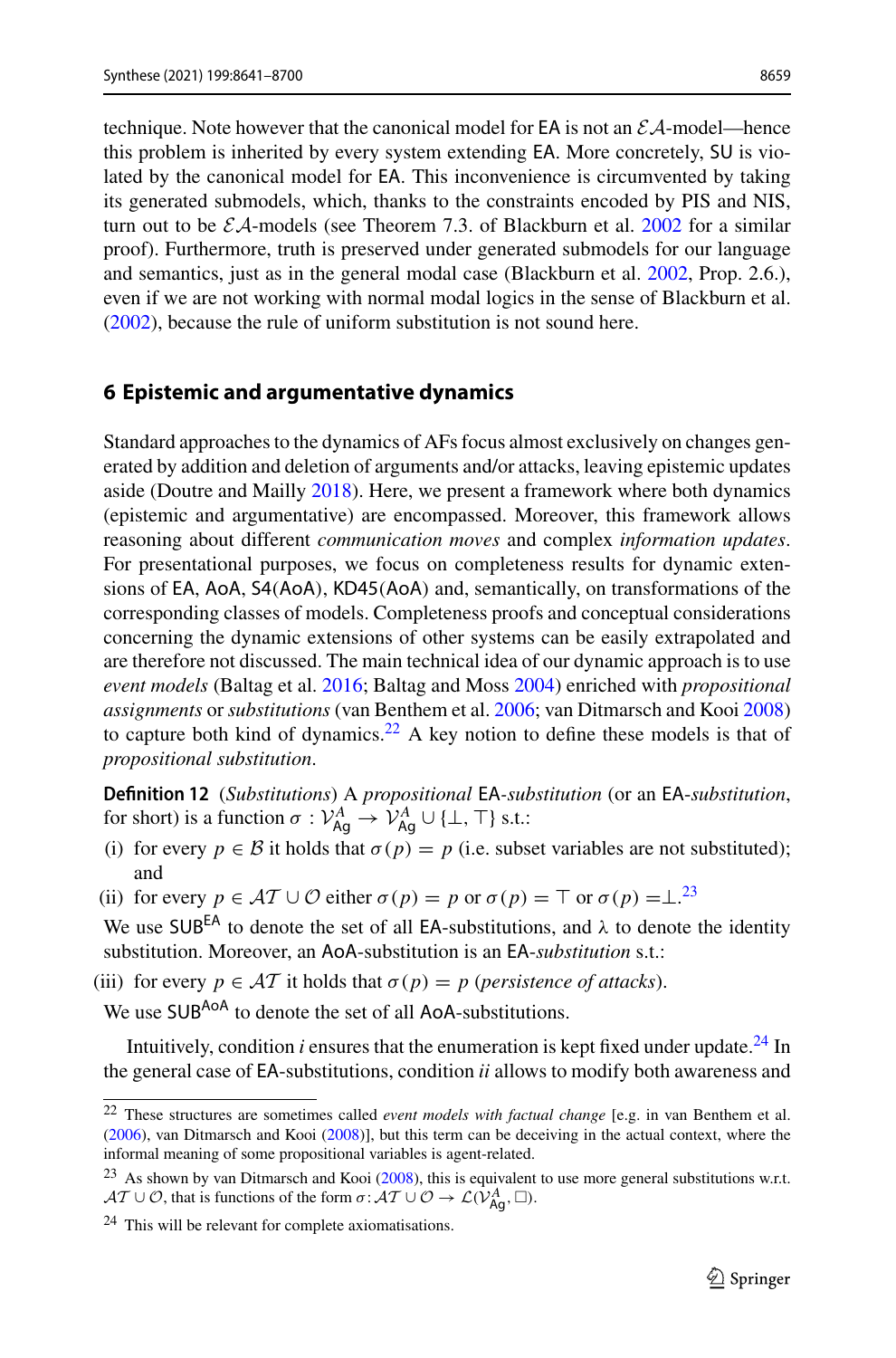attack variables. The modification of awareness variables corresponds to addition or deletion of arguments from the agents' awareness set. Modification of attack variables is of interest in order to contextualize other formalisms we deal with in Sect. [8.](#page-28-0) Since modification of attacks is not relevant for our main focus, we will mostly deal with AoA-substitutions, where this is forbidden by condition *iii*. We can also represent EAsubstitutions (resp. AoA-substitutions) as maps of the form  $\{p_1 \mapsto *_1, \ldots, p_n \mapsto *_n\}$ where for every  $0 \le k \le n$  we have that:  $p_k \in \mathcal{AT} \cup \mathcal{O}$  (resp.  $p_k \in \mathcal{O}$ );  $*_k \in \{\top, \bot\}$ ; and for every  $0 \le m \le n, k \ne m$  implies  $p_k \ne p_m$ . With this notion at hand, we define event models as follows:

<span id="page-19-0"></span>**Definition 13** (*Event model*) An *EA*-*event model* (or an event model, for short) for a given language  $\mathcal{L}(V_{\mathsf{Ag}}^A, \square)$  is a tuple  $E = (S, \mathcal{T}, \mathsf{pre}, \mathsf{pos})$  where  $S \neq \emptyset$  is a finite set of events;  $\mathcal{T} : Aq \rightarrow \mathcal{O}(S \times S)$  assigns to each agent *i* an indistinguishability relation  $T_i$  between events (intended to represent uncertainty of agent *i* about which changes are happening); pre:  $S \to \mathcal{L}(V_{\text{Ag}}^A, \square)$  is a function assigning a precondition to each event and pos:  $S \rightarrow$  SUB<sup>EA</sup> assigns a substitution to each event, indicating its effect on awareness and attacks.

<span id="page-19-2"></span>Given an event model  $E = (S, T, \text{pre}, \text{pos})$  we sometimes use  $E[S]$  to denote *S*. A pointed event model is a pair  $(E, s)$  where  $s \in E[S]$ . We denote by ea the class of all  $\mathcal{E}A$ -event models. The next definition explains how  $\mathcal{E}A$ -models and event models interact through action execution.

**Definition 14** (*Product update*) Given an  $\mathcal{EA}$ -model  $M = (W, \mathcal{R}, V)$  and an event model  $E = (S, T, \text{pre}, \text{pos})$ , their *product update model* is defined as  $M \otimes E :=$  $(W', \mathcal{R}', V')$  where:

 $-W' := \{ (w, s) \mid M, w \models \text{pre}(s) \};$  $-(w, s)R'_i(w', s')$  iff  $wR_iw'$  and  $sT_i s'$ ; and  $-V'(p) := \{(w, s) \in W' \mid M, w \models \text{pos}(s)(p)\}.$ 

Informally, product update is meant to provide a new *EA*-model where the possible states are pairs  $(w, s)$ , accessibility holds between pairs iff it holds coordinatewise and the valuation of variables is updated according to the substitution labelling *s* as its postcondition.

*Remark 2* Note that if *M* is an  $\mathcal{E}A$ -model,  $M \otimes E$  is not guaranteed to be an  $\mathcal{E}A$ -model, since *W'* might be empty. To see this, take for instance  $\text{pre}(s) = \perp$  for every  $s \in E[S]$ . When  $W' \neq \emptyset$ , we say that  $M \otimes E$  is *defined*.

<span id="page-19-1"></span>We use the symbols ' $\bullet$ ,  $\circ$ ,  $\triangle'$  to name events. Let us now look at two examples of event models.

*Example 5* (*Public addition of an argument*) Let us first consider the event model for the *public addition of an argument a*, defined as  $\text{Pri}_i^a := (S, T, \text{pre}, \text{pos})$  where:

- $-S = \{\triangle\},\$  $-\mathcal{T}_k = \{(\triangle, \triangle)\}\$ for every  $k \in \text{Ag},$
- $pre(\triangle) = \top$ , and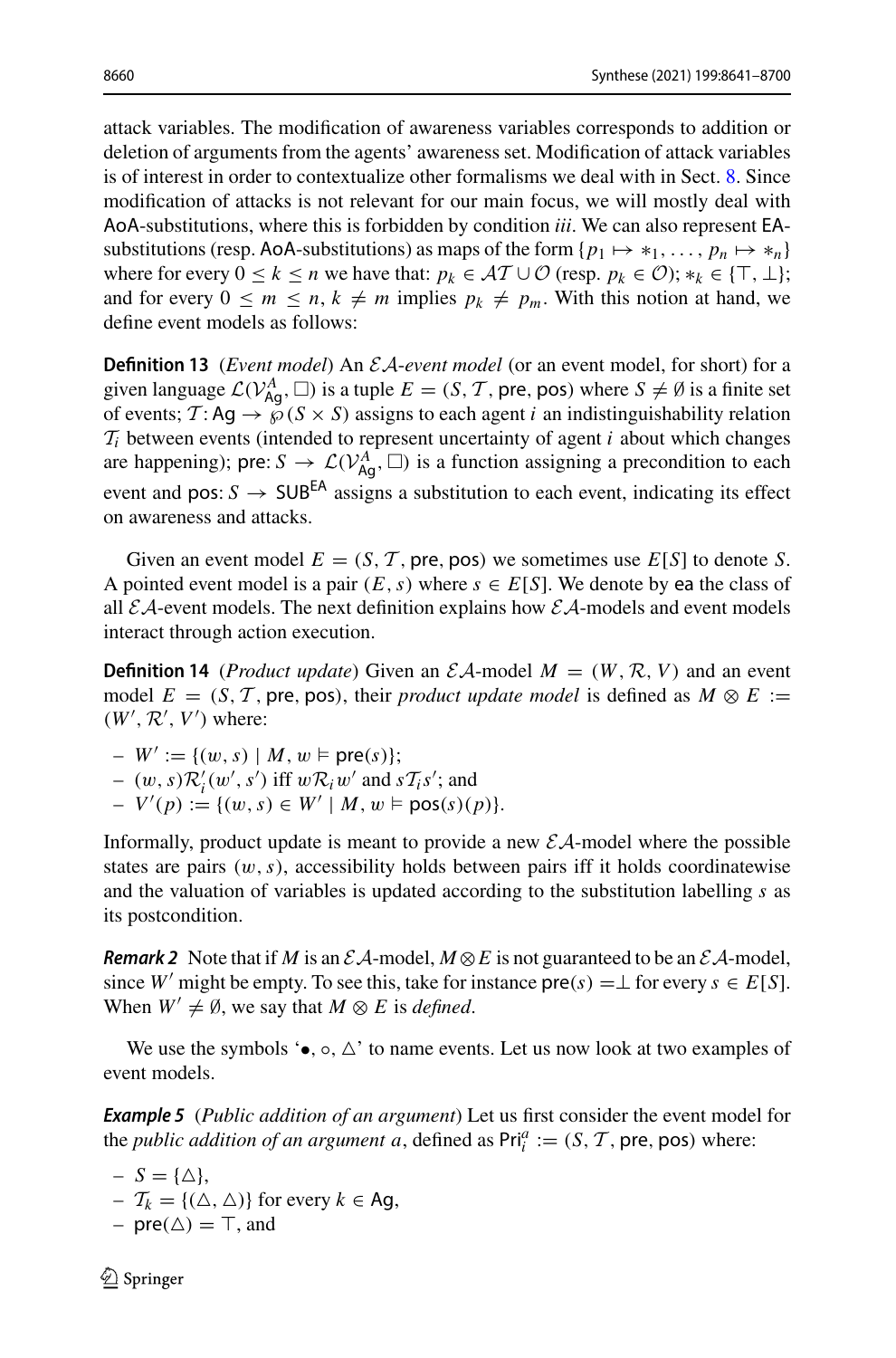$$
\text{pre}(\triangle) = \top
$$
\n
$$
\text{pos}(\triangle) = \{aw_j(a) \mapsto \top \mid j \in \text{Ag}\}
$$
\n
$$
\text{pos}(\bullet) = \{aw_1(a) \mapsto \top \mid j \in \text{Ag}\}
$$
\n
$$
\text{pos}(\bullet) = \{aw_1(a) \mapsto \top\}
$$
\n
$$
\text{pos}(\bullet) = \{aw_1(a) \mapsto \top\}
$$

<span id="page-20-0"></span>**Fig. 4** Representation of  $Pub<sup>a</sup>$  (left.) and  $Pri<sup>a</sup><sub>1</sub>$  (right.) for two agents

 $– pos(\triangle) = \{aw_k(a) \mapsto \top \mid k \in \text{Ag}\}.$ 

Pub<sup> $a$ </sup> is graphically represented in the left-hand side of Fig. [4,](#page-20-0) for the special case where  $Ag = \{1, 2\}$ .

<span id="page-20-2"></span>*Example 6* (*Private addition of an argument*) We define the event model for *i privately adding of an argument a* as  $\text{Pri}_i^a := (S, \mathcal{T}, \text{pre}, \text{pos})$  where:

- $S = \{ \bullet, \circ \}$ , where  $\bullet$  is the action of *i* learning *a* while  $\circ$  is the "nothing happens" event;
- if *k* = *i*, then *T<sup>k</sup>* = {(•, •), (◦, ◦)}; else *T<sup>k</sup>* = {(•, ◦), (◦, ◦)};
- $–$  pre( $\bullet$ ) = pre( $\circ$ ) =  $\top$ ; and
- $-pos(\bullet) = \{aw_i(a) \mapsto \top\}$  and  $pos(\circ) = \lambda$ .

In this case, the definition of  $\mathcal T$  captures the intuition of a completely private learning action for *i*; meaning that, after the execution of  $(Pr_i^a, \bullet)$  everyone (except *i*) believes that nothing has happened. Pri<sup>a</sup> is pictorially represented in the right-hand side of Fig. [4](#page-20-0) for the special case  $Ag = \{1, 2\}.$ 

Both event models represent the same (well-studied) action of adding an argument to an argumentation framework (Cayrol et al[.](#page-57-15) [2010\)](#page-57-15), but DEL modelling allows to account for the distinction between public and private communication, thus adding a relevant epistemic dimension.<sup>2[5](#page-22-0)</sup> As an example of the product model execution, Fig. 5 illustrates the operation  $M \otimes \text{Pub}^d$ , that we discuss in Example [7.](#page-21-0)

More in general, given a set of arguments  $B$ , the public addition of the whole set is captured by the action  $Pub^B$ , which only modifies the definition of  $Pub^a$  in that  $pos(\triangle) := \{aw_j(b) \mapsto \top \mid b \in B, j \in Ag\}$ . Analogously, private addition of *B* by *i* is Pri<sub>i</sub><sup>*B*</sup> and works as in Fig. [4](#page-20-0) (right) with  $pos(\bullet) := \{aw_i(b) \mapsto \top \mid b \in B\}$ .

<span id="page-20-3"></span>The effects of updating  $\mathcal{E}A$ -models with actions are described by the following dynamic languages:

**Definition 15** (*Dynamic languages*) Let  $V_{Ag}^{A}$  be a set of propositional variables, and let  $\star \subseteq$  ea be a class of event models for  $\mathcal{L}(V_{\mathsf{Ag}}^A, \square)$ . The formulas of the language

<span id="page-20-1"></span><sup>25</sup> These actions can also be seen as special cases of the *consider* action of van Benthem and Velázquez-Quesad[a](#page-59-21) [\(2010\)](#page-59-21).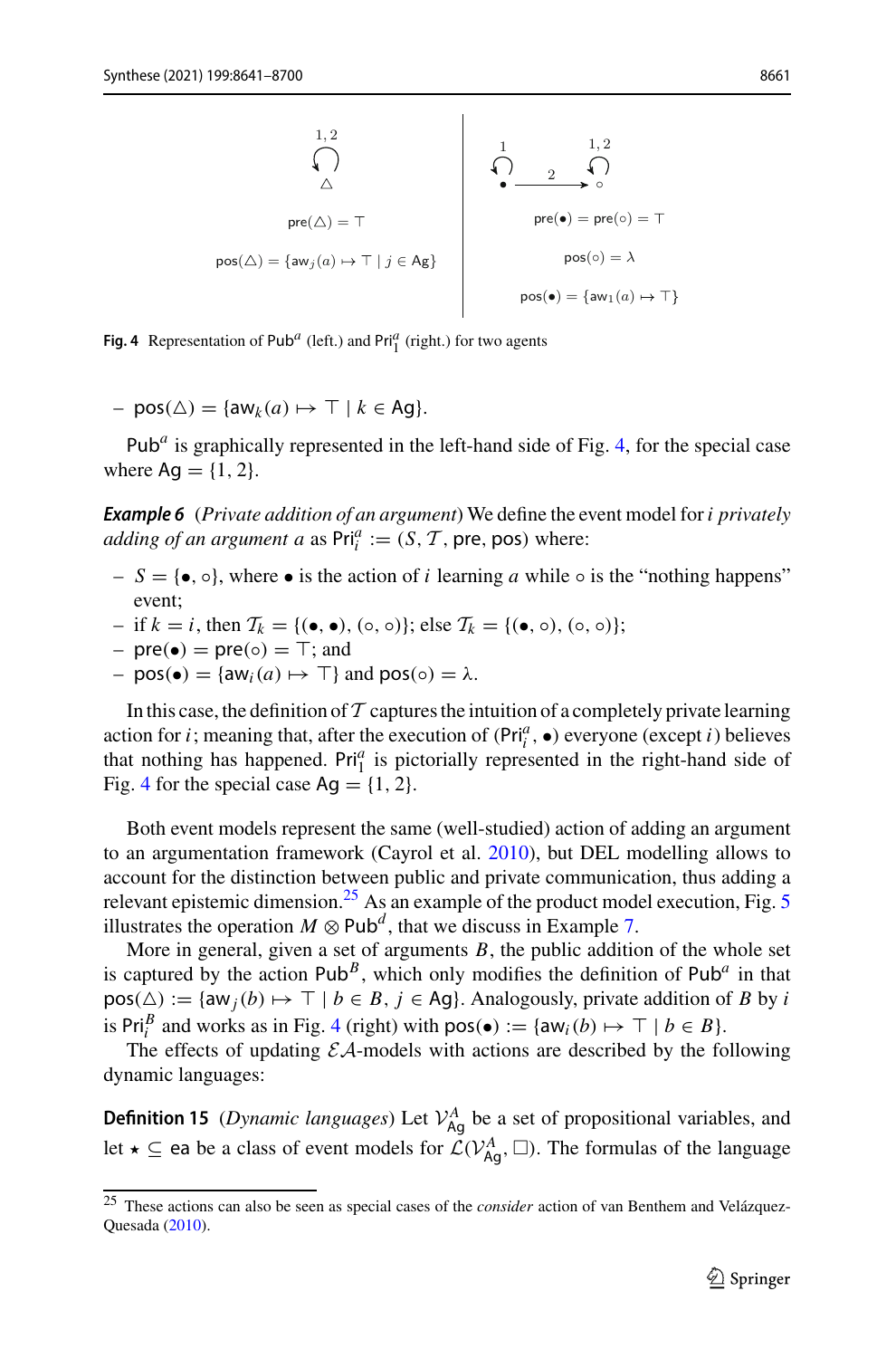$\mathcal{L}^{\star}(\mathcal{V}_{\mathsf{Ag}}^{A}, \Box)$  (or simply  $\mathcal{L}^{\star}$  when the context is clear) are given by the following grammar:

$$
\varphi ::= p \mid \neg \varphi \mid (\varphi \land \varphi) \mid \Box_j \varphi \mid [E, s] \varphi \qquad p \in \mathcal{V}_{\text{Ag}}^A, j \in \text{Ag}, E \in \star, s \in E[S]
$$

where  $[E, s]$  reads: "after executing  $(E, s)$ ,  $\varphi$  holds".<sup>[26](#page-21-1)</sup> We extend the truth relation for the new kinds of formulas as follows:

<span id="page-21-0"></span>
$$
M, w \models [E, s] \varphi
$$
 iff  $M, w \models \text{pre}(s)$  implies  $M \otimes E, (w, s) \models \varphi$ 

The flexibility of event models is well-known. In their actual epistemic-argumentative reading, they can be used to model the effects of acts of *information exchange*. As mentioned, these acts have two sides: (i) how the hearer decides to update her knowledge base with new information (*information update*) and (ii) what argument(s) the speaker decides to communicate in order to fulfill his goal (*communication moves*). In order to persuade their interlocutors, smart players choose (ii) based on their expectations about (i). Let us now illustrate this through the simplest combination of (i) and (ii) of Example [1.](#page-2-3) A deeper analysis is left for Sect. [7.](#page-25-0)

**Example 7** We assume that (i) is as follows: Mom behaves credulously. This means that whenever Charlie communicates an argument, she simply adds it to her knowledge base. This is modelled through the event model for public addition of an argument (left-hand-side of Fig. [4\)](#page-20-0). As for (ii), we assume that Charlie thinks that Mom is indeed behaving credulously. Recall that Charlie has three options: communicating *c*, communicating *d* or communicating  $\{c, d\}$ . Hence, his way of selecting the best set of arguments to communicate consists in reasoning about the effects of all options. Note that although one of the three moves will not work  $(M_1, w_0 \models [\text{Pubd}', \triangle] \text{strrej}_2(a)$ , see Fig. [5\)](#page-22-0), Charlie thinks that they are equally good  $M_1$ ,  $w_0 \vDash \Box_1((Pub^c, \triangle] \text{stracc}_2(a) \wedge$  $[Pub^d, \triangle]$ stracc<sub>2</sub>(*a*) ∧ [Pub<sup>{*c*,*d*}</sup>,  $\triangle$ ]stracc<sub>2</sub>(*a*)). Therefore, under these assumptions, the success of Charlie is a simple matter of luck.

*Remark 3* Here communication of an argument *x* to everybody is modelled by the operation of public addition and not, as common in DEL, as the *public announcement* of the formula  $aw_i(x)$  (where *i* the speaker) or of  $\bigwedge_{i \in \text{Ag}}(aw_i(x))$ .<sup>[27](#page-21-2)</sup> The usual event model for public announcement of a formula  $\varphi$  is based on the same single-event structure of Fig. [4](#page-20-0) (left), but with  $\varphi$  (instead of  $\top$ ) as precondition and with no postconditions. If we did so, agents could never learn arguments whose (collective) awareness is not considered as a doxastic possibility before communication takes place; but this fails to capture what actually happens in most real-life debates. For instance, if we modelled communication of *d* by Charlie as the public announcement of  $aw_1(d)$  (resp. as the

<span id="page-21-1"></span><sup>&</sup>lt;sup>26</sup> Note that each dynamic language is parametrised not only by Ag and *A* but also by  $\star$ . This is useful when defining *action-friendly* logics, in the sense of Baltag and Renne [\(2016,](#page-56-14) Sect. 3.3.). Moreover, we fixed the range of pre in Definition [13,](#page-19-0) so that our event models always have static formulas as preconditions. This is by no means an essential limitation of the current framework, but rather a simplifying assumption for presentation purposes. The interested reader is referred to van Ditmarsch et al. [\(2007,](#page-59-3) Sect. 6) and Baltag and Renne [\(2016](#page-56-14), Appendix H) for further information.

<span id="page-21-2"></span><sup>&</sup>lt;sup>27</sup> See van Ditmarsch et al.  $(2007,$  $(2007,$  sections 4 and 6).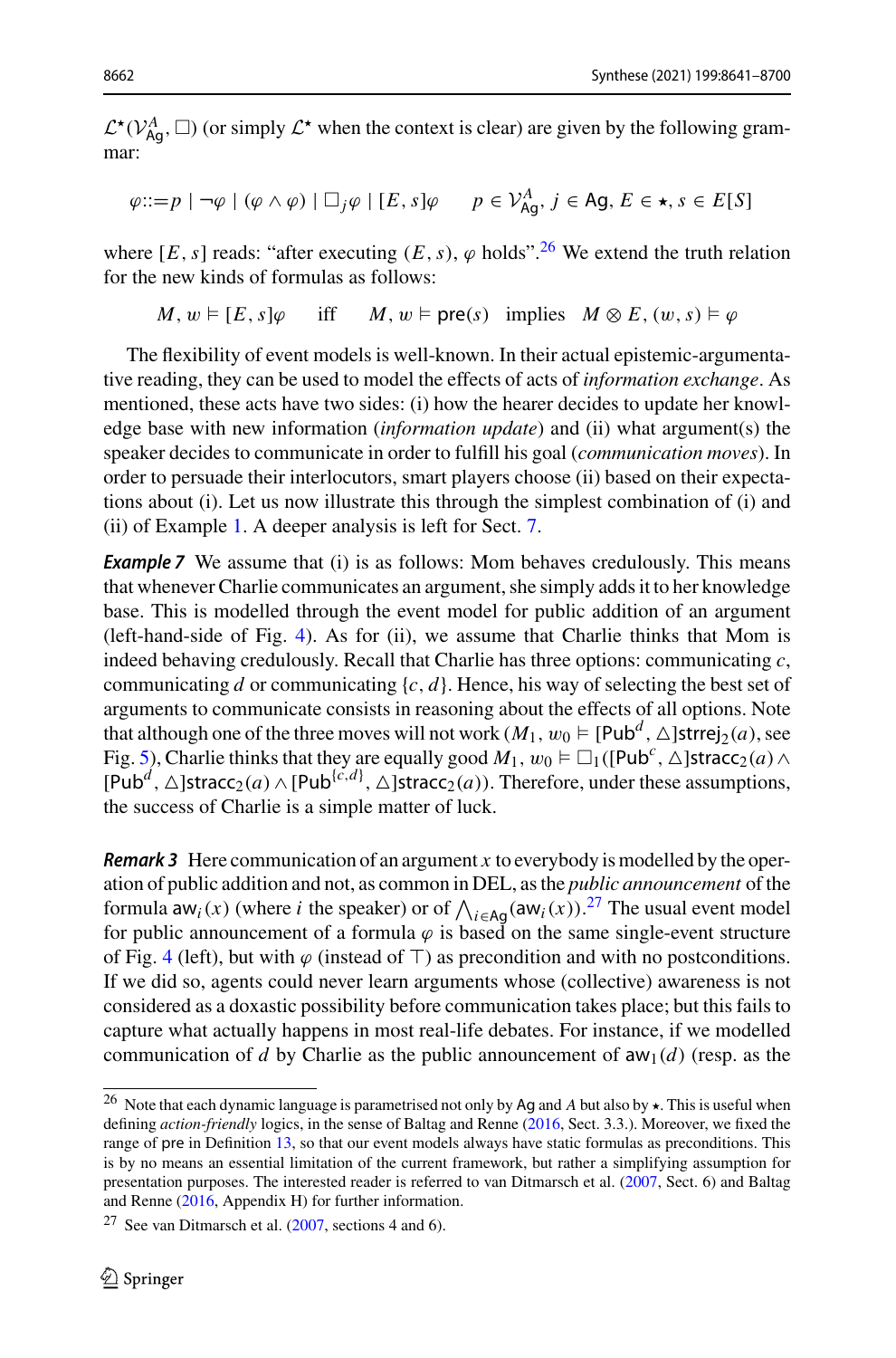

<span id="page-22-0"></span>**Fig. 5** Product update  $M_1 \otimes$  Pub<sup>*d*</sup> capturing the effects of Charlie communicating *d* and Mom updating her AF credulously. See Example [4](#page-15-1) for an explanation of the graphical representation of *AoA*-models

public announcement  $aw_1(d) \wedge aw_2(d)$  in the previous example, then the beliefs of Mom (resp. everyone) would become inconsistent with no apparent reason.

We give axiomatisations and prove completeness for the dynamic extensions of EA, AoA, S4(AoA) and KD45(AoA). [28](#page-22-1) For this we use reduction axioms and an *insideout reduction* (as described e.g. in Wang and Ca[o](#page-59-22) [2013\)](#page-59-22). That is to say, we don't use axioms for event model composition but we show how to eliminate all dynamic operators starting from their innermost occurrences. To do so, we need to prove that the rule of substitution of proven equivalents is sound w.r.t. all the systems considered. From a semantic perspective, this implies showing that the class of models we are working with is closed under product update. It is easy to show that this is in general not the case for *AoA*, *S*4(*AoA*) and *S*5(*AoA*). One of the possible solutions to this shortcoming is to restrict the class of "allowed" event models, so as to ensure that we remain in the targeted class after the execution of the product update.

The general case of updating *EA* models with *EA* event models does not present any problem. Indeed,  $a \in E_k$ -variables do not change their truth values by the constraint *i* of Definition [12,](#page-18-4) and this guarantees that *subset uniformity* (SU) and *enumeration representation* (ER) are trivially preserved. Updating an *AoA*-model with an event model that only uses AoA-substitutions guarantees further that *attack uniformity* (AU) is preserved by the constraint *iii* of Definition  $12$ , since  $\rightsquigarrow$ -variables are also left untouched. The problem for updating *AoA*-models lies in the awareness constraints PIAw and GNIAw. We can however provide a set of sufficient conditions for their preservation. For this we need to introduce some additional notation. Let *E* be an event model and let  $s \in E[S]$ ; define  $pos_i^+(s) := \{a \in A \mid pos(s)(aw_i(a)) = \top\}$ and  $pos_i^-(s) := \{a \in A \mid pos(s)(aw_i(a)) = \perp\}.$  Informally,  $pos_i^+(s)$  (resp.  $pos_i^-(s)$ ) denotes the set of arguments gained (resp. lost) by *i* as a consequence of executing *s*. Furthermore, let *E* be an action model, we say that *E* satisfies:

<span id="page-22-1"></span><sup>28</sup> As mentioned, we omit completeness proofs for the dynamic extensions of S4(EA), KD45(EA) and S5(EA) and S5(AoA), since they are analogous to the ones we are about to present and thus lack technical interest.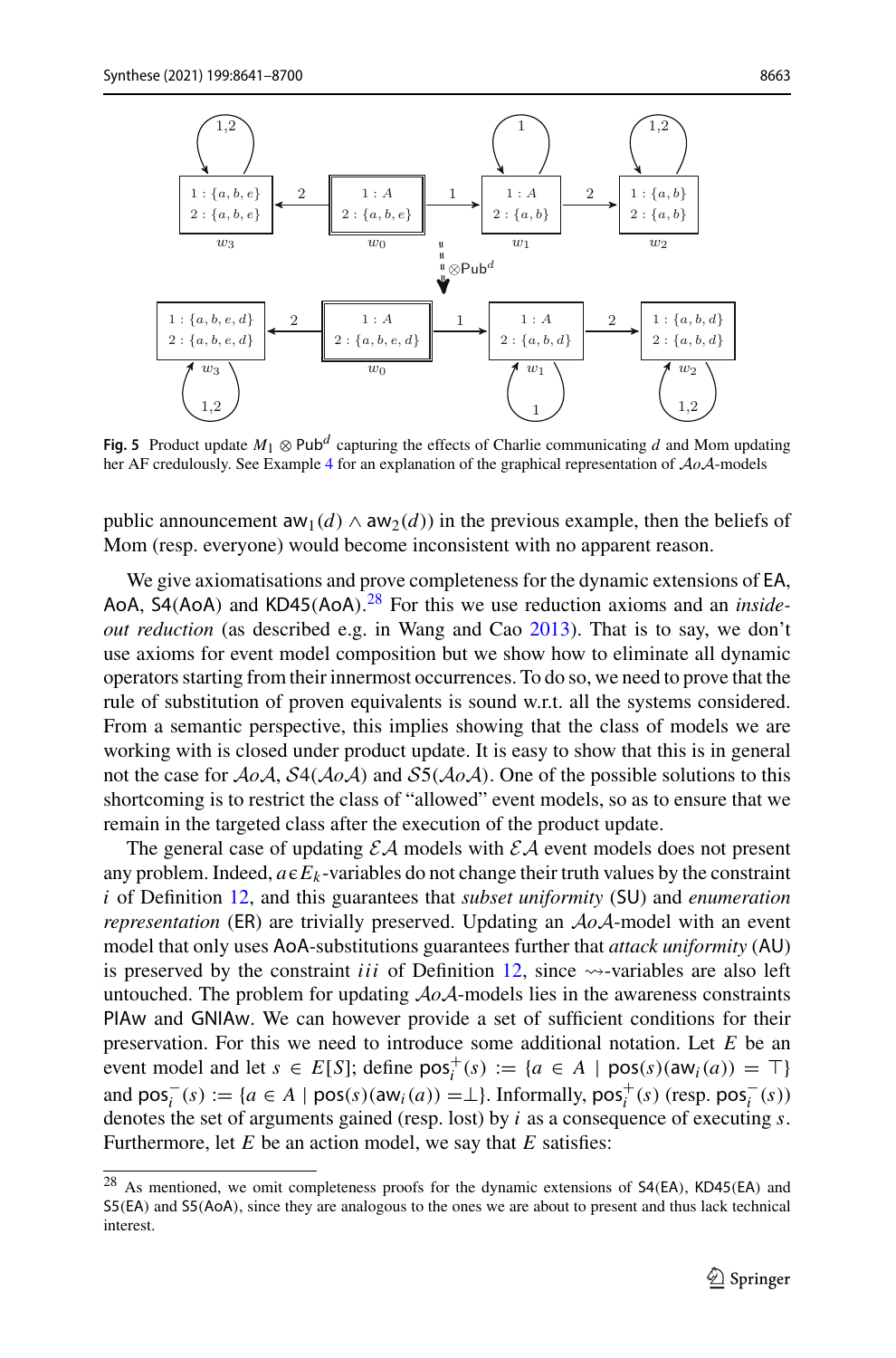- $-$  EM<sub>1</sub> iff for all *s*, *t* ∈ *E*[*S*]: if *sT*<sub>*i*</sub>*t*, then pos<sup>+</sup><sub>*i*</sub>(*s*) ⊆ pos<sup>+</sup><sub>*i*</sub><sup>*t*</sup>(*t*) and pos<sup>*<sub><i>i*</sup></sub> (*t*) ⊆</sup>  $pos<sub>i</sub><sup>-</sup>(s)$ ; and
- $-$  EM<sub>2</sub> iff for all *s*, *t* ∈ *E*[*S*]: if *sT*<sub>i</sub>*t*, then ∀*j* ∈ Ag: pos<sub>i</sub><sup> $=$ </sup>(*s*) ⊆ pos<sub>j</sub><sup> $=$ </sup>(*t*) and  $pos_j^+(t) \subseteq pos_i^+(s)$ .

Let us explain these conditions informally. In an event model satisfying  $EM<sub>1</sub>$ , if we suppose that *s* is the event that actually happens, then  $EM_1$  implies that any event *t* that agent *i* cannot tell from *s* is one where he gains at least the same new arguments and does not loose any argument he actually keeps. It is intuitive to see that  $EM<sub>1</sub>$  preserves PIAw. Indeed, suppose that *i* is aware of *a* after the execution of *s* (antecedent aw<sub>*i*</sub>(*a*) of PIAw). Two things are possible. Either *a* is a newly acquired argument (by the execution of *s*). Then, since any state accessible after the update is "filtered" by some indistinguishable event *t*, the condition  $pos_i^+(s) \subseteq pos_i^+(t)$  forces *a* to be acquired at that state too, and therefore the consequent  $\Box_i$  aw<sub>*i*</sub>(*a*) is satisfied. Or else, *i* was already aware of *a* before the execution of *s*, and therefore he has not lost it. Here  $pos_i^-(t) \subseteq pos_i^-(s)$  guarantees that *a* is not lost at any state accessible after the execution of the event. An analogous informal reading, generalized to other agents, can be given for EM2: at any indistiguishable event any other agent looses at least the same arguments as *i* and gains no more. By the same pattern as before we can extrapolate that this condition preserves GNIAw (see Lemma [1](#page-23-0) for a detailed proof).

<span id="page-23-2"></span>Let us now define some relevant classes of event models:

**Definition 16** (*Classes of event models*) We denote by em12, emS4 and pure the following classes of event models:

- em12 is the class of event models satisfying  $EM_1$ ,  $EM_2$  and assigning AoA-substitutions (see Definition [12\)](#page-18-4) to all their events. In other words,  $E =$  $(S, T, \text{pre}, \text{pos})$  ∈ em12 iff *E* satisfies EM<sub>1</sub>, EM<sub>2</sub> and pos : *S* → SUB<sup>AoA</sup>
- emS4 is the subclass of em12 where every  $T_i$  is a preorder.
- pure is the subclass of em12 s.t.  $\text{pre}(s) = \top$  for every  $s \in E[S]$  and every  $T_i$  of  $E$  is serial, transitive and euclidean.<sup>29</sup>

*Remark 4* Note that both  $Pub<sup>a</sup>$  and  $Pri<sup>a</sup><sub>i</sub>$  (see Examples [5,](#page-19-1) [6](#page-20-2) and Fig. [4\)](#page-20-0) are purely argumentative event models (i.e. they belong to pure) and, a fortiori, they also belong to em12.

<span id="page-23-0"></span>We can then prove the following result:

**Lemma 1** (Closure) Let  $M = (W, \mathcal{R}, V)$  be an  $\mathcal{E}A$ -model and let  $E = (E, \mathcal{T}, \text{pre}, \text{pos})$ *be an event model, then:*

- (i) If  $M \otimes E$  is defined, then  $M \otimes E \in \mathcal{EA}$ .
- (ii) *If*  $M \in \mathcal{A}o\mathcal{A}$ ,  $E \in \mathsf{em12}$ , and  $M \otimes E$  is defined, then  $M \otimes E \in \mathcal{A}o\mathcal{A}$ .
- (iii) *If*  $M \in S4(A \circ A)$ ,  $E \in \text{emS4}$ , and  $M \otimes E$  is defined, then  $M \otimes E \in S4(A \circ A)$ .
- (iv) *If*  $M \in \mathcal{K}D45(\mathcal{A}\circ \mathcal{A})$ *, and*  $E \in \mathcal{P}$ *ure, then*  $M \otimes E \in \mathcal{K}D45(\mathcal{A}\circ \mathcal{A})$ *.*

*Proof* See "Appendix A3".

<span id="page-23-1"></span><sup>&</sup>lt;sup>29</sup> The name pure, standing for "purely argumentative events", is due to the fact that its elements involve neither epistemic nor factual preconditions.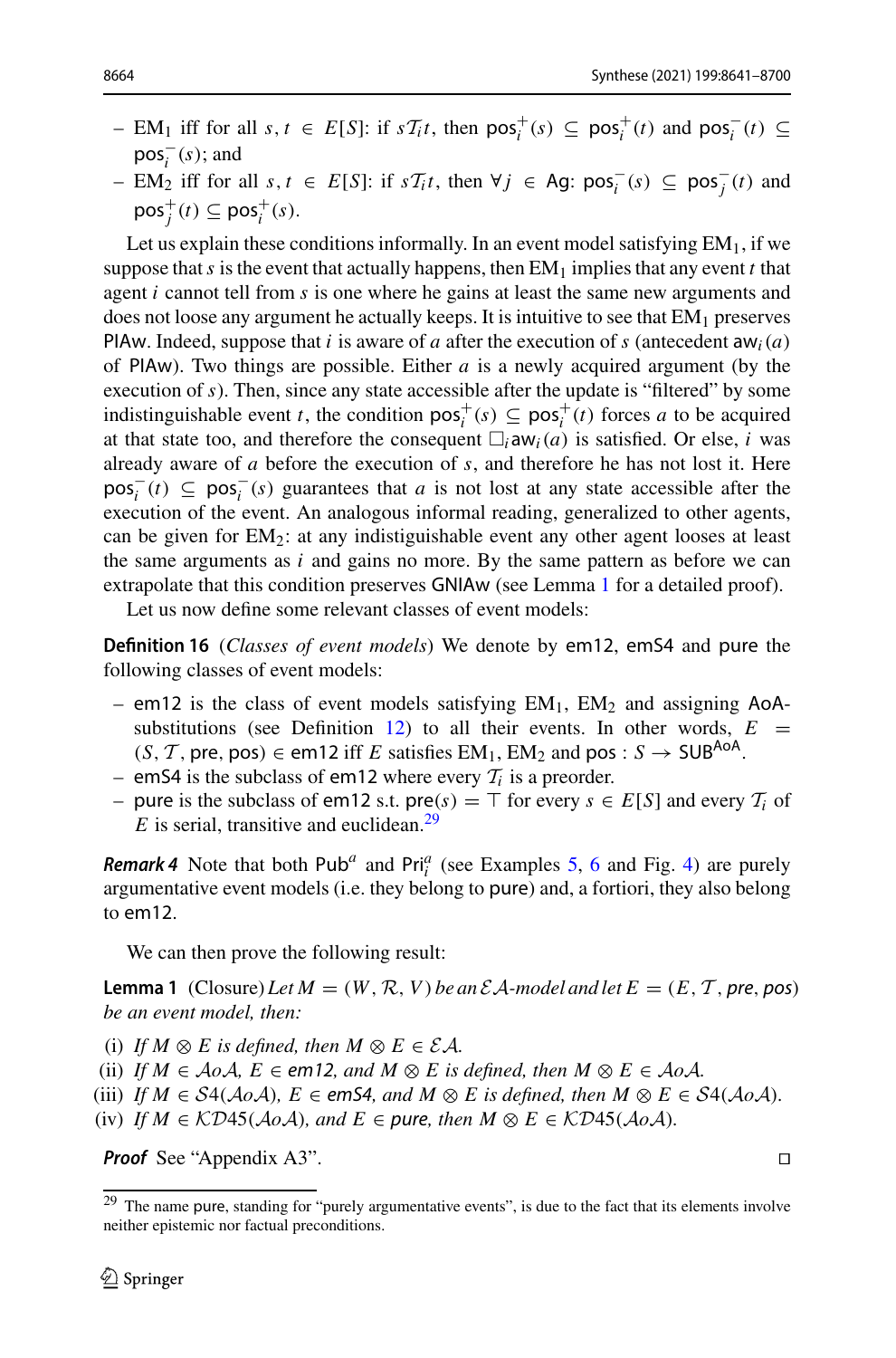<span id="page-24-2"></span>**Table 3** Reduction axioms for dynamic systems

| Axioms                                                                                                           |       |
|------------------------------------------------------------------------------------------------------------------|-------|
| $[E, s]p \leftrightarrow (pre(s) \rightarrow pos(s)(p))$                                                         | (Atm) |
| $[E, s] \neg \varphi \leftrightarrow (pre(s) \rightarrow \neg [E, s] \varphi)$                                   | (Neg) |
| $[E, s](\varphi \wedge \psi) \leftrightarrow ([E, s]\varphi \wedge [E, s]\psi)$                                  | (Con) |
| $[E, s] \Box_i \varphi \leftrightarrow (pre(s) \rightarrow \bigwedge_{s \mathcal{T}_i t} \Box_i [E, t] \varphi)$ | (Box) |
| Rules                                                                                                            |       |

From  $\varphi \leftrightarrow \psi$ , infer  $\delta \leftrightarrow \delta[\varphi/\psi]$  SE

In rule SE,  $\delta[\varphi/\psi]$  is the result of substituting one or more occurrences of  $\varphi$  in  $\delta$  by  $\psi$ . Furthermore, it is assumed for simplicity that substitutions do not affect the occurrences of formulas inside dynamic modalities, i.e.  $([E, s]\delta)[\varphi/\psi] := [E, s]\delta[\varphi/\psi]$ 

*Remark 5 (The general value of*  $EM_1$  *and*  $EM_2$ ) If we dispense with the argumentation/awareness interpretation of the current formalism, Lemma [1\(](#page-23-0)ii) tells us that we can look at  $EM_1$  and  $EM_2$  as general, sufficient conditions that guarantee the preservation of certain constraints over propositional valuations after product update. Therefore, they can be reused in any framework including event models and indexed operators (awareness operators, in our case) ranging over atomic entities (arguments, in our case). As suggested before, PIAw and GNIAw characterize a *de re* reading of operators ranging over atomic entities. Therefore,  $EM_1$  and  $EM_2$  are structural event constraints that, taken together, work as a sufficient condition to preserve these *de re* operators.

<span id="page-24-0"></span>Lemma [1](#page-23-0) allows to prove the following general preservation result:

**Lemma 2** (Validity preservation) *All axioms instances of Table* [3](#page-24-2) *written in <sup>L</sup>ea* (*resp.*  $\mathcal{L}^{em12}$ ,  $\mathcal{L}^{em54}$ ,  $\mathcal{L}^{pure}$ ), are valid in  $\mathcal{EA}$  (resp. AoA, S4(AoA), KD45(AoA)) and all *applications of SE in*  $\mathcal{L}^{ea}$  (*resp.*  $\mathcal{L}^{em12}$ ,  $\mathcal{L}^{em54}$ ,  $\mathcal{L}^{pure}$ ) *preserves validity in*  $\mathcal{E}A$  (*resp. AoA, S*4(*AoA*), *KD*45(*AoA*))*.*

*Proof* See "Appendix A3". □

General completeness results follow from Lemma [2.](#page-24-0) Let us first define the targeted axiom systems:

**Definition 17** (*Dynamic axiom systems*)

- $-$  EA<sup>ea</sup> extends EA with all axioms schemes and rules of Table [3](#page-24-2) that can be written in  $\mathcal{L}^{ea}$  (see Definitions [15](#page-20-3) and [16\)](#page-23-2).
- AoAem12 extends AoA with all axioms schemes and rules of Table [3](#page-24-2) that can be written in *<sup>L</sup>*em12.
- $-$  S4(AoA)<sup>emS4</sup> extends S4(AoA) with all axioms schemes and rules of Table [3](#page-24-2) that can be written in *<sup>L</sup>*emS4.
- KD45(AoA)<sup>pure</sup> extends KD45(AoA) with all axioms schemes and rules of Table  $3$ that can be written in *<sup>L</sup>*pure.

<span id="page-24-1"></span>**Theorem 2** *The proof system EAea* (*resp. AoAem12, S4*(*AoA*)*emS4, KD45*(*AoA*)*pure*) *is sound and strongly complete w.r.t. EA* (*resp. AoA, S*4(*AoA*)*, KD*45(*AoA*))*.*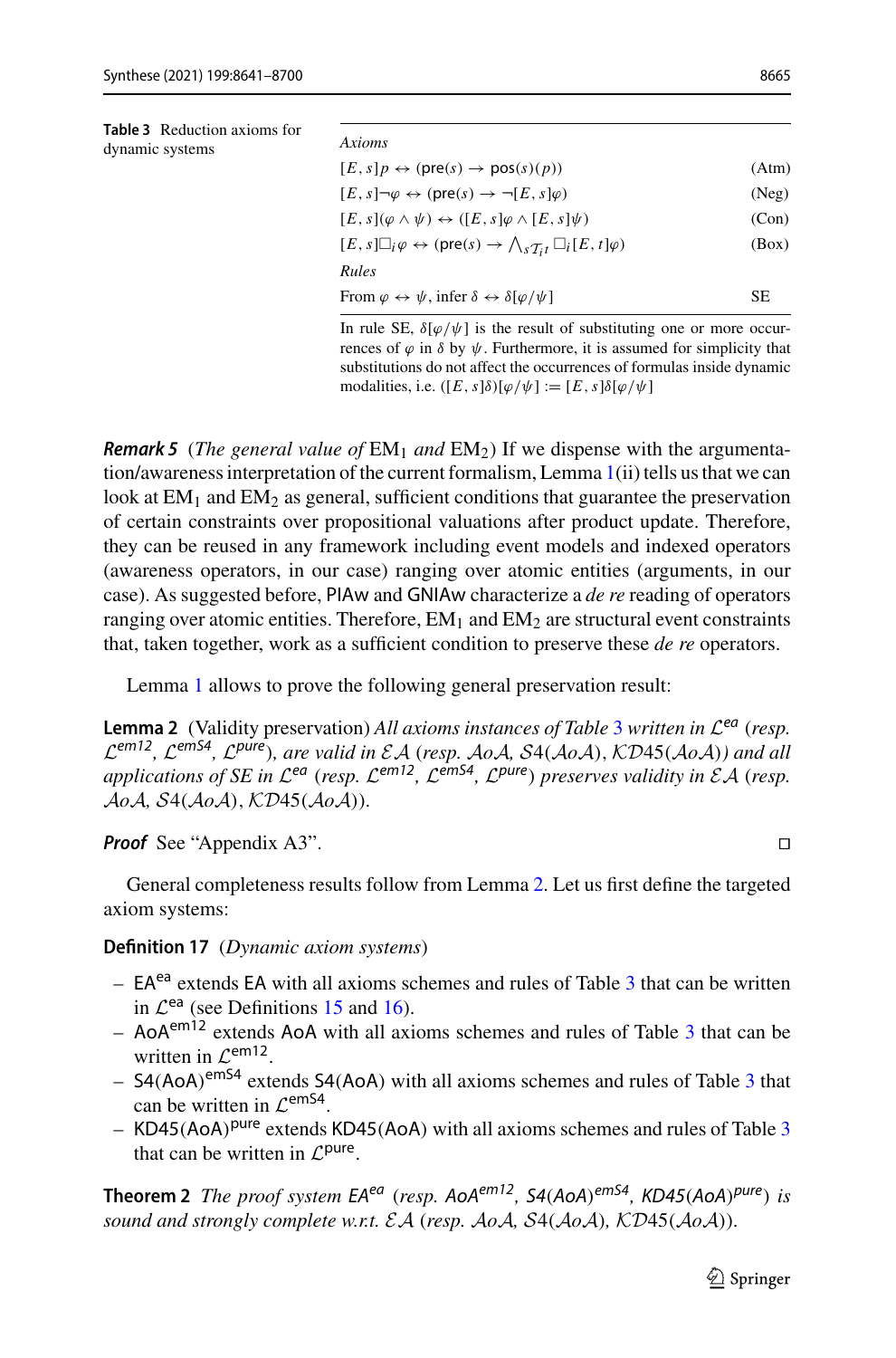#### *Proof* See "Appendix A3".

Let us remark that in the case of KD45(AoA) our completeness result is restricted to event models belonging to pure. Although pure is a rather simple class of event models, all the actions used in our analysis of Example [7,](#page-21-0) as well as the one that will be used in the next section, fall into it. Unfortunately, modelling certain complex scenarios requires mixing purely argumentative actions with other types—for instance, public and private announcement of formulas, where preconditions are not trivial. One last axiomatisation, inspired by the works of Balbiani et al[.](#page-56-15) [\(2012\)](#page-56-15) and Auche[r](#page-56-16) [\(2008\)](#page-56-16), aims to fill this gap. The interested reader can find it in the "Appendix A4" (Theorem [3\)](#page-52-0). The axiomatisation is based on an modal language with a global modality. Interestingly, this more expressive language also allows to provide necessary and sufficient conditions for the preservation of PIAw and GNIAw under product update.

## <span id="page-25-0"></span>**7 Modelling persuasion, sceptic updates and conditional trust**

In Example [7](#page-21-0) of the previous section we unfolded the dynamics of our running example by assuming that Mom was open to accept whatever Charlie says at face value. In a more likely scenario this does not happen: Mom will filter the information received from Charlie, precisely because she does not trust him in such circumstances. Yet Charlie would still be confident, as kids often are, to be fooling her. Although Mom is not immediately aware of the counter-argument against the *Pscience* publication, she can obtain it after a quick (private) search on *Pscience*'s website. It is important to stress that Mom does not discard argument  $c$ , she rather accepts it, but eventually finds out the counterargument *f* . This is a rather common mechanism of epistemic vigilance, one of the kind we mentioned in Sect. [2.](#page-4-0) One possible way of capturing this epistemic action in our framework is what we call a *sceptic update*  $\mathsf{Scp}^x_j$ , where the recipient *j* of an argument *x* privately and non-deterministically learns an attacker of *x* (if any). When our language contains Pub and Pri, it is possible to define a modality [Scp<sup>x</sup><sub>*j*</sub>] $\varphi$ , expressing that  $\varphi$  holds after *j* performs a sceptic update upon receiving argument  $x^{30}$  $x^{30}$  $x^{30}$ :

$$
[\mathsf{Scp}_{j}^{x}] \varphi := [\mathsf{Pub}^{x}, \Delta] \left( \bigwedge_{y \in A} (y \rightsquigarrow x \rightarrow [\mathsf{Pri}_{j}^{y}, \bullet] \varphi) \right).
$$

As an example, the bottom part of Fig. [6](#page-26-0) represents the outcome of Mom's sceptic update as the result of two consecutive actions—a public addition of *c* followed by Mom privately learning  $f$ —on the initial  $A \circ A$ -model  $M_1$  (Fig. [6](#page-26-0) (top part)). In our model, Charlie thinks that he has succeeded  $M_1, w_0 \vDash [Scp_2^c] \square_1$ stracc<sub>2</sub>(*a*), while actually he has not  $M_1$ ,  $w_0 \in [Scp_2^c]$   $\rightarrow$  stracc<sub>2</sub>(*a*) and, moreover, agent 2 (Mom) believes all this  $M_1, w_0 \models [\mathsf{Scp}_2^c] \Box_2(\Box_1 \mathsf{stracc}_2(a) \land \neg \mathsf{stracc}_2(a)).$ 

<span id="page-25-1"></span><sup>&</sup>lt;sup>30</sup> From a semantic perspective,  $\mathsf{Scp}_j^x$  is an action encoded as the multi-pointed event model  $\cup_{y: xRy}((Pub<sup>x</sup>, ∆); (Pri<sup>y</sup>, •))$ , where  $\cup$  and ; respectively stand for non-deterministic choice and for sequential composition. See van Ditmarsch and Koo[i](#page-59-20) [\(2008](#page-59-20)) for the precise meaning of both operators.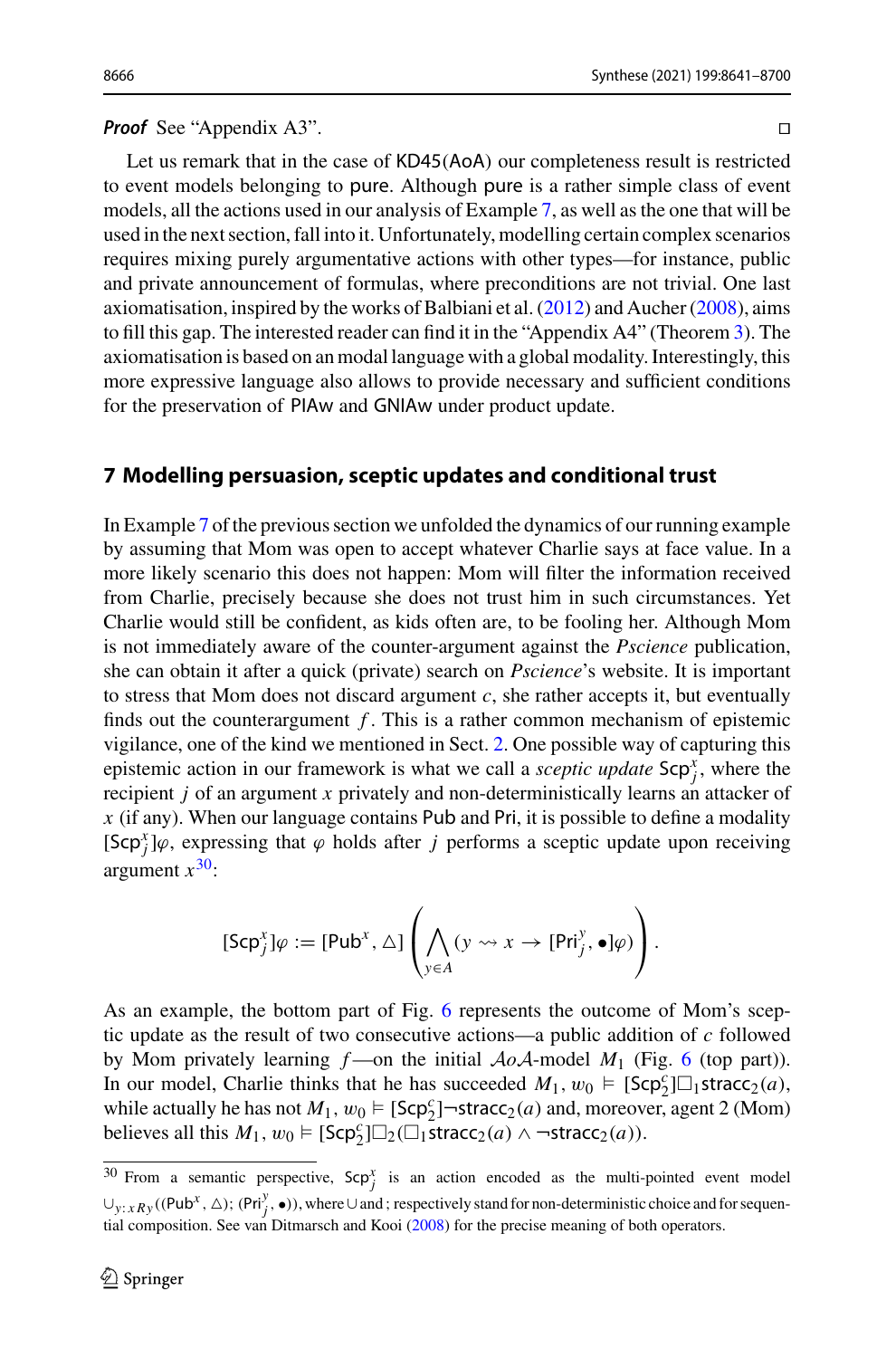

<span id="page-26-0"></span>**Fig. 6** Model *M* (top part) and model ( $M \otimes \text{Pub}^c$ )  $\otimes \text{Pri}_2^f$  (bottom part)

We now have two scenarios with substantially different outcomes. The question is how close they reflect the typical behaviour of players in a more or less adversarial exchange. In both cases, we assumed that Charlie is confident that Mom will accept everything he says without further inquiry. Is Charlie the prototype of a skilled debater? Clearly not: He still lacks some mindreading and the subtlety of anticipating easy counterobjections, those skills that kids typically learn to use at an advanced stage of their cognitive development, and after a lot of trial and error. We further assumed that Mom has full trust in the first scenario and absolute distrust in the second. Distrust is driven by epistemic vigilance, but circumstances are not always black or white. After all, there are cases in which she has the right—or even the educational duty—to trust her kid.

We want to put our finger on the fact that trust is most of the time mixed, and it is such in a relevant sense. Not only it varies with the source of information—Mom may trust Charlie and not Dad—or the type of information we get from the source—she may trust Charlie more or less depending on the matter at stake. Trust is often also *conditional* on the *epistemic circumstances* we find ourselves in, all other things being equal. In order to see this clearly, we introduce a different example, which we borrow from Kagemusha, a famous film directed by Akira Kurosawa.

*Example 8* (*Kagemusha*) The warlord of the clan Takeda has been killed unbeknownst to everybody except for the members of his clan and his political decoy (kagemusha). It is vital that the warlord's death stay secret and that his double keeps playing his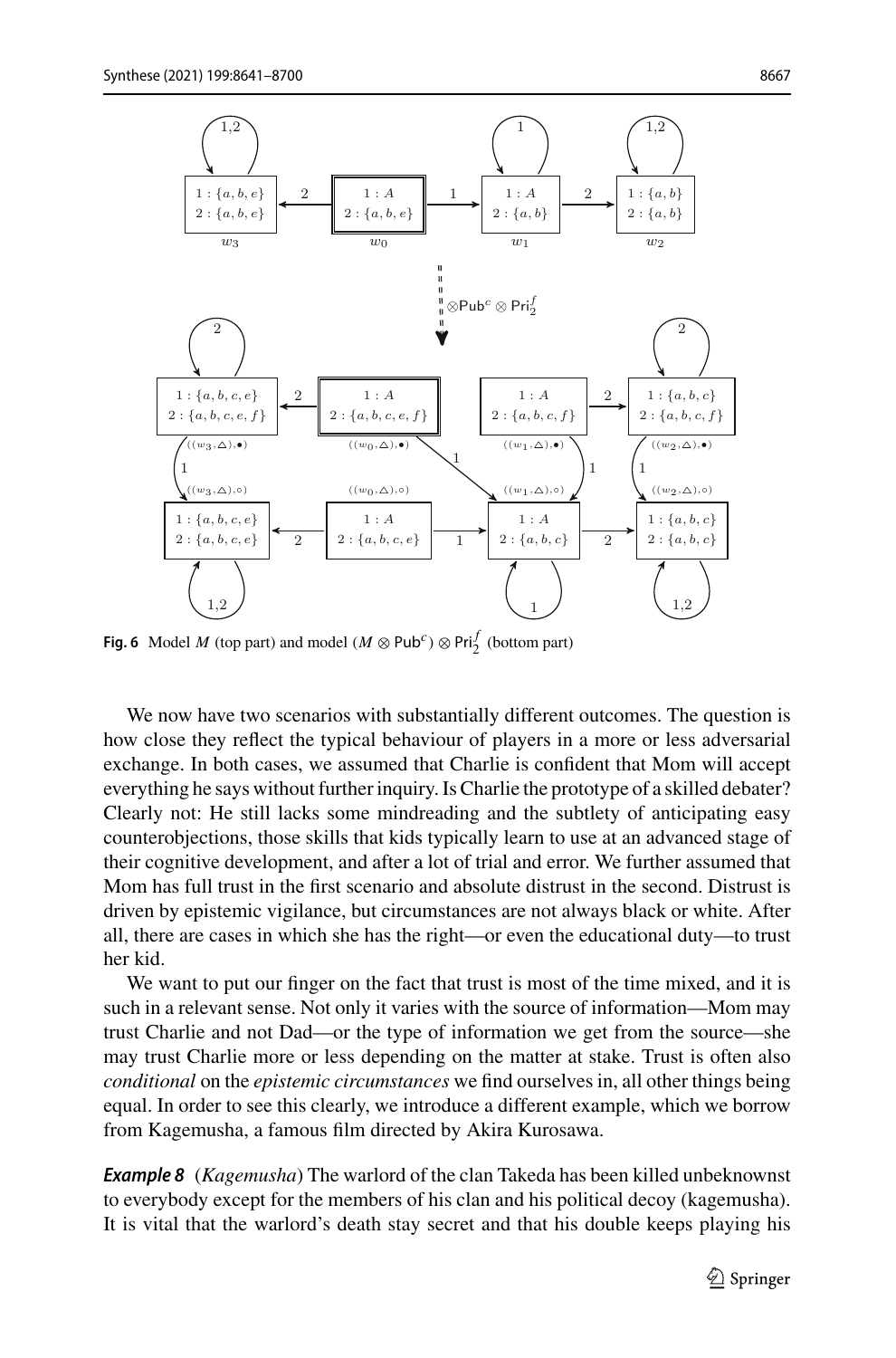role. Therefore, everybody outside the clan must be persuaded that *a*: "the warlord is alive". The warlord's funeral is then performed anonymously and in a peculiar way: a jar with the ashes is launched into the lake Suwa on a raft.

Unfortunately, spies from rival clans are around and, by snooping on this strange ritual, they start suspecting the truth, that is they are provided with an evidential argument *b* that rebuts *a*. Now, by accident, the spies are spied, in turn, by the kagemusha, who reports this to the rest of the clan. The clan then decides to bake up an alternative (false) explanation of the ritual—an offering of sake to the god of the lake—and to tell it around. This alternative explanation *c* undercuts the second and reinstates the first. This has the effect of persuading the spies that they were wrong, that the ritual was indeed not a funeral and the warlord is still alive.

As things stand, argument *c* is *de facto* undermined by a decisive argument *d*, to the effect that  $c$  does not hold water. But the spies do not find access to  $d$ , and the clan's strategy has its effect of persuading them that *a* is reinstated and therefore acceptable. The following MAF captures the situation right after the spies have observed the funeral, where agent 1 represents Takeda's clan and agent 2 represents the spies:

$$
1 \underbrace{\bullet \, d \rightarrow \bullet \, c \rightarrow (\bullet \, b \rightarrow \bullet \, a)}_{2}
$$

What is clear from the story is that the spies would never have accepted the fake explanation *c* at face value had they only suspected that the clan was aware of being spied. Instead, they would have easily resorted to *d* by performing a sceptic update. The only difference between success and failure lies in the initial epistemic state of the agents involved, as the modelling in Fig. [7](#page-28-1) shows. In the first scenario (captured in model *M*2) 2 believes that 1 believes that her goal is already achieved (2 is only aware of *a* at  $w_2$ ), i.e.  $M_2$ ,  $w_0 \vDash \Box_2 \Box_1$  stracc<sub>2</sub>(*a*), while in the second case (captured in model  $M'_2$ ) 2 believes that 1 believes that it is not (2 is aware of *a* and *b* at w<sub>2</sub>), i.e.,  $M'_2$ ,  $w_0 \nvDash \overline{\square}_2 \square_1$ stracc $_2(a)$ . <sup>[31](#page-27-0)</sup>

What is also clear is that the different attitude displayed by the spies in the alternative situations does not depend on the source—which is the same—nor on the subject matter—again, the same. It is fair to say that the trust they put in the information received is part of one and the same *conditional plan* for updating information. They sceptically process the information received if they *believe that the clan believes that its goal is not achieved yet but will be after communicating c*; otherwise they uncritically accept it. This condition can be generally defined as

$$
\mathsf{CSU}_{i,j}^x:=\Box_j\Box_i(\neg \mathsf{goal}_i \wedge [\mathsf{Pub}^x, \triangle ]\mathsf{goal}_i),
$$

where *i* is the speaker, goal<sub>*i*</sub>  $\in \mathcal{L}(V_{\text{Ag}}^A, \square)$  is its goal, *j* is the hearer, and *x* is the communicated argument. The clan, on its side, is well aware of this: they know they can get away with a fake only because, given the circumstances, epistemic vigilance is defused.

<span id="page-27-0"></span><sup>&</sup>lt;sup>31</sup> Again, valuations  $V_2$  and  $V'_2$  are assumed to respect some enumeration of  $\wp(\lbrace a, b, c, d \rbrace)$ . This information is left implicit.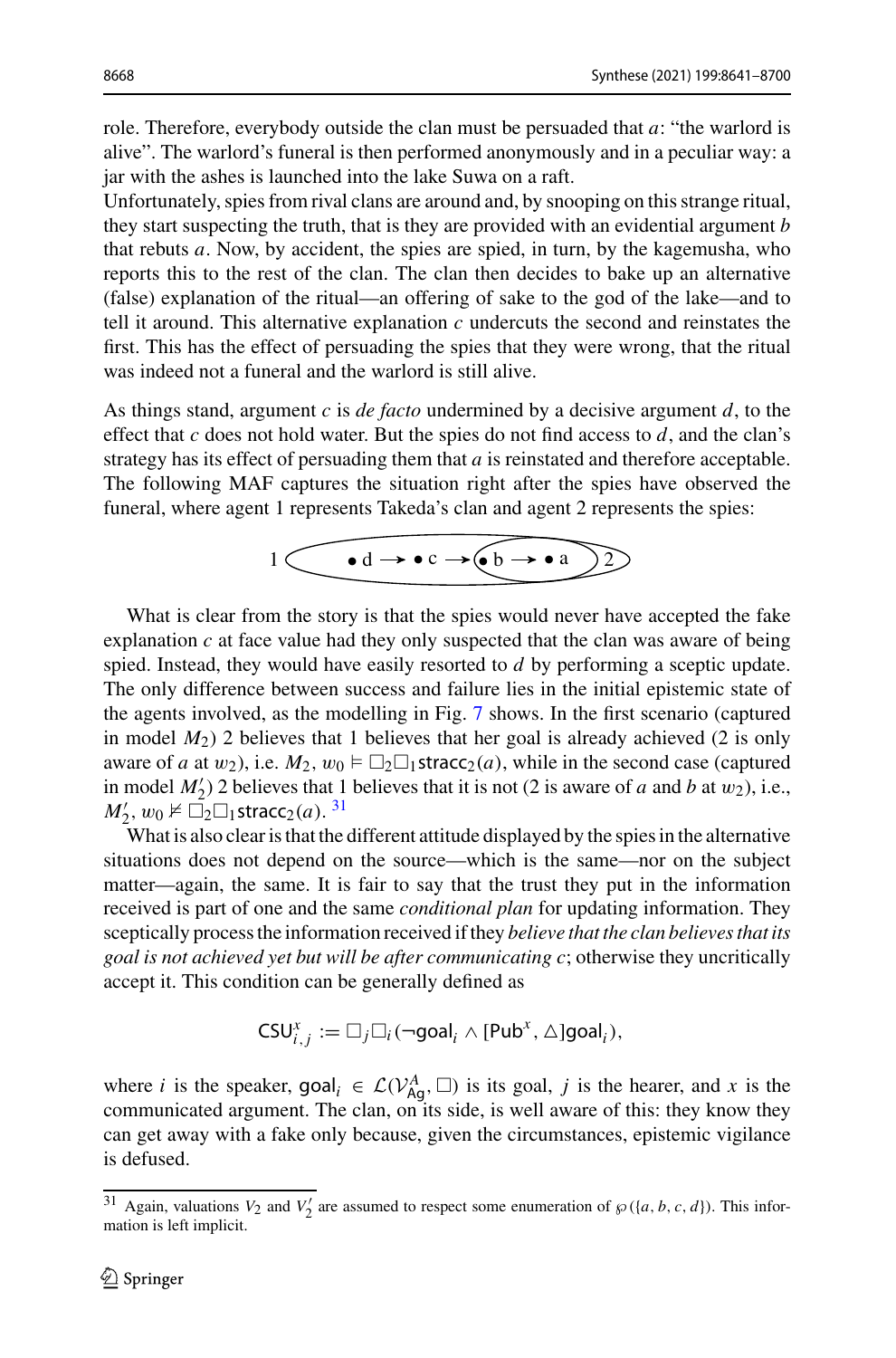

<span id="page-28-1"></span>**Fig. 7** Kagemusha, scenarios  $M_2$  and  $M'_2$ . See Example [4](#page-15-1) for an explanation of the graphical representation of *AoA*-models

It is possible to reason about the effects of conditional plans like the above in our language by defining more complex modalities like the following one that captures the effects of this kind of strategic update:

$$
[\mathsf{Str}^x_j]\varphi:=(\mathsf{\neg CSU}^x_{i,j}\rightarrow [\mathsf{Pub}^x,\triangle]\varphi)\land (\mathsf{CSU}^x_{i,j}\rightarrow [\mathsf{Scp}^x_j]\varphi),
$$

where  $i$  is the speaker,  $j$  is the hearer, and  $x$  is the communicated argument. Note that  $M_2, w_0 \vDash [Str_2^a]$ stracc<sub>2</sub>(*a*) but  $M'_2, w_0 \vDash \neg [Str_2^a]$ stracc<sub>2</sub>(*a*). This kind of operations has received attention in semantically oriented belief revision (see e.g. Rodenhäuse[r](#page-59-12) [2014,](#page-59-12) §2.6.1 and the definition of *mixed doxastic attitude*). A throughout analysis of the subtleties of strategic communication seems to require powerful tools of analysis akin to those currently developed in the area of epistemic planning (Andersen et al[.](#page-56-17) [2012\)](#page-56-17). This investigation goes beyond the scope of our paper and we leave it for future research.

## <span id="page-28-0"></span>**8 Relation to other formalisms**

Recently, uncertainty about AFs has been modelled through quantitative methods (Li et al[.](#page-58-23) [2011](#page-58-23)) and qualitative ones within the formal argumentation community. Among the qualitative approaches the use of *incomplete argumentation frameworks* (Coste-Marquis et al[.](#page-57-16) [2007;](#page-57-16) Baumeister et al[.](#page-56-2) [2018a](#page-56-2), [b](#page-56-3)) and *control argumentation frameworks* (Dimopoulos et al[.](#page-57-2) [2018](#page-57-2)) has been prominent. Also, opponent modelling in strategic argumentation (Oren and Norma[n](#page-58-1) [2009](#page-58-1)) has been endowed with higher order uncertainty about adversaries (Rienstra et al[.](#page-59-1) [2013](#page-59-1)). Our logic can be naturally connected to these three lines of research.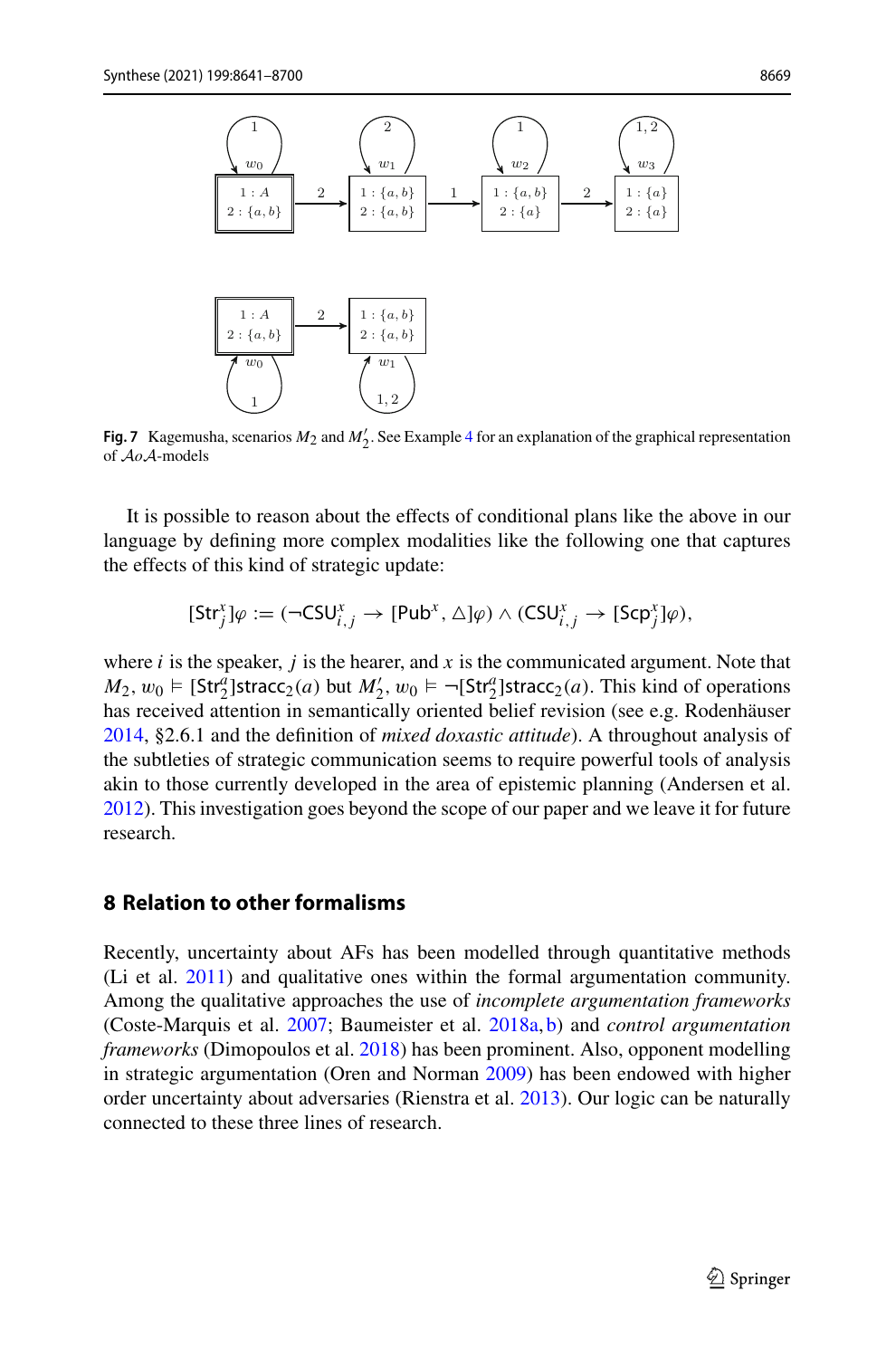## <span id="page-29-0"></span>**8.1 Incomplete AFs**

<span id="page-29-2"></span>General models of incompleteness in abstract argumentation (Baumeister et al[.](#page-56-3) [2018b\)](#page-56-3) capture uncertainty by extending standard AFs with *uncertain arguments A*? and *uncertain attacks R*?. Their formal definition is as follows.

**Definition 18** (*Incomplete AF and completions* Baumeister et al[.](#page-56-3) [2018b](#page-56-3)) An incomplete AF is a tuple IAF =  $(A, A^2, R, R^2)$  s.t.  $R, R^2 \subseteq (A \cup A^2) \times (A \cup A^2)$ ,  $A \cap A^2 = \emptyset$ and  $R \cap R^2 = \emptyset$ . (A, R) is called the *definite part* of IAF while  $(A^2, R^2)$  is called the *uncertain part* of IAF.

A *completion* of IAF is any pair (*A*∗, *R*∗) s.t.:

$$
-A \subseteq A^* \subseteq (A \cup A^?);
$$
 and

 $-R_{|A^*} ⊆ R^* ⊆ (R ∪ R^?)_{|A^*}$  where  $R_{|A^*} := R ∩ (A^* × A^*)$ .

Completions can be seen as possible ways of removing uncertainty by making some arguments and attacks definite. Here, the constraint on  $R^*$  entails that definite attacks between *a* and *b* must be present in all completions where both *a* and *b* are present.

Classic computational problems for AFs, such as*sceptical* or *credulous acceptance* are easily generalized to incomplete AFs. As an example, consider two generalizations of the classic preferred reasoning tasks as given in Baumeister et al[.](#page-56-2) [\(2018a\)](#page-56-2):

|                                                                                                       | Pr-Possible-Sceptical-Acceptance (Pr-PSA)                                                                                              |  |
|-------------------------------------------------------------------------------------------------------|----------------------------------------------------------------------------------------------------------------------------------------|--|
| An incomplete argumentation framework<br>Given:<br>$IAF = (A, A^?, R, R^?)$ and an argument $a \in A$ |                                                                                                                                        |  |
| <b>Ouestion:</b>                                                                                      | Is it true that there is a completion $F^* = (A^*, R^*)$<br>of $(A, A^?, R, R^?)$ s.t. for all $E \in Pr(F^*)$ , $a \in E?$            |  |
|                                                                                                       | Pr-Necessary-Credulous-Acceptance (Pr-NCA)                                                                                             |  |
| Given:                                                                                                | An incomplete argumentation framework<br>$IAF = (A, A^2, R, R^2)$ and an argument $a \in A$ .                                          |  |
| <b>Ouestion:</b>                                                                                      | Is it true that for each completion $F^* = (A^*, R^*)$<br>of $(A, A^?$ , R, R <sup>2</sup> ), there is a $E \in Pr(F^*)$ : $a \in E$ ? |  |

The Pr-Necessary–Sceptical–Acceptance and Pr-Possible–Credulous–Acceptance problems are obtained by changing quantifiers of the definitions above in an obvious way. Similarly, Pr can be replaced by any other solution concept. It is not difficult to show that the set of completions of an IAF is a single-agent  $S5(\mathcal{EA})$ -model in disguise, where  $A \cup A^T$  is the underlying pool of arguments. This has the effect that the above computational problems can be regarded as *model-checking* problems in our framework. Let us make this claim more precise.

## <span id="page-29-1"></span>**8.1.1 From incomplete AFs to** *EA***-models**

Given an incomplete argumentation framework  $IAF = (A, A^2, R, R^2)$ , we can build a single-agent *EA*-model to reason about IAF using our object language. First, we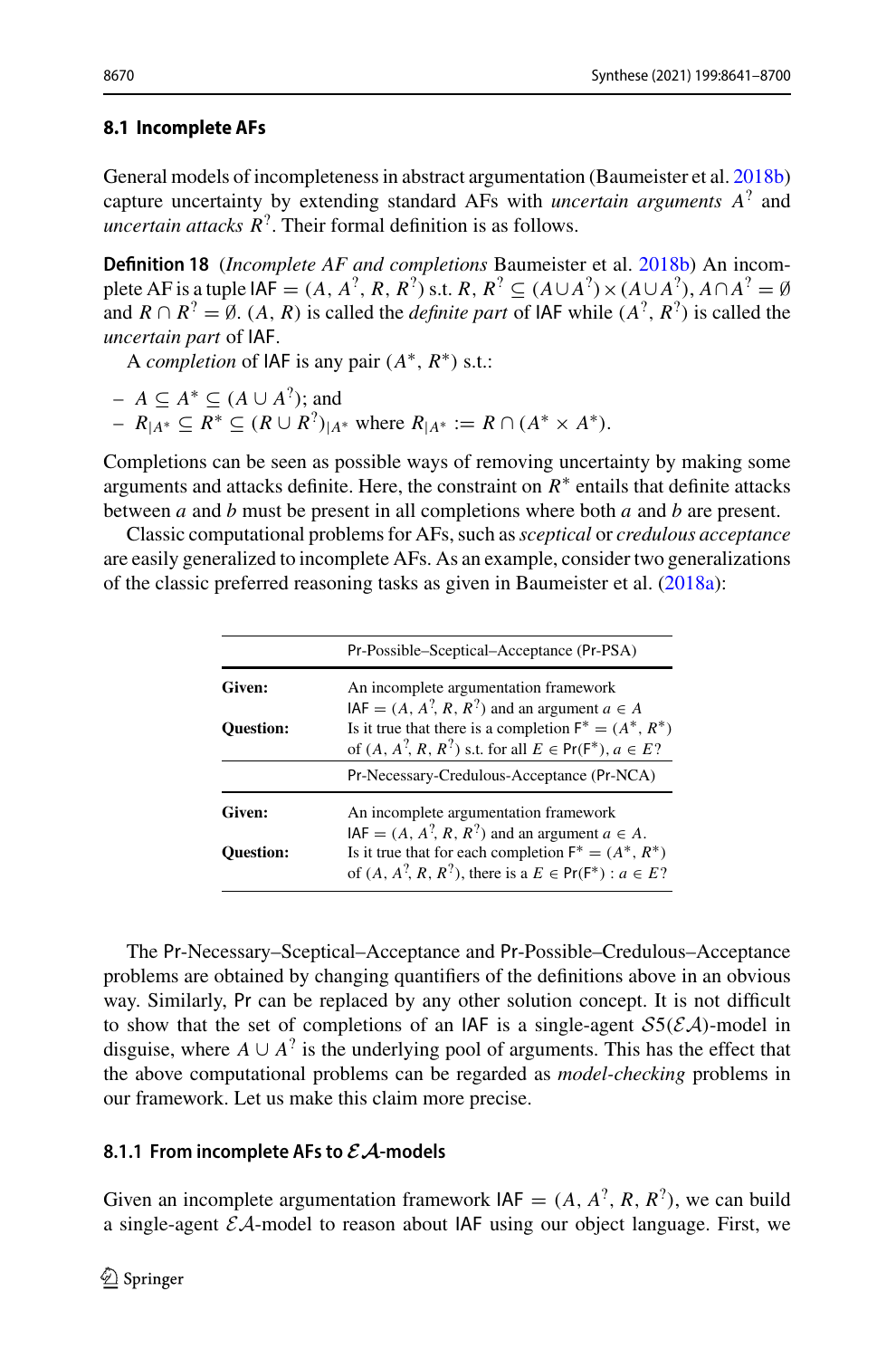fix some enumeration of  $\wp(A \cup A^2) = \{E_1, \ldots, E_n\}$ . Then, we define the set of propositional variables associated to IAF as  $V^{IAF} = V_{\{1\}}^{A\cup A^2}$ . Since we have only one agent, we remove subindices from awareness and epistemic operators. We can then provide the following definition:

<span id="page-30-6"></span>**Definition 19** Let  $IAF = (A, A^2, R, R^2)$  be given, the *S5(EA)-model associated to* IAF (for the enumeration of  $\wp(A \cup A^2) = \{E_1, \ldots, E_n\}$ ) is the model

$$
M^{\mathsf{IAF}} := (W^{\mathsf{IAF}}, \mathcal{R}^{\mathsf{IAF}}, V^{\mathsf{IAF}})
$$

where

- $W^{IAF} := \{ w^{(A^*, R^*)} | (A^*, R^*) \text{ is a completion of IAF} \}$ <sup>[32](#page-30-1)</sup>
- $-R^{IAF} := W^{IAF} \times W^{IAF}$
- $-V^{IAF}$  is defined for each kind of variables as follows:  $V^{IAF}(\text{aw}(x)) = \{w^{(A^*, R^*)} \mid x \in A^*\},$  $V^{\text{IAF}}(x \leadsto y) = \{w^{(A^*, R^*)} \mid (x, y) \in R^*\},$ for every *k* such that  $1 \leq k \leq n$ :  $V^{|\mathsf{AF}|}(x \in E_k) = W$  if  $x \in E_k$ , and for every *k* such that  $1 \leq k \leq n$ :  $V^{\text{IAF}}(x \in E_k) = \emptyset$  if  $x \notin E_k$ .

<span id="page-30-4"></span>The above reduction allows to obtain the following result:

**Proposition 2** *Let*  $IAF = (A, A^2, R, R^2), \ \wp(A \cup A^2) = \{E_1, \ldots, E_n\}, \ M^{IAF}$  *be the*  $S5(\mathcal{E}A)$ -model associated to IAF (for the enumeration of  $\wp(A \cup A^2) = \{E_1, \ldots, E_n\}$ ), *and let*  $w \in M^{|AF|}[W]$ *. We have that:* 

- *– The answer to Pr-PSA with input IAF and*  $a \in A$  *is yes iff*  $M^{IAF}$ *,*  $w \models \Diamond \text{stracc}(a)$ *.<sup>[33](#page-30-2)</sup>*
- *The answer to Pr-NCA with input IAF and*  $a$  ∈ *A is yes iff M*<sup>*IAF*</sup>,  $w$  ⊨  $\Box$   $\bigvee$ <sub>1≤</sub> $k$  ≤*n*</sub> (*preferred*( $E$ <sub>k</sub>) ∧ *a* ∈  $E$ <sub>k</sub>).

*Proof* See "Appendix A5". □

In other words, the main reasoning problems about incomplete AFs can be reduced to model-checking problems in our framework.<sup>34</sup>

#### <span id="page-30-0"></span>**8.1.2 From** *EA***-models to incomplete AFs**

In the opposite direction, we can easily transform members of a specific class of *EA*models into incomplete AFs, with a sound and systematic way to associate states to completions. This is provided by the following definition.

<span id="page-30-5"></span>**Definition 20** Let  $M = (W, \mathcal{R}, V)$  be a *total*  $S5(\mathcal{E}A)$ -model, that is an  $S5(\mathcal{E}A)$ model s.t.  $\mathcal{R} = W \times W$ , for  $\mathcal{V}_{\{1\}}^C$  where *C* is any finite, non-empty set of arguments,

<span id="page-30-1"></span> $32$  See Definition [18](#page-29-2) for the notion of completion.

<span id="page-30-2"></span><sup>33</sup> See p. 12 for the meaning of stracc.

<span id="page-30-3"></span><sup>&</sup>lt;sup>34</sup> The above result is just formulated for two reasoning problems and preferred solutions for the sake of brevity, but it can be easily generalised to all other acceptance problems concerning any solution concept.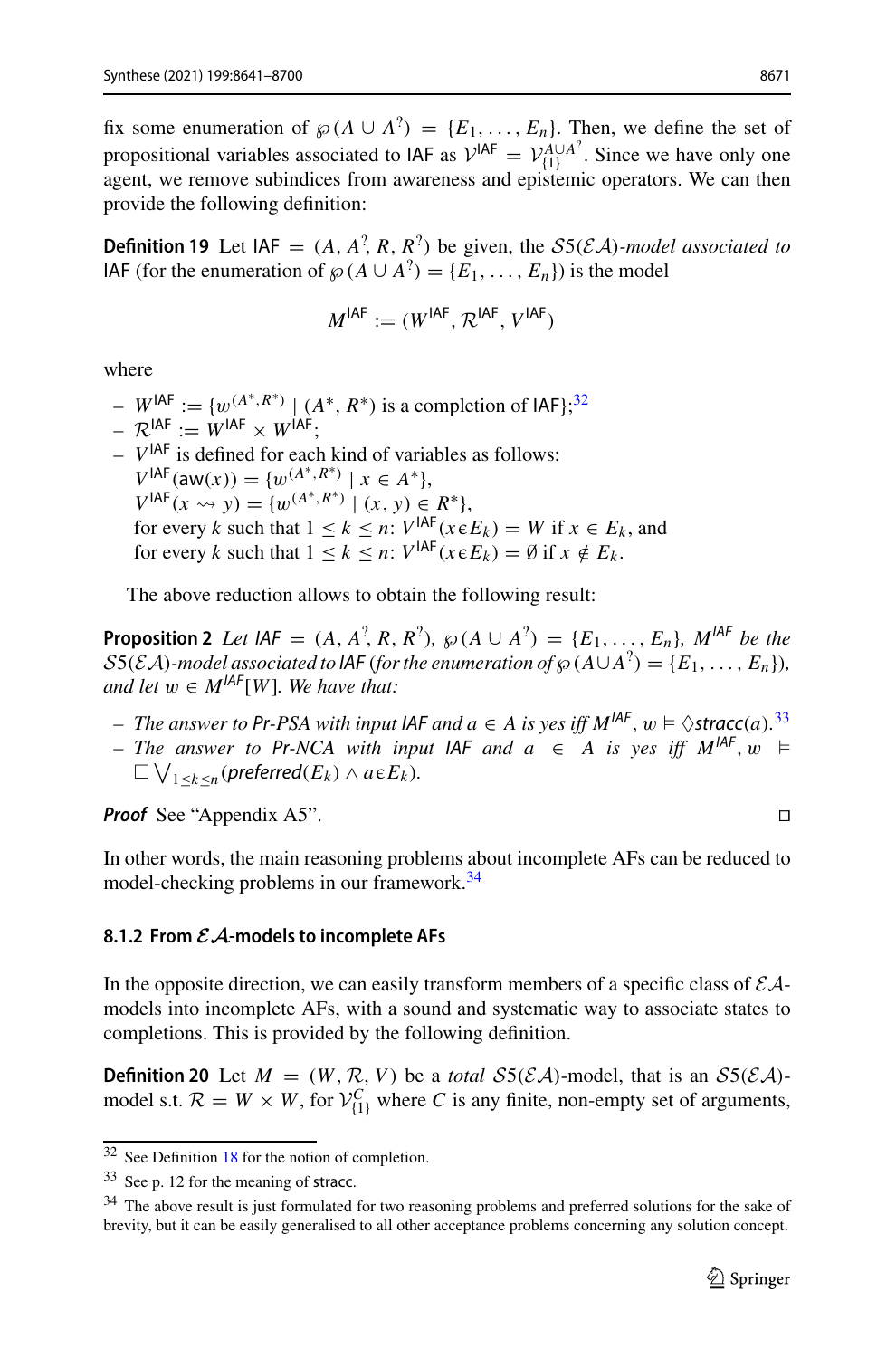and such that *V* represents the enumeration  $\wp(C) = \{E_1, \ldots, E_n\}$ . We define the *incomplete argumentation framework associated to M* as the tuple

$$
IAFM = (AM, AM?, RM, RM?)
$$

where

 $- A_M = \{ x \in C \mid V(\text{aw}(x)) = W \};$  $A_M^2 = \{x \in C \mid V(\text{aw}(x)) \neq W, V(\text{aw}(x)) \neq \emptyset\};$ *−*  $R_M$  = {(*x*, *y*) ∈ *C* × *C* | *V*(aw(*x*)) ∩ *V*(aw(*y*)) ⊆ *V*(*x* → *y*)}; and  $R_M^2 = \{(x, y) \in C \times C \mid V(\text{aw}(x)) \cap V(\text{aw}(y)) \cap V(x \rightsquigarrow y) \neq \emptyset\} \backslash R_M.$ 

By definition, we have that  $A_M \cap A_M^? = \emptyset$  and  $R_M \cap R_M^? = \emptyset$ , therefore  $IAF_M$  is an incomplete AF.<sup>[35](#page-31-0)</sup> Moreover, we can associate a directed graph  $(A_w^*, R_w^*)$  to each state  $w \in M[W]$ , where  $A^*_{w} := A(w)$  and  $R^*_{w} := R(w)|_{A(w)}$ . It is almost immediate to check that each  $(A_w^*, R_w^*)$  is a completion of  $IAF_M$ .

Given a total  $S5(\mathcal{E}A)$ -model  $M = (W, \mathcal{R}, V)$  and its associated IAF<sub>M</sub>, we say that the *valuation V exhausts the completions of*  $IAF_M$  iff for each completion  $(A^*, R^*)$ of  $IAF_M$ , there is a state  $u \in M[W]$  s.t.  $(A^*, R^*) = (A^*_u, R^*_u)$ .<sup>[36](#page-31-1)</sup> Under this restriction, we can prove the following correspondence result analogous to Proposition [2.](#page-30-4)

<span id="page-31-2"></span>**Proposition 3** *Let M be a total*  $SS(\mathcal{EA})$ *-model for*  $\mathcal{V}_{\{1\}}^C$  *whose valuation represents the enumeration*  $\wp(C) = \{E_1, \ldots, E_n\}$  *and exhausts the completions of IAF<sub>M</sub>, and let*  $w \in M[W]$ *, then:* 

- *− M*,  $w \models \Diamond \text{stracc}(a)$  *iff the answer to* Pr*-PSA with input*  $IAF_M$  *and*  $a \in A_M$  *is yes.*
- *– M*,  $w \models \Box \bigvee_{1 \leq k \leq n} ( preferred(E_k) \land a \in E_k)$  *iff the answer to Pr-NCA with input IAF<sub>M</sub>* and  $a \in A_M$  *is yes.*

*Proof* See "Appendix A5".

*Remark 6* (*AF spaces*) Interestingly, if we drop the exhaustive valuation requirement, we obtain a one-to-one association from total *S*5(*EA*)-models to a more general class of structures, that we call *AF spaces* and which is worth of interest. An *AF space* is a pair (IAF,  $\chi$ ) where  $\chi$  is any set of completions of IAF. Incomplete AFs can be seen as a special case of AF spaces (those for which  $\mathcal X$  is maximal w.r.t. set inclusion). The converse, however, does not hold. As an example, consider the set of completions associated to the worlds of the  $S5(\mathcal{E}A)$ -model depicted in Fig. [2,](#page-14-0) i.e.  $\{(b, c, d), (c, b)\}, \{(b, c, d), (b, d)\}\}.$  It is easy to show that there is no IAF with such a set of completions. We can obviously redefine the main acceptance problems for AF spaces. As an example, the following is the variant of the Pr-PSA:

$$
\Box
$$

<span id="page-31-0"></span><sup>&</sup>lt;sup>35</sup> According to Definition [20,](#page-30-5) it is possible that  $A_M \cup A_M^2 = \emptyset$ , but this is also not excluded by Baumeister et al. [\(2018b,](#page-56-3) Definition 22) or Baumeister et al. [\(2018a,](#page-56-2) Definition 4). If we require  $A_M \neq \emptyset$ , as done by Baumeister et al.[\(2018b,](#page-56-3) Definition 4) then the underlying  $\mathcal{EA}$ -model must satisfy that  $V(\mathsf{aw}(x)) = W$  for some  $x \in C$ .

<span id="page-31-1"></span><sup>&</sup>lt;sup>36</sup> As the familiar reader may notice, there is a tight connection between this restriction on Kripke models and the logic of visibility as presented, for instance, in Herzig et al[.](#page-58-24) [\(2018\)](#page-58-24). We leave a more detailed analysis for future work.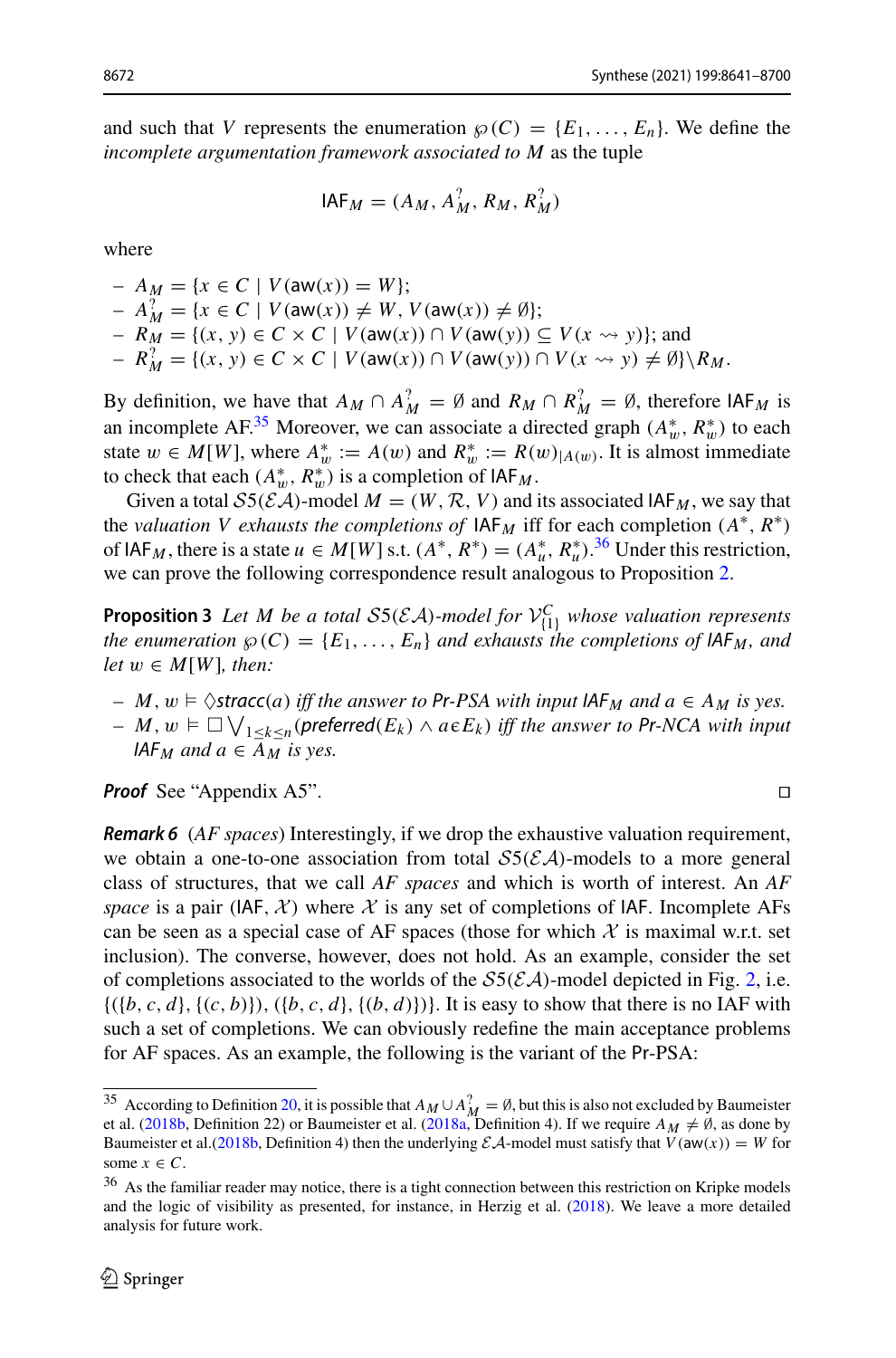|                  | $Pr-X-Posisible-Sceptical-Acceptance (Pr-XPSA)$                                                           |
|------------------|-----------------------------------------------------------------------------------------------------------|
| Given:           | An AF space $((A, A^?, R, R^2), \mathcal{X})$<br>and an argument $a \in A$ .                              |
| <b>Ouestion:</b> | Is it true that there is a completion $F^* \in \mathcal{X}$<br>s.t. for all $E \in Pr(F^*)$ , $a \in E$ ? |

Intuitively, AF spaces drop the assumption that the agent perceives  $(A^2, R^2)$  as *completely uncertain*, meaning that all combinations of its elements are possible (as far as they are completions). This can be seen as an inconvenience for some modelling processes, since uncertainty does not need to have that level of homogeneity in many real-life argumentative scenarios.

Interestingly, within the class of total  $S5(\mathcal{EA})$ -models we can isolate two subclasses corresponding to the specific types of IAFs most discussed in the literature, and this by simply applying some of the restrictions we have axiomatised.

- $-$  If *M* satisfies PIAw and NIAw, then  $A_M^2 = \emptyset$ . In order words, IAF<sub>*M*</sub> is an *attackincomplete* AF, also called *partial* AF, firstly studied by Cayrol et al[.](#page-57-17) [\(2007\)](#page-57-17).
- $-$  If *M* satisfies AU, then  $R_M^? = \emptyset$ . In order words,  $|AF_M|$  is an *argument-incomplete* AF introduced by Coste-Marquis et al[.](#page-57-16) [\(2007](#page-57-16)).

As it should be now evident, *EA*-models are much more general than incomplete AFs. More concretely, there are three types of information that we can model with *EA*-models but fall out of the scope of incomplete AFs: nested beliefs, multi-agent information and non-total uncertainty about the elements of *A*? and *R*?. Moreover, the basic modal language can be used to answer the queries of the main reasoning tasks regarding argument acceptability in incomplete AFs.

## <span id="page-32-0"></span>**8.2 Control AFs**

*Control argumentation frameworks*(Dimopoulos et al[.](#page-57-2) [2018\)](#page-57-2) are a more complex kind of structure for representing qualitative uncertainty. They enrich incomplete AFs in two different senses. First, they augment incomplete AFs with an additional uncertain attack relation  $\leftrightarrows$ , whose precise meaning will be clarified later on. Second, they include a dynamic component by considering yet another partition of the underlying AF (the *control part*), which is intuitively assumed to be modifiable by the agent. In this subsection, we provide a natural epistemic multi-agent interpretation of control argumentation frameworks (CAFs) using our logic. The intuitive picture behind this interpretation is that of an agent, PRO(the proponent), reasoning about how to convince another agent, OPP (the opponent). Here, the uncertain part of CAFs captures the lack of total knowledge of PRO about OPP's knowledge of the underlying AF. Moreover, the so-called *control part* of a CAF represents the private knowledge of PRO. We also provide a reduction of the main reasoning tasks regarding CAFs to our logic. Let us start with the main definitions concerning CAFs and their semantics (Dimopoulos et al[.](#page-57-2) [2018\)](#page-57-2).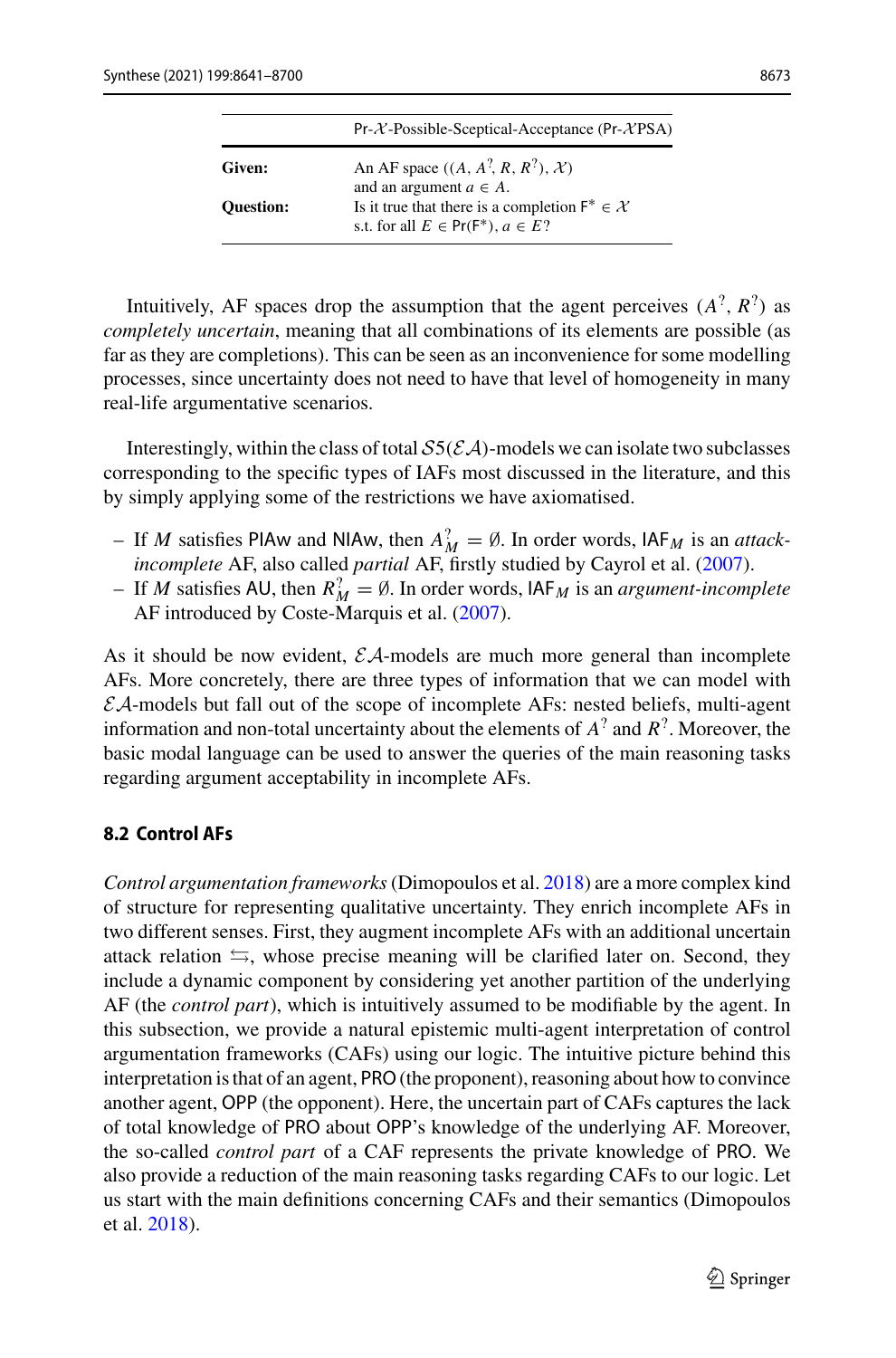**Definition 21** (*Control argumentation framework*) A *control argumentation framework* is a triple  $CAF = (F, C, U)$  where:

- $F = (A, R)$  is called the *fixed part*, where  $R ⊆ (A × A<sup>2</sup>) ∪ (A × A<sup>2</sup>)$  and *A* and *A*<sup>?</sup> are two finite sets of arguments;
- $U = (A^2, (R^2 \cup \equiv))$  is called the *uncertain part*, where  $R^2 \equiv C (A \times A^2) \cup (A \times B^2)$  $A^2$ ) and  $\leftrightharpoons$  is symmetric and irreflexive;
- $-C = (A_C, R_C)$  is called the *control part* where  $A_C$  is yet another finite set of arguments and  $R_C \subseteq (A_C \times (A \cup A^? \cup A_C)) \cup ((A \cup A^? \cup A_C) \times A_C);$
- $A$ ,  $A^2$ , and  $A_C$  are pairwise disjoint; and
- $-R, R^2, \leftrightarrows$ , and  $R_C$  are pairwise disjoint.

We sometimes call *<sup>A</sup>*∪*AC*∪*A*? the *domain of* CAF and denote it asΔCAF. Intuitively, the new components can be thought as follows.  $\leftrightarrows$  is an attack relation s.t. the existence of its elements is known by the agent, but the direction is unknown. So, whenever  $(x, y) \in \mathfrak{S}$ , it intuitively means that the agent knows that there is an attack among x and *y* but it does not know who attacks who. As for  $C = (A_C, R_C)$ , it is supposed to be the part of the framework that depends on the actions of the agent. These intuitions are formally specified in the following definitions:

<span id="page-33-0"></span>**Definition 22** (*Completion*) A completion of  $CAF = (F, C, U)$  is any AF  $(A^*, R^*)$ s.t.:

- (*<sup>A</sup>* <sup>∪</sup> *AC*) <sup>⊆</sup> *<sup>A</sup>*<sup>∗</sup> <sup>⊆</sup> (*<sup>A</sup>* <sup>∪</sup> *AC* <sup>∪</sup> *<sup>A</sup>*?);
- $-(R \cup R_C)_{|A^*}$  ⊂  $R^*$  ⊂  $(R \cup R_C \cup R^?$   $\cup \cong )_{|A^*}$ ; and
- for every *x*, *y*: (*x*, *y*) ∈  $\Longleftrightarrow$  and *x*, *y* ∈ *A*<sup>∗</sup> implies (*x*, *y*) ∈ *R*<sup>∗</sup> or (*y*, *x*) ∈ *R*<sup>∗</sup>.

From an epistemic perspective, completions can be understood as possible knowledge bases that PRO attributes to OPP. Note that control arguments  $A_C$  are always a subset of every completion. Something similar happens with control attacks (conditionally on the domain  $A^*$  of each completion). The intuition here is that  $(F, C, U)$ provides the picture of a *finished* debate seen from PRO's point of view, where she has communicated all her available arguments  $A_C$ . The spectrum of debate states that are between the initial one (where nothing has been said) and (*F*,*C*, *U*) are captured by the notion of control configuration:

**Definition 23** (*Control configuration*) Given CAF =  $(F, C, U)$ , a *control configuration* is a subset of control arguments CFG  $\subseteq A_C$  and its *associated CAF* is  $\mathsf{CAF}_{\mathsf{CFG}} := (F, C_{\mathsf{CFG}}, U)$  where  $C_{\mathsf{CFG}} := (\mathsf{CFG}, R_C \mid_{A \cup A^2 \cup A_{\mathsf{CFG}}}).$ 

One more time, classical reasoning tasks regarding AFs can be naturally generalised to CAFs. As an example, consider the following one (Dimopoulos et al[.](#page-57-2) [2018\)](#page-57-2):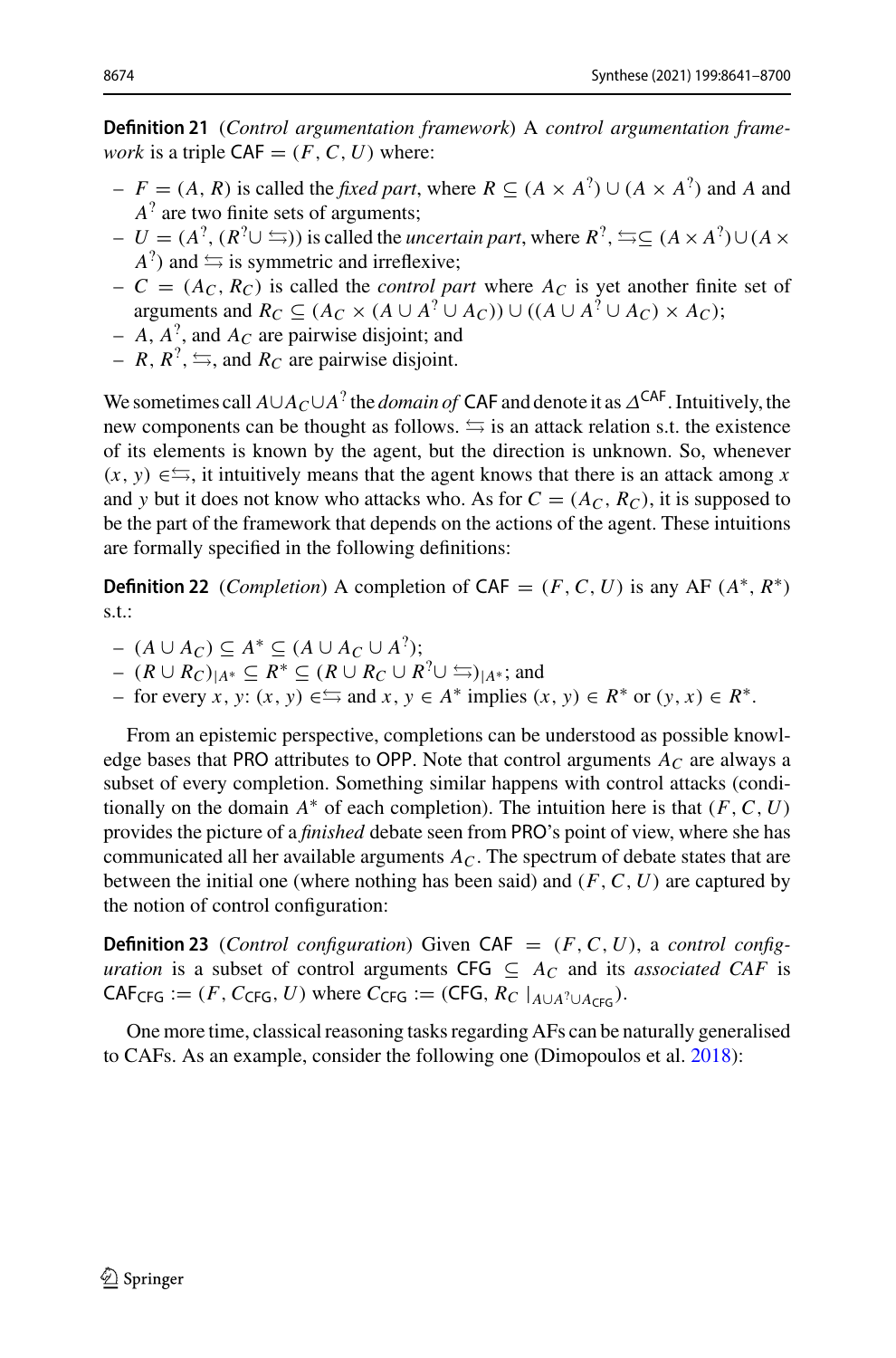|                  | Pr-Necessary-Sceptical-Controllability (Pr-NSCon)                                                               |
|------------------|-----------------------------------------------------------------------------------------------------------------|
| Given:           | A control argumentation framework<br>$CAF = (F, C, U)$ and an argument $a \in A$ .                              |
| <b>Ouestion:</b> | Is it true that there is a configuration CFG $\subseteq$ A <sub>C</sub> .                                       |
|                  | s.t. for every completion $F^* = (A^*, R^*)$ of CAF <sub>CEG</sub><br>and for all $E \in Pr(F^*)$ , $a \in E$ ? |

We now show how to build a two-agent  $\mathcal{EA}$ -model to reason about a given CAF. First, let CAF =  $(F, C, U)$ , we define the *set of variables of* CAF as  $V^{CAF}$  :=  $V_{\text{max}}^{A\cup A_C\cup A^2}$  $\langle$ PRO,OPP} $\cdot$ 

<span id="page-34-3"></span>**Definition 24** (*Associated model*) Let CAF = (*F*, *C*, *U*), let  $\wp(A \cup A_C \cup A^2)$  =  ${E_1, \ldots, E_n}$ , we define the *EA-model associated to* CAF as  $M^{CAF}$  := ( $W^{CAF}$ ) *<sup>R</sup>*CAF, *<sup>V</sup>*CAF) where:

- $W^{CAF} := \{w^{(A^*, R^*)} | (A^*, R^*)$  is a completion of CAF<sub>Ø</sub>}.<br>  $C^{AF} = C^{AF}$
- $\mathcal{R}_{\text{PRO}}^{\text{CAF}} := W^{\text{IAF}} \times W^{\text{IAF}}$  and  $\mathcal{R}_{\text{OPP}}^{\text{CAF}} := \emptyset$ .<sup>[37](#page-34-0)</sup>
- $-V^{CAF}$  is defined for each kind of variables as follows:  $V^{CAF}$ (aw<sub>PRO</sub> $(x)$ ) =  $W^{CAF}$ :  $V^{CAF}(\text{aw}_{OPP}(x)) = \{w^{(A^*,R^*)} | x \in A^*\};$  $V^{CAF}(x \rightsquigarrow y) = \{w^{(A^*, R^*)} \mid (x, y) \in R^* \text{ or } (x, y) \in R_C\};$ for every *k* such that  $1 \leq k \leq n$ :  $V^{\text{IAF}}(x \in E_k) = W$  if  $x \in E_k$ ; and for every *k* such that  $1 \leq k \leq n$ :  $V^{\text{IAF}}(x \in E_k) = \emptyset$  if  $x \notin E_k$ . Moreover, for any CFG  $\subseteq$  *A<sub>C</sub>* we define  $M^{\text{CFG}} := M^{\text{CAF}} \otimes \text{Pub}^{\text{CFG}}$

<span id="page-34-2"></span>*Remark 7* Note that the set of completions of  $CAF_\emptyset$  is equal to  $\{(A_w^*, R_w^*) \mid w \in A\}$  $M^{\mathsf{CAF}}[W]$ } where  $A^*_w := A^M_{\mathsf{OPP}}(w)$  and  $R^*_w := R^M(w)_{|A^*_w}$ .<sup>[38](#page-34-1)</sup> Moreover, for any CFG ⊆ *A<sub>C</sub>*, it can be shown that the set of completions of  $\text{CAF}_{\text{CFG}}$  is equal to  $\{(A_w^*, R_w^*)\mid \text{CGF} \}$  $w \in M^{\text{CFG}}[W]$ .

<span id="page-34-4"></span>The following proposition digs into this multi-agent epistemic interpretation of CAFs:

**Proposition 4** *Let*  $CAF = (F, C, U)$  *be a CAF, let*  $M^{CAF}$  *be its associated model, and let*  $w \in M^{CAF}[W]$ *. We have that:* 

- $A = \{x \in \Delta^{CAF} \mid M^{CAF}, w \models \Box_{PRO}aw_{OPP}(x)\}\)$ , i.e. the set of fixed arguments is the set of arguments that the proponent knows that the opponent is aware of.
- $A^{2} = \{x \in \Delta^{CAF} \mid M^{CAF}, w \models \Diamond_{PRO}aw_{OPP}(x) \land \Diamond_{PRO} \neg aw_{OPP}(x)\}\)$ , i.e. uncertain arguments are those that PRO considers possible both that OPP is aware of them and that OPP is not.

<span id="page-34-0"></span><sup>37</sup> Actually, the accessibility relation for OPP is irrelevant.

<span id="page-34-1"></span><sup>&</sup>lt;sup>38</sup> Notice that the definitions of  $A_i(\cdot)$  and  $R(\cdot)$  (Definition [8\)](#page-12-1) did not include the parameter *M*, since we were reasoning about different states in the same model. Nevertheless, for this subsection, it will be useful to recover the parameter, since we need to reason about awareness sets and attacks that holds at states throughout different models.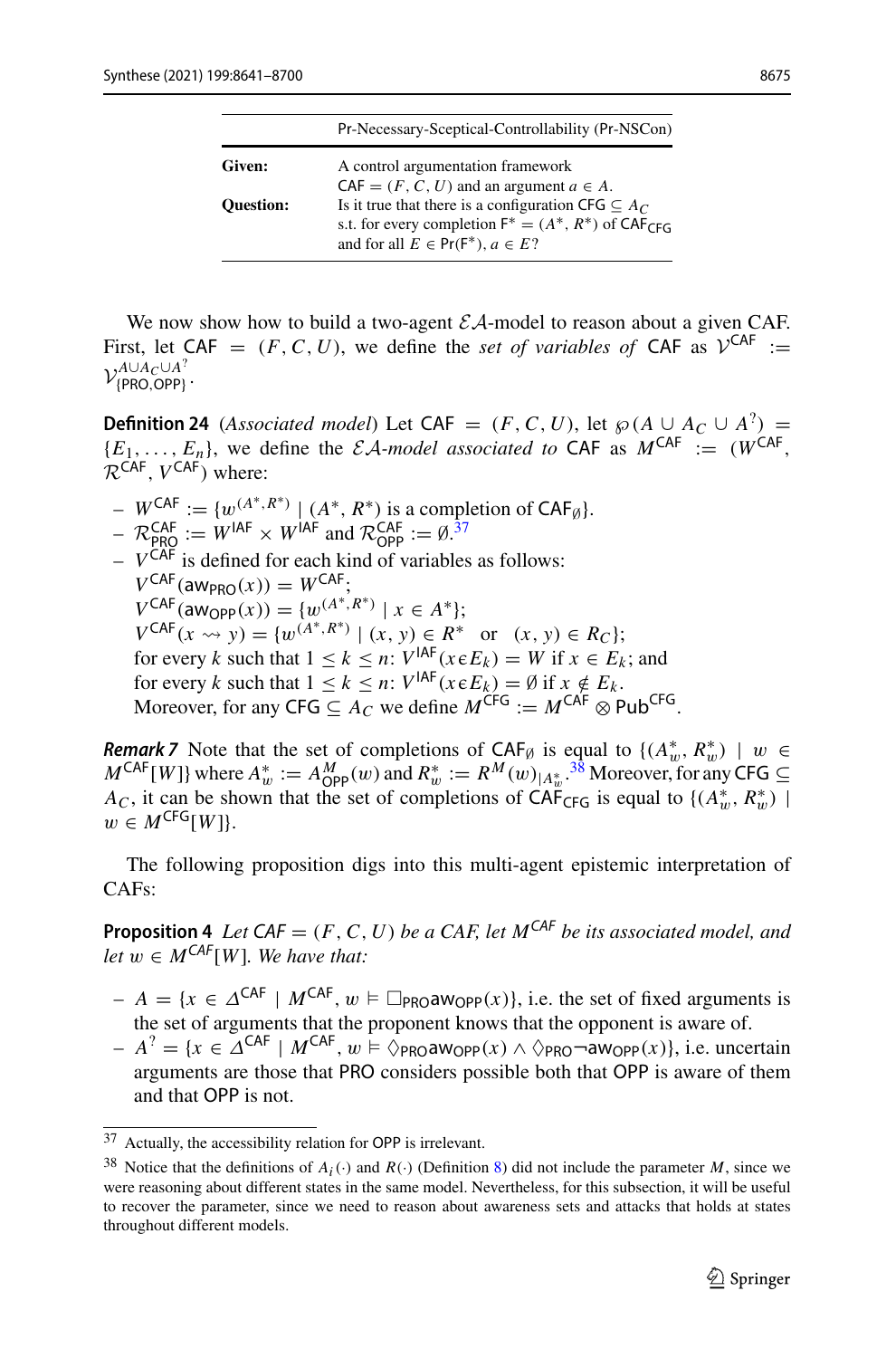- $A_C = \{x \in \Delta^{CAF} \mid M^{CAF}, w \models \Box_{PRO} \neg \text{aw}_{OPP}(x)\}\)$ , i.e. control arguments are the arguments that PRO knows that OPP is not aware of.
- $R = \{(x, y) \in \Delta^{\mathsf{CAF}} \times \Delta^{\mathsf{CAF}} \mid M^{\mathsf{CAF}}, w \models \Box_{\mathsf{PRO}}((\mathsf{aw}_{\mathsf{OPP}}(x) \land \mathsf{aw}_{\mathsf{OPP}}(y)) \rightarrow x \rightsquigarrow$ *y*) ∧  $\Diamond$ <sub>PRO</sub>(aw<sub>OPP</sub>(*x*) ∧ aw<sub>OPP</sub>(*y*))}, i.e. fixed attacks are those that the proponent knows that the opponent is aware of (conditionally on the awareness of the involved arguments). Moreover, the second condition serves to distinguish *R* from *RC*.

$$
-\stackrel{\longleftarrow}{\Rightarrow}=\left\{(x, y) \in \Delta^{CAF} \times \Delta^{CAF} \mid M^{CAF}, w \models \varphi_1 \land \varphi_2 \land \varphi_3\right\} \text{ where:}
$$
\n
$$
\varphi_1 = \Box_{PRO}((a_{WOPP}(x) \land a_{WOPP}(y)) \rightarrow (x \leadsto y \lor y \leadsto x)),
$$
\n
$$
\varphi_2 = \Diamond_{PRO}(a_{WOPP}(x) \land a_{WOPP}(y) \land \neg x \leadsto y), \text{ and}
$$
\n
$$
\varphi_3 = \Diamond_{PRO}(a_{WOPP}(x) \land a_{WOPP}(y) \land \neg y \leadsto x). \text{ So if } (x, y) \in \Box, \text{ then PRO knows}
$$
\n(conditionally on OPP's awareness of x and y) that either x attacks y or vice-versa. Moreover, the meaning of  $\subseteq$  (provided by Definition 22) forces PRO to consider as epistemically possible situations where OPP is aware of both arguments but where  $(x, y)$  (resp.  $(y, x)$ ) does not hold.  
\n
$$
- R^2 = \left\{(x, y) \in \Delta^{CAF} \times \Delta^{CAF} \mid M^{CAF}, w \models \varphi_1 \land \varphi_2 \land (\varphi_3 \lor \varphi_4)\right\} \text{ where:}
$$
\n
$$
\varphi_1 = \Diamond_{PRO}(a_{WOPP}(x) \land a_{WOPP}(y) \land x \leadsto y),
$$

$$
\varphi_2 = \Diamond_{\mathsf{PRO}}(\mathsf{aw_{OPP}}(x) \land \mathsf{aw_{OPP}}(y) \land \neg x \leadsto y),
$$

 $\varphi_3 = \bigcirc \text{Pro}(\text{aw}_{\text{OPP}}(x) \land \text{aw}_{\text{OPP}}(y) \land \neg x \leadsto y \land \neg y \leadsto x),$  and

 $\varphi_4 = \Box_{\text{PRO}}((aw_{\text{OPP}}(x) \land aw_{\text{OPP}}(y)) \rightarrow y \rightsquigarrow x)$ . In words, uncertain attacks are those that (i) PRO considers possible that OPP is aware of them and that OPP is unaware (first two conjuncts), and (ii) they are not members of  $\leq$  (third conjunct).

 $R_C = \{(x, y) \in \Delta^{\mathsf{CAF}} \times \Delta^{\mathsf{CAF}} \mid M^{\mathsf{CAF}}, w \models \Box_{\mathsf{PRO}}(x \leadsto y) \land (\Box_{\mathsf{PRO}} \neg \mathsf{aw}_{\mathsf{OPP}}(x) \lor \Box_{\mathsf{PRO}} \land \Box_{\mathsf{PRO}}(x) \land \Box_{\mathsf{PRO}}(x \leftrightarrow y) \land (\Box_{\mathsf{PRO}} \land \Box_{\mathsf{PRO}}(x) \land \Box_{\mathsf{PRO}}(x) \land \Box_{\mathsf{PRO}}(x \leftrightarrow y) \land \Box_{\mathsf{PRO}}(x \leftrightarrow y) \land \Box_{\mathsf{PRO}}(x \leftrightarrow y$  $\Box_{PRO}$   $\neg$ aw<sub>OPP</sub>(y))}, i.e. control attacks are those such that: (i) they are private for PRO (meaning that it knows that OPP is a unaware of some of the involved arguments), and (ii) PRO is sure that they hold.

Finally, we can reduce controllability of a given CAF to a model-checking problem in the associated  $\mathcal{EA}$ -model. For doing so, we will use the following shorthand, informally expressing that  $E_k$  is part of PRO's private knowledge (i.e. that  $E_k$  is a set of control arguments in the associated *EA*-model).

$$
\text{private}_{\text{PRO}}(E_k) := \bigwedge_{x \in \Delta^{\text{CAF}}} \Big( x \in E_k \to \Box_{\text{PRO}} \neg \text{aw}_{\text{OPP}}(x) \Big).
$$

<span id="page-35-0"></span>**Proposition 5** *Let*  $\mathsf{CAF} = (F, C, U)$  *be a CAF, let*  $\wp(A \cup A^? \cup A_C) = \{E_1, \ldots, E_n\}$ *let*  $M^{CAF} = (W^{CAF}, R^{CAF}, V^{CAF})$  *be its associated model, and let*  $w \in W^{CAF}$ *. We have that:*

*– The answer to Pr-NSCon with input CAF and a* ∈ *A is yes iff*

$$
M^{CAF}, w \vDash \bigvee_{1 \leq l \leq n} (\textit{private}_{\textit{PRO}}(E_l) \wedge [\textit{Pub}^{E_l}, \triangle] \square_{\textit{PRO}} \textit{stracc}_{\textit{OPP}}(a)).
$$

*Proof* See "Appendix A5". □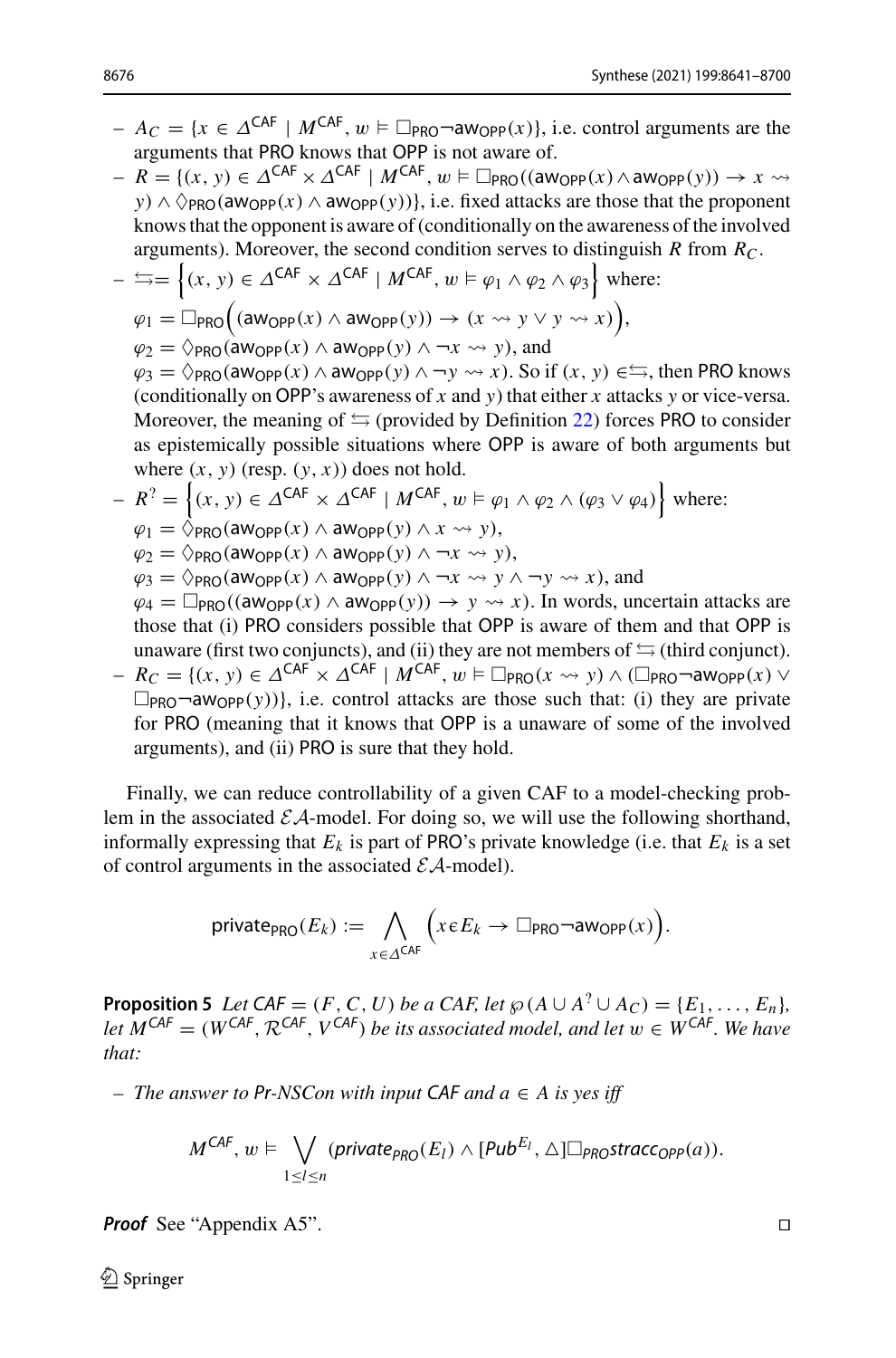Again, the proposition can be easily adapted to other controllability problems. Besides, the fact that the control part of a CAF is representable through public additions reveals that the very notion of control configuration assumes that the speaker (proponent) is sure about the effects of the communication. More refined forms of communication (like the ones we have studied in Sect. [7\)](#page-25-0) seem to deserve future attention so as to develop variants of CAFs.

#### <span id="page-36-0"></span>**8.3 Reasoning about opponent models**

Strategic argumentation (Thim[m](#page-59-2) [2014](#page-59-2)) studies how agents should interact in adversarial dialogues in order to maximize their expected utility. A useful tool in this context is *opponent modelling* (Oren and Norma[n](#page-58-1) [2009](#page-58-1); Rienstra et al[.](#page-59-1) [2013\)](#page-59-1), a well-known technique among AI researchers that deals with more general adversarial situations (Carmel and Markovitc[h](#page-57-18) [1996a,](#page-57-18) [b\)](#page-57-19). Opponent modelling for abstract argumentation assumes, as we do for MAFs, that there is an underlying UAF (*A*, *R*) which contains all arguments relevant to a particular discourse (Oren and Norma[n](#page-58-1) [2009](#page-58-1); Rienstra et al[.](#page-59-1) [2013;](#page-59-1) Thim[m](#page-59-2) [2014](#page-59-2); Black et al[.](#page-57-3) [2017](#page-57-3)). Based on this, it provides a model of a proponent in a strategic dialogue. The central notion is that of a *belief state* of the proponent, which is defined in general as a couple  $(B, E)$  where  $B \subseteq A$  is the set of arguments the proponent is aware of and  $E \subseteq \mathcal{R}(A)$  is the set of belief states the agent considers possible for its opponent.<sup>39</sup> The belief state can be more or less refined: at level 0 of refinement it only includes the arguments the proponent is aware of. At level 1 it also contains her beliefs about her opponent's awareness, at level 2 it includes her beliefs about her opponent's beliefs about her own awareness and so on, up to an arbitrary level *n* of nesting.

In our semantics, any pointed  $\mathcal{E}A$ -model  $(M, w)$  for two agents contains all information available to define a belief state of any level *n* of refinement for agent *i*. To make this more precise we introduce some notation.

 $-$  View<sub>*i*</sub>(*w*) :=  $\bigcap$ { $A$ <sub>*i*</sub>(*w'*) | *w'*  $\in$   $\mathcal{R}$ <sub>*i*</sub>[{*w*}]}.

where  $\mathcal{R}_i[W'] := \{u \in W \mid \exists u' \in W'(u' \mathcal{R}_i u)\}$  for any  $W' \subseteq W[M]$ . Intuitively, View<sub>i</sub> $(w)$  consists of the arguments that agent *i* believes (knows) to be aware of at state w. Based on this, we can define the *belief states of agent i at state* w *for an arbitrary level n* as follows

 $-$  BS<sub>i</sub><sup>0</sup>(*w*) := (View<sub>i</sub>(*w*), Ø).

$$
- BS_i^{n+1}(w) := (\text{View}_i(w), \{ BS_j^n(z) \mid z \in \mathcal{R}_i[\{ w \}], j \neq i \}).
$$

It is interesting to show that the actual definitions of a belief state provided by Oren and Norma[n](#page-58-1) [\(2009\)](#page-58-1) and Rienstra et al[.](#page-59-1) [\(2013\)](#page-59-1) are a particular case of our definition modulo the restriction to specific classes of pointed  $\mathcal{EA}$ -models.<sup>40</sup>

<span id="page-36-1"></span><sup>&</sup>lt;sup>39</sup> I[n](#page-58-1) the actual formulation of Oren and Norman [\(2009](#page-58-1)) and the later extension of Rienstra et al[.](#page-59-1) [\(2013](#page-59-1)) a belief state contains other components, e.g. a utility function *u* which provides a numerical utility to possible dialogue traces. We leave these elements aside in our present discussion.

<span id="page-36-2"></span> $40$  To be more precise, the definition provided by Rienstra et al[.](#page-59-1) [\(2013\)](#page-59-1) forces non well-founded belief states containing either cycles or infinite chains. This definition can be captured by simply setting  $BS_i(w) :=$ (View<sub>i</sub>(w),  $\{BS_j(z) | z \in \mathcal{R}_i[\{w\}], j \neq i\}$ ) and taking a serial *EA*-model as the input. However, we leave this aside for presentational purposes.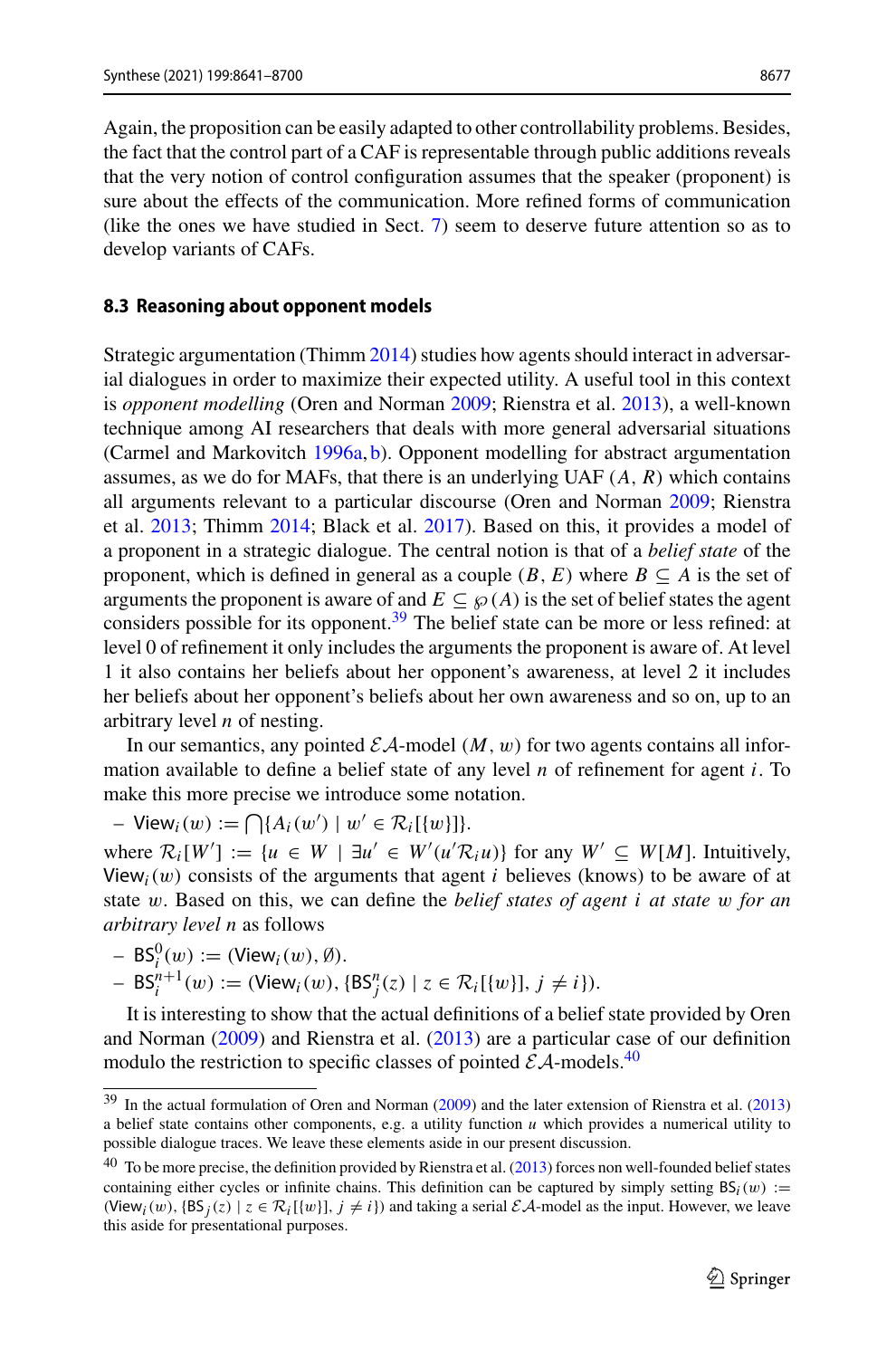In the case of the *simple agent* models (Oren and Norma[n](#page-58-1) [2009](#page-58-1), Definition 5; Rienstra et al[.](#page-59-1) [2013,](#page-59-1) Definition 8), a belief state of level *n* has the form  $(B^0, (B^1, \ldots (B^n, \emptyset) \ldots))$ , where each  $B^i$  is an awareness set (of the proponent if *i* is even and of the opponent if *i* is odd), and where  $B^{i+1} \subseteq B^i$ . Here,  $B_0$  contains the awareness set of the proponent,  $B_1$  the awareness set the proponent attributes to the opponent,  $B_2$  the awareness set the proponent thinks the opponent attributes to him, and so forth. From our model-theoretic perspective, this tacitly assumes that we are in a  $A \circ A$ -model where each  $R_i$  is functional. Indeed, functionality forces each  $\mathcal{R}_i$ [{w}] to consist of a singleton set. This implies that each  $\mathsf{BS}_i^n(w)$  has a singleton set as its second element *E*. Moreover, combined positive and negative introspection guarantee that  $View_i(w) = \bigcap \{A_i(w') \mid w' \in \mathcal{R}_i[\{w\}]\} = A_i(w)$ , as presupposed in simple agent models. Furthermore, GNIAw forces  $B^{i+1} \subset B^i$  as desired.

In the more general case of *uncertain agent models* (Rienstra et al[.](#page-59-1) [2013](#page-59-1), Definition 10), a belief state (*B*, *E*) instead consists of an awareness set *B* for agent *i* and a *set* of belief states *E* of the opponent, each one of the form  $(B', E')$  such that  $B' \subseteq B$ . Again, the latter condition assumes that GNIAw holds. The fact that *B* is the awareness set of the actual state tacitly assumes PIAw as before, but functionality does not need to hold any more, and therefore we are in the more general class of (serial) *AoA*-models.

Yet a more general class of models, *extended agent models* is defined by Rienstra et al. [\(2013,](#page-59-1) Definition 11). Here *virtual arguments* are added as arguments the agent is not aware of but consider possible other agents are. From our point of view this corresponds to the failure of GNIAw (while PIAw and NIAw still hold).

Applied to this approach to strategic argumentation, our logics and semantics provide a systematic way to reason about the effects of different kinds of argumentative events on the belief states of agents. This can be useful, in turn, to compute the best move for an agent at a given moment of a dialogue. Furthermore, an important part of the work in strategic argumentation using opponent models consists in finding *appropriate* ways to update belief states. More formally, given a class of belief states *B* and a universal set of arguments *C*, the challenge consists in finding functions of the form upd:  $\mathcal{B} \times \mathcal{B}(C) \to \mathcal{B}$ . From this perspective, our Lemma [1](#page-23-0) provides sufficient conditions for accomplishing this task given different constraints on *B*.

## <span id="page-37-0"></span>**9 Discussion, open problems and future research**

As mentioned in Sect. [3,](#page-6-0) there are many alternative design choices for multi-agent argumentation frameworks, which are worth discussing. A first choice concerns the finiteness of the argumentative pool, i.e. (a) of p. 8. Indeed, the set *A* of potentially available arguments may well be infinite. In principle, this option is viable for a propositional language with a countable set of variables. However, a propositional language allows to encode the standard solution concepts only in the finite case.<sup>41</sup> As many other works in this field, we restrict ourselves to finite AFs, which is enough for modelling most real-life debates.

<span id="page-37-1"></span><sup>&</sup>lt;sup>41</sup> Prev[i](#page-58-16)ous works by Grossi [\(2010a,](#page-58-16) [b\)](#page-58-17) shows that, in general, some solution concepts require expressive power beyond modal  $\mu$ -calculus and are likely to be full second-order.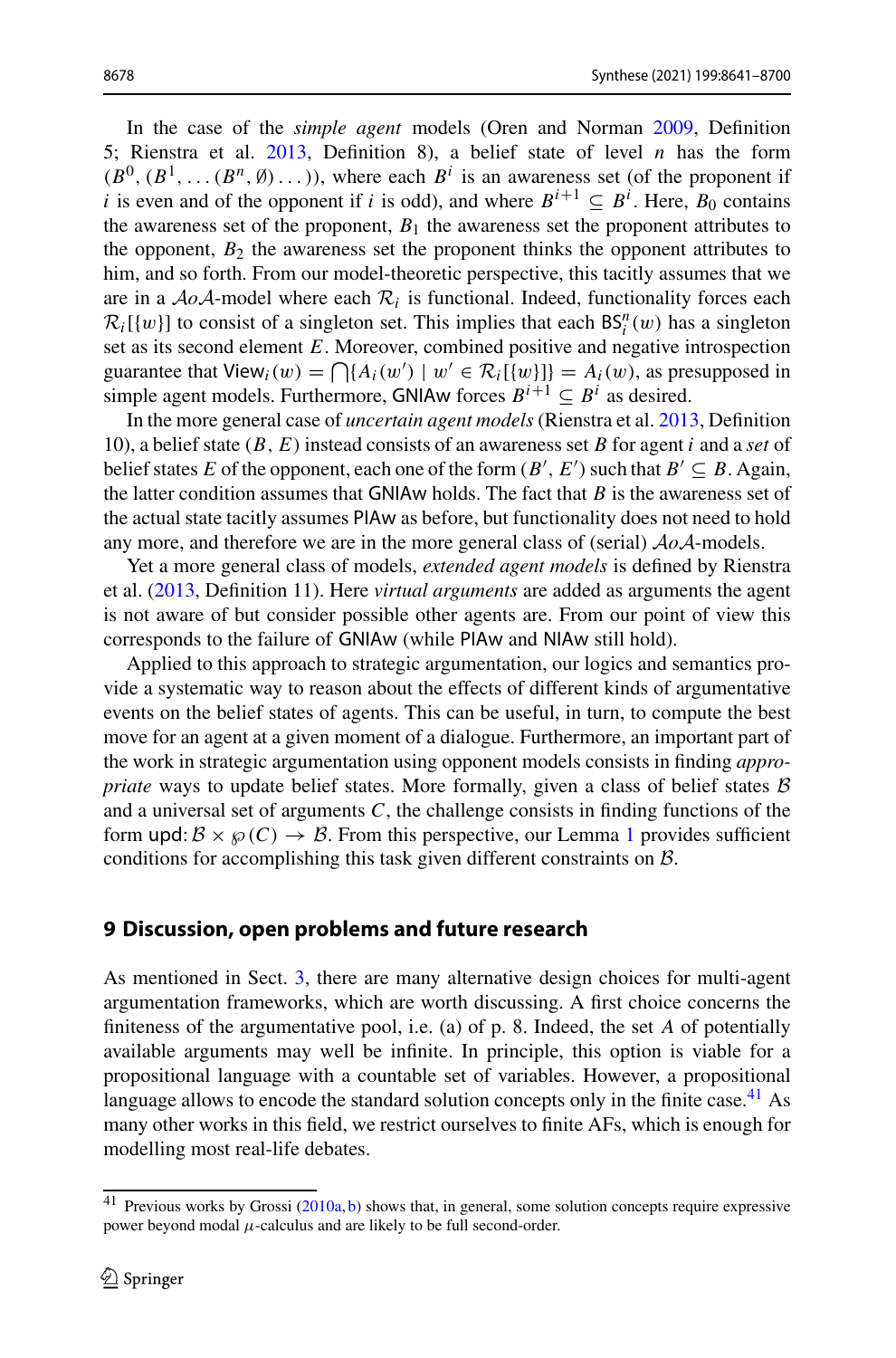A second branching option for design concerns (b), the fact that *A* is fixed in advance. One can instead assume that it is evolving through updates, as in Doutre and Mailly [\(2018,](#page-57-4) Sect. 1.3). Our option has been shared by Sakam[a](#page-59-23) [\(2012\)](#page-59-23), Doutre et al[.](#page-57-11) [\(2014\)](#page-57-11), de Saint-Cyr et al[.](#page-57-6) [\(2016\)](#page-57-6) and Caminada and Sakam[a](#page-57-20) [\(2017\)](#page-57-20), among others. The rationale behind it is that this imposes no limitation for modelling acquisition of new arguments by an agent and other relevant dynamics of information change, at least when the propositional language is rich enough to encode subjective *awareness* of arguments (Sect. [4\)](#page-9-0).

Another option is not to assume (c), the existence of an *objective* attack relation *R* between members of *A*. Proposals like Dyrkolbotn and Pederse[n](#page-58-25) [\(2016](#page-58-25)), Baumeister et al[.](#page-56-3)  $(2018b)$  $(2018b)$  avoid (c). This goes in hand with the very minimal assumption that agents only share a "pool" of arguments *A*, but no constraint on how these arguments interact with each other. This amounts to eliminating the *R* component of our structures, and may be adequate in contexts where conflicts between arguments cannot be assessed even from a third person perspective. We should however stress that this is just a special case of a MAF, one where  $R = \emptyset$ . In line with others—for instance Schwarzentruber et al[.](#page-59-16) [\(2012\)](#page-59-16)—we decided to build assumption (c) into our design, since our Kripke semantics still allows, in the general case, to model radical disagreement about attacks at the epistemic level. Besides, this assumption is acceptable in many applications and provides a straightforward way to define more complex notions we are after. We note however, that it is possible to perform the same constructions without assuming (c) by a slightly different language and semantics.

Regarding the nature of the subjective awareness of arguments  $(A<sub>i</sub>)$  and attacks  $(R<sub>i</sub>)$ , there are multiple choices to be made, which consist in accepting or rejecting the following constraints:

- (d)  $A_i \subseteq A$  (agents are only aware of "real" arguments).
- (e)  $R_i \subseteq A_i \times A_i$  (agents are only aware of attacks among arguments they are aware of).
- (f)  $R_i \subseteq R$  (sound awareness of attacks).
- (g)  $R \cap (A_i \times A_i) \subseteq R_i$  (complete awareness of attacks).
- (h)  $A \subseteq A_i$  (agents are aware of all "real" arguments).

Recall that our choice for design (Definition [2\)](#page-7-0) integrates (d), (e), (f), and (g), but all of them are open to discussion. Although strongly intuitive, (d) and (e) are questioned by Schwarzentruber et al[.](#page-59-16) [\(2012](#page-59-16)), which defines a logic for reasoning about "non-existent" or "virtual" arguments  $\{20, 21, \ldots\}$ . We do not integrate constraint (h) as it discards the natural intuition that different agents are aware of different sets of arguments.<sup>42</sup> Under this assumption the agents' view can only differ with respect to the attack relations, as in Dyrkolbotn and Pederse[n](#page-58-25) [\(2016\)](#page-58-25), Cayrol et al[.](#page-57-17) [\(2007](#page-57-17)). Again, this condition isolates a specific subclass of our MAFs, those for which,  $A_i = A$ , which can be captured axiomatically by imposing all awareness atoms as axioms. Assuming both (f) and (g), i.e. SCAA, is common in the literature on multi-agent abstract argumentation (Caminad[a](#page-57-8) [2006;](#page-57-8) Sakam[a](#page-59-23) [2012;](#page-59-23) Schwarzentruber et al[.](#page-59-16) [2012](#page-59-16); Doutre et al[.](#page-57-12) [2017](#page-57-12); Rahwan and Larso[n](#page-58-26) [2009\)](#page-58-26). However, SCAA may seem too idealized

<span id="page-38-0"></span> $\frac{42}{42}$  For example when discussing about climate change, a climatologist is likely to be aware of many more arguments pro or contra than the layman.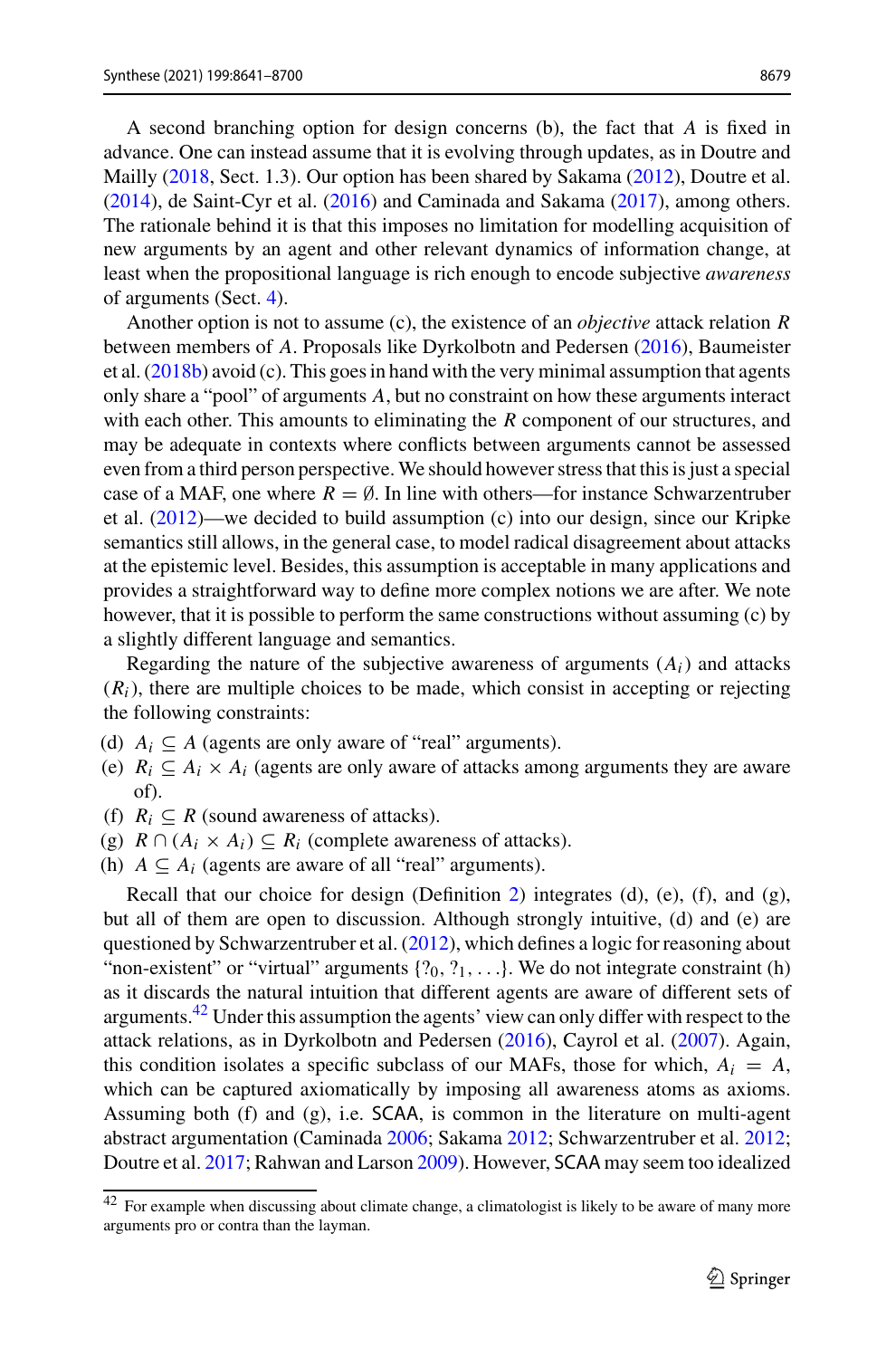in many contexts, since it brings the notion of awareness of arguments closer to the one of *knowledge of arguments*. [43](#page-39-0) Agents may indeed have different abilities to spot conflicts between arguments<sup>[44](#page-39-1)</sup> or, even more, they may be entitled to radically different views about the nature of the attacks. $45$  Here again, the just mentioned differences in awareness of attacks can still be modelled in our Kripke semantics. Indeed, what matters here is the distinction between simple SCAA and common knowledge (belief) of SCAA. The latter is a much stronger assumption and their difference becomes transparent in the language and semantics of epistemic logic (Sect. [5\)](#page-12-0).

The aim of this paper has been to introduce a new DEL framework for reasoning about multi-agent abstract argumentation. This involves the setup of a three-layer logic: propositional, epistemic and dynamic. Our first goal was to encode the key argumentation-theoretic notions in the language of propositional logic, and we showed that this is possible in the finite case. Concerning the epistemic layer, we provided complete axiomatistions for a number of intuitive constraints on awareness of arguments and attacks. Moreover, specific constraints isolate different classes of structures already used in abstract argumentation to model qualitative uncertainty about AFs, and our logic is comprehensive enough to reason about them (Sect. [8.1\)](#page-29-0). As for the third layer, its language and semantics allow modelling subtle forms of information change (Sect. [7\)](#page-25-0) and reasoning about other formalisms for uncertainity and dynamics (Sects. [8.2,](#page-32-0) [8.3\)](#page-36-0).

Although event models for DEL are apt to describe the effects of complex information updates, its language describes only indirectly the agential component of a debate. More in detail, the language allows to reason about what happens after some combination of communicative act and information update has been performed, but it does not allow to reason about what agents "see to it that" in a debate. This is likely to require additional tools from logics of agency and epistemic planning, which suggest promising venues for future work.

**Author Contributions** Both authors contributed equally to this paper.

**Funding** This project has received funding from the European Union's Horizon 2020 research and innovation programme under the Marie Sklodowska-Curie Grant Agreement No. 748421. Carlo Proietti would also like to thank the Swedish Foundation for Humanities and Social Sciences (Riksbankens Jubileumsfond) for funding received during the preparatory phase of this research (P16-0596:1). The research activity of A. Yuste-Ginel is supported by the Spanish Ministry of Universities through the predoctoral Grant MECD-FPU 2016/04113.

# **Declaration**

<span id="page-39-0"></span><sup>43</sup> In this sense, knowing an argument would mean being aware of all an only the right conflict relations in which it is involved.

<span id="page-39-1"></span><sup>44</sup> I may be aware of some argument against anthropogenic forcing on climate change, and a climatologist may present me the result of some scientific study that undermines such argument. Yet I may not be able to see the attack from the second argument to the first.

<span id="page-39-2"></span><sup>45</sup> Given two potentially conflicting arguments *a* and *b*, it may be the case that two individuals disagree on their relative weights and therefore on whether *a* attacks *b* or vice versa. See Dyrkolbotn and Pederse[n](#page-58-25) [\(2016](#page-58-25)) for examples and discussion. A milder assumption is that awareness of attacks is shared, i.e. uniform among individuals. Under this assumption the possibility is still open that all agents may be wrong with respect to the objective attacks.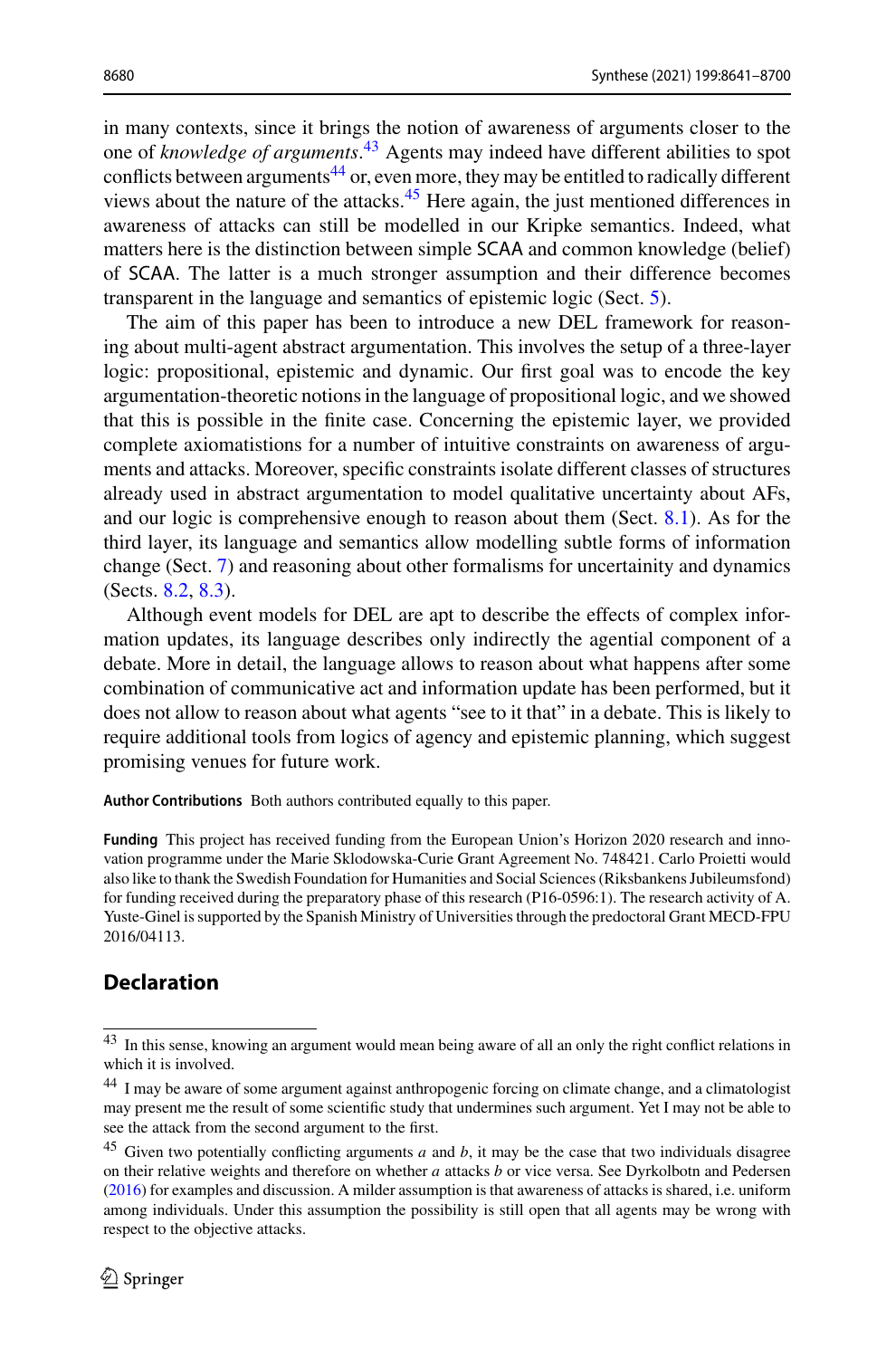**Conflict of interest** The authors declare that they have no conflict of interest.

**Open Access** This article is licensed under a Creative Commons Attribution 4.0 International License, which permits use, sharing, adaptation, distribution and reproduction in any medium or format, as long as you give appropriate credit to the original author(s) and the source, provide a link to the Creative Commons licence, and indicate if changes were made. The images or other third party material in this article are included in the article's Creative Commons licence, unless indicated otherwise in a credit line to the material. If material is not included in the article's Creative Commons licence and your intended use is not permitted by statutory regulation or exceeds the permitted use, you will need to obtain permission directly from the copyright holder. To view a copy of this licence, visit [http://creativecommons.org/licenses/by/4.0/.](http://creativecommons.org/licenses/by/4.0/)

## <span id="page-40-0"></span>**Appendix**

#### <span id="page-40-1"></span>**A1. Encodings**

#### <span id="page-40-2"></span>**Proposition [1](#page-11-0)**

*Proof* All results are obtained via a chain of equivalences from the left-hand side of each item to its right-hand side. *[1]*

Suppose that 
$$
v_{\text{MAF}} \models E_k \sqsubseteq E_l
$$
.  
\n
$$
\iff
$$
\n $v_{\text{MAF}} \models \bigwedge_{a \in A} (a \in E_k \to a \in E_l)$  (definition of  $\sqsubseteq$ ).  
\nFor all  $a \in A$ :  $v_{\text{MAF}} \models a \in E_k$  implies  $v_{\text{MAF}} \models a \in E_l$  (semantics of  $\land$  and  $\rightarrow$ ).  
\nFor all  $a \in A$ :  $a \in E_k$  implies  $a \in E_l$  (definition of  $v_{\text{MAF}}$ ).  
\n $E_k \subseteq E_l$  (definition of  $\subseteq$ ).

For the other claim

Suppose that 
$$
v_{\text{MAF}} \models E_k \sqsubset E_l
$$
.  
\n $v_{\text{MAF}} \models E_k \sqsubseteq E_l \land \bigvee_{a \in A} (a \in E_l \land \neg a \in E_k)$  (definition of  $\sqsubset$ ).

 $E_k \subseteq E_l$  and for some  $a \in A$ :  $v_{\text{MAF}} \models a \in E_l$  and  $v_{\text{MAF}} \models \neg a \in E_k$  (by the semantics of Boolean connectives and previous claim).

$$
E_k \subseteq E_l \text{ and for some } a \in A \colon a \in E_l \text{ and } a \notin E_k \text{ (definition of } v_{\text{MAF}}).
$$

$$
E_k \subset E_l \text{ (definition of } \subset \text{)}.
$$

For the equivalent formulation, note that  $Th_{MAF}$  is uniquely satisfied by  $v_{MAF}$ .

*[2]*

Suppose that 
$$
v_{\text{MAF}} \models \text{conf\_free}_i(E_k)
$$
.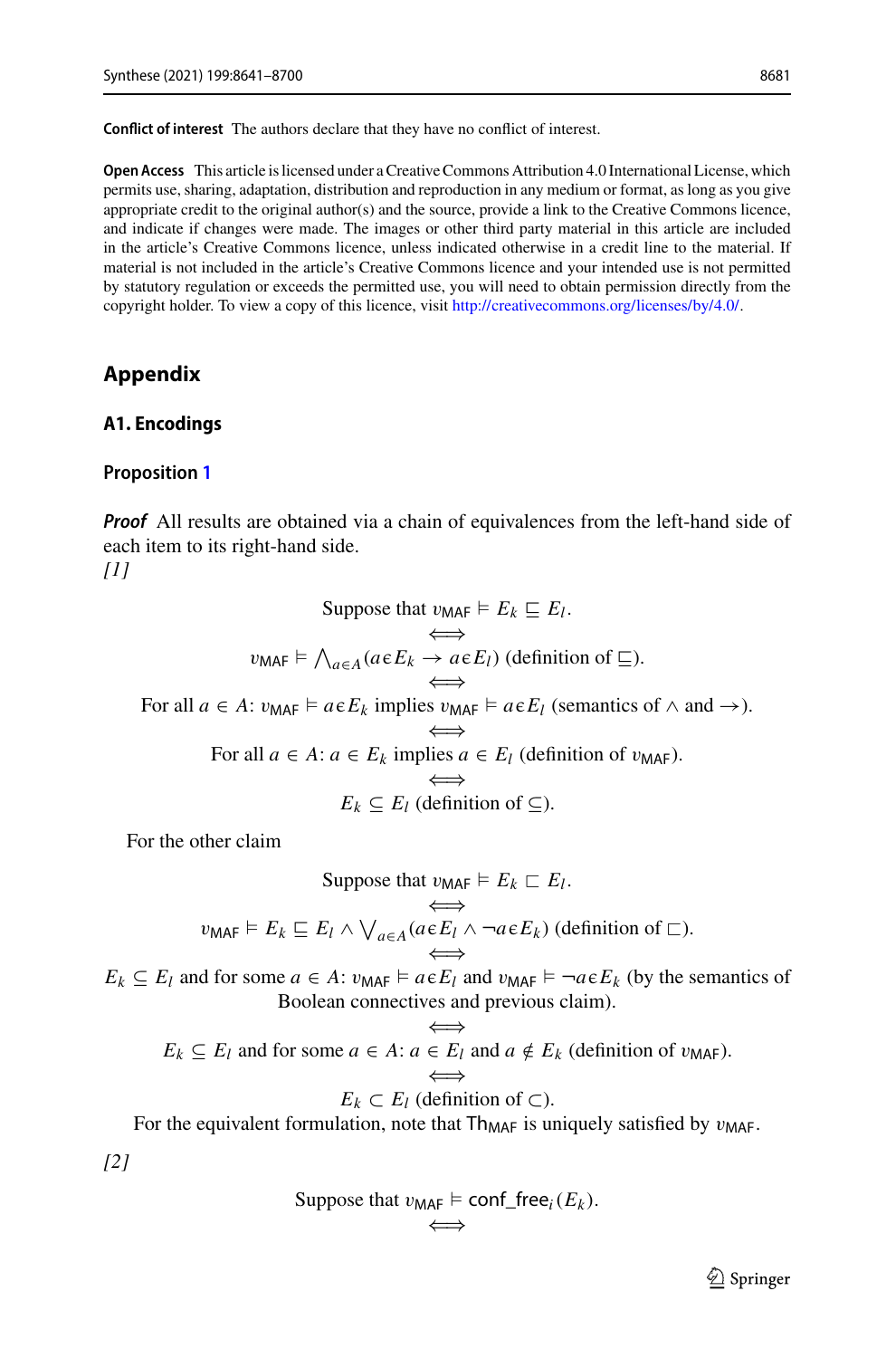$$
v_{\text{MAF}} \models \bigwedge_{a \in A} \left( a \in E_k \rightarrow \left( \text{aw}_i(a) \land \neg \lor_{b \in A} (b \in E_k \land b \leadsto a) \right) \right) \text{(definition of } \text{conf\_free}(E_k)).
$$
\n
$$
\text{For every } a \in A: v_{\text{MAF}} \models a \in E_k \text{ implies } \left( v_{\text{MAF}} \models \text{aw}_i(a) \text{ and } v_{\text{MAF}} \models \neg \lor_{b \in A} (b \in E_k \land b \leadsto a) \right) \text{(semantics of } \land \text{ and } \rightarrow).
$$
\n
$$
\text{For every } a \in A: a \in E_k \text{ implies } (a \in A_i \text{ and } v_{\text{MAF}} \models \neg \lor_{b \in A} (b \in E_k \land b \leadsto a) \text{ (definition of } v_{\text{MAF}}).
$$
\n
$$
\text{For every } a \in A: a \in E_k \text{ implies } (a \in A_i \text{ and } v_{\text{MAF}} \models \bigwedge_{b \in A} \neg (b \in E_k \land b \leadsto a) \text{ (Definition of } v_{\text{MAF}}).
$$
\n
$$
\text{For every } a \in A: a \in E_k \text{ implies } (a \in A_i \text{ and for all } b \in A: \text{ either } v_{\text{MAF}} \nvdash b \in E_k \text{ or } v_{\text{MAF}} \nvdash b \leadsto a) \text{ (semantics of } \land \text{ and } \neg).
$$
\n
$$
\text{For every } a \in A: a \in E_k \text{ implies } (a \in A_i \text{ and for all } b \in A: \text{ either } v_{\text{MAF}} \nvdash b \in E_k \text{ or it is not the case that } b \notin Ra) \text{ (definition of } v_{\text{MAF}}).
$$
\n
$$
E_k \subseteq A_i \text{ and } E_k \text{ is conflict-free (definition of } \subseteq \text{ and conflict-free)}.
$$
\n
$$
\text{Suppose that } v_{\text{MAF}} \models \text{complete}_i(E_k).
$$
\n
$$
v_{\text{MAF}} \models \text{conf\_free}_i(E_k) \land \bigwedge_{a \in A} \left( a \in E_k \leftrightarrow \bigwedge_{b \in A} \left( \text{a} w_i(b) \land b \leadsto
$$

 $(E_k \subseteq A_i$  and  $E_k$  is conflict-free) and for all *a* ∈ *A*: (*a* ∈  $E_k$  iff for all *b* ∈ *A*:((*b* ∈ *A<sub>i</sub>* and *bRa*) implies that for some *c* ∈ *A*: (*c* ∈ *E<sub>k</sub>* and *cRb*))) (definition of  $v_{\text{MAF}}$ ).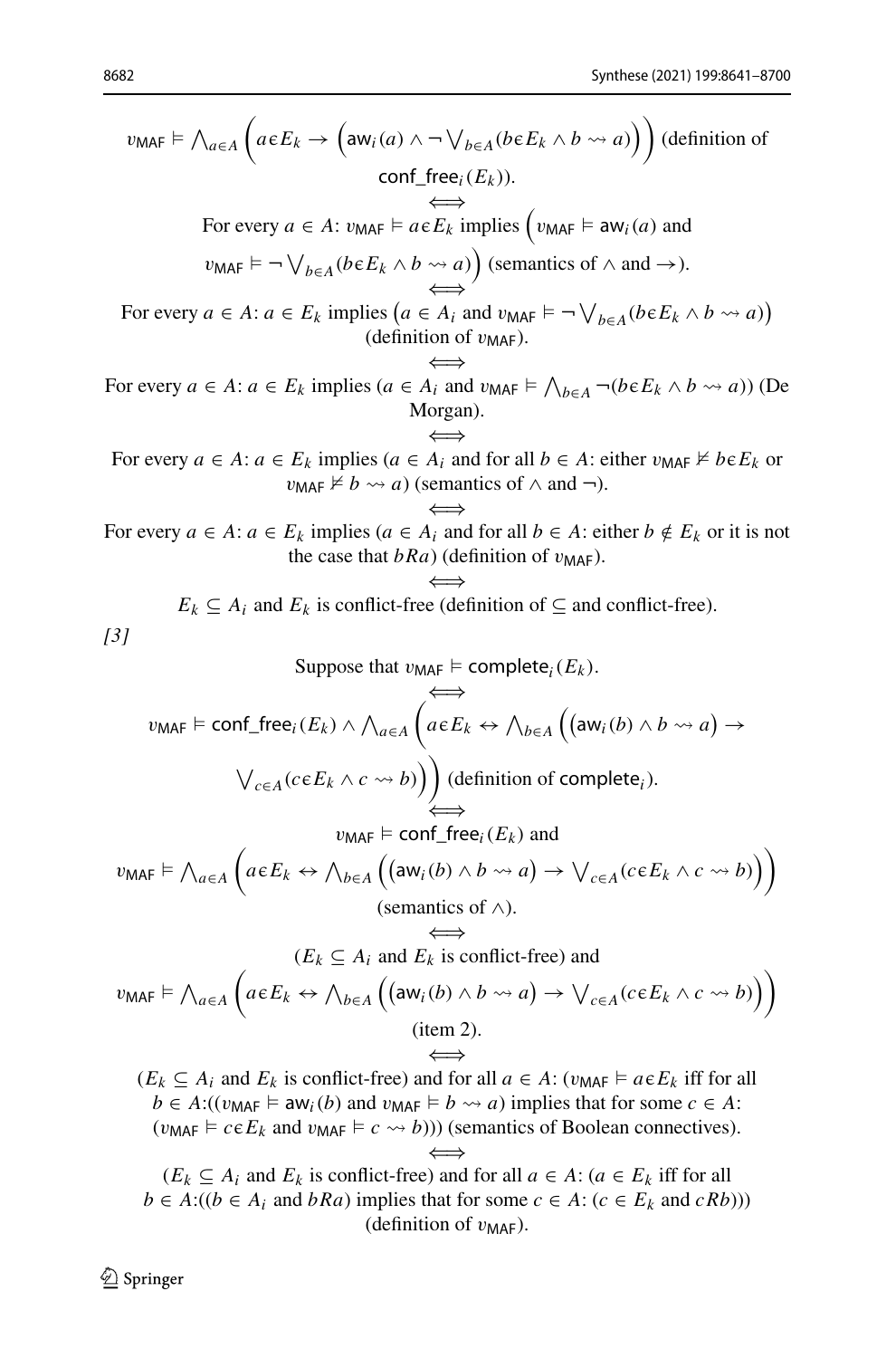E<sub>k</sub> is complete w.r.t. 
$$
(A_i, R_i)
$$
 (Definition 3, since  $c \in E_k \subseteq A_i$ ).  
\n[4]  
\nSuppose that  $v_{\text{MAF}} \models$  preferred<sub>i</sub>(E<sub>k</sub>).  
\n $v_{\text{MAF}} \models$  complete<sub>i</sub>(E<sub>k</sub>) ∧ ¬√<sub>1≤l≤n</sub> (complete<sub>i</sub>(E<sub>i</sub>) ∧ (E<sub>k</sub> ⊆ E<sub>i</sub>)) (definition of  
\nperfect  
\n $v_{\text{MAF}} \models$  complete<sub>i</sub>(E<sub>k</sub>) and  $v_{\text{MAF}} \models$ ¬√<sub>1≤l≤n</sub> (complete<sub>i</sub>(E<sub>i</sub>) ∧ (E<sub>k</sub> ⊆ E<sub>i</sub>)) (semantics of ∧).  
\n $\overbrace{E_k}$  is complete w.r.t.  $(A_i, R_i)$  and  
\n $v_{\text{MAF}} \models$ ¬√<sub>1≤l≤n</sub> (complete<sub>i</sub>(E<sub>i</sub>) ∧ (E<sub>k</sub> ⊆ E<sub>i</sub>)) (item 3).  
\n(P) and  $v_{\text{MAF}} \models$  ∧<sub>1≤l≤n</sub> ¬(complete<sub>i</sub>(E<sub>i</sub>) ∧ (E<sub>k</sub> ⊆ E<sub>i</sub>)) (DeMorgan).  
\n(P) and for every 1 ≤ l ≤ n:  $v_{\text{MAF}} \models$  complete<sub>i</sub>(E<sub>i</sub>) inplies  $v_{\text{MAF}} \not\equiv$  (E<sub>k</sub> ⊆ E<sub>i</sub>) (semantics of ∧, → and ¬ and propositional reasoning).  
\n(P) and for every 1 ≤ l ≤ n:  $E_i$  is complete w.r.t.  $(A_i, R_i)$  implies  $v_{\text{MAF}} \not\equiv$  (E<sub>k</sub> ⊆ E<sub>i</sub>) (item 3).  
\nE<sub>k</sub> is complete w.r.t.  $(A_i, R_i)$  and for every 1 ≤ l ≤ n: E<sub>i</sub> is complete w.r.t.  $(A_i, R_i)$  implies  $v_{\text{MAF}} \not\equiv$  (E<sub>k</sub> ⊆ E<sub>i</sub>) (item 1, second claim).  
\nE<sub>k</sub> is perfected v.r.t.  $(A_i, R_i)$ 

*a* is strongly accepted for *i* (Definition [4\)](#page-9-5).

 $\mathcal{D}$  Springer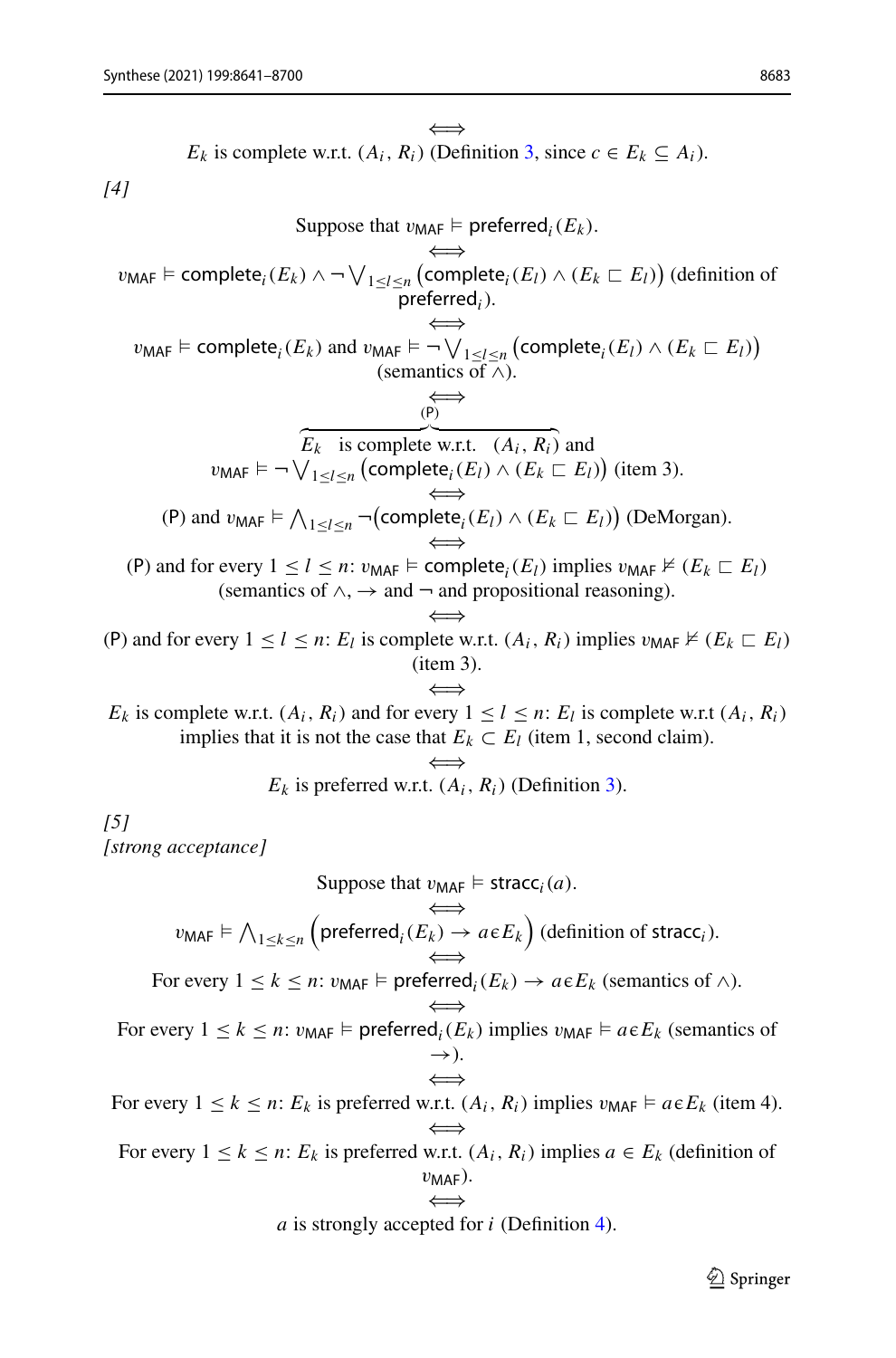*[weak acceptance]*

Suppose that  $v_{\text{MAF}} \models \text{wekacc}_i(a)$ . ⇐⇒  $v_{\mathsf{MAF}} \models \bigvee_{1 \leq k \leq n} \left( \mathsf{preferred}_i(E_k) \land a \in E_k \right) \land \bigvee_{1 \leq k \leq n} \left( \mathsf{preferred}_i(E_k) \land \neg a \in E_k \right) \land$  $\nabla \bigvee_{1 \leq k \leq n}$  (preferred<sub>*i*</sub>( $E_k$ )  $\wedge \bigvee_{b \in A} (b \in E_k \wedge b \leadsto a)$ ) (definition of wekacc<sub>*i*</sub>). ⇐⇒ (for some  $1 \leq k \leq n$ :  $v_{\text{MAF}} \models \text{ preferred}_i(E_k)$  and  $v_{\text{MAF}} \models a \in E_k$ ) and (for some  $1 \leq k \leq n$ :  $v_{\text{MAF}} \models \text{preferred}_i(E_k)$  and  $v_{\text{MAF}} \models \neg a \in E_k$ ) and  $v_{\mathsf{MAF}} \models \bigwedge_{1 \le k \le n} \neg(\mathsf{preferred}_i(E_k) \land \bigvee_{b \in A} (b \in E_k \land b \leadsto a))$  (semantics of Boolean connectives and DeMorgan). ⇐⇒ (  $(P_1)$ for some  $1 \leq k \leq n : E_k \in Pr(A_i, R_i)$  and  $a \in E_k$  and (  $(P_2)$ for some  $1 \le k \le n : E_k \in Pr(A_i, R_i)$  and  $a \notin E_k$  and  $v_{\text{MAF}}$   $\models \bigwedge_{1 \leq k \leq n} \neg(\text{preferred}_i(E_k) \land \bigvee_{b \in A} (b \in E_k \land b \leadsto a))$  (item 4, definition of  $Pr(\cdot)$  and definition of  $v_{\text{MAF}}$ ). ⇐⇒ (P<sub>1</sub>) and (P<sub>2</sub>) and (for every  $1 \le k \le n$ :  $v_{\text{MAF}} \models \text{preferred}_i(E_k)$  implies there is no *b* ∈ *A* s.t.  $v_{\text{MAF}}$   $\models$  *b* $∈E_k$  and  $v_{\text{MAF}}$   $\models$  *b*  $\leadsto$  *a*) (semantics of Boolean connectives and propositional reasoning). ⇐⇒ (P<sub>1</sub>) and (P<sub>2</sub>) and (for every  $1 \leq k \leq n$ :  $v_{\text{MAF}}$   $\models$  preferred<sub>*i*</sub>( $E_k$ ) implies there is no  $b \in A$  s.t.  $b \in E_k$  and  $bRa$ ) (definition of  $v_{\text{MAF}}$ ). ⇐⇒ (P<sub>1</sub>) and (P<sub>2</sub>) and (for every  $1 \le k \le n$ :  $E_k$  is preferred w.r.t.  $(A_i, R_i)$  implies there is no *b* ∈ *A* s.t. *b* ∈  $E_k$  and *bRa*) (item 4). ⇐⇒ (P<sub>1</sub>) and (P<sub>2</sub>) and ( $\forall E_k \in Pr(A_i, R_i) \text{ a } \notin E_k^+$ ) (definition of Pr(·) and (·)<sup>+</sup>). ⇐⇒ *a* is weakly accepted by *i* (Definition [4\)](#page-9-5).

 $\Box$ 

Proofs for other cases (weak rejection, strong rejection and borderline) run very similar and are left to the reader.

#### <span id="page-43-0"></span>**A2. Proof of Theorem [1](#page-17-0)**

<span id="page-43-1"></span>To prove completeness, we need a few preliminaries. First, we need to define the class of structures that will fit the canonical characterization of EA (and its extensions).

**Definition 25** (*Quasi-model*) A *quasi-EA-model* (or *quasi-model*, for short) for  $V_{\text{Ag}}^A$ is a tuple  $(W, \mathcal{R}, V)$  where  $W \neq \emptyset$ ,  $\mathcal{R}:$  Ag  $\rightarrow \wp(W \times W)$  and  $V: \mathcal{V}_{Ag}^A \rightarrow \wp(W)$  s.t. for every  $a \in A$ ,  $E_k \in \mathcal{P}(A)$ ,  $w \in W$ :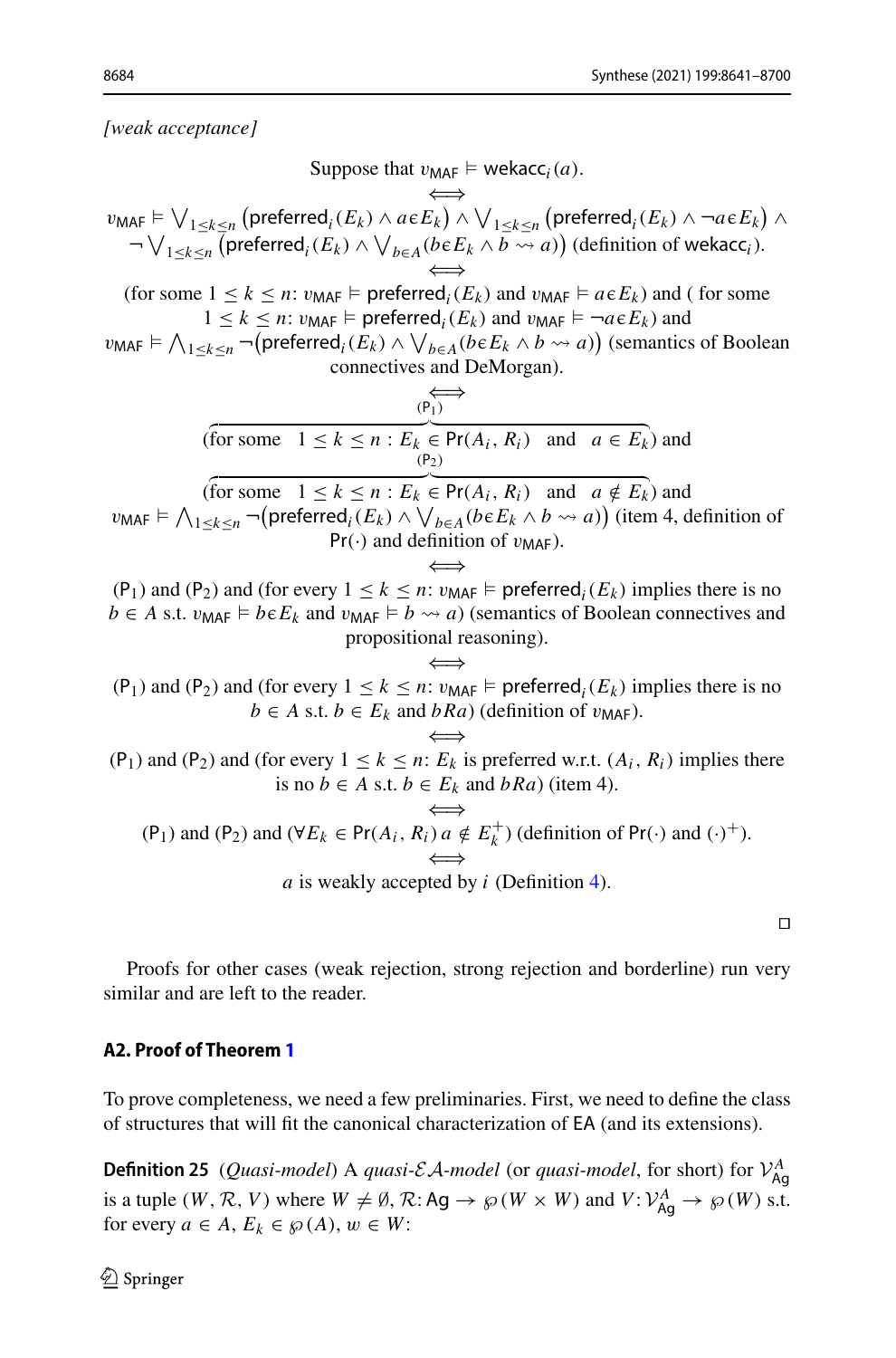- 1.  $w \in V(a \in E_k)$  implies that for every  $v \in W$ :  $(w, v) \in \bigcup_{i \in Ag} R_i$  implies  $v \in W$  $V(a \in E_k)$ (positive introspection of subsets).
- 2.  $w \notin V(a \in E_k)$  implies that for every  $v \in W$ :  $(w, v) \in \bigcup_{i \in Ag} \mathcal{R}_i$  implies  $v \notin V(a \in E_k)$  $V(a \in E_k)$ (negative introspection of subsets).
- 3. For every  $w \in W$ ,  $\hat{V}(w)$  represents an enumeration of  $\wp(A)$ .

For the sake of readability, we shorten  $\bigcup_{i \in Ag} \mathcal{R}_i$  as  $\mathcal{R}_{Ag}$ . A quasi-*AoA*-model is a quasi-model satisfying *positive* and *negative introspection of attacks*, [46](#page-44-0) PIAw and GNIAw. In general, a quasi- $C^{\perp}$ -model is one that satisfies the constraints of  $C^{\perp}$ . For instance, a quasi- $S4(\mathcal{A}o\mathcal{A})$ -model is a quasi- $\mathcal{A}o\mathcal{A}$ -model where every  $\mathcal{R}_i$  is a preorder. The notion of truth in pointed quasi-models is the same as in pointed models (Definition [9\)](#page-13-1). Given a pointed quasi-model  $(M, w) = ((W, \mathcal{R}, V), w)$ , the *sub(quasi-)model of M* generated by *w* using  $\mathcal{R}_{\text{Ag}}$  is the tuple  $M' = (W', \mathcal{R}', V')$  s.t.:  $W'$  is the smallest set containing w and closed under  $\mathcal{R}_{\text{Ag}}$ ;  $\mathcal{R}'_i = \mathcal{R}_i \cap (W' \times W')$  for each  $i \in \text{Ag}$ ; and  $V'(p) = V(p) \cap W'$  for each  $p \in V$ . Given a pointed quasi-model  $(M, w)$ , we denote by  $M^w$  the sub(quasi-)model of M generated by w using  $\mathcal{R}_{Aq}$ .

<span id="page-44-1"></span>**Lemma 3** *Let*  $(M, w) = ((W, R, V), w)$  *be a pointed quasi-EA-model and let*  $M' =$  $(W', \mathcal{R}', V')$  be the submodel generated by w using  $\mathcal{R}_{Ag}$ , then:

- 1. *W'* is also closed under  $\mathcal{R}_i$  for each  $i \in \mathcal{A}$ g.
- 2. *If R<sup>i</sup> is a preorder*(*resp. an equivalence relation; a serial, transitive and euclidean relation*)*, then so it is*  $\mathcal{R}'_i$ *.*
- 3. *M is an EA-model.*
- 4. *If M is a quasi-AoA-model, then M is an AoA-model.*
- 5. *For every*  $\varphi \in \mathcal{L}(V_{Ag}^A, \Box)$  and every  $v \in W'$ :  $M, v \models \varphi$  iff  $M', v' \models \varphi$ .

**Proof** Points 1 and 2 are direct consequences of  $\mathcal{R}_{\text{Ag}} = \bigcup_{i \in \text{Ag}} \mathcal{R}_i$ .

For point 3, we have to prove that SU and ER are satisfied by *M* . For SU, take an arbitrary  $a \in E_k \in B$ , and let us reason by cases. Case (a): Suppose  $w \in V'(a \in E_k)$ (recall w is the generating point of *M*<sup>'</sup>), we have that (\*)  $w \in V(a \epsilon E_k)$ , by definition of *V*'. Let  $v \in W'$ . By definition of generated submodel, there must be a chain  $w_0, \ldots, w_n$ s.t  $w_0 = w$ ,  $w_n = v$  and  $w_0 \mathcal{R}_{A_0} w_1, \ldots, w_{n-1} \mathcal{R}_{A_0} w_n$ . From the last assertion, (\*) and condition 1 of the definition of quasi-model, it is easy to deduce that  $w_i \in V(a \in E_k)$ for each  $1 \le i \le n$ , therefore in particular  $v \in V(a \in E_k)$ . Since  $v \in W'$ , we have that  $v \in V'(a \in E_k)$ . We can deduce then, without loss of generality, that  $u \in W'$  implies  $u \in V'(a \in E_k)$ , which implies that  $V'(a \in E_k) = W'$  (as  $\wp(W')$  is the range of *V*'). As for the case (b)  $w \notin V(a \in E_k)$ . Let  $v \in W'$ , the argument goes as before, but using condition 2 of the definition of quasi-model. Hence, we get that each element  $w_i$  of the chain satisfies  $w_i \notin V'(a \in E_k)$  and, in particular,  $v \notin V'(a \in E_k)$ . Generalizing over *v*, we get *u* ∈ *W*<sup>*'*</sup> implies *u* ∉ *V*<sup>*'*</sup>( $a \in E_k$ ), which implies *V*<sup>'</sup>( $a \in E_k$ ) = Ø (as  $\wp$  (*W*<sup>'</sup>) is the range of  $V'$ ). Finally, note that  $M'$  satisfies ER as a direct consequence of the definition of generated submodel and condition 3 of the definition of quasi-model.

Point 4 reduces to show that *M'* satisfies AU, PIAw and GNIAw. Note that PIAw and GNIAw are immediate, since taking generated submodels does not alter awareness

<span id="page-44-0"></span> $46$  These are conditions 1 and 2 of Definition  $25$  reformulated for attack variables.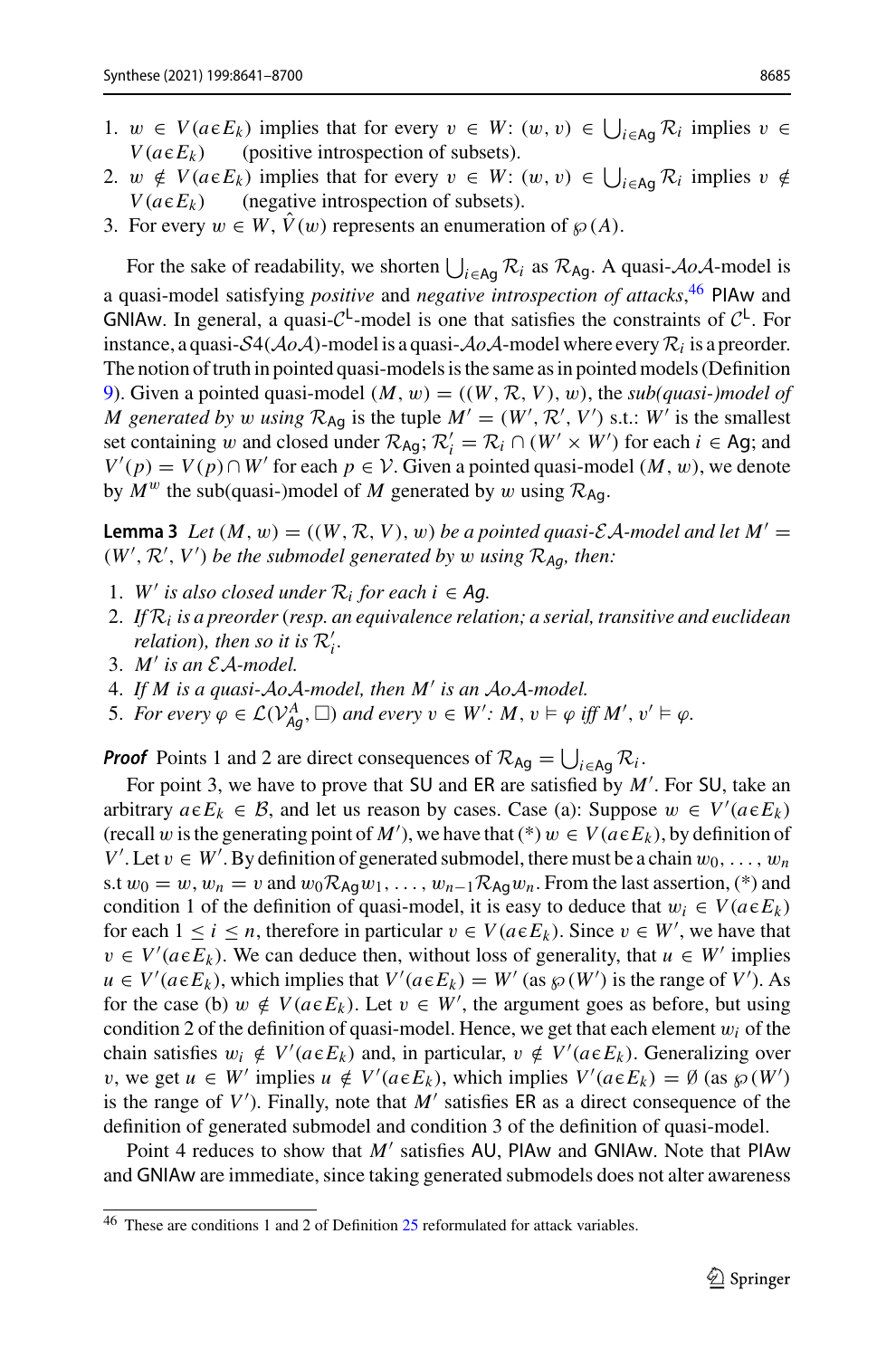sets. As for AU, its proof runs completely analogous to point 3, with attacks variables instead of subset variables.

Point 5 is proven by induction on  $\varphi$ . The steps for propositional variables and Boolean connectives are straightforward, hence we just show the one for modal formulas. Assume, as induction hypothesis, that for every  $v \in W'$ :  $M$ ,  $v \models \varphi$  iff  $M'$ ,  $v' \models \varphi$ .

 $\Box_i$  Suppose *M*,  $v \vDash \Box_i \varphi$ . This is true iff for every  $u \in W$ :  $v \mathcal{R}_i u$  implies  $M, u \vDash \varphi$ (semantics of  $\Box_i$ ). Note that, by Lemma [3.](#page-44-1)1 for every  $u \in W$  s.t.  $vR_iu$ , we have that  $u \in W'$ . Using the induction hypothesis and the last observation we have that for every  $u \in W$  ( $vR_iu$  implies  $M, u \models \varphi$ ) iff for every  $u \in W'$  ( $vR_i'u$  implies  $M', u \models \varphi$ ). The last assertion is equivalent to  $M', v \models \Box_i \varphi$  (by the semantics of  $\Box_i$ ).

Let L be any of the proof systems under consideration. We say that  $\varphi$  is an L-theorem, in symbols  $\vdash_{\mathsf{L}} \varphi$ , iff there is a sequence  $\varphi_1, \ldots, \varphi_n$  s.t. each  $\varphi_i$  is either an instance of an L-axiom scheme or it has been obtained from precedent formulas of the sequence by the application of an L-inference rule. We say that  $\varphi$  is L-deducible from a set of formulas  $\Gamma$  ( $\Gamma \vdash_{\mathsf{L}} \varphi$ ) iff there are  $\psi_1, \ldots, \psi_n \in \Gamma$  s.t.  $\vdash_{\mathsf{L}} (\psi_1 \wedge \ldots \wedge \psi_n) \to \varphi$ . A set Γ is L-consistent iff  $\Gamma \not\vdash \bot$ . A set Γ is a L-maximally consistent set (abbreviated L-MCs) iff (i) it is consistent and (ii) there is no consistent  $\Gamma'$  s.t.  $\Gamma \subset \Gamma'$ . Let us denote by  $\mathfrak{MC}^{\mathsf{L}}$  the set of all L-MCs. Proofs for the two following lemmas are standard (see e.g. Blackburn et al[.](#page-57-14) [2002,](#page-57-14) Section 4.1):

**Lemma 4** (Lindenbaum) *Let*  $\Gamma \subseteq \mathcal{L}(V_{Ag}^A, \square)$ *. Suppose*  $\Gamma$  *is L*-consistent, then  $\Gamma \subseteq$  $\Gamma^*$  for some  $\Gamma^* \in \mathfrak{MC}^{\mathcal{L}}$ .

<span id="page-45-0"></span>**Lemma 5** (Properties of MCs) *Let*  $\Gamma \in \mathfrak{MC}$  *and let*  $\varphi \in \mathcal{L}(V_{Ag}^A, \square)$  *then: (i) if*  $\Gamma \vdash_L \varphi$ *, then*  $\varphi \in \Gamma$ *, (ii)*  $\varphi \in \Gamma$  *or*  $\neg \varphi \in \Gamma$ *.* 

The *canonical model* for L is defined as  $M^{\perp} := (W^{\perp}, \mathcal{R}^{\perp}, V^{\perp})$  where:

 $-W^{\mathsf{L}} := \mathfrak{MC}^{\mathsf{L}}$ ;  $-I^{\prime} \mathcal{R}_{i}^{\mathsf{L}} \Delta$  iff  $\{\varphi \mid \Box_{i} \varphi \in \Gamma\} \subseteq \Delta$ ; and  $-\Gamma \in V^{\mathsf{L}}(p)$  iff  $p \in \Gamma$ .

*Remark 8* Note that no  $M^{\perp}$  is a  $C^{\perp}$ -model. To see this, note that both { $a \in E_k$ } and  $\{\neg a \in E_k\}$  are L-consistent, and by the Lindenbaum Lemma they are members of different states of  $M^{\mathsf{L}}$ . Hence  $V^{\mathsf{L}}(a \in E_k) \neq W^{\mathsf{L}}$  and  $V^{\mathsf{L}}(a \in E_k) \neq \emptyset$ , i.e. SU is violated by  $M^{\mathsf{L}}$ .

**Lemma 6**  $M^L$  *is a quasi-* $C^L$ *-model.* 

*Proof* Suppose that  $L = EA$ . We have to show that  $M<sup>EA</sup>$  satisfies the three conditions of Definition [25.](#page-43-1) For condition 1, suppose that  $\Gamma \in V^{\text{EA}}(a \in E_k)$  and  $\Gamma \mathcal{R}^{\text{EA}}_{\text{Ag}} \Delta$ . From the first part of the hypothesis we have that  $a \in E_k \in \Gamma$  (definition of  $V^{EA}$ ). This implies that  $\Gamma \vdash a \in E_k$ . Since  $\vdash a \in E_k \rightarrow \Box_i a \in E_k$  for every  $i \in \text{Ag}$  (it is derivable from (PIS)), we have that  $\Gamma \vdash a \in E_k \to \Box_i a \in E_k$ , because  $\vdash$  is monotonic. Using MP and Lemma [5\(](#page-45-0)i) we have that (\*)  $\Box_i a \in E_k \in \Gamma$  for every  $i \in Ag$ . From the second part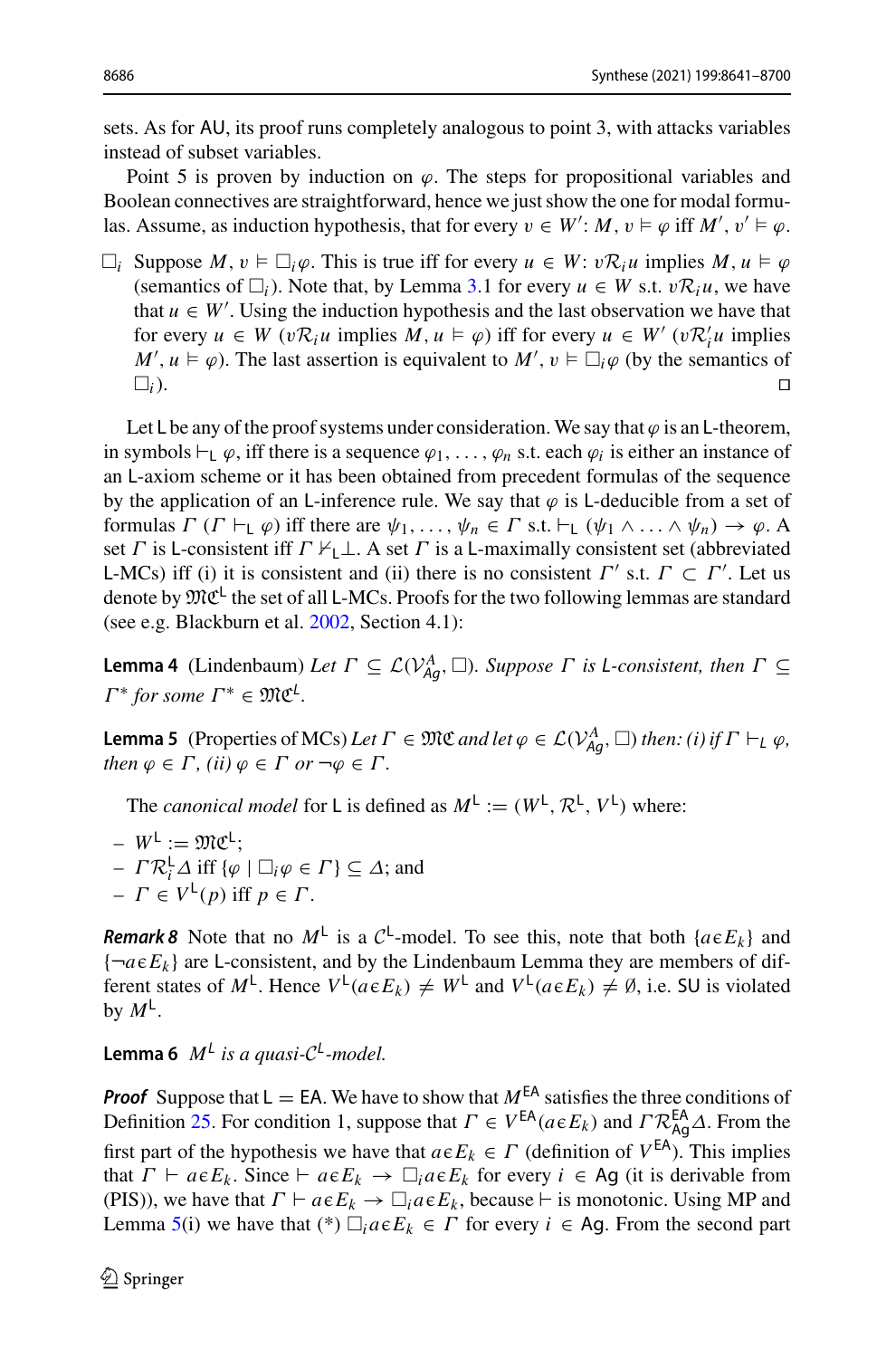of the hypothesis, we have that  $\Gamma \mathcal{R}_i^{\mathsf{EA}} \Delta$  for some  $i \in \mathsf{Ag}$  (definition of  $\mathcal{R}_{\mathsf{Ag}}$ ), which is equivalent by definition of  $\mathcal{R}^{EA}$  to (\*\*) { $\varphi \mid \Box_i \varphi \in \Gamma$  }  $\subset \Delta$  for some  $i \in Ag$ . From (\*) and (\*\*) we obtain  $a \in E_k \in \Delta$  which implies by definition of  $V^{EA}$  that  $\Delta \in V^{\textsf{EA}}(a \in E_k).$ 

As for condition 2, suppose that  $\Gamma \notin V^{EA}(a \in E_k)$  and  $\Gamma \mathcal{R}^{EA}_{AQ} \Lambda$ . From the first part of the hypothesis we get that  $a \in E_k \notin \Gamma$  and this implies, by Lemma [5\(](#page-45-0)ii) that  $\neg a \in E_k \in \Gamma$ . Then we get that  $(*) \square_i \neg a \in E_k \in \Gamma$  for every  $i \in Ag$  by using a similar argument as for condition 1, but this time with axiom (NIS). From the second part of the hypothesis we obtain that  $\Gamma \mathcal{R}^{EA}_{i} \Delta$  for some  $i \in Ag$  (by definition of  $\mathcal{R}^{EA}_{Ag}$ ), which in turn implies (\*\*) { $\varphi \mid \Box_i \varphi \in \Gamma$ }  $\subseteq \Delta$  for some  $i \in Ag$ . Finally, from (\*) and (\*\*), it is easy to deduce  $\neg a \in E_k \in \Delta$ , which is equivalent to  $\Delta \notin V^{\text{EA}}(a \in E_k)$ , by definition of  $V^{EA}$ .

For condition 3, assume  $\wp(A) = \{E_1, \ldots, E_n\}$  and take  $\Gamma \in W^{EA}$ . We have that  $\Gamma \vdash \bigwedge_{1 \leq k < m \leq n} E_k \neq E_m$  (axiom ER and monotonicity of  $\vdash$ ) iff for every  $1 \leq k < m \leq n$ ,  $E_k \neq E_m \in \Gamma$  (propositional reasoning and Lemma [5.](#page-45-0)(ii)) iff for every  $1 \leq k < m \leq n$ ,  $\bigvee_{x \in A} \neg(x \in E_k \leftrightarrow x \in E_m) \in \Gamma$  (definition of  $\neq$ ) iff for every 1 ≤ *k* < *m* ≤ *n* there is some *x* ∈ *A* such that  $\neg(x \in E_k \leftrightarrow x \in E_m) \in \Gamma$  (propositional reasoning and Lemma [5.](#page-45-0)(ii)) iff for every  $1 \leq k < m \leq n$  there is some  $x \in A$ such that  $x \in E_k \leftrightarrow x \in E_m \notin \Gamma$  ( $\Gamma$  is consistent). From the last assertion, using the semantics of  $\leftrightarrow$  and Lemma [5.](#page-45-0)(ii) it is easy to deduce that for every  $1 \leq k < m \leq n$ there is some  $x \in A$  such that either  $(x \in E_k \in \Gamma \text{ and } x \in E_m \notin \Gamma)$  or  $(x \in E_k \notin \Gamma \text{ and } x \in E_m \notin \Gamma \text{ and } x \in E_m$  $x \in E_m \in \Gamma$ ). Applying the definitions of  $V^{EA}$  and  $\hat{V}$ , as well as Definition [6,](#page-10-0) one can deduce that  $\hat{V}^{\hat{E} \hat{A}}(\Gamma)$  represents an enumeration of  $\wp(A)$ . Since  $\Gamma$  was an arbitrary state of  $M^{EA}$ , we have that every state of  $M^{EA}$  represents an enumeration of  $\wp(A)$ .

Suppose that  $L = A_0A$ . Proving that  $M^{A_0A}$  satisfies positive and negative introspection of attacks is completely analogous to proving that  $M^{EA}$  is a quasi- $\mathcal{EA}$ -model.

As for PIAw, suppose  $\Gamma \mathcal{R}_i^{\text{AoA}} \Delta$  and  $a \in A_i(\Gamma)$ , which implies  $\Gamma \in V^{\text{AoA}}(\text{aw}_i(a))$ by definition of  $A_i$ . This entails  $\{\varphi \mid \Box_i \varphi \in \Gamma\} \subseteq \Delta$  and  $aw_i(a) \in \Gamma$ , by definition of  $\mathcal{R}_i^{\text{AoA}}$  and  $V^{\text{AoA}}$ , and therefore  $\Gamma \vdash aw_i(a)$  (by definition of  $\vdash$ ). It follows that  $\Box_i$ **aw**<sub>i</sub>(*a*) ∈ *Γ*, by axiom PIAw, monotonicity of  $\vdash$  and Lemma [5.](#page-45-0) Therefore **aw**<sub>i</sub>(*a*) ∈  $\Delta$  holds, from which  $\Delta \in V^{AoA}(\mathsf{aw}_i(a))$  follows (definition of  $V^{AoA}$ ). The latter entails  $a \in A_i(\Delta)$  (definition of  $A_i$ ).

For GNIAw, suppose  $\Gamma \mathcal{R}_i^{\text{AoA}} \Delta$  and  $a \in A_j(\Delta)$ . The first implies  $\{\varphi \mid \Box_i \varphi \in \mathcal{R}_i \}$  $\Gamma \subseteq \Delta$  (definition of  $\mathcal{R}^{\mathsf{AoA}}$ ), and the second implies  $\Delta \in V^{\mathsf{AoA}}(\mathsf{aw}_i(a))$  (definition of  $\overline{A}_i$ ), and therefore  $aw_j(a) \in \Delta$  (definition of  $V^{AoA}$ ). Suppose, for the sake of contradiction, that  $a \notin A_i(\Gamma)$ . This entails  $\Gamma \notin V^{\text{AoA}}(\text{aw}_i(a))$  (definition of  $A_i$ ), and therefore  $aw_i(a) \notin \Gamma$  (definition of  $V^{AoA}$ ), and consequently  $\neg aw_i(a) \in \Gamma$ (Lemma [5\)](#page-45-0). From the latter  $\Gamma \vdash \neg \text{aw}_i(a)$  follows (definition of  $\vdash$ ), which implies  $\Box_i$   $\neg$ aw<sub>*i*</sub>(*a*)  $\in \Gamma$  (axiom GNIAw, monotonicity of  $\vdash$  and Lemma [5\)](#page-45-0). Putting both lines of reasoning together we have that  $\{\varphi \mid \Box_i \varphi \in \Gamma\} \subseteq \Delta$ , aw<sub>*i*</sub>(*a*)  $\in \Delta$  and  $\Box_i$  ¬aw<sub>*j*</sub>(*a*)  $\in$  *Γ*, which yields aw<sub>*j*</sub>(*a*), ¬aw<sub>*j*</sub>(*a*)  $\in$  Δ, contradicting the consistency of  $\Delta$ . Therefore  $a \in A_i(\Gamma)$ .

For  $L \in \{S4(EA), S5(EA), KD45(EA), S4(AoA), S5(EA), KD45(AoA)\},\$ it is sufficient to use the previous demonstrations, combined in the obvious way, and the usual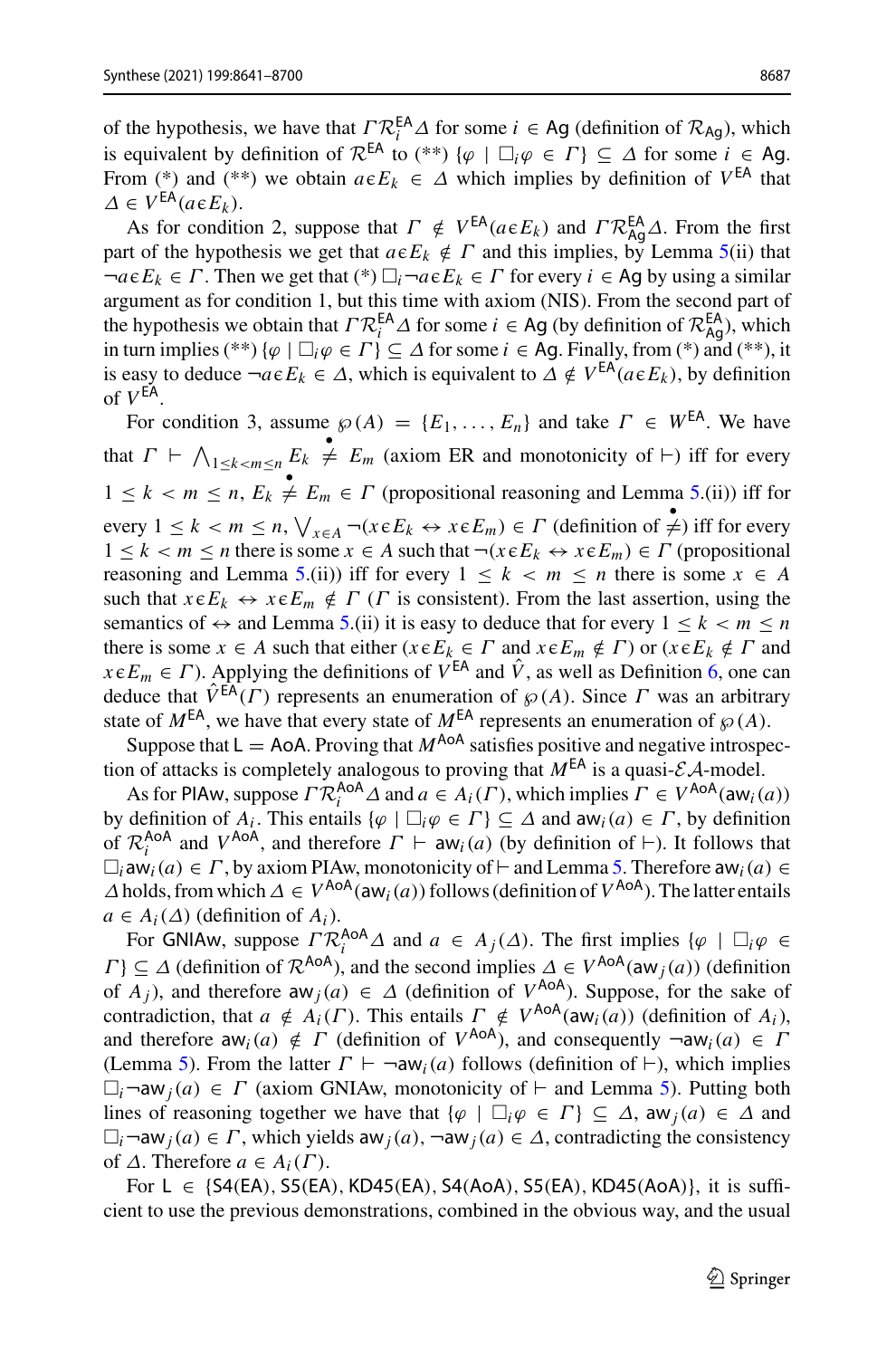modal arguments for showing that each  $\mathcal{R}_i^{\mathsf{L}}$  satisfies the targeted properties (see e.g. Fagin et al[.](#page-58-19) [2004,](#page-58-19) Theorem 3.1.5). □

The proof of the Truth Lemma ( $\forall \Gamma \in \mathfrak{MC}^{\mathsf{L}}, \varphi \in \Gamma$  iff  $M^{\mathsf{L}}, \Gamma \models \varphi$ ) is exactly as in the basic modal case. We refer to Blackburn et al. [\(2002,](#page-57-14) Lemma 4.21) or Fagin et al. [\(2004,](#page-58-19) Theorem 3.1.3) for details.

Finally, we are able to prove Theorem [1](#page-17-0) by contraposition. Let us show the case for L = EA. Suppose  $\Gamma \nvdash_{FA} \varphi$ . By Lindenbaum and the Truth Lemma we obtain  $M^{EA}$ ,  $\Gamma^* \models \Gamma \cup \{\neg \varphi\}$ . Since truth is preserved by generated submodels (Lemma [3.](#page-44-1)5), we have that  $M^{EA}$ ,  $\Gamma^* \models \Gamma \cup \{\neg \varphi\}$  where  $M^{EA}$  is the submodel of  $M^{EA}$  generated by  $\Gamma^*$  using  $\mathcal{R}_{\text{Ag}}^{\text{EA}}$ . Moreover, by Lemma [3.](#page-44-1)3,  $M^{\text{EA'}}$  is an  $\mathcal{E} \mathcal{A}$ -model, and therefore  $\Gamma \nvDash_{\mathcal{EA}} \varphi$ . The remaining cases (L = AoA, L = S4(EA), etc) follow along the same lines, combining Lemma [3.](#page-44-1)1, [3.](#page-44-1)2 and/or [3.](#page-44-1)3 in the corresponding way.

## <span id="page-47-0"></span>**A3. Proofs of Sect. [6](#page-18-0)**

#### <span id="page-47-1"></span>**Lemma [1](#page-23-0) (Closure)**

*Proof* For (i), suppose that  $M \otimes E$  is defined. It suffices to show that  $M \otimes E$  satisfies ER and SU, and this is an almost direct consequence of the definition of EA-substitutions and the operation ⊗.

For item (ii), assume that  $E \in \text{em12}$  and  $M \otimes E$  is defined. Showing that  $M \otimes E$ satisfies ER, SU, and AU is straightforward by the definition of AoA-substitutions and the operation ⊗. Thus, let  $M \otimes E = (W', \mathcal{R}', V')$ , we just need to show that it satisfies PIAw and GNIAw.

[PIAw] Suppose  $(w, s) \mathcal{R}'_i(w', s')$  and  $(w, s) \in V'(\text{aw}_i(a))$ , which is equivalent to  $wR_iw'$ ,  $sT_i s'$  and *M*,  $w \models \text{pos}(s)(aw_i(a))$  (by definition of ⊗). We need to show that  $(w', s') \in V'(\text{aw}_i(a))$ , which is equivalent to  $M, w' \models \text{pos}(s')(\text{aw}_i(a))$ . We prove this for every possible value of  $pos(s)(aw<sub>i</sub>(a))$ .

Case A. Suppose that  $pos(s)(aw_i(a)) = T$ . Then  $a \in pos_i^+(s)$  (by definition of  $pos<sub>i</sub><sup>+</sup>$ ). The last assertion, together with the hypothesis that *E* satisfies EM<sub>1</sub>, leads to  $a \in \text{pos}_i^+(s')$ , which is equivalent to  $\text{pos}(s')(\text{aw}_i(a)) = \top$  (by definition of  $\text{pos}_i^+$ ). Therefore,  $M, w' \models \text{pos}(s')(\text{aw}_i(a)).$ 

Case B. Suppose that  $pos(s)(aw_i(a)) = aw_i(a)$ . Then *M*,  $w \vDash aw_i(a)$  and, since *M* is an *AoA*-model that satisfies positive introspection of awareness and we know that  $w \mathcal{R}_i w'$ , we have that  $M, w' \models \mathsf{aw}_i(a)$ . Now, consider the three possible values of  $pos(s')(aw_i(a))$ . If  $pos(s')(aw_i(a)) = aw_i(a)$ , then we already know that  $M, w' \models \text{pos}(s')(\text{aw}_i(a))$ . The case  $\text{pos}(s')(\text{aw}_i(a)) = \top$  is trivial. Finally, the case  $pos(s')(aw_i(a)) = \perp$  is not possible because EM<sub>1</sub> would force  $pos(s)(aw_i(a)) = \perp$ and we know that is not the case.

Case C. The case  $pos(s)(aw_i(a)) = \perp$  is absurd since we assumed that *M*, *w*  $\models$  $pos(s)(aw<sub>i</sub>(a)).$ 

[GNIAw] Suppose that  $(w, s) \mathcal{R}'_i(w', s')$  and  $(w', s') \in V'(\text{aw}_j(a))$  for an arbitrary *j* ∈ Ag. Applying the definition of ⊗ we have that  $w \mathcal{R}_i w'$ ,  $s \mathcal{T}_i s'$  and  $M, w' \models$  $pos(s')(aw_j(a))$ . We have to show that  $(w, s) \in V'(\text{aw}_i(a))$ , or equivalently that  $M, w \models \text{pos}(s)(aw_i(a))$ . We prove this by cases on the value of  $\text{pos}(s')(aw_j(a))$ .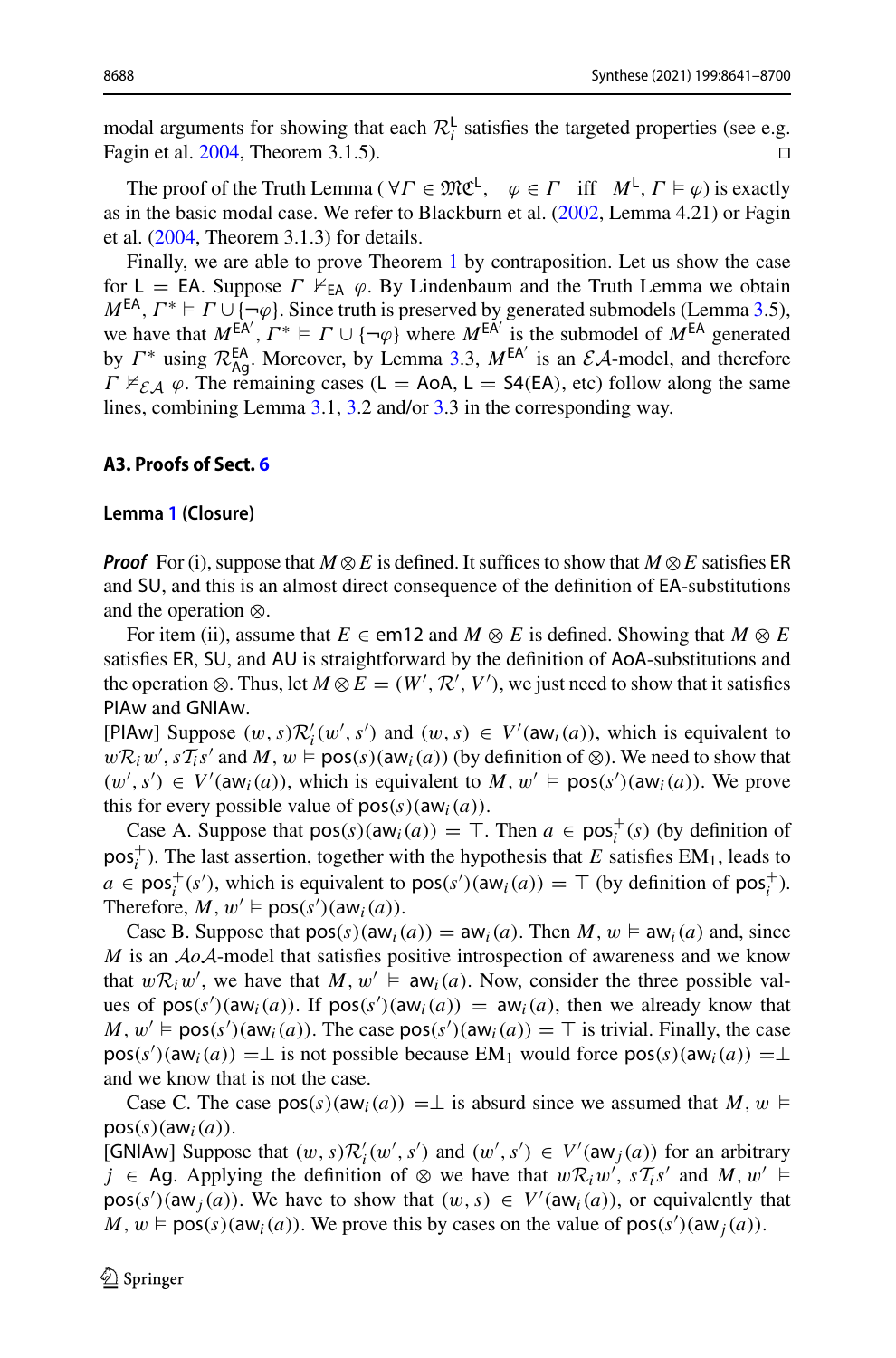Case A. Suppose that  $pos(s')(aw_j(a)) = \top$ . By definition of  $pos_j^+$ , the latter implies  $a \in \text{pos}_j^+(s')$ . This, together with  $sT_i s'$  and the hypothesis that *E* satisfies  $EM_2$  implies  $a \in \text{pos}_i^+(s)$ . If this is true, then  $\text{pos}(s)(aw_i(a)) = \top$  which clearly implies  $M, w \models pos(s)(aw_i(a))$ .

Case B. The case is analogous to case B. of item ii). Suppose that  $pos(s')(aw_j(a)) =$  $aw_j(a)$  and reason by cases on  $pos(s)(aw_j(a))$ . Note that  $pos(s)(aw_j(a)) = \top$  makes things trivial.  $pos(s)(aw<sub>i</sub>(a)) = \perp$  is incompatible with the assumption of case B and the hypothesis that *E* satisfies EM<sub>2</sub>. Finally, for  $pos(s)(aw<sub>i</sub>(a)) = aw<sub>i</sub>(a)$ , note that  $wR_i'w', w' \in V(\text{aw}_j(a))$  and the fact that *M* is an  $AoA$ -model implies that  $M, w \models \text{aw}_i(a), \text{ i.e. that } M, w \models \text{pos}(s)(\text{aw}_i(a)).$ 

Case C. The case  $pos(s')(aw_j(a)) = \perp$  is absurd since we assumed that *M*,  $w' \vDash$  $pos(s')(aw_j(a))$ .

Items (iii) and (iv) are corollaries of Baltag and Renne [\(2016](#page-56-14), *Action Model Closure Theorem*). We sketch the proofs for illustration. For item (iii), suppose  $M \in S4(\mathcal{A}o\mathcal{A})$ , *E* ∈ emS4 and *M* ⊗ *E* is defined. Let *M* ⊗ *E* = (*W'*,  $\mathcal{R}'$ ,  $V'$ ). Conditions ER, SU, AU, PIAw, and GNIAw are satisfied by  $M \otimes E$  by item (ii) of this lemma, and we just need to show that each  $\mathcal{R}'_i$  is both reflexive and transitive. For reflexivity, take  $(w, s) \in W'$ ; we know that  $wR_iw$  and  $sT_i s$  (because both relations are assumed to be reflexive). By definition of  $\mathcal{R}'_i$  we have that  $(w, s)\mathcal{R}'_i(w, s)$ . For transitivity, suppose  $(w_0, s_0) \mathcal{R}'_i(w_1, s_1)$  and  $(w_1, s_1) \mathcal{R}'_i(w_2, s_2)$ . This implies  $w_0 \mathcal{R}_i w_1, w_1 \mathcal{R}_i w_2, s_0 \mathcal{T}_i s_1$ , and  $s_1$  *T*<sub>*i*</sub>s<sub>2</sub> (by definition of *R*<sup>*i*</sup><sub>*i*</sub>), which implies  $w_0$ *R*<sub>*i*</sub> $w_2$  and  $s_0$ *T*<sub>*i*</sub>s<sub>2</sub> (by transitivity of both  $\mathcal{R}_i$  and  $\mathcal{T}_i$ ), which implies  $(w_0, s_0) \mathcal{R}'_i(w_2, s_2)$  (by definition of  $\mathcal{R}'_i$ ).

For item iv), transitivity is proved exactly as in the previous item and euclideanness is analogously proved. For seriality, take  $(w, s) \in W'$  and note that  $w \mathcal{R}_i w'$  for some  $w'$  ∈ *W* and  $sT_i s'$  for some  $s'$  ∈ *E* (by seriality of  $\mathcal{R}_i$  and  $\mathcal{T}_i$  respectively). Note that  $(w', s')$  ∈ *W'*, because pre(*s'*) = ⊤ (recall that *E* ∈ pure). These two claims jointly imply, by definition of  $\mathcal{R}'_i$ , that  $(w, s)\mathcal{R}_i(w', s')$  for some  $(w', s') \in W'$ , i.e.  $\mathcal{R}'_i$  is serial.

#### <span id="page-48-0"></span>**Lemma [2](#page-24-0)**

*Proof* The proof of the validity of axioms is standard. The validity-preserving character of SE within each class of models, given its corresponding restricted dynamic language, can be proved by induction on the construction of  $\delta$ . We prove it for  $A \circ A$  and  $\mathcal{L}^{em12}$ as an illustration. Item ii) of Lemma [1](#page-23-0) plays a fundamental role. Let us just show the inductive step where  $\delta$  has the form  $[E, s]\delta_1$  with  $E \in \text{em12}$  and  $s \in E[S]$ . Assume, as the induction hypothesis that  $\models_{A_0A} \delta_1 \leftrightarrow \delta_1[\varphi/\psi]$ . Besides, suppose that  $\models_{A_0A} \varphi \leftrightarrow$  $\psi$ . Now, we have a trivial case in which  $[E, s]\delta_1 = \varphi$ , and then  $([E, s]\delta_1)[\varphi/\psi] = \psi$ , then showing that  $\models_{A \circ A} \delta \leftrightarrow \delta[\varphi/\psi]$  reduces to show  $\models_{A \circ A} \varphi \leftrightarrow \psi$ , which was already assumed. As for the non trivial case, suppose that  $\varphi \neq [E, s] \delta_1$  and note that by the assumption that substitutions do not affect formulas inside dynamic modalities (see Table [3\)](#page-24-2), we have that  $([E, s]\delta_1)[\varphi/\psi] = [E, s]\delta_1[\varphi/\psi]$ . Therefore, we want to show  $\vdash_{\mathcal{A}\circ\mathcal{A}} [E, s]\delta_1 \leftrightarrow [E, s]\delta_1[\varphi/\psi]$ . For the sake of contradiction, suppose that the latter is not the case. Then, by definition of validity, we have that there are  $M \in \mathcal{A}o\mathcal{A}$  and  $w \in$  $M[W]$  s.t.  $M, w \nvDash [E, s]\delta_1 \leftrightarrow [E, s]\delta_1[\varphi/\psi]$ . Now, by the meaning of  $\leftrightarrow$  we have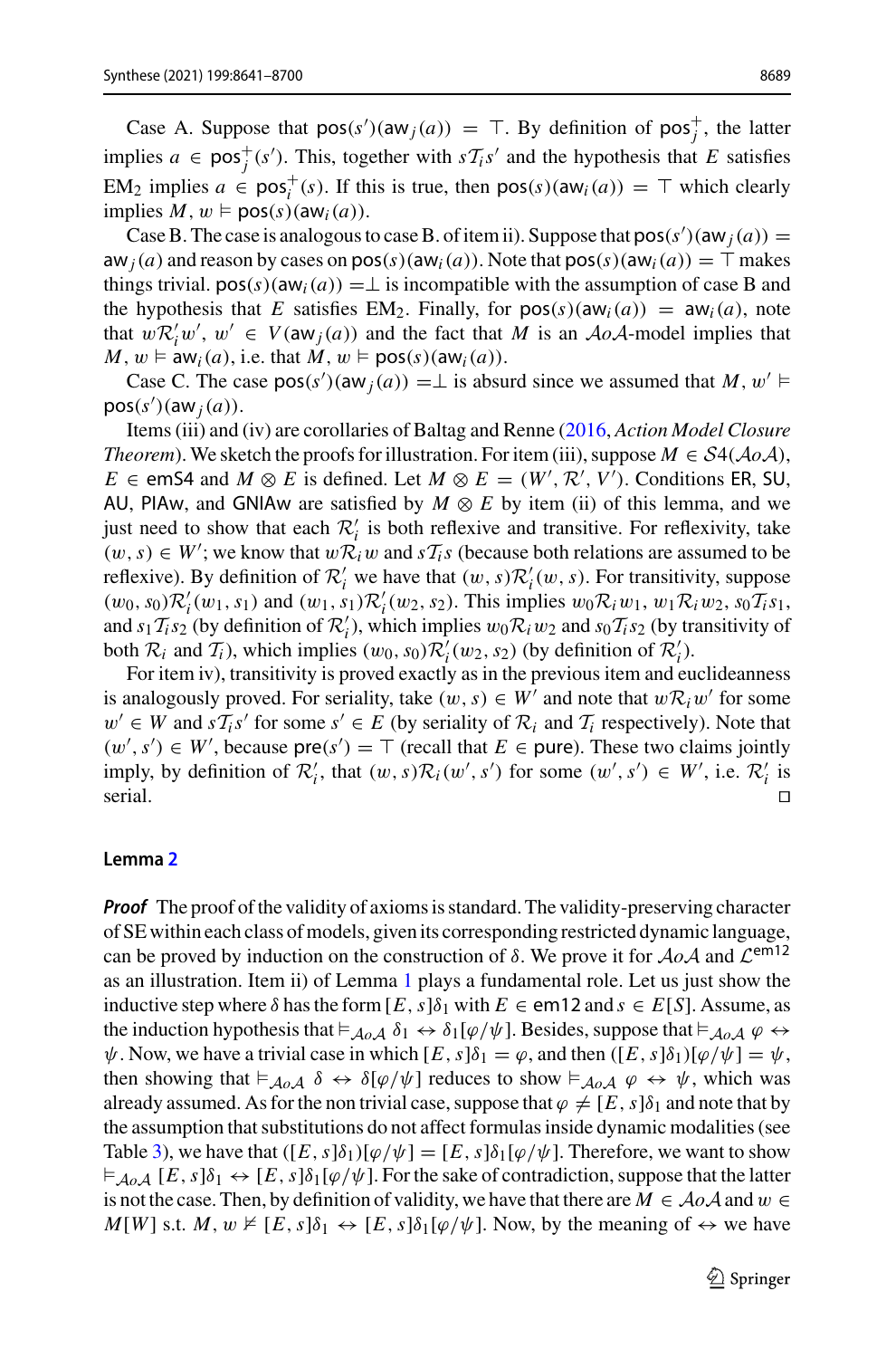two analogous cases: either  $[E, s]\delta_1$  is true in *M*, w and  $[E, s]\delta_1[\varphi/\psi]$  is false, or the other way round. Let us just see the first case (the other one is completely analogous). Suppose  $M$ ,  $w \models [E, s]\delta_1$  and  $M$ ,  $w \not\vDash [E, s]\delta_1[\varphi/\psi]$ . Using the semantic clause for [*E*, *s*] we can arrive to  $M \otimes E$ ,  $(w, s) \models \delta_1$  and  $M \otimes E$ ,  $(w, s) \not\models \delta_1[\varphi/\psi]$ . Finally, by item ii) of Lemma [1](#page-23-0) we have that  $\nvDash_{A_0, A} \delta_1 \leftrightarrow \delta_1[\varphi/\psi]$ , which contradicts the induction hypothesis. For the validity preservation of SE within  $\mathcal{E}A$  (resp.  $\mathcal{S}4(\mathcal{A}o\mathcal{A})$ , *KD*45( $A \circ A$ )), the proof follows the same lines, but additionally using item i) (resp. iii. iv) of Lemma 1. iii, iv) of Lemma [1.](#page-23-0)

## <span id="page-49-0"></span>**Details of the proof of Theorem [2](#page-24-1)**

Soundness follows from the soundness of the static systems and Lemma [2.](#page-24-0) The proof for strong completeness works, as standard in DEL, via reduction axioms. In order to prove the key reduction lemma we combine techniques from Koo[i](#page-58-27) [\(2007\)](#page-58-27) with the intuitive idea of defining a reduction function  $\tau$  with domain the dynamic language and co-domain its static fragment, as in van Ditmarsch et al[.](#page-59-3) [\(2007](#page-59-3)), van Benthem et al[.](#page-59-8) [\(2006\)](#page-59-8), Wang and Ca[o](#page-59-22) [\(2013](#page-59-22)). This provides a simplified proof of the reduction lemma.

**Definition 26** (*Complexity measures and reduction function*)

- $\vdash$  [*Depth*] Define *d*:  $\mathcal{L}^{ea}(V_{Ag}^A, \Box)$  → N as *d*(*p*) := 0 for every *p* ∈  $V_{Ag}^A$ , *d*(⊛*φ*) :=  $1 + d(\varphi)$  where  $\mathcal{F} \in \{\neg, \Box_i, [E, s]\}$  and  $d(\varphi \wedge \psi) := 1 + \max(d(\varphi), d(\psi)).$
- [*O-depth*] Define  $Od: \mathcal{L}^{ea}(V_{AG}^A, \Box)$  → N that returns the number of nested dynamic modalities in each formula. More detailed:  $Od(p) := 0$ ,  $Od(\neg \varphi) :=$  $Od(\Box_i \varphi) := Od(\varphi), \quad Od(\varphi \wedge \psi) := max(Od(\varphi), Od(\psi)),$  and  $Od([E, s] \varphi) :=$  $1 + Od(\varphi)$ .

The function  $\tau$  is defined for every  $\varphi \in \mathcal{L}^*(\text{with } \star \subseteq \text{ea})$  by the following equations:<br> $\tau(p) = p$   $\tau([E, s]p) = \text{pre}(s) \to \text{pos}(s)p$  $\tau(p) = p$ <br>  $\tau(\neg \varphi) = \neg \tau(\varphi)$ <br>  $\tau([E, s] \neg \varphi) = \text{pre}(s) \rightarrow \neg \tau([E, s] \neg \varphi)$  $\tau(\neg \varphi) = \neg \tau(\varphi)$   $\tau([E, s] \neg \varphi) = \text{pre}(s) \rightarrow \neg \tau([E, s] \varphi)$ <br> $\tau(\varphi \land \psi) = \tau(\varphi) \land \tau(\psi)$   $\tau([E, s] (\varphi \land \psi)) = \tau([E, s] \varphi) \land \tau([E, s] \varphi)$  $\tau(\varphi \wedge \psi) = \tau(\varphi) \wedge \tau(\psi) \qquad \tau([E, s](\varphi \wedge \psi)) = \tau([E, s]\varphi) \wedge \tau([E, s]\psi)$ <br>  $\tau(\Box_i \varphi) = \Box_i \tau(\varphi) \qquad \qquad \tau([E, s] \Box_i \varphi) = \text{pre}(s) \rightarrow \bigwedge_{\gamma, \tau, \tau} \Box_i \tau([E, t]\varphi)$  $\tau([E, s] \Box_i \varphi) = \text{pre}(s) \rightarrow \bigwedge_{s \mathcal{I}_i t} \Box_i \tau([E, t] \varphi)$  $\tau([E, s][F, t]\varphi) = \tau([E, s]\tau([F, t]\varphi))$ 

<span id="page-49-1"></span>We sometimes lift the domain of  $\tau$  from formulas to sets of formulas  $\tau(\Delta)$  =  $\{\tau(\varphi) \mid \varphi \in \Delta\}.$ 

**Lemma 7** *For every*  $\varphi \in \mathcal{L}^{\star}$ :  $\tau(\varphi) \in \mathcal{L}$ .

*Proof* (*sketched*) We first need to show that the Lemma holds for the special case where  $Od(\varphi) = 1$ . So suppose that  $Od(\varphi) = 1$  and continue by induction on  $d(\varphi)$ . We skip details and just note that in the definition of  $\tau$ , the function is applied to a formula of smaller depth in the right-hand side of the equations. The only problematic case is  $\tau([E, s][F, t]\psi) = \tau([E, s]\tau([F, t]\psi))$  that we do not need to consider now because  $Od([E, s][F, t]\psi) > 1$ .

Now, the Lemma can be proved for every formula  $\varphi$  by induction on  $d(\varphi)$ . When we arrive at  $\varphi = [E, s][F, t]\psi$ , we obtain  $\tau([E, s][F, t]\psi) = \tau([E, s]\tau([F, t]\psi))$ . Applying the induction hypothesis we have that  $\tau([F, t]\psi) \in \mathcal{L}$ , but then  $Od([E, s]\tau([F, t]\psi)) = 1$  which reduces to the case above.  $Od([E, s]\tau([F, t]\psi)) = 1$  which reduces to the case above.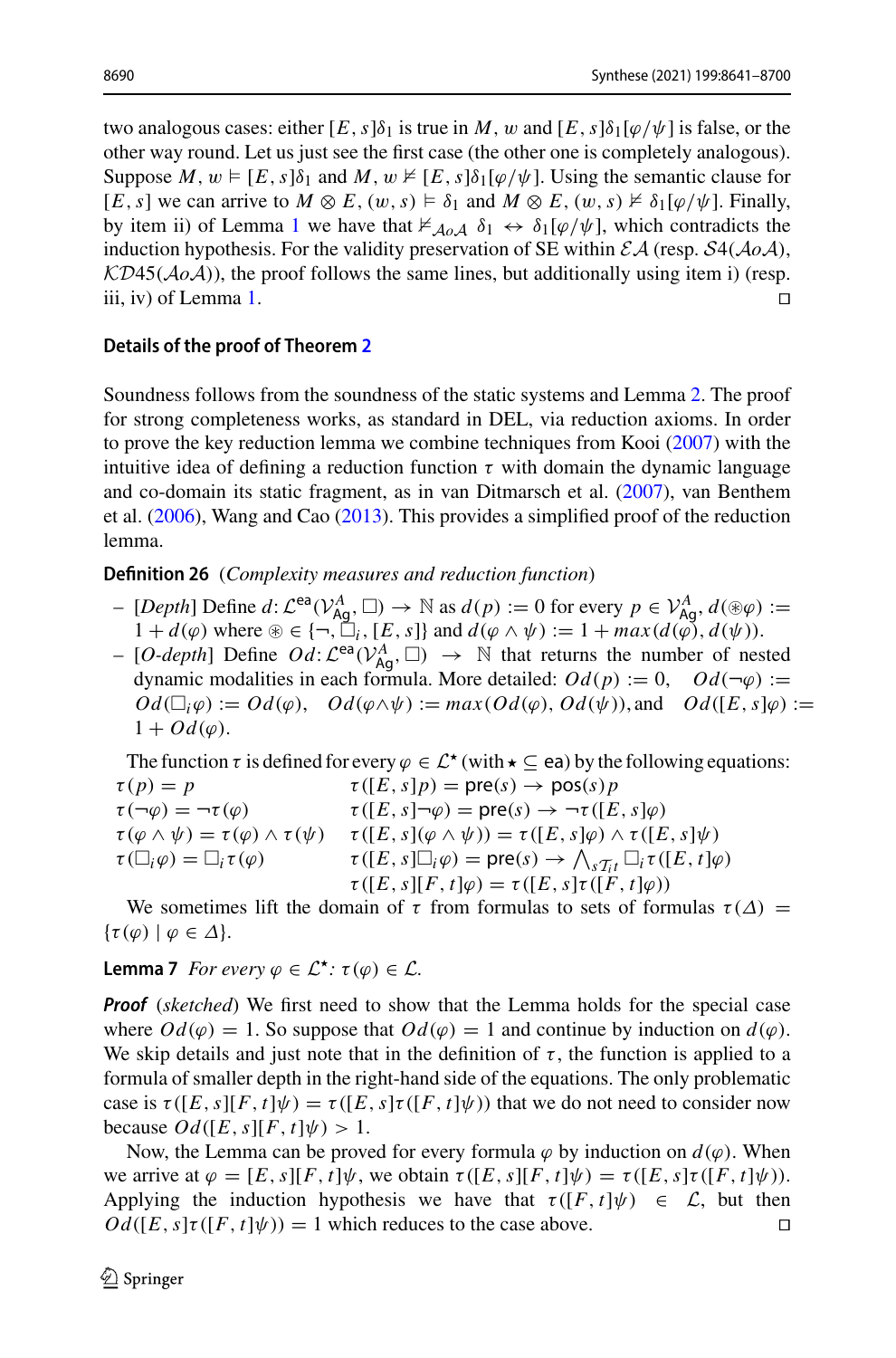<span id="page-50-1"></span>**Lemma 8** *For every*  $\varphi \in \mathcal{L}^{ea}$  *(resp.*  $\varphi \in \mathcal{L}^{em12}$ ,  $\varphi \in \mathcal{L}^{em54}$ ,  $\varphi \in \mathcal{L}^{pure}$ ):  $\vdash_{\mathsf{F}A^{ea}} \varphi \leftrightarrow$  $\tau(\varphi)$  *(resp.*  $\vdash_{\text{A}\cap\text{A}}\text{em12}\varphi \leftrightarrow \tau(\varphi)$ ,  $\vdash_{\text{S4(A}\cap\text{A}}\text{em54}\varphi \leftrightarrow \tau(\varphi)$ ,  $\vdash_{\text{K}D\text{45(A}\cap\text{A})}\text{pure}\varphi \leftrightarrow \tau(\varphi)$ ).

*Proof* (*sketched*) We follow the same strategy as for the previous lemma, i.e. proving it first for the special case where  $Od(\varphi) = 1$ , by induction on  $d(\varphi)$ . We omit details. After that, we are able to prove it in general, again by induction on  $d(\varphi)$ . We just illustrate the case of  $\varphi = [E, s][F, t]\psi$ . Let  $L \in \{EA^{ea}, A\circ A^{em12}, S\circ (A\circ A)^{emS4},$  $KD45(AoA)^{pure}$ . Note that, by the induction hypothesis we have that

$$
\vdash_{\mathsf{L}} [F, t] \psi \leftrightarrow \tau([F, t] \psi).
$$

Taking the propositional tautology

$$
\vdash_{\mathsf{L}} [E, s][F, t]\psi \leftrightarrow [E, s][F, t]\psi
$$

we apply SE and obtain

$$
\vdash_{\mathsf{L}} [E, s][F, t]\psi \leftrightarrow [E, s]\tau([F, t]\psi).
$$

Note that  $\tau([F, t]\psi) \in \mathcal{L}$  (by Lemma [7\)](#page-49-1). But then  $Od([E, s]\tau([F, t]\psi)) = 1$  and by the previous statement we have:

$$
\vdash_{\mathsf{L}} [E, s] \tau([F, t] \psi) \leftrightarrow \tau([E, s] \tau([F, t] \psi)),
$$

and applying SE again we have:

$$
\vdash_{\mathsf{L}} [E,s][F,t]\psi \leftrightarrow \tau([E,s]\tau([F,t]\psi)).
$$

As an immediate corollary of Lemmas [2](#page-24-0) and [8,](#page-50-1) we have that for every  $\varphi \in \mathcal{L}^{ea}$  $(\text{resp. } \varphi \in \mathcal{L}^{\text{em12}} , \varphi \in \mathcal{L}^{\text{em54}}, \varphi \in \mathcal{L}^{\text{pure}}) \models_{\mathcal{E},A} \varphi \leftrightarrow \tau(\varphi) \text{ (resp. } \models_{A_0,A} \varphi \leftrightarrow \tau(\varphi),$  $\vDash_{\mathcal{S}4(\mathcal{A}\mathit{o}\mathcal{A})}\varphi \leftrightarrow \tau(\varphi), \vDash_{\mathcal{K}\mathcal{D}45(\mathcal{A}\mathit{o}\mathcal{A})}\varphi \leftrightarrow \tau(\varphi)$ ). Finally, strong completeness follows from Theorem [1](#page-17-0) in the usual way (Baltag et al[.](#page-56-7) [2016\)](#page-56-7). Let us just show the case for AoA<sup>em12</sup> for illustration. Suppose  $\Gamma \models_{A \circ A} \varphi$ , then  $\tau(\Gamma) \models_{A \circ A} \tau(\varphi)$  (by the corollary mentioned above). By Lemma [7,](#page-49-1) we know that  $\tau(\Gamma) \subseteq \mathcal{L}$  and  $\tau(\varphi) \in \mathcal{L}$ , which implies, together with  $\tau(\Gamma) \models_{A_0, A} \tau(\varphi)$  and Theorem [1](#page-17-0) that  $\tau(\Gamma) \vdash_{A_0, A} \tau(\varphi)$ . But since AoA<sup>em12</sup> is an extension of AoA, we have that  $\tau(\Gamma) \vdash_{A \circ A^{e m 12}} \tau(\varphi)$ . Applying the definition of deduction from assumptions (see p. 47), Lemma [8](#page-50-1) and SE, we have that  $\Gamma \vdash_{A \cap A^{em12}} \varphi$ .

#### <span id="page-50-0"></span>**A4. Preserving doxastic relations via an enhanced truth condition**

Balbiani et al[.](#page-56-15) [\(2012](#page-56-15)) introduce an enhanced truth condition for public announcement operators, establishing as a necessary condition for  $\langle \psi \rangle \varphi$  to be true that the updated model  $M^{\psi}$  must be in the targeted class. Their axiomatisations make use of the global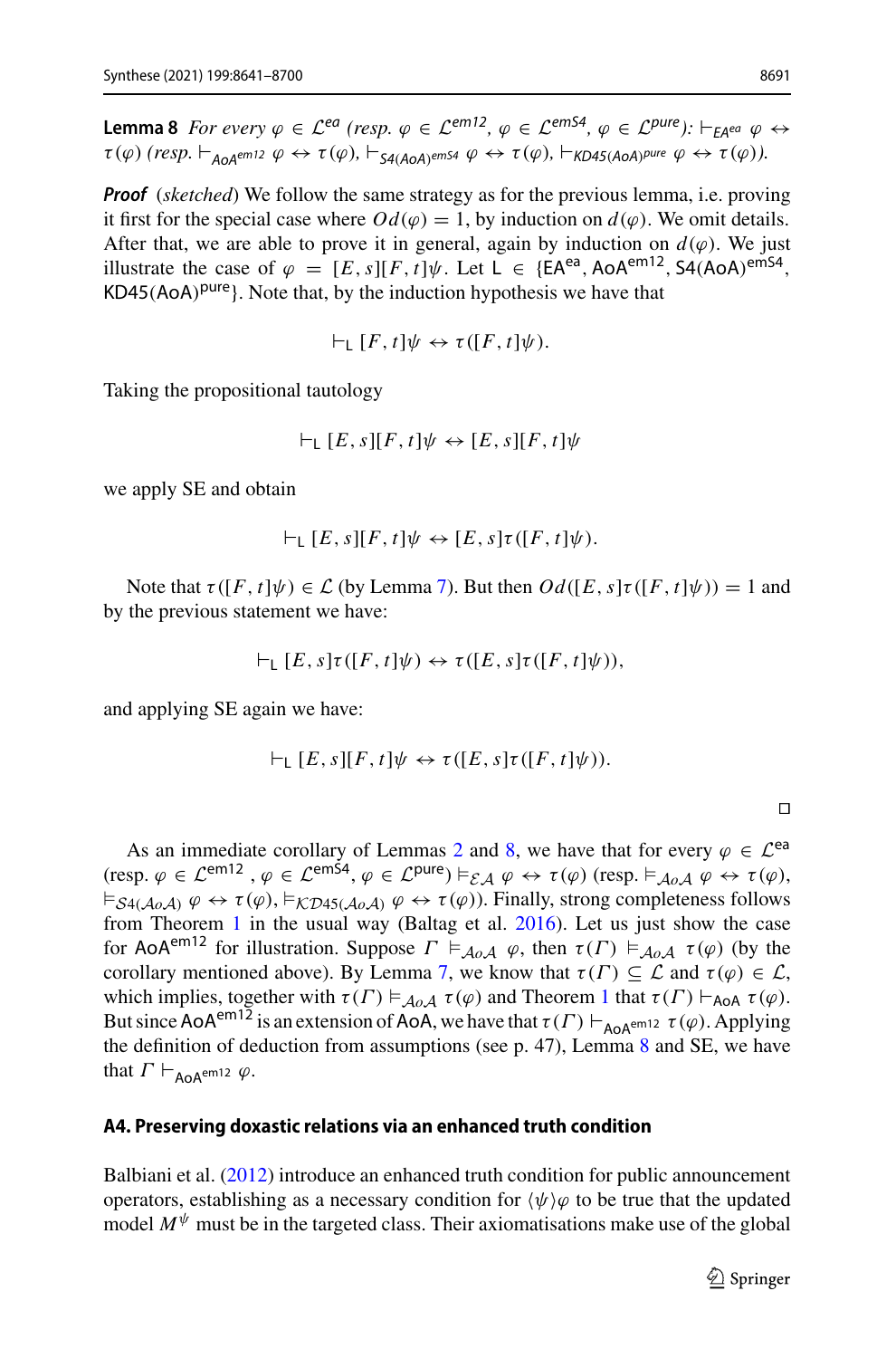modality and apply to public announcements logic. In a different work, Auche[r](#page-56-16) [\(2008\)](#page-56-16) captures a sufficient condition, expressible in a language with a global modality, for seriality to be preserved under product update. We can therefore obtain the axiomatisation of  $KD45(A_0A)$  for a broader dynamic language than the one used in Theorem [2,](#page-24-1) by putting together both these results and our construction of Lemma [1.](#page-23-0) First of all, we need to augment our language with a global modality [U]. Formulas of the language  $\mathcal{L}^*(\mathcal{V}_{Ag}^A, \Box, [U])$  (for any  $\star \subseteq$  ea) are generated by the following grammar:

$$
\varphi ::= p \mid \neg \varphi \mid (\varphi \land \varphi) \mid \Box_j \varphi \mid [U] \varphi \mid [E, s] \varphi \qquad p \in \mathcal{V}_{\text{Ag}}^A, j \in \text{Ag}, E \in \star, s \in E[S]
$$

where [U] $\varphi$  reads "it is everywhere the case that  $\varphi$ ". Now, we define the enhanced truth condition, denoted by  $\Vdash$ . The  $\Vdash$ -truth clauses for propositional variables, Boolean connectors and epistemic operators are the same as for  $\models$ . As for [U], the clause is also the standard one:  $M, w \Vdash [U]\varphi$  iff  $\forall w' \in M[W] : M, w' \Vdash \varphi$ . However, we need to change the truth condition for the dynamic modalities, adapting the one of Balbiani et al[.](#page-56-15) [\(2012\)](#page-56-15) to our purposes:

$$
M, w \Vdash [E, s] \varphi \text{ iff } (M, w \Vdash \text{pre}(s) \text{ and } M \otimes E \in \mathcal{KD45}(AoA)) \text{ implies}
$$
  

$$
M \otimes E, (w, s) \Vdash \varphi.
$$

Since we want to apply again a reduction argument, a previous step is needed, that is, a sound and strongly complete axiomatisation in the extended static language  $\mathcal{L}(V_{\mathsf{Ag}}^A, \Box, [\mathsf{U}])$  w.r.t.  $\mathcal{K}D45(\mathcal{A}o\mathcal{A})$ . More concretely, the proof system we are looking for is  $KDA5(AoA)_{[U]}$  which is the result of extending  $KDA5(AoA)$  with (i) S5 axioms schemes for [U]; (ii) the axiom scheme (INC)  $[U]\varphi \to \Box_i \varphi$  and the rule NEC<sup>[U]</sup> (from  $\varphi$ , infer [U] $\varphi$ ). Soundness and strong completeness of KD45(AoA)<sub>[U]</sub> w.r.t. *KD*45(*AoA*) follows from Blackburn et al. [\(2002,](#page-57-14) Theorem 7.3). The same comments made in the proof of Theorem [2](#page-24-1) apply here.<sup>[47](#page-51-0)</sup> Note that now axioms PIAt and NIAt (resp. PIS and NIS) can be rewritten more transparently as a unique axiom  $[U]$ *a*  $\leadsto b \vee [U] \neg a \leadsto b$  (resp.  $[U]$ *a*  $\in E_k \vee [U] \neg a \in E_k$ ).

For reduction, we need to capture the new precondition for dynamic modalities (the one imposed in the definition of  $\mathbb{H}$ ) in the object language. As proved in Aucher [\(2008,](#page-56-16) Proposition 2), the following formula is true in a pointed model *M*, w iff  $M \otimes E$  is defined and serial:

<span id="page-51-1"></span>
$$
f(E) := \langle \mathsf{U} \rangle \left( \bigvee_{s \in E[S]} \mathsf{pre}(s) \right) \wedge [\mathsf{U}] \bigwedge_{s \in E[S]} (\mathsf{pre}(s) \to \bigwedge_{i \in \mathsf{Ag}} \Diamond_i \bigvee_{s \mathcal{T}_{i}t} \mathsf{pre}(t)).
$$

Let emd45 denote the class of event models satisfying  $EM_1$  and  $EM_2$  and where each  $T_i$  is serial, transitive and euclidean. Using this result and Lemma [1.](#page-23-0)(ii), the following can be proved:

**Lemma 9** *Let M*, *w be a pointed model s.t. M* ∈  $K\mathcal{D}45(\mathcal{A}o\mathcal{A})$  *and let*  $E \in \mathcal{E}$  *emd45, then*  $M \otimes E \in \mathcal{K}D45(\mathcal{A}o\mathcal{A})$  *iff*  $M, w \Vdash f(E)$ .

<span id="page-51-0"></span><sup>&</sup>lt;sup>47</sup> Again, although KD45(AoA)<sub>[U]</sub> is not a normal modal logic in the sense of Blackburn et al. [\(2002](#page-57-14)), because the rule of uniform substitution is not sound, the proof of Blackburn et al. [\(2002,](#page-57-14) Theorem 7.3) can be reproduced without problems.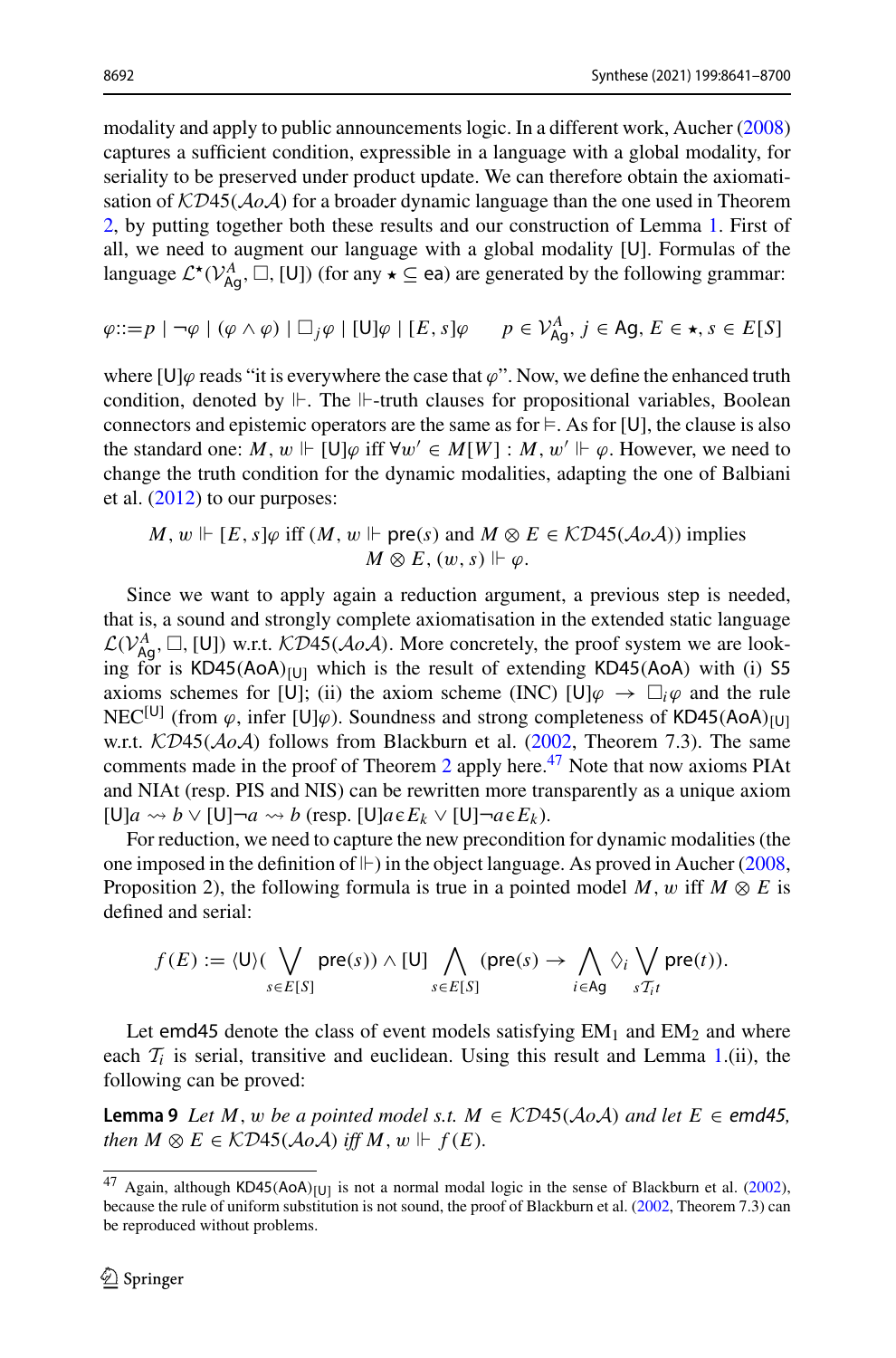<span id="page-52-1"></span>

| Axioms                                                                                                                                |                  |
|---------------------------------------------------------------------------------------------------------------------------------------|------------------|
| $[E, s]p \leftrightarrow ((\text{pre}(s) \wedge f(E)) \rightarrow \text{pos}(s)(p))$                                                  | $(Atm)^f$        |
| $[E, s] \neg \varphi \leftrightarrow ((\text{pre}(s) \land f(E)) \rightarrow \neg [E, s] \varphi)$                                    | $(Neg)^f$        |
| $[E, s](\varphi \wedge \psi) \leftrightarrow ([E, s]\varphi \wedge [E, s]\psi)$                                                       | $(Con)^f$        |
| $[E, s] \Box_i \varphi \leftrightarrow ((\text{pre}(s) \land f(E)) \rightarrow \bigwedge_{s \mathcal{T}_{i}t} \Box_i [E, t] \varphi)$ | $(Box)^f$        |
| $[E, s][U]\varphi \leftrightarrow ((\text{pre}(s) \wedge f(E)) \rightarrow \bigwedge_{t \in F[S]} [U][E, t]\varphi)$                  | $(\text{Uni})^f$ |
| Rules                                                                                                                                 |                  |
| From $\varphi \leftrightarrow \psi$ , infer $\delta \leftrightarrow \delta[\varphi/\psi]$                                             | <b>SE</b>        |
|                                                                                                                                       |                  |

<span id="page-52-0"></span>This lemma is a key to derive the main completeness theorem.

**Theorem 3** *The proof system KD45*(*AoA*) $_{[U]}^{emd45}$ *, written in*  $\mathcal{L}^{emd45}(V_{Ag}^{A}, \Box, [U])$ *, that* extends axioms and rules of KD[4](#page-52-1)5(AoA)<sub>[*U*]</sub> with those of Table 4<sup>[48](#page-52-2)</sup> is sound and com*plete w.r.t. the class*  $KDA5(AoA)$  *(if the enhanced truth condition*  $\mathrel{\Vdash}$  *is assumed).* 

*Proof* The proof is analogous to the one of Theorem [2.](#page-24-1) Lemma [9](#page-51-1) is needed to prove the validity of the new reduction axioms. After the reduction, we make use of the completeness of  $KDA5(AoA)_{[U]}$  mentioned above. We need however to redefine the translation function accordingly, i.e define a new  $\tau' : \mathcal{L}^{emd45}(\mathcal{V}_{Ag}^A, \Box, [U]) \rightarrow \mathcal{L}(\mathcal{V}_{Ag}^A, \Box, [U])$ that extends  $\tau$  with the equation  $\tau'([U]\varphi) = [U]\tau'(\varphi)$ , and differs from  $\tau$  in the equations for  $[E, s]\varphi$ :

$$
\tau'([E, s]p) = (\text{pre}(s) \land f(E)) \to \text{pos}(s)(p),\tau'([E, s] - \varphi)) = (\text{pre}(s) \land f(E)) \to \neg \tau'([E, s] \varphi),\tau'([E, s](\varphi \land \psi)) = \tau'([E, s] \varphi) \land \tau'([E, s] \psi),\tau'([E, s] \Box_i \varphi) = (\text{pre}(s) \land f(E)) \to \bigwedge_{s \mathcal{T}_{i}t} \Box_i \tau'([E, t] \varphi),\tau'([E, s] [U] \varphi) = (\text{pre}(s) \land f(E)) \to \bigwedge_{t \in E[S]} [U] \tau'([E, t] \varphi),\tau'([E, s] [F, t] \varphi) = \tau'([E, s] \tau'([F, t] \varphi)).
$$

We would like to mention another application of the enhanced truth condition approach. Recall that  $EM_1$  and  $EM_2$  are just sufficient conditions for PIAw and GNIAw to be preserved after product update. However, sufficient and necessary conditions can be provided by using the more expressive language  $\mathcal{L}^{\star}(\mathcal{V}_{\mathsf{Ag}}^{A}, \Box, [\mathsf{U}])$ . Let us define the two characterizing formulas as follows

$$
\mathsf{PIAW}(E) := [\mathsf{U}] \bigwedge_{s \in E[S]} \bigwedge_{i \in Ag} \bigwedge_{a \in A} \Big( (\mathsf{pre}(s) \land \mathsf{pos}(s)(\mathsf{aw}_i(a))) \rightarrow \\ \square_i \big( \bigwedge_{s \mathcal{T}_{i}t} (\mathsf{pre}(t) \rightarrow \mathsf{pos}(t)(\mathsf{aw}_i(a)))) \Big).
$$

<span id="page-52-2"></span><sup>48</sup> Let us point out that, for the axiomatisation,  $f(E)$  can be simplified to  $f'(E) := [U] \bigwedge_{s \in E[S]} (\text{pre}(s) \rightarrow A \text{pre}(s))$  $\bigwedge_{i \in \mathbf{A}g} \bigvee_i \bigvee_{s} T_i t$  pre(*t*)); since the standard preconditions for the executability of event models (pre(*s*)) imply the first conjunct of Aucher's  $f(E)$ .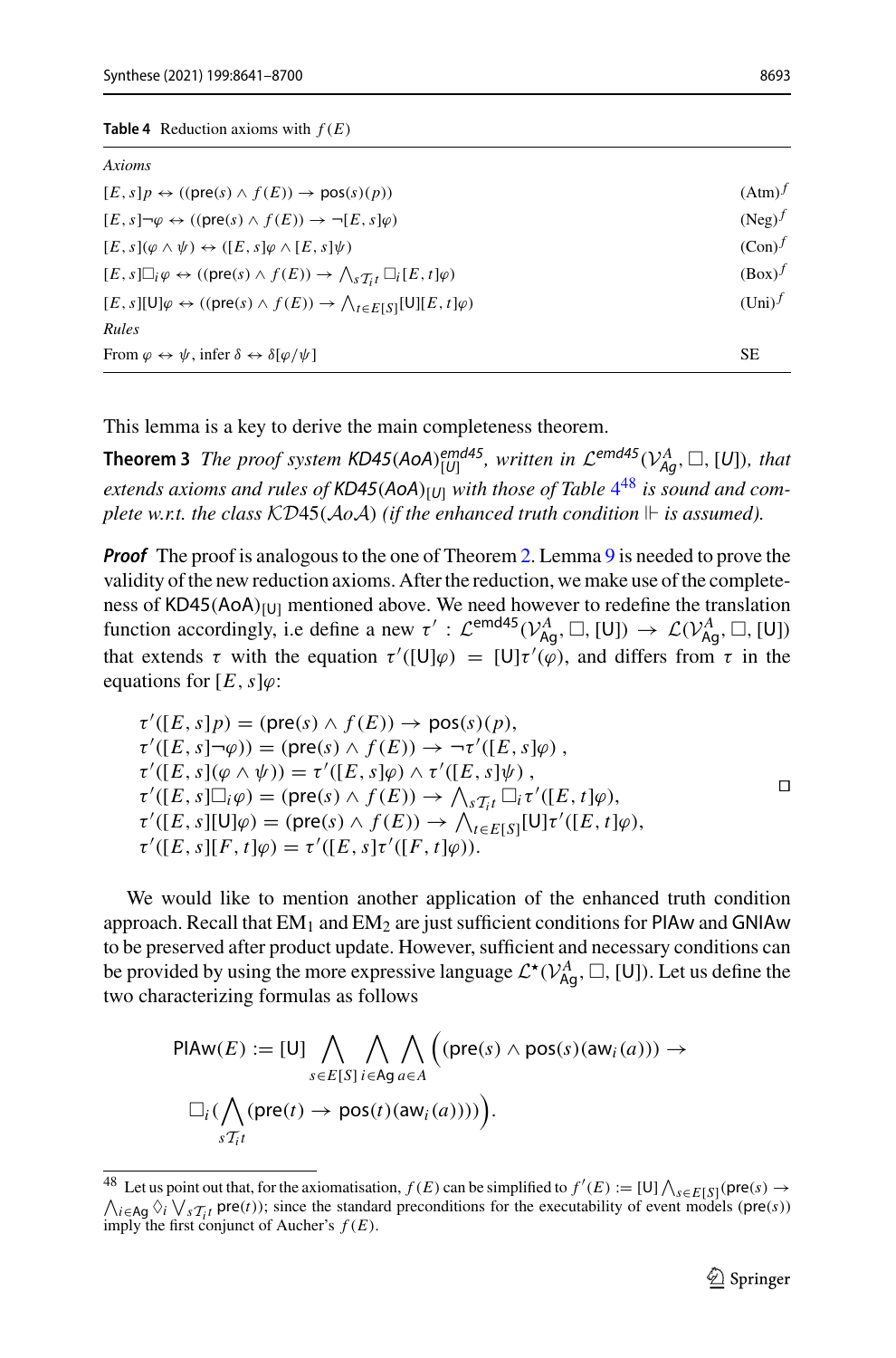$$
GNIAW(E) := [U] \bigwedge_{s \in E[S]} \left( \text{pre}(s) \to \bigwedge_{i \in Ag} \bigwedge_{a \in A} \left( \neg \text{pos}(s)(aw_i(a)) \to \square_i \left( \bigwedge_{s \in I_i} (\text{pre}(t) \to \bigwedge_{j \in Ag} \neg \text{pos}(t)(aw_j(a)) ) \right) \right) \right).
$$

The formula  $PIAw(E)$  says that everywhere in the model, any point that meets the precondition of some action *s* and satisfies  $aw_i(a)$  as a postcondition for *s* has only access to states that satisfy the same postcondition for any *t* which is related to *s* and executable. Similarly, GNIAw(E) says that, everywhere, when  $aw_i(a)$  is not satisfied as a postcondition of some executable *s*, then  $aw_j(a)$  is not satisfied at any accessible state as a postcondition for any executable *t* which is related to *s*. It is then a matter of standard verification to prove the two following items.

**Proposition 6** *Let*  $M \in \mathcal{EA}$  *and*  $w \in M[W]$ *, then*  $M, w \models \text{PIAw}(E)$  *iff*  $M \otimes E$  *satisfies PIAw.*

**Proposition 7** Let  $M \in \mathcal{EA}$  and  $w \in M[W]$ , then  $M, w \models \text{GNIAW}(E)$  iff  $M \otimes E$ *satisfies GNIAw.*

#### <span id="page-53-0"></span>**A.5. Incomplete and control AFs**

We close this technical appendix by proving the results stated in Sect. [8.](#page-28-0) *Proof of Proposition* [2](#page-30-4)

*Proof* We just prove the first item (the other one is analogous).

Suppose that the answer to Pr-PSA with input  $IAF = (A, A^2, R, R^2)$  and  $a \in A$  is yes.

$$
\Longleftrightarrow
$$

There is a completion  $(A^*, R^*)$  of IAF s.t.  $\forall E \in Pr((A^*, R^*)), a \in E$  (def Pr-PSA).

⇐⇒

There is a  $u \in W^{IAF}$  s.t.  $\forall E \in Pr((A(u), R(u))), a \in E$  (Definition [19](#page-30-6) and [8\)](#page-12-1).

⇐⇒

There is a  $u \in W^{IAF}$  s.t. *a* is strongly accepted w.r.t.  $(A(u), R(u))$  (Definition [4\)](#page-9-5).

⇐⇒

There is a  $u \in W^{IAF}$  s.t.  $\hat{V}(u) \models$  stracc(*a*) (Proposition [1,](#page-11-0) item 5. Note that, by Definition [19](#page-30-6) we have that  $\hat{V}(u) = v_{\text{MAF}}$  with MAF =  $(A \cup A^2, (R \cup A))$  $R^2$ <sub> $|A^*|$ </sub>,  $\{A^*\}, \{E_1, \ldots, E_n\})$ .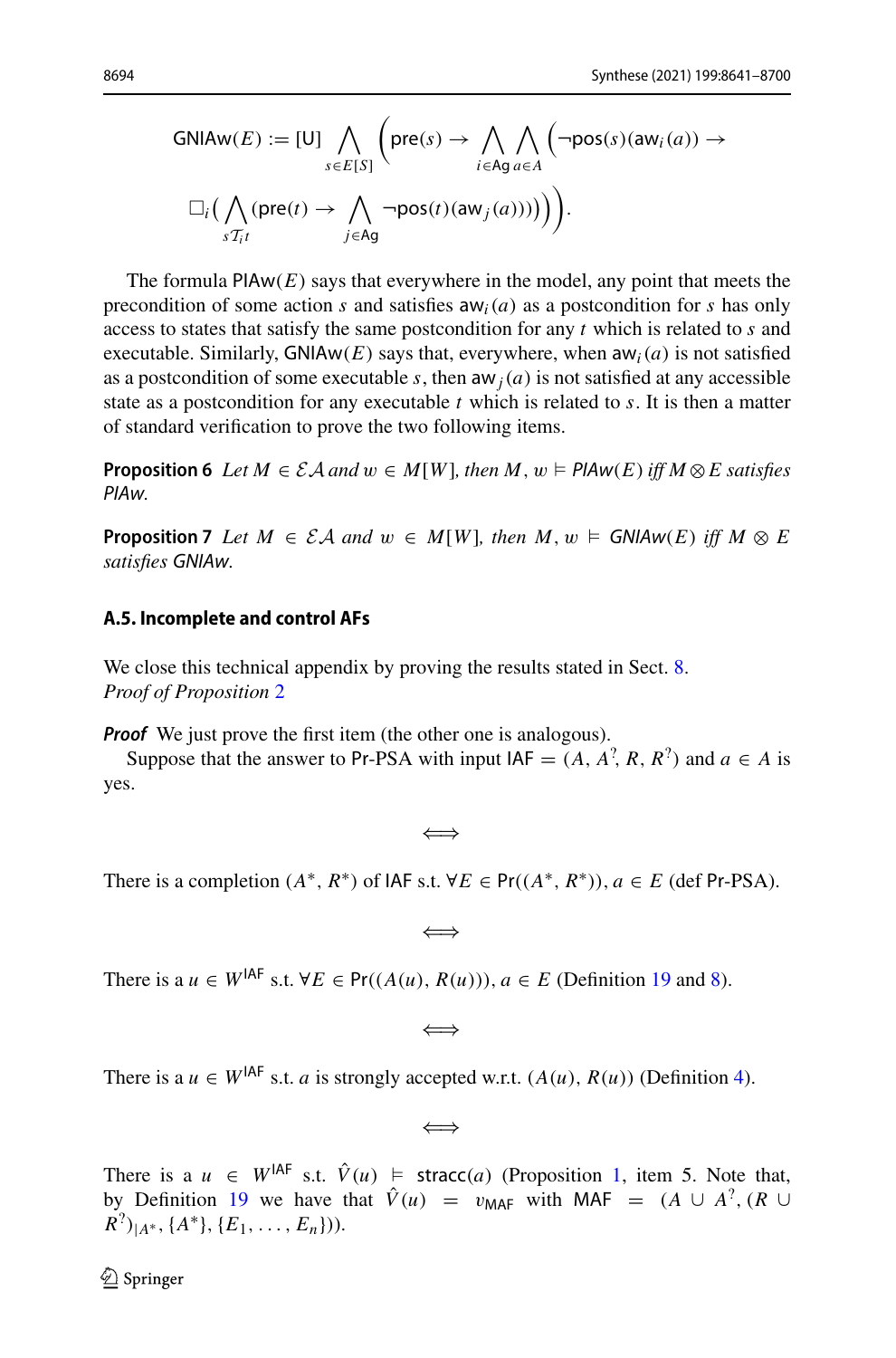⇐⇒

There is a  $u \in W^{IAF}$  s.t.  $M^{IAF}$ ,  $u \models$  stracc(*a*) (Definition [9](#page-13-1) and the fact that stracc(*a*) does not contain modal operators, see p. 12).

⇐⇒

 $M^{IAF}$ ,  $w \models \Diamond \text{stracc}(a)$  (by the fact that  $\mathcal{R}^{IAF}$  is total (Definition [19\)](#page-30-6) and the truth clause for  $\Diamond$ ). for  $\Diamond$ ).

*Proof of Proposition* [3](#page-31-2)

*Proof* We just prove the second item, the first runs analogously. Suppose that  $M, w \models \Box \bigvee_{1 \leq k \leq n} (\textsf{preferred}(E_k) \land a \in E_k).$ 

⇐⇒

For all  $u \in M[W]$ ,  $M, u \models \bigvee_{1 \leq k \leq n} (\text{preferred}(E_k) \land a \in E_k)$  (because  $\mathcal R$  is total by assumption).

⇐⇒

For all  $u \in M[W], V(u) \models \bigvee_{1 \leq k \leq n} (\text{preferred}(E_k) \land a \in E_k)$  (because no modal operators occurs in  $\bigvee_{1 \leq k \leq n} (\text{preferred}(E_k) \land a \in E_k)$ , see p. 12).

⇐⇒

For all  $u \in M[W]$ , there is some  $1 \leq k \leq n$ :  $V(u) \models$  preferred $(E_k) \land a \in E_k$  (truth clause for ∨).

⇐⇒

For all  $u \in M[W]$ , there is a  $E \in Pr((A_u^*, R_u^*))$  s.t.  $a \in E$  (Proposition [1.](#page-11-0)4 and the fact that  $\hat{V}(u) = v_{\text{MAF}}$  where MAF =  $(C, R(u), \{A(u)\}, \{E_1, \ldots, E_n\})$ .

⇐⇒

For every completion  $(A^*, R^*)$  of  $IAF_M$ , there is a  $E \in Pr((A^*, R^*))$ :  $a \in E$  (because *M* exhausts the completions of  $IAF_M$  by assumption and every  $(A_u^*, R_u^*)$  is a completion of  $IAF_M$ , see Definition [20\)](#page-30-5).

⇐⇒

The answer to Pr-PSA with input  $IAF_M$  and  $a \in A_M$  is yes (definition of Pr-PSA).  $\Box$ 

*Proof of Proposition* [5](#page-35-0)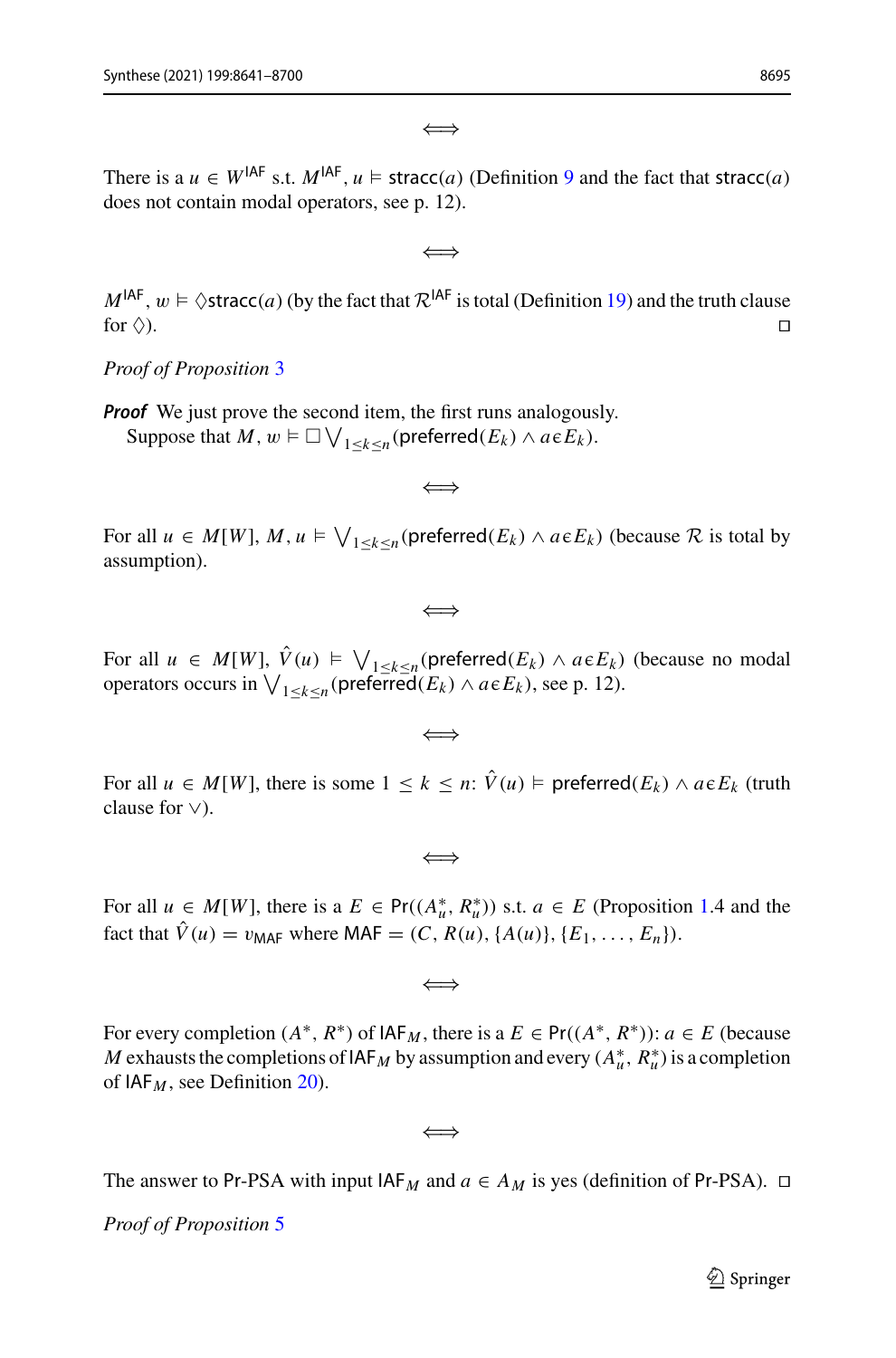*Proof* Suppose that the answer to Pr-NSCon with input CAF and  $a \in A$  is yes.

⇐⇒

 $\exists CFG \subseteq A_C$ : for every completion  $(A^*, R^*)$  of  $CAF_{CFG}$  we have that for every  $E \in Pr((A^*, R^*)), a \in E$  (def NSCon).

⇐⇒

 $\exists \mathsf{CFG} \subseteq A_C$ : for every  $u \in M^{\mathsf{CFG}}[W]$ , for every  $E \in \mathsf{Pr}((A_u^*, R_u^*)), a \in E$  (Remark [7\)](#page-34-2).

⇐⇒

 $\exists \text{CFG} \subseteq A_C$ : for every  $u \in M^{\text{CFG}}[W]$ , *a* is strongly accepted w.r.t.  $(A_u^*, R_u^*)$ (Definition [4\)](#page-9-5).

⇐⇒

 $\exists \text{CFG} \subseteq A_C$ : for every  $u \in M^{\text{CFG}}[W]$ ,  $\hat{V}(u) \models \text{stracC}_{\text{OPP}}(a)$  (Prop. [1.](#page-11-0)5, Remark [7,](#page-34-2) and the fact that  $\hat{V}(u) = v_{\text{MAF}}$  where MAF =  $(\Delta^{\text{CAF}}, R^{M^{\text{CFG}}}(u), \{A_{\text{PRO}}^{M^{\text{CG}}}(u),$  $A_{\text{OPP}}^{M<sup>\text{CFG}}(u)</sup>$ ,  $\{E_1, ..., E_n\})$ ).

⇐⇒

 $\exists \text{CFG} \subseteq A_C$ : for every  $u \in M^{\text{CFG}}[W]$ ,  $M^{\text{CFG}}$ ,  $u \models \text{stracC}_\text{OPP}(a)$  (Definition [9](#page-13-1) and the fact that stracc does not contain modal operators, see p. 12).

$$
\Longleftrightarrow
$$

 $\exists \mathsf{CFG} \subseteq A_C: M^{\mathsf{CFG}}, (w, \Delta) \models \Box_{\mathsf{PRO}}\mathsf{stracc}_{\mathsf{OPP}}(a)$  (note that  $\mathcal{R}_{\mathsf{PRO}}^{\mathsf{CAF}}$  is total in  $M^{\mathsf{CFG}}$ because it is total in  $M^{CAF}$  (Definition [24\)](#page-34-3) and the execution of Pub<sup>CFG</sup> does not vary accessibility relations (see Definition [14](#page-19-2) and Example [5\)](#page-19-1)).

$$
\Longleftrightarrow
$$

 $\exists \text{CFG} \subseteq A_C: M^{\text{CAF}}, w \models [\text{Pub}^{\text{CFG}}, \triangle] \square_{\text{PROSTT}^{\text{ART}}} (a) \text{ (Definitions 24, 14)}.$  $\exists \text{CFG} \subseteq A_C: M^{\text{CAF}}, w \models [\text{Pub}^{\text{CFG}}, \triangle] \square_{\text{PROSTT}^{\text{ART}}} (a) \text{ (Definitions 24, 14)}.$  $\exists \text{CFG} \subseteq A_C: M^{\text{CAF}}, w \models [\text{Pub}^{\text{CFG}}, \triangle] \square_{\text{PROSTT}^{\text{ART}}} (a) \text{ (Definitions 24, 14)}.$  $\exists \text{CFG} \subseteq A_C: M^{\text{CAF}}, w \models [\text{Pub}^{\text{CFG}}, \triangle] \square_{\text{PROSTT}^{\text{ART}}} (a) \text{ (Definitions 24, 14)}.$  $\exists \text{CFG} \subseteq A_C: M^{\text{CAF}}, w \models [\text{Pub}^{\text{CFG}}, \triangle] \square_{\text{PROSTT}^{\text{ART}}} (a) \text{ (Definitions 24, 14)}.$ 

⇐⇒

 $\exists \text{CFG} \subseteq \{x \in \Delta^{\text{CAF}} \mid M^{\text{CAF}}, w \models \Box_{\text{PRO}} \neg \text{aw}_{\text{OPP}}(x)\}: M^{\text{CAF}}, w \models$  $[Pub^{CFG}, △]$  $\neg$ <sub>PRO</sub>stracc<sub>OPP</sub>(*a*) (Prop. [4\)](#page-34-4).

$$
\Longleftrightarrow
$$

 $\mathcal{D}$  Springer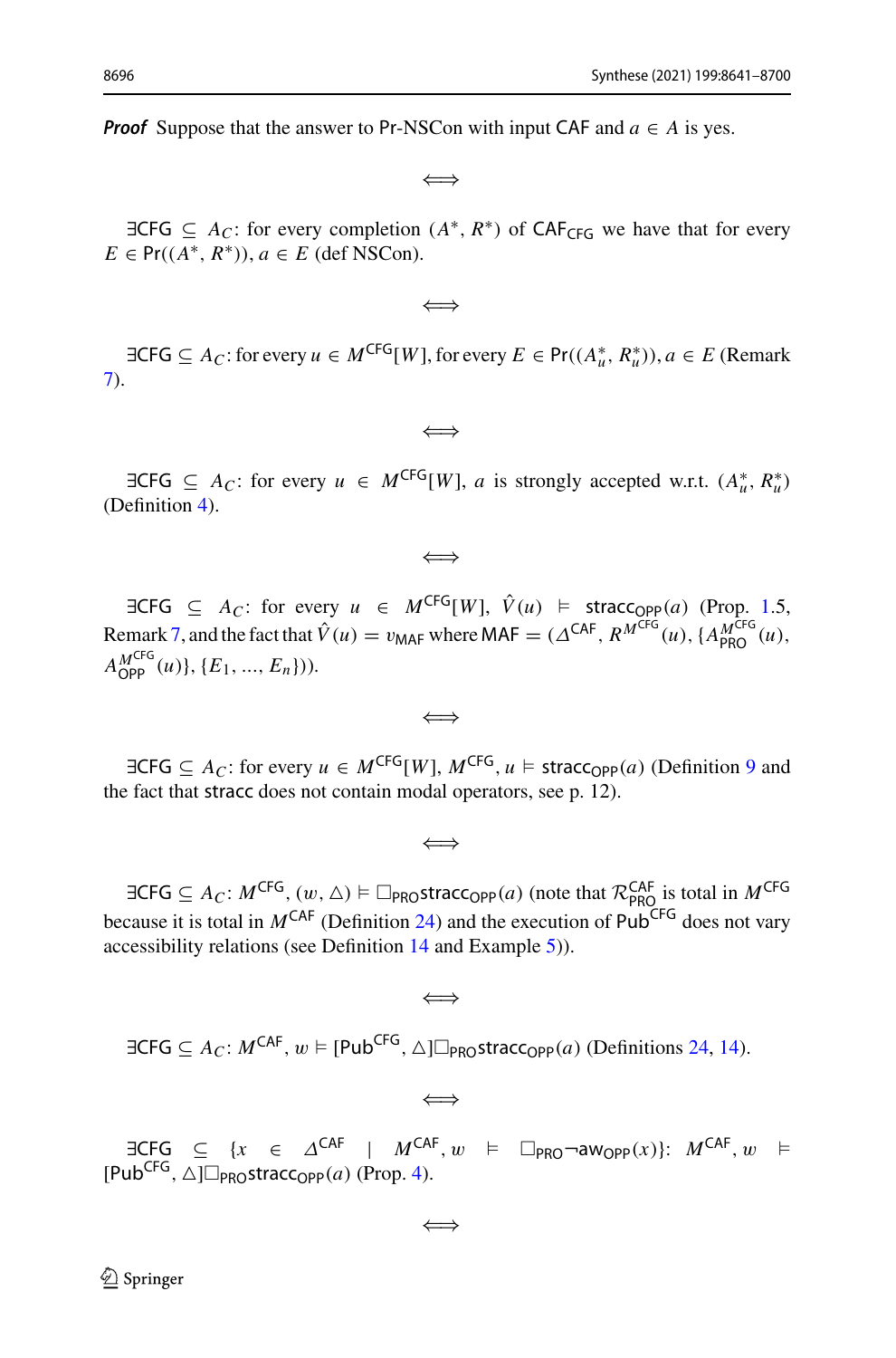$\exists CFG \subseteq \Delta^{CAF}: M^{CAF}, w \models private_{PRO}(CFG) \text{ and } M^{CAF}, w \models [Pub^{CFG}, \triangle] \Box_{PRO}$ stracc<sub>OPP</sub> $(a)$  (def private<sub>PRO</sub>).

⇐⇒

 $M^{\mathsf{CAF}}, w \in \bigvee_{1 \leq l \leq n} (\mathsf{private}_{\mathsf{PRO}}(E_l) \land [\mathsf{Pub}}^{E_l}, \triangle] \Box_{\mathsf{PRO}}{\sf stracc}_{\mathsf{OPP}}(a))$  (propositional reasoning, variable renaming (CFG by  $E_l$ ) and the fact that  $\wp(\Delta^{CAF})$  has *n* elements by assumption).

## <span id="page-56-0"></span>**References**

- <span id="page-56-4"></span>Alchourrón, C. E., Gärdenfors, P., & Makinson, D. (1985). On the logic of theory change: Partial meet contraction and revision functions. *The Journal of Symbolic Logic, 50*(2), 510–530.
- <span id="page-56-17"></span>Andersen, M. B., Bolander, T., & Jensen, M. H. (2012). Conditional epistemic planning. In L. Fariñas del Cerro, Herzig, A., & Mengin, J. (Eds.), *Logics in Artificial Intelligence*, volume 7519 of *LNCS* (pp. 94–106). Springer.
- <span id="page-56-16"></span>Aucher, G. (2008). Consistency preservation and crazy formulas in BMS. In S. Hñlldobler, Lutz, C., & Wansing, H. (Eds.), *European Workshop on Logics in Artificial Intelligence*, volume 5293 of *LNCS* (pp. 21–33). Springer.
- <span id="page-56-6"></span>Aucher, G., & Schwarzentruber, F. (2013). On the complexity of dynamic epistemic logic. In B. Schipper (Ed.), *Proceedings of the 14th Theoretical Aspects of Rationality and Knowledge (TARK XIV)* (pp. 19–28). ACM.
- <span id="page-56-15"></span>Balbiani, P., van Ditmarsch, H., Herzig, A., & De Lima, T. (2012). Some truths are best left unsaid. In T. Bolander, Braüner, T., Ghilardi, S., & Moss, L. (Eds.), *Advances in modal logic* (Vol. 9, pp. 36–54). College Publication.
- <span id="page-56-5"></span>Baltag, A., & Moss, L. S. (2004). Logics for epistemic programs. *Synthese, 139*(2), 165–224.
- <span id="page-56-7"></span>Baltag, A., Moss, L. S., & Solecki, S. (2016 [1998]). The logic of public announcements, common knowledge, and private suspicions. In H. Arló-Costa, Hendricks, V. F., & van Benthem, J. (Eds.), *Readings in formal epistemology* (pp. 773–812). Springer.
- <span id="page-56-14"></span>Baltag, A., & Renne, B. (2016). Dynamic epistemic logic. In E. N. Zalta (Ed.), *The Stanford Encyclopedia of Philosophy*. Metaphysics Research Lab, Stanford University, winter 2016 edition.
- <span id="page-56-8"></span>Baltag, A., &Smets, S. (2008). A qualitative theory of dynamic interactive belief revision. In van der Hoek, W., Bonanno, G., & Wooldridge, M., editors, *Logic and the foundations of game and decision theory (LOFT 7)*, volume 3 of *Texts in Logic and Games* (pp. 9–58). Amsterdam University Press.
- <span id="page-56-9"></span>Baroni, P., Caminada, M., & Giacomin, M. (2018). Abstract argumentation frameworks and their semantics. In P. Baroni, Gabbay, D. M., Giacomin, M., & van der Torre, L. (Eds.), *Handbook of formal argumentation* (pp. 159–236). College Publications.
- <span id="page-56-12"></span>Baroni, P., Giacomin, M., & Guida, G. (2005). SCC-recursiveness: A general schema for argumentation semantics. *Artificial Intelligence, 168*(1–2), 162–210.
- <span id="page-56-11"></span>Baroni, P., Rago, A., & Toni, F. (2019). From fine-grained properties to broad principles for gradual argumentation: A principled spectrum. *International Journal of Approximate Reasoning, 105,* 252–286.
- <span id="page-56-2"></span>Baumeister, D., Neugebauer, D., & Rothe, J. (2018a). Credulous and skeptical acceptance in incomplete argumentation frameworks. In S. Modgil, Budzynska, K., & Lawrence, J. (Eds.), *Proceedings of the COMMA 2018*, volume 305 of *Frontiers in Artificial Intelligence and Applications*, pages 181–192. IOS Press.
- <span id="page-56-3"></span>Baumeister, D., Neugebauer, D., Rothe, J., & Schadrack, H. (2018b). Verification in incomplete argumentation frameworks. *Artificial Intelligence, 264,* 1–26.
- <span id="page-56-10"></span>Beirlaen, M., Heyninck, J., Pardo, P., & Straßer, C. (2018). Argument strength in formal argumentation. *IfCoLog Journal of Logics and their Applications, 5*(3), 629–675.
- <span id="page-56-1"></span>Besnard, P., Cayrol, C., & Lagasquie-Schiex, M.-C. (2020). Logical theories and abstract argumentation: A survey of existing works. *Argument & Computation, 11*(1–2), 41–102.
- <span id="page-56-13"></span>Besnard, P., & Doutre, S. (2004). Checking the acceptability of a set of arguments. In J. P. Delgrande, & Schaub, T. (Eds.), *Proceedings of the NMR*, (pp. 59–64). AAAI Press.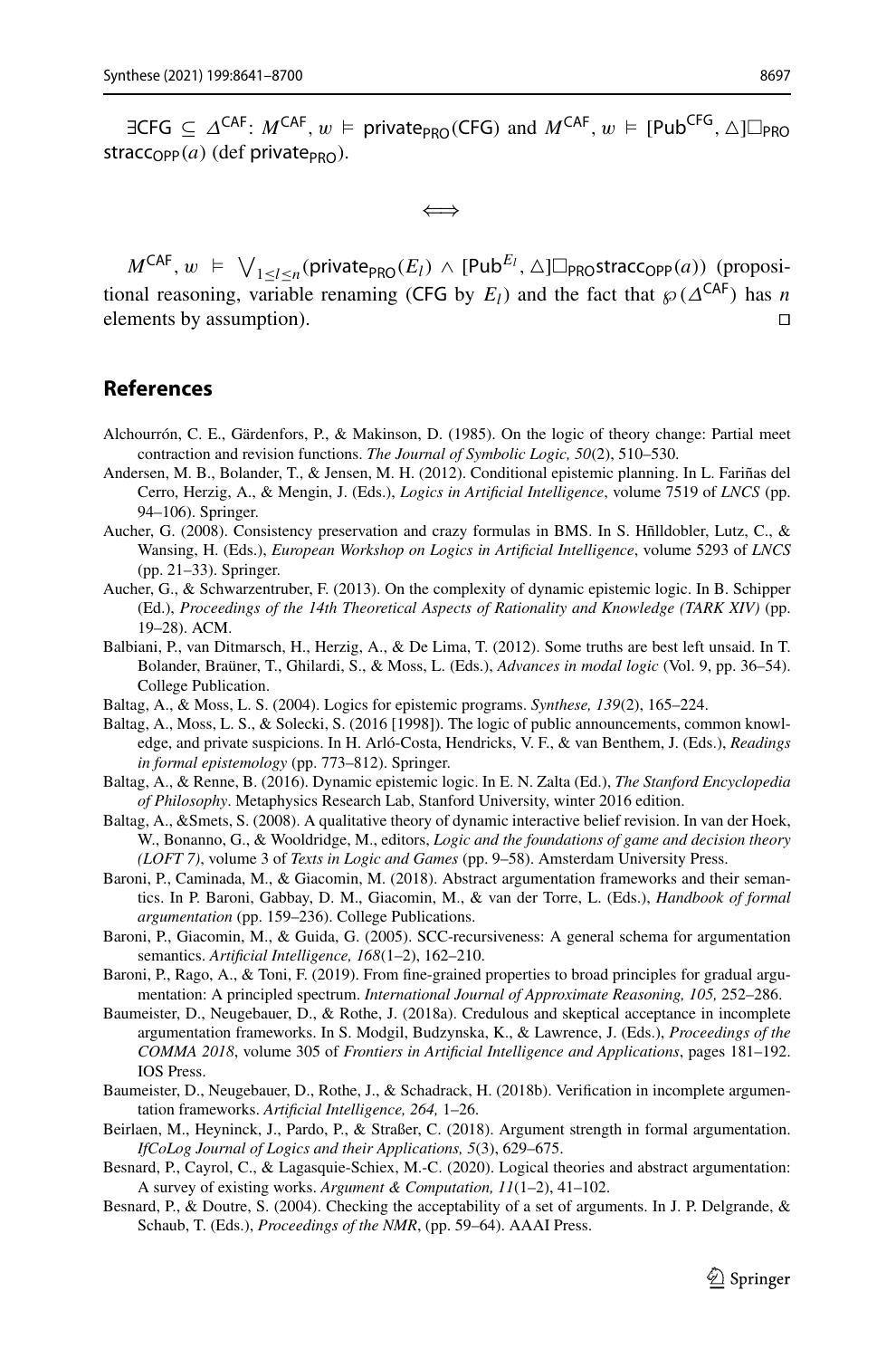- <span id="page-57-10"></span>Besnard, P., Doutre, S., & Herzig, A. (2014). Encoding argument graphs in logic. In A. Laurent, Strauss, O., Bouchon-Meunier, B., & Yager, R. (Eds.), *International conference on information processing and management of uncertainty in knowledge-based systems*, volume 443 of *communications in computer and information science* (pp. 345–354). Springer.
- <span id="page-57-3"></span>Black, E., Coles, A. J., & Hampson, C. (2017). Planning for persuasion. In *AAMAS 2017*, (pp. 933–942). IFAAMAS.

<span id="page-57-14"></span>Blackburn, P., De Rijke, M., & Venema, Y. (2002). *Modal logic*. Cambridge University Press.

- <span id="page-57-5"></span>Booth, R., Kaci, S., Rienstra, T., & van der Torre, L. (2013). A logical theory about dynamics in abstract argumentation. In W. Liu, Subrahmanian, V. S., & Wijsen, J. (Eds.), *Scalable uncertainty management*, volume 8070 of *LNCS* (pp. 148–161). Springer.
- <span id="page-57-8"></span>Caminada, M. (2006). On the issue of reinstatement in argumentation. In M. Fisher, van der Hoek, W., Konev, B., & Lisitsa, A. (Eds.), *Logics in artificial intelligence. JELIA 2006* volume 4160 of *LNCS* (pp. 111–123). Springer.
- <span id="page-57-20"></span>Caminada, M., & Sakama, C. (2017). On the issue of argumentation and informedness. In M. Otake, Kurahashi, S., Ota, Y., Satoh, K., & Bekki, D. (Eds.), *New Frontiers in artificial intelligence. JSAIisAI 2015. LNCS* (Vol. 10091, pp. 317–330). Springer.
- <span id="page-57-9"></span>Caminada, M. W., & Gabbay, D. M. (2009). A logical account of formal argumentation. *Studia Logica, 93*(2–3), 109–145.
- <span id="page-57-18"></span>Carmel, D., & Markovitch, S. (1996a). Incorporating opponent models into adversary search. In G. Weiß & Sen, S. (Eds.), *Proceedings of the thirteenth national conference on artificial intelligence* (pp. 120–125). AAAI Press.
- <span id="page-57-19"></span>Carmel, D., & Markovitch, S. (1996b). Opponent modeling in multi-agent systems. In G. Weiß, & Sen, S. (Eds.), *Adaption and learning in multi-agent systems* (pp. 40–52). Springer.
- <span id="page-57-15"></span>Cayrol, C., de Saint-Cyr, F. D., & Lagasquie-Schiex, M. (2010). Change in abstract argumentation frameworks: Adding an argument. *Journal of Artificial Intelligence Research, 38,* 49–84.
- <span id="page-57-17"></span>Cayrol, C., Devred, C., & Lagasquie-Schiex, M. C. (2007). Handling ignorance in argumentation: Semantics of partial argumentation frameworks. In K. Mellouli (Ed.), *Symbolic and quantitative approaches to reasoning with uncertainty* (pp. 259–270). Springer.
- <span id="page-57-1"></span>Cerutti, F., Dunne, P. E., Giacomin, M., & Vallati, M. (2013). Computing preferred extensions in abstract argumentation: A SAT-based approach. In *International workshop on theory and applications of formal argumentation* (pp. 176–193). Springer.
- <span id="page-57-16"></span>Coste-Marquis, S., Devred, C., Konieczny, S., Lagasquie-Schiex, M.-C., & Marquis, P. (2007). On the merging of dung's argumentation systems. *Artificial Intelligence, 171*(10–15), 730–753.
- <span id="page-57-7"></span>Cramer, M., & Guillaume, M. (2018). Empirical cognitive study on abstract argumentation semantics. In S. Modgil, Budzynska, K., & Lawrence, J. (Eds.), *Proceedings of the COMMA 2018*, volume 305 of *Frontiers in artificial intelligence and applications* (pp. 413–424). IOS Press.
- <span id="page-57-6"></span>de Saint-Cyr, F. D., Bisquert, P., Cayrol, C., & Lagasquie-Schiex, M.-C. (2016). Argumentation update in YALLA (yet another logic language for argumentation). *International Journal of Approximate Reasoning, 75,* 57–92.
- <span id="page-57-2"></span>Dimopoulos, Y., Mailly, J.-G., & Moraitis, P. (2018). Control argumentation frameworks. In *Thirty-second AAAI conference on artificial intelligence* AAAI Press.
- <span id="page-57-11"></span>Doutre, S., Herzig, A., & Perrussel, L. (2014). A dynamic logic framework for abstract argumentation. In C. Baral, De Giacomo, G., & Eiter, T. (Eds.), *Fourteenth international conference on the principles of knowledge representation and reasoning* (pp. 62–71). AAAI Press.
- <span id="page-57-12"></span>Doutre, S., Maffre, F., & McBurney, P. (2017). A dynamic logic framework for abstract argumentation: adding and removing arguments. In S. Benferhat, Tabia, K., & Ali, M. (Eds.), *International conference on industrial, engineering and other applications of applied intelligent systems*, volume 10351 of *LNCS* (pp. 295–305). Springer.
- <span id="page-57-4"></span>Doutre, S., & Mailly, J.-G. (2018). Constraints and changes: A survey of abstract argumentation dynamics. *Argument & Computation, 9*(3), 223–248.
- <span id="page-57-0"></span>Dung, P. M. (1995). On the acceptability of arguments and its fundamental role in nonmonotonic reasoning, logic programming and n-person games. *Artificial Intelligence, 77*(2), 321–357.
- <span id="page-57-13"></span>Dvořák, W., Szeider, S., & Woltran, S. (2012). Abstract argumentation via monadic second order logic. In E. Hüllermeier, Link, S., Fober, T., & Seeger, B. (Eds.), *Scalable uncertainty management*, volume 7520 of *LNCS* (pp. 85–98). Springer.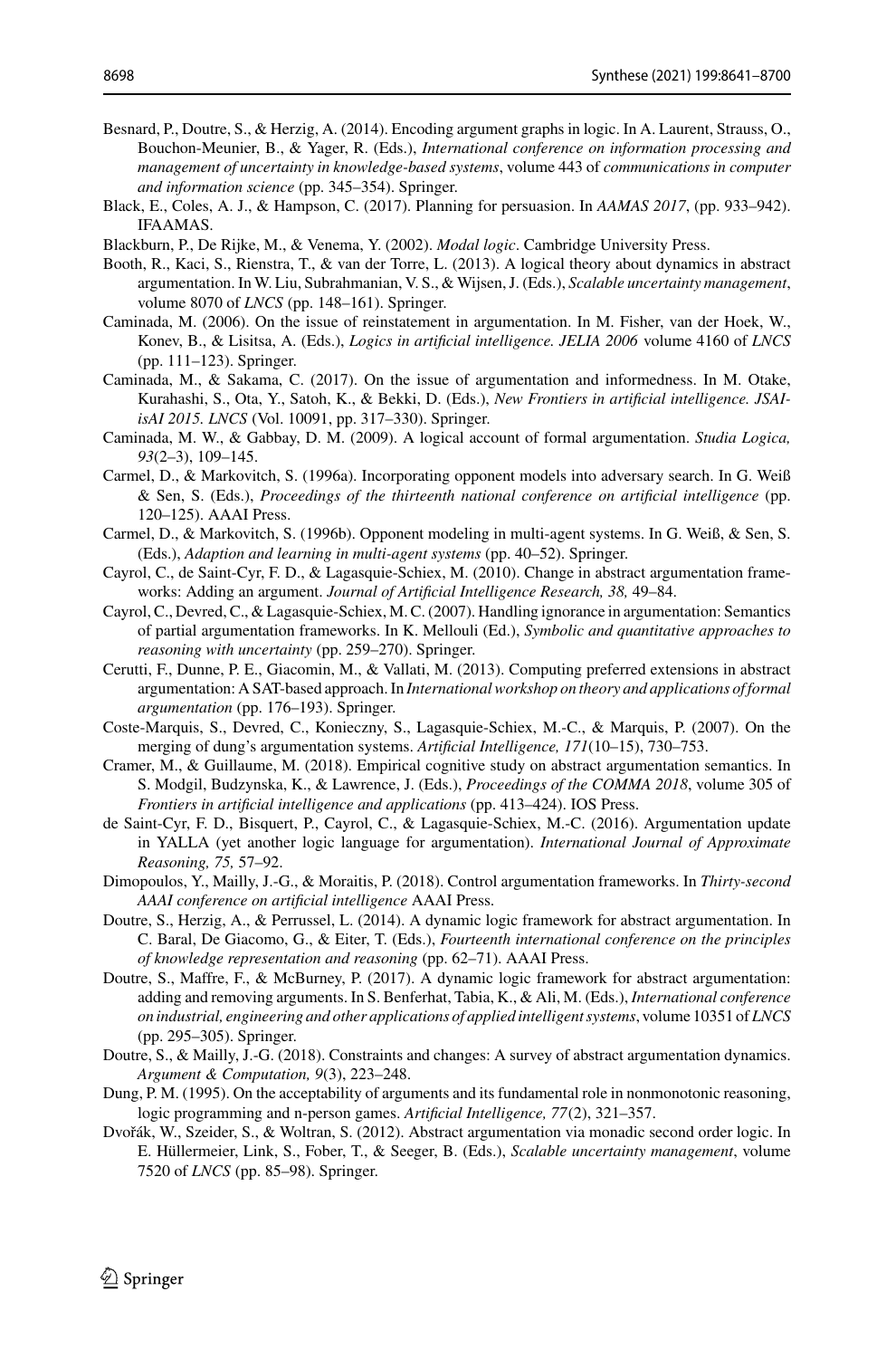- <span id="page-58-25"></span>Dyrkolbotn, S. K., & Pedersen, T. (2016). Arguably argumentative: A formal approach to the argumentative theory of reason. In V. C. Müller (Ed.), *Fundamental issues of artificial intelligence* (pp. 317–339). Springer.
- <span id="page-58-18"></span>Fagin, R., & Halpern, J. Y. (1987). Belief, awareness, and limited reasoning. *Artificial Intelligence, 34*(1), 39–76.

<span id="page-58-19"></span>Fagin, R., Halpern, J. Y., Moses, Y., & Vardi, M. (2004). *Reasoning about knowledge*. MIT Press.

- <span id="page-58-12"></span>Festinger, L. (1957). *A theory of cognitive dissonance*. Stanford University Press.
- <span id="page-58-8"></span>Fischer,M. J., & Ladner, R. E. (1979). Propositional dynamic logic of regular programs. *Journal of Computer and System Sciences, 18*(2), 194–211.
- <span id="page-58-10"></span>Gerbrandy, J., & Groeneveld, W. (1997). Reasoning about information change. *Journal of Logic, Language and Information, 6*(2), 147–169.
- <span id="page-58-16"></span>Grossi, D. (2010a). Argumentation in the view of modal logic. In P. McBurney, Rahwan, I., & Parsons, S. (Eds.), *International workshop on argumentation in multi-agent systems*, volume 6614 of *LNCS* (pp. 190–208). Springer.
- <span id="page-58-17"></span>Grossi, D. (2010b). On the logic of argumentation theory. In W. van der Hoek, Kaminka, G., Lesperance, Y., Luck, M., & Sen, S. (Eds.), *AAMAS 2010* (pp. 409–416). IFAAMAS.
- <span id="page-58-2"></span>Hadjinikolis, C., Siantos, Y., Modgil, S., Black, E., & McBurney, P. (2013). Opponent modelling in persuasion dialogues. In F. Rossi (Ed.), *Twenty-third international joint conference on artificial intelligence*. AAAI Press.
- <span id="page-58-5"></span>Hamblin, C. L. (1970). *Fallacies*. Vale Press.
- <span id="page-58-24"></span>Herzig, A., Lorini, E., & Maffre, F. (2018). Possible worlds semantics based on observation and communication. In H. van Ditmarsch, & Sandu, G. (Eds.), *Jaakko Hintikka on knowledge and game-theoretical semantics* (pp. 339–362). Springer.
- <span id="page-58-21"></span>Hintikka, J. (1962).*Knowledge and belief: An introduction to the logic of the two notions*. Cornell University Press.
- <span id="page-58-3"></span>Hunter, A. (2018). Towards a framework for computational persuasion. *Argument & Computation, 9,* 15–40.
- <span id="page-58-14"></span>Kelly, T. (2008). Disagreement, dogmatism, and belief polarization. *Journal of Philosophy, 105*(10), 611– 633.
- <span id="page-58-27"></span>Kooi, B. (2007). Expressivity and completeness for public update logics via reduction axioms. *Journal of Applied Non-Classical Logics, 17*(2), 231–253.
- <span id="page-58-23"></span>Li, H., Oren, N., & Norman, T. J. (2011). Probabilistic argumentation frameworks. In S. Modgil, Oren, N., & Toni, F. (Eds.), *International workshop on theory and applications of formal argumentation*, volume 7312 of *LNCS* (pp. 1–16). Springer.
- <span id="page-58-15"></span>Mäs, M., & Flache, A. (2013). Differentiation without distancing. Explaining bi-polarization of opinions without negative influence. *PloS One, 8*(11).
- <span id="page-58-13"></span>Mercier, H., & Sperber, D. (2011). Why do humans reason? Arguments for an argumentative theory. *Behavioral and Brain Sciences, 34*(2), 57–74.
- <span id="page-58-0"></span>Mercier, H., & Sperber, D. (2017). *The enigma of reason*. Harvard University Press.
- <span id="page-58-20"></span>Meyer, J.-J.C., & van der Hoek, W. (1995). *Epistemic logic for AI and computer science*. Cambridge University Press.
- <span id="page-58-1"></span>Oren, N., & Norman, T. J. (2009). Arguing using opponent models. In McBurney, P., Rahwan, I., Parsons, S., & N., M., editors, *International workshop on argumentation in multi-agent systems*, volume 6057 of *LNCS*, pages 160–174. Springer.
- <span id="page-58-22"></span>Parikh, R. (2008). Sentences, belief and logical omniscience, or what does deduction tell us? *The Review of Symbolic Logic, 1*(4), 459–476.
- <span id="page-58-4"></span>Perelman, C., & Olbrechts-Tyteca, L. (1958). *Traité de l'argumentation*. La nouvelle rhétorique: Éditions de l'université de Bruxelles.
- <span id="page-58-11"></span>Perkins, D., Bushey, B., & Farady, M. (1986). Learning to reason (final report for grant no. nie-g-83\_0028).
- <span id="page-58-9"></span>Plaza, J. (1989). Logics of public announcements. In M. Emrich, Pfeifer, M., Hadzikadic, M., & Ras, Z. (Eds.), *Proceedings 4th international symposium on methodologies for intelligent systems* (pp. 201-216). Oak Ridge National Laboratory.
- <span id="page-58-6"></span>Pollock, J. L. (1987). Defeasible reasoning. *Cognitive Science, 11*(4), 481–518.
- <span id="page-58-7"></span>Pollock, J. L. (1991). A theory of defeasible reasoning. *International Journal of Intelligent Systems, 6*(1), 33–54.
- <span id="page-58-26"></span>Rahwan, I., & Larson, K. (2009). Argumentation and game theory. In G. Simari, & Rahwan, I. (Eds.), *Argumentation in artificial intelligence*, pages 321–339. Springer.